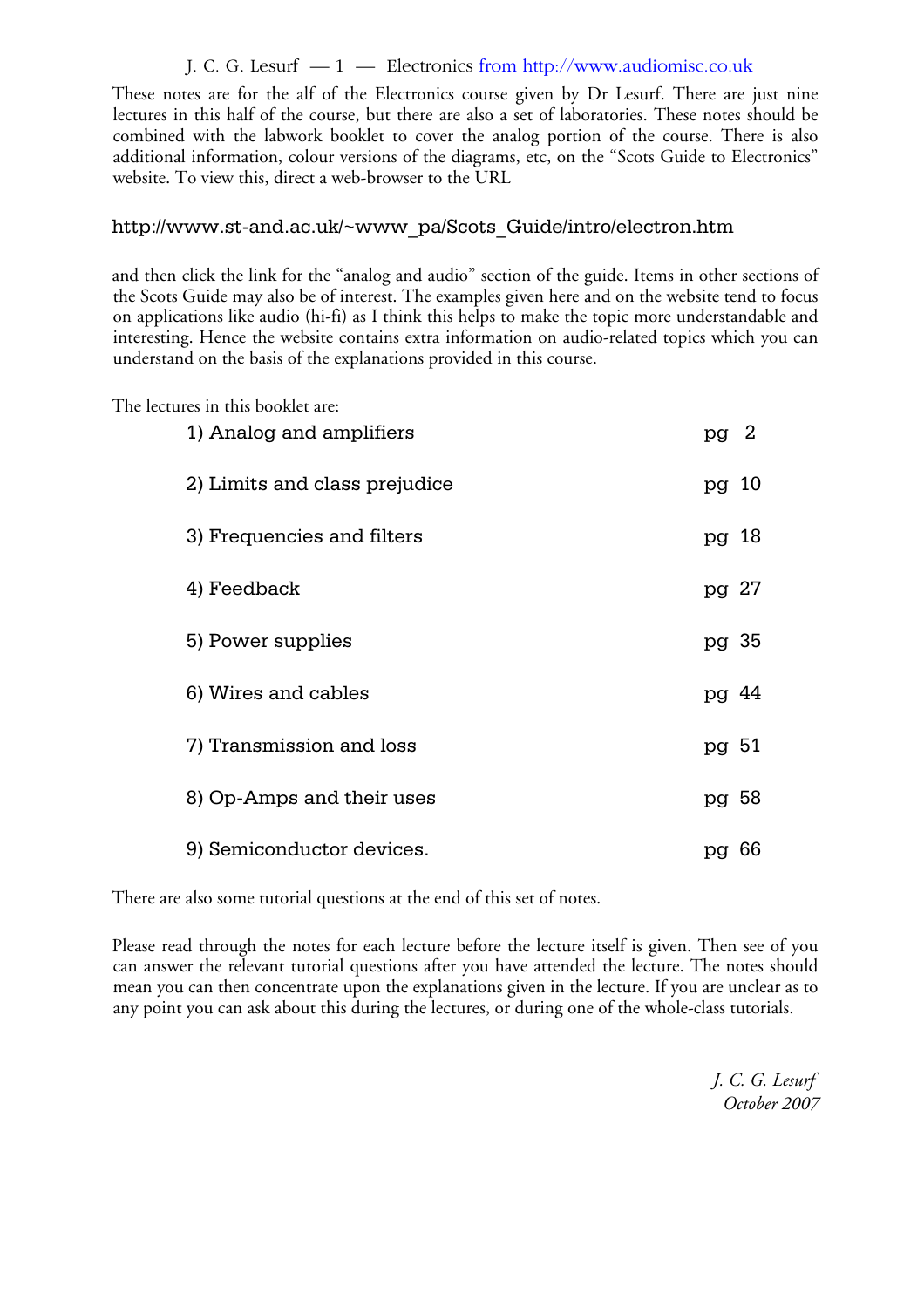# Lecture 1 – Analog and Amplifiers

This course is intended to cover a range of electronic techniques which are likely to be of some use or interest to physical scientists and engineers. The lectures covered in these notes focus on the 'Analog' side of things. In general, electronic systems tend to be made up by combining a range of simpler elements, circuits, and components of various kinds. We will examine a number of these in detail in later lectures, but for now we'll start with a simple over-view of amplifiers and their uses.

## **1.1 The uses of amplifiers.**

At the most basic level, a signal amplifier does exactly what you expect – it makes a signal bigger! However the way in which this is done does vary with the design of the actual amplifier, the type of signal, and the reason why we're wanting to enlarge the signal. We can illustrate this by considering the common example of a 'Hi-Fi' audio system.



In a typical modern hi-fi system, the signals will come from a unit like a CD Player, FM Tuner, or a Tape/MiniDisc unit. The signals these produce have typical levels of the order of 100mV or so when the music is moderately loud. This is a reasonably large voltage, easy to detect with something like an oscilloscope or a voltmeter. However the actual power levels of these signals is quite modest. Typically, these sources can only provide currents of a few milliamps, which by  $P = VI$  means powers of just a few milliwatts. A typical loudspeaker will require between a few Watts and perhaps over 100 Watts to produce loud sounds. Hence we will require some form of *Power Amplifier* to 'boost' the signal power level from the source and make it big enough to play the music.

We usually want to be able to control the actual volume – e.g. turn it up to annoy neighbours, or down to chat to someone. This means we have to have some way of adjusting the overall *Gain* of the system. We also want other functions – the most obvious being to select which signal source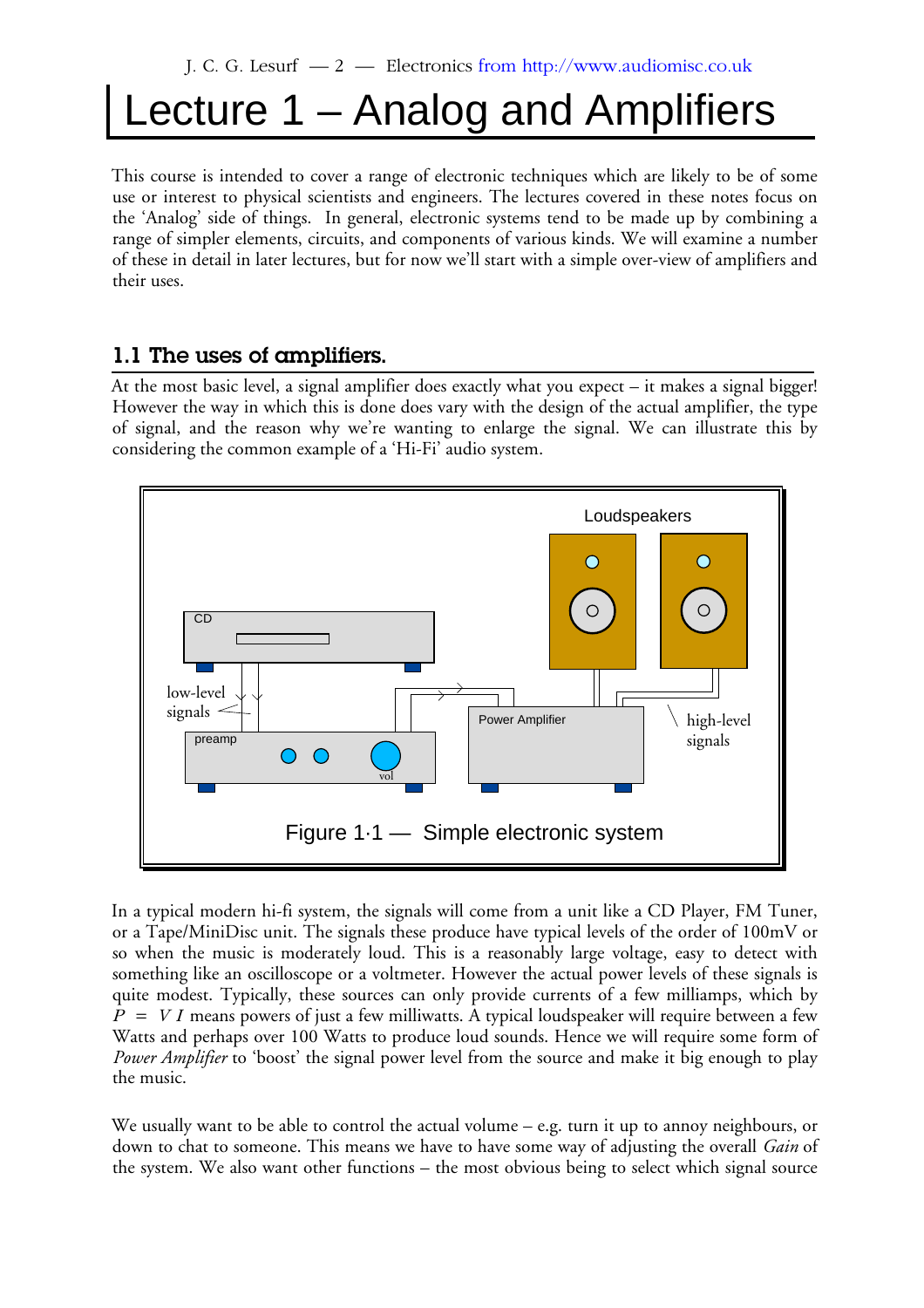## J. C. G. Lesurf  $-3$  — Electronics from http://www.audiomisc.co.uk

we wish to listen to. Sometimes all these functions are built into the same piece of equipment, however is often better to use a separate box which acts as a *Pre-Amp* to select inputs, adjust the volume, etc. In fact, even when built into the same box, most amplifier systems use a series of 'stages' which share the task of boosting and controlling the signals.



The system shown in figure 1.2 is similar to the previous arrangement, but in this case is used for taking signals from microphones and 'mixing' them together to produce a combined output for power amplification. This system also include an 'EQ' unit (Equalising) which is used to adjust and control the frequency response.

Microphones tend to produce very small signal levels. typically of the order of 1 mVrms or less, with currents of a few tens of microamps or less – i.e. signal powers of microwatts to nanowatts. This is similar to many other forms of sensor employed by scientists and engineers to measure various quantities. It is usual for sensors to produce low signal power levels. So low, in fact, that detection and measurement can be difficult due to the presence of *Noise* which arises in all electronic system. For that reason it is a good idea to amplify these weak, sensor created, signals, as soon as possible to overcome noise problems and give the signal enough energy to be able to travel along the cables from the source to its destination. So, as shown in figure 1.2, in most studios, the microphone sensor will actually include (or be followed immediately) by a small Low-Noise Amplifier (LNA).

Due to the range of tasks, amplifiers tend to be divided into various types and classes. Frequently a system will contain a combination of these to achieve the overall result. Most practical systems make use of combinations of standard 'building block' elements which we can think of as being the 'words' of the language of electronics. Here we can summarise the main types and their use. Most types come in a variety of forms so here we'll just look at a few simple examples.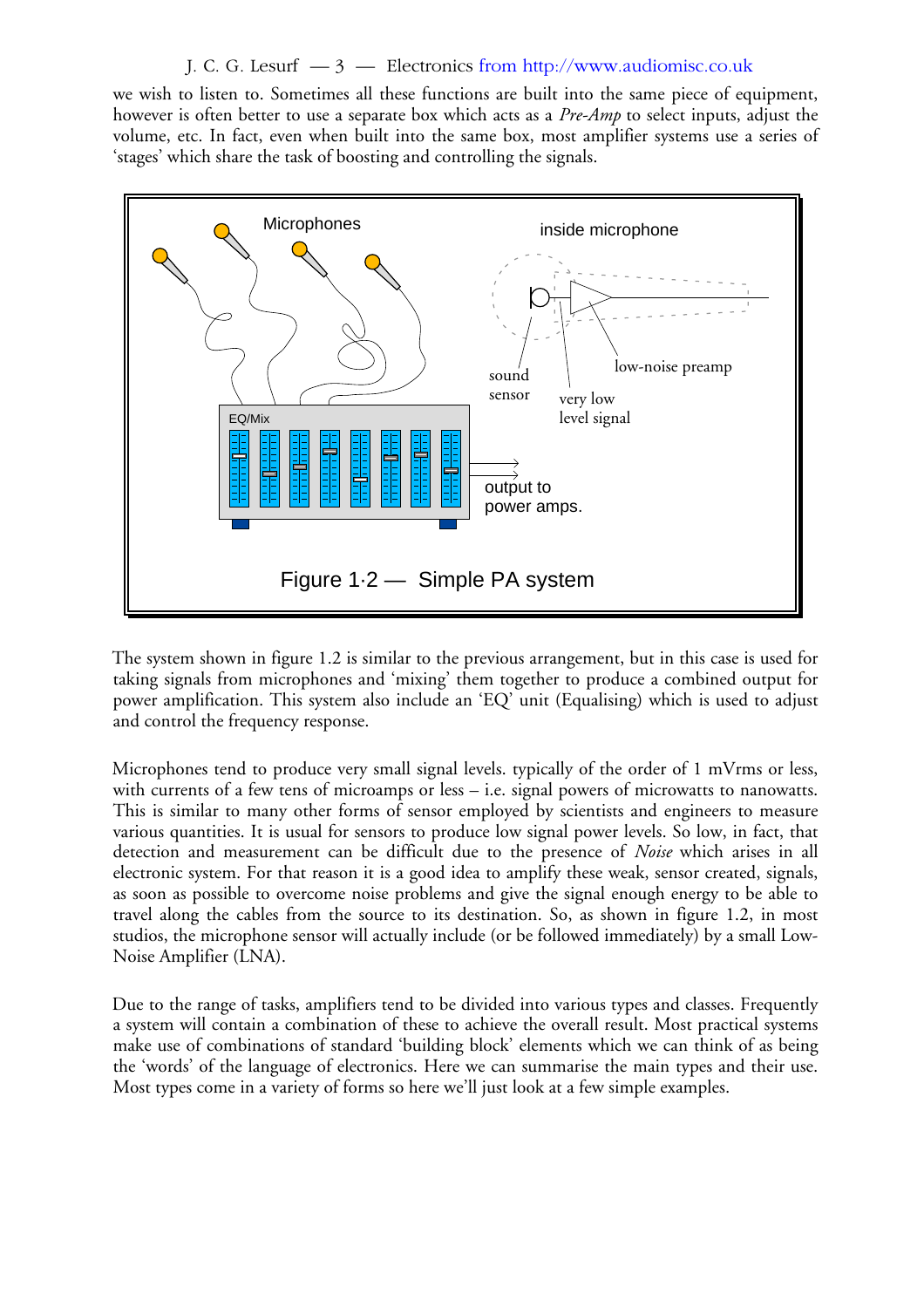## **1.2 The Voltage Amplifier**



Figure 1·3 shows four examples of simple voltage amplifier stages using various types of device. In each case the a.c. voltage gain will usually be approximated by

$$
A_v \approx -\frac{R_1}{R_2} \tag{1.1}
$$

provided that the actual device has an inherent gain large enough to be controlled by the resistor values chosen. Note the negative sign in expression 1.1 which indicates that the examples all invert the signal pattern when amplifying. In practice, gains of the order of up to hundred are possible from simple circuits like this, although for reasons we will discuss in later lectures (on feedback and distortion) it is usually a good idea to keep the voltage gain below this. Note also that vacuum state devices tend to be called "valves" in the UK and "tubes" in the USA.

Many practical amplifiers chain together a series of voltage amplifier *stages* to obtain a high overall voltage gain. For example a PA system might start with voltages of the order on 0·1µV from microphones, and boost this to perhaps  $10 - 100$  V to drive loudspeakers. This requires an overall voltage gain of  $\times$  10<sup>9</sup>, so a number of voltage gain stages will be required.

## **1.2 Buffers and Current Amplifiers**

In many cases we wish to amplify the signal current level as well as the voltage. The example we can consider here is the signal required to drive the loudspeakers in a Hi-Fi system. These will tend to have a typical input impedance of the order of 8 Ohms. So to drive, say, 100 watts into such a loudspeaker load we have to simultaneously provide a voltage of 28  $V_{rms}$  and 3.5  $A_{rms}$ . Taking the example of a microphone as an initial source again a typical source impedance will be around 100 Ohms. Hence the microphone will provide just 1 nA when producing 0·1µV. This means that to take this and drive 100 W into a loudspeaker the amplifier system must amplify the signal current by a factor of over  $\times 10^9$  at the same time as boosting the voltage by a similar amount. This means that the overall power gain required is  $\times 10^{18} - i.e.$  180 dB!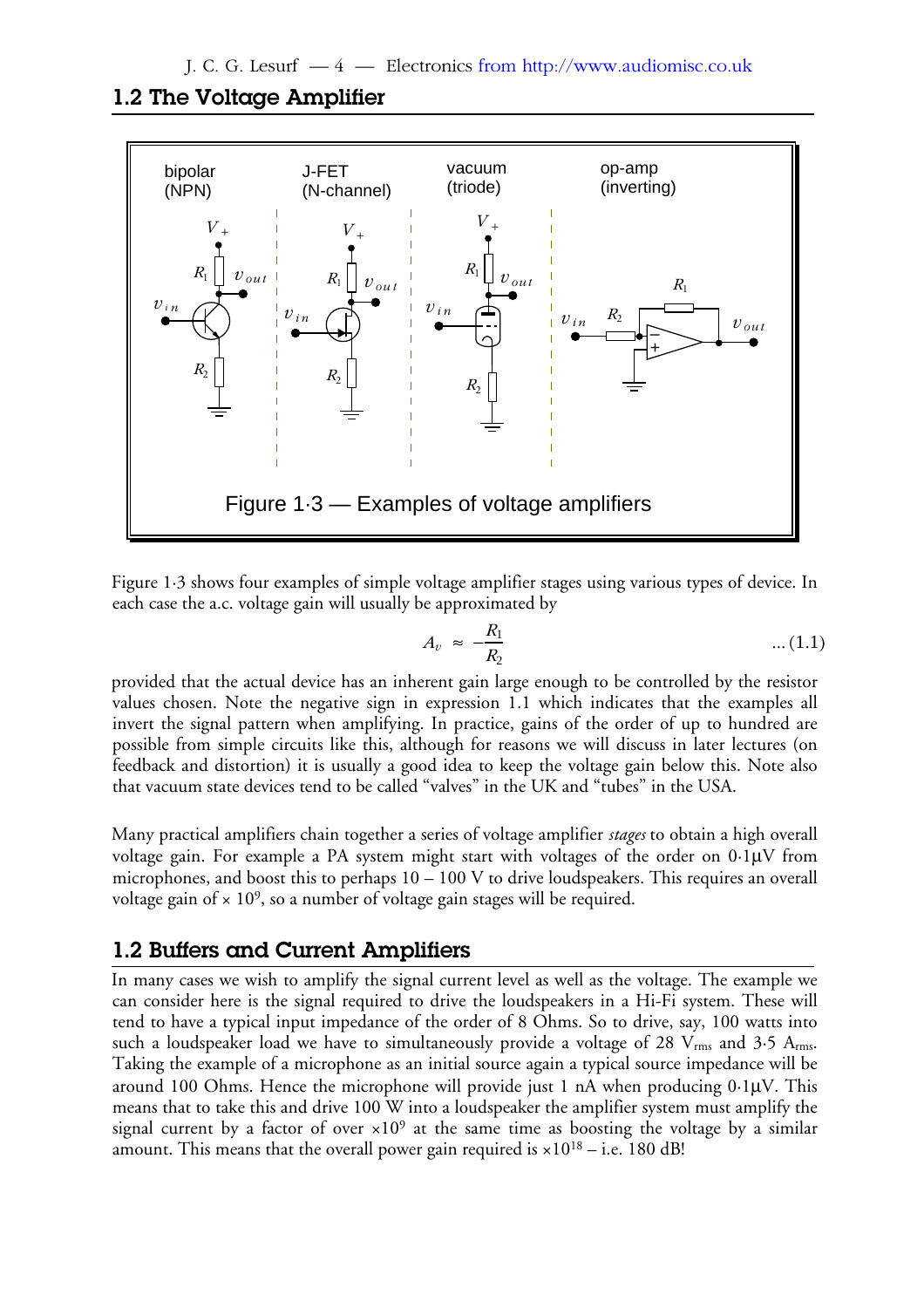## J. C. G. Lesurf — 5 — Electronics from http://www.audiomisc.co.uk

This high overall power gain is one reason it is common to spread the amplifying function into separately boxed pre- and power-amplifiers. The signal levels inside power amplifiers are so much larger than these weak inputs that even the slightest 'leakage' from the output back to the input may cause problems. By putting the high-power (high current) and low power sections in different boxes we can help protect the input signals from harm.

In practice, many devices which require high currents and powers tend to work on the basis that it is the signal voltage which determines the level of response, and they then draw the current they need in order to work. For example, it is the convention with loudspeakers that the volume of the sound should be set by the voltage applied to the speaker. Despite this, most loudspeakers have an efficiency (the effectiveness with which electrical power is converted into acoustical power) which is highly frequency dependent. To a large extent this arises as a natural consequence of the physical properties of loudspeakers. We won't worry about the details here, but as a result a loudspeaker's input impedance usually varies in quite a complicated manner with the frequency. (Sometimes also with the input level.)



Figure 1·4 shows a typical example. In this case the loudspeaker has an impedance of around 12 Ohms at 150 Hz and 5 Ohms at 1 kHz. So over twice the current will be required to play the same output level at 1 kHz than is required at 150 Hz. The power amplifier has no way to "know in advance" what kind of loudspeaker you will use so simply adopts the convention of asserting a voltage level to indicate the required signal level at each frequency in the signal and supplying whatever current the loudspeaker then requires.

This kind of behaviour is quite common in electronic systems. It means that, in information terms, the signal pattern is determined by the way the voltage varies with time, and – ideally – the current required is then drawn. Although the above is based on a high-power example, a similar situation can arise when a sensor is able to generate a voltage in response to an input stimulus but can only supply a very limited current. In these situations we require either a *current amplifier* or a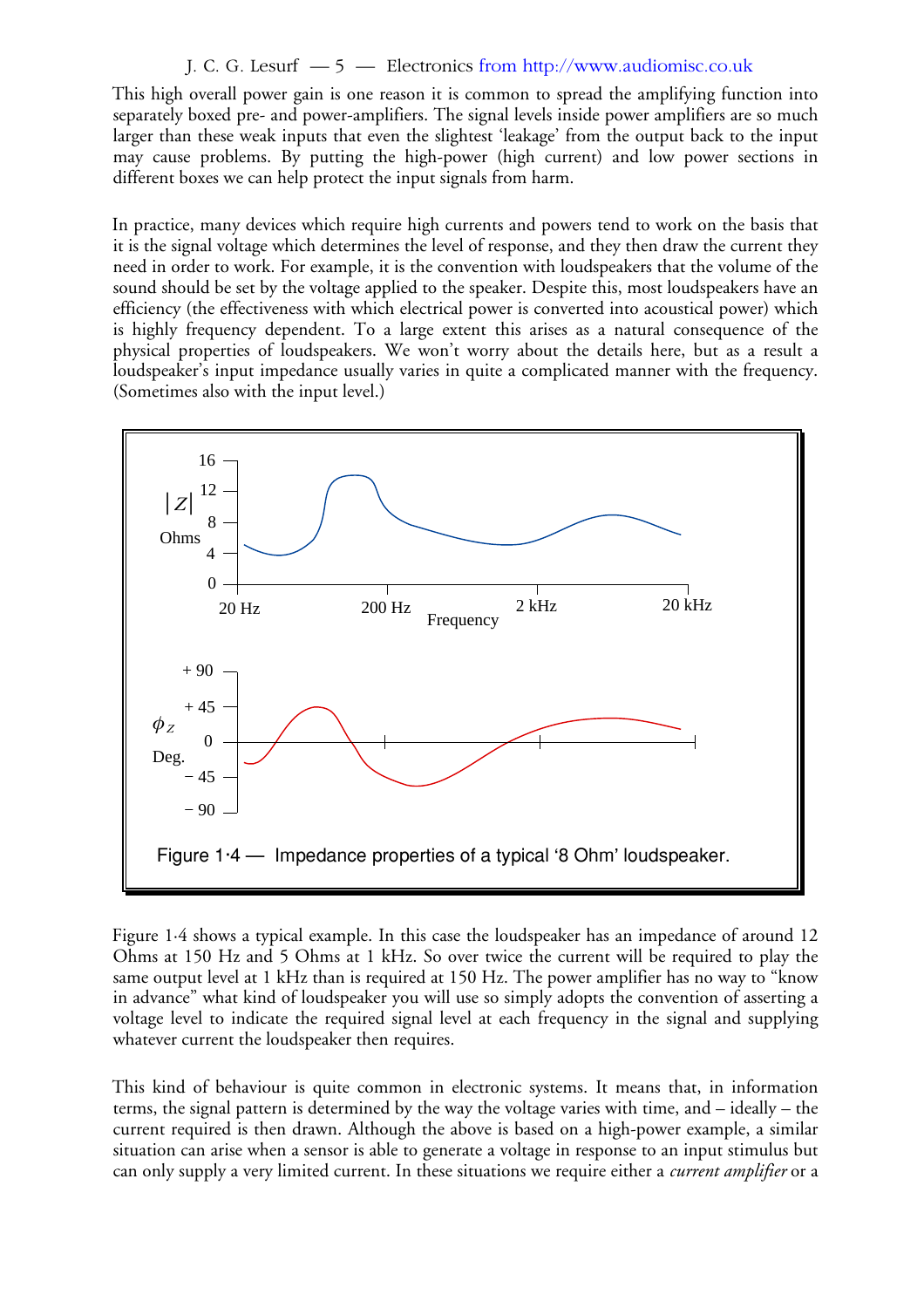#### J. C. G. Lesurf — 6 — Electronics from http://www.audiomisc.co.uk

*buffer*. These devices are quite similar, in each case we are using some form of gain device and circuit to increase the signal current level. However a current amplifier always tries to multiply the current by a set amount. Hence is similar in action to a voltage amplifier which always tries to multiply the signal current by a set amount. The buffer differs from the current amplifier as it sets out to provide whatever current level is demanded from it in order to maintain the signal voltage it is told to *assert*. Hence it will have a higher current gain when connected to a more demanding load.



Figure 1·5 shows two simple examples of buffers. In each case the gain device (an NPN transistor or an op-amp in these examples) is used to lighten the current load on the initial signal source that supplies  $v_{in}$ . An alternative way to view the buffer is to see it as making the load impedance seem larger as it now only has to supply a small current to ensure that a given voltage is output.



Figure 1·6 shows an example of a 2-stage current amplifier in a typical application. The photodiodes often used to detect light tend to work by absorbing photons and releasing free charge carriers. We can then apply a potential difference across the photodiode's junction and 'sweep out' these charges to obtain a current proportional to the number of photons per second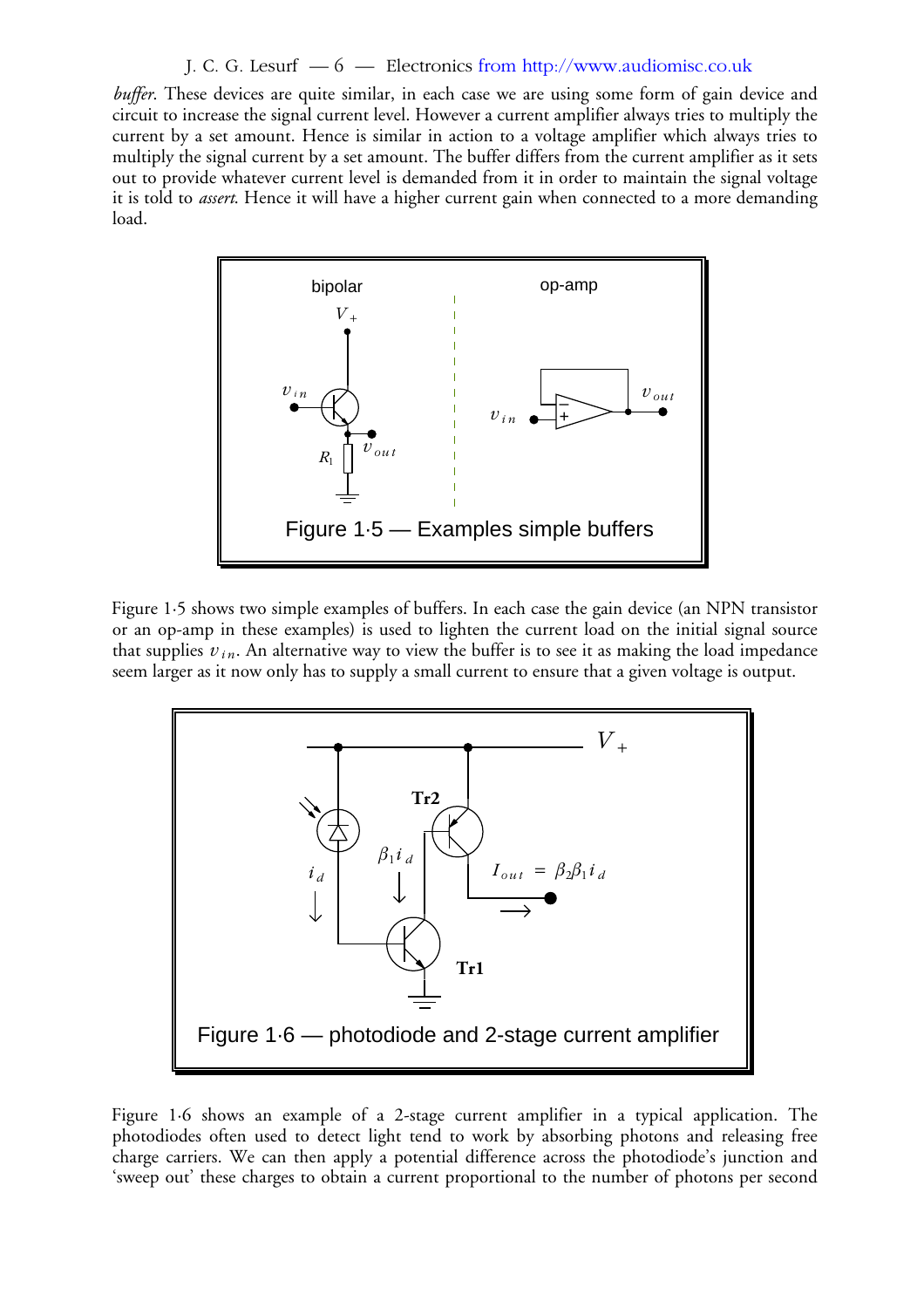#### J. C. G. Lesurf — 7 — Electronics from http://www.audiomisc.co.uk

striking the photodiode. Since we would require around 10<sup>16</sup> electrons per second to obtain an amp of current, and the efficiency of the a typical photodiode is much less than 'one electron per photon' this means the output current from such a photodector is often quite small. By using a current amplifier we can boost this output to a more convenient level. In the example, two bipolar transistors are used, one an NPN-type, the other PNP-type, with current gains of  $\beta_1$  and  $\beta_2$ . For typical small-signal transistors  $\beta~\approx~$  50  $-~$  500 so a pair of stages like this can be expected to amplify the current by between  $\times$  250 and  $\times$  250,000 depending upon the transistors chosen. In fact, if we wish we can turn this into a voltage by applying the resulting output current to a resistor. The result would be to make the circuit behave as a high-gain voltage amplifier.

## **1.3 The diff-amp**

There are many situations where we want to amplify a small difference between two signal levels and ignore any 'common' level both inputs may share. This can be a achieved by some form of *Differential Amplifier*. Figure 1·7 shows an example of a differential amplifier stage that uses a pair of bipolar transistors.



This particular example uses a *Long-Tailed Pair* connected to a *Current Source*. We can understand how the circuit works simply from an argument based upon symmetry. For simplicity in this diagram we represent the Current Source by the standard symbol of a pair of linked circles. We will look at how a current source actually works later on. For now we can just assume it is an arrangement that insists upon always drawing a fixed current which in this case has the value *I <sup>E</sup>* .

Assume that  $R_1 = R_2$  and that the two transistors are identical. Assume that we start with the two input voltages also being identical. The circuit is arranged so that  $I_E = I_1 + I_2$ . By symmetry, when  $v_1 = v_2$  it follows that  $I_1 = I_2$ , hence  $I_1 = I_2 = I_E/2$ .

Now assume we increase, say,  $v_1$  by a small amount. This will mean that the transistor,  $\mathbf{Tr1},$  will try to increase its current level and hence lift the voltage present at its emitter. However as it does this the base-emitter voltage of **Tr2** will fall. Since the current in a bipolar transistor depends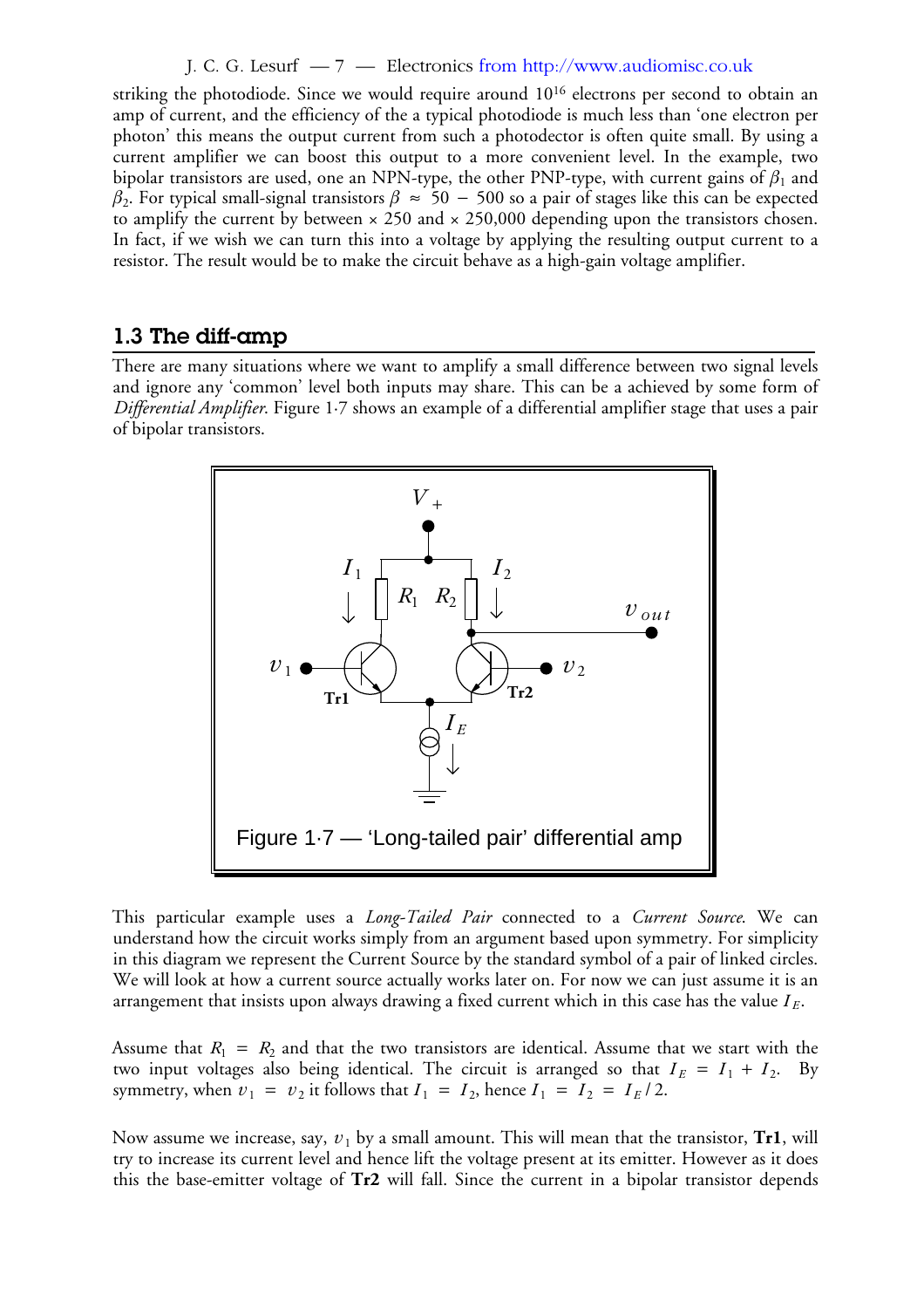#### J. C. G. Lesurf — 8 — Electronics from http://www.audiomisc.co.uk

upon its base-emitter voltage the result is that the current,  $I_1$ , rises, and  $I_2$  falls. The sum of these currents,  $I_E$ , does not alter very much, but the balance between the two transistor currents/ voltages changes. The result is that the rise in  $v_1$ , keeping  $v_2$  fixed, causes more current to flow through  $R_1$  and less through  $R_2$ . The reduction in  $I_2$  means the voltage drop across  $R_2$  will reduce. hence the voltage at its lower end moves up towards  $V_+.$ 

To evaluate this more precisely, we can assume that for each transistor in the pair the collectoremitter current is related to the base-emitter voltage via an expression

$$
HI_{CE} = V_{BE} \tag{1.2}
$$

i.e. we can say that

$$
HI_1 = (V_{B1} - V_E) \qquad ; \qquad HI_2 = (V_{B2} - V_E) \qquad \dots (1.3 \& 1.4)
$$

where  $\overline{V}_E$  is the emitter voltage which the two transistors have in common and  $\overline{V}_{B1}$  and  $\overline{V}_{B2}$  are the base voltages. The value  $H$  represents the voltage-current gain of each transistor. The sum of these two currents always has a fixed value imposed by the current source, but any difference between them will be such that

$$
H(I_1 - I_2) = v_1 - v_2 \tag{1.5}
$$

where  $V_E$  vanishes as it is common to both of the initial expressions.

Since  $I_1 + I_2 = I_E$  we can say that the above is equivalent to saying that

$$
H(I_E - 2I_2) = v_1 - v_2 \tag{1.6}
$$

When only concerned about a.c. signals we can ignore the constant  $I_E$  and say that this becomes

$$
i_2 = -\frac{1}{2b_{ib}}(v_1 - v_2) \tag{1.7}
$$

where  $h_{ib}$  is one of the small-signal h-parameter values for a bipolar transistor,  $i_2$  represents the change in the current in  $R_2$  produced when we change the input voltage so that their imbalance from being equal is (  $v_1$  –  $v_2$ ). Since this change in current appears across  $R_2$ , and the potential at the top of this is held fixed at  $V_+$  it follows that the lower end of  $R_2$  which we are using as the output will change in voltage by

$$
v_{out} = \frac{R_2}{2b_{ib}}(v_1 - v_2) \tag{1.8}
$$

i.e. the stage has an effective voltage gain of  $R_2$  /(2*h*  $\bar{b}$ *b*).

Differential amplifiers are particularly useful in three applications:

• When we have an input which has come from some distance and may have had some added interference. Using a pair of wires to send the signal we can then take the difference in potential between them as the signal and reject any 'common mode' voltages on both wires as being induced by interference.

• In feedback arrangements we can use the second input to control the behaviour of the amplifier.

• When we wish to combine two signals we can feed one into one transistor, and the second signal into the other.

Most *Operational Amplifier* integrated circuits have differential amplifier input stages and hence amplify the difference between two given input levels. Many use bipolar pairs of the kind shown in figure 1·7, but similar arrangements using Field Effect Transistors are also often used.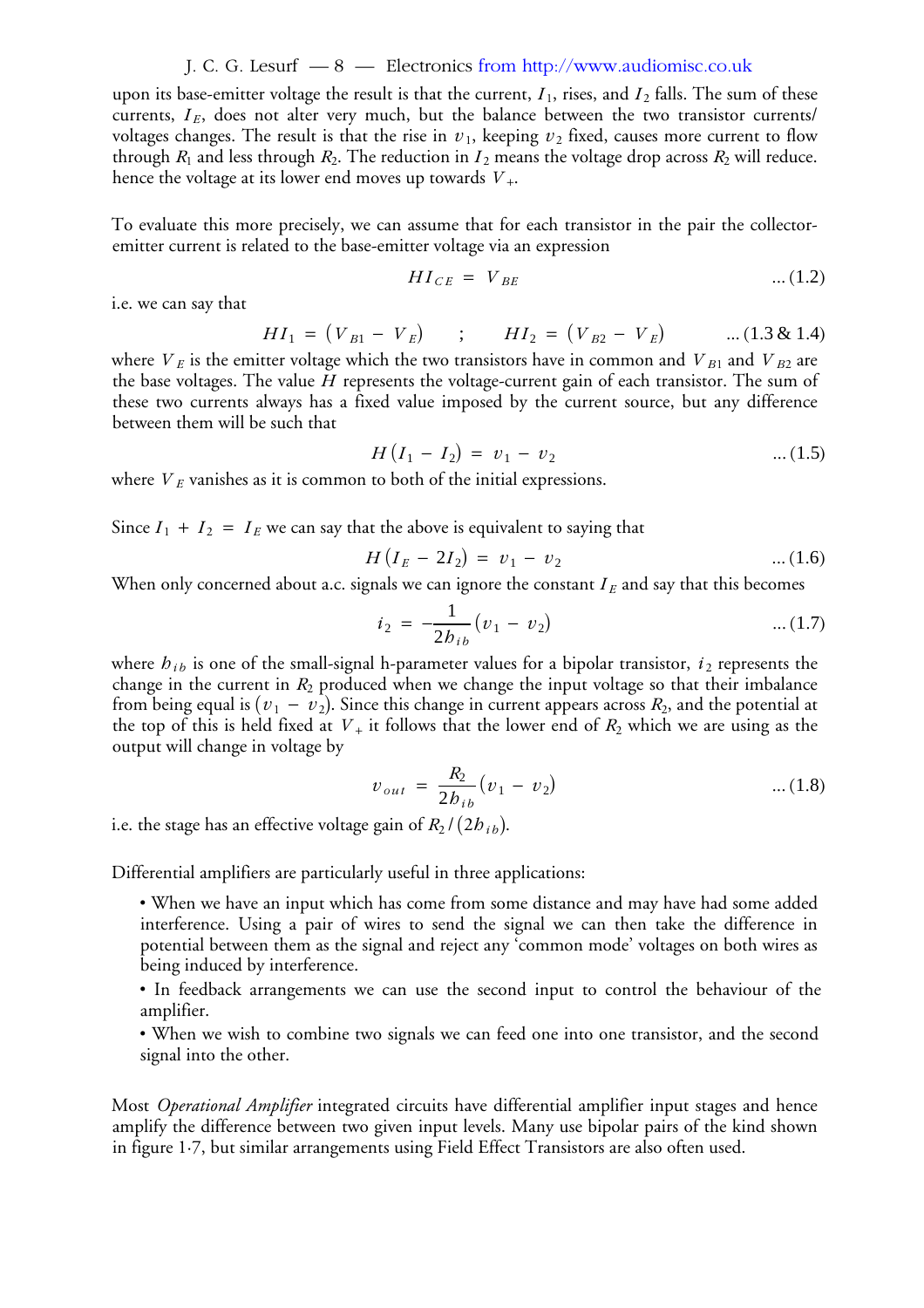## **The Current Source**

Having made use of one, we should finish with an explanation of the *Current Source*. Figure 1·8 shows a simple example.



A positive voltage is applied to the base of a bipolar transistor, but this base is also connected to a lower potential via a series of three diodes. The potential across such a diode when conducting current will tend to be around 0·6 V. Since there are three of these, the base of the transistor will sit at a potential about  $1\cdot 8$  V above the lower end of  $R_2.$  The base-emitter junction of a bipolar transistor is also a diode, hence it will also drop about 0·6 V when conducting. As a result, there will be  $1.8$  -  $0.6$  =  $1.2$  V across  $R_2$ . This means the current through this resistor will be  $1.2 / R_2$ . since the transistor will probably have a current gain of over  $\times$  100 this means that more than 99% of this current will be drawn down from the transistor's collector.

Hence approximately, we can say that

$$
I_c = \frac{1.2 \text{ Volts}}{R_2} \qquad \qquad \dots (1.9)
$$

in practice the current will vary slightly with the chosen values of  $R_1$  and  $V_+$ . However provided the current through the diodes is a few mA the above result is likely to be reasonably accurate. Provided that  $V_+$  is much larger than 1·8 V the exact value does not matter a great deal. The circuit therefore tends to draw down much the same current whatever voltage appears at the transistor's collector – assuming that it, too, is more than a couple of volts. So the circuits acts to give a 'fixed' current and behaves as a steady current source. Although this example uses a bipolar transistor, as with many other forms of circuit we can make similar arrangements using other types of device.

#### **Summary**

You should now know the difference between some of the basic types of amplifier and the kinds of electronic 'building blocks' that can be used as amplifier stages. It should also be clear that the range of tasks and signal details/levels varies enormously over a wide range of applications. You should now also know how the basic amplifier arrangements such as Long-Tailed Pairs, etc, work.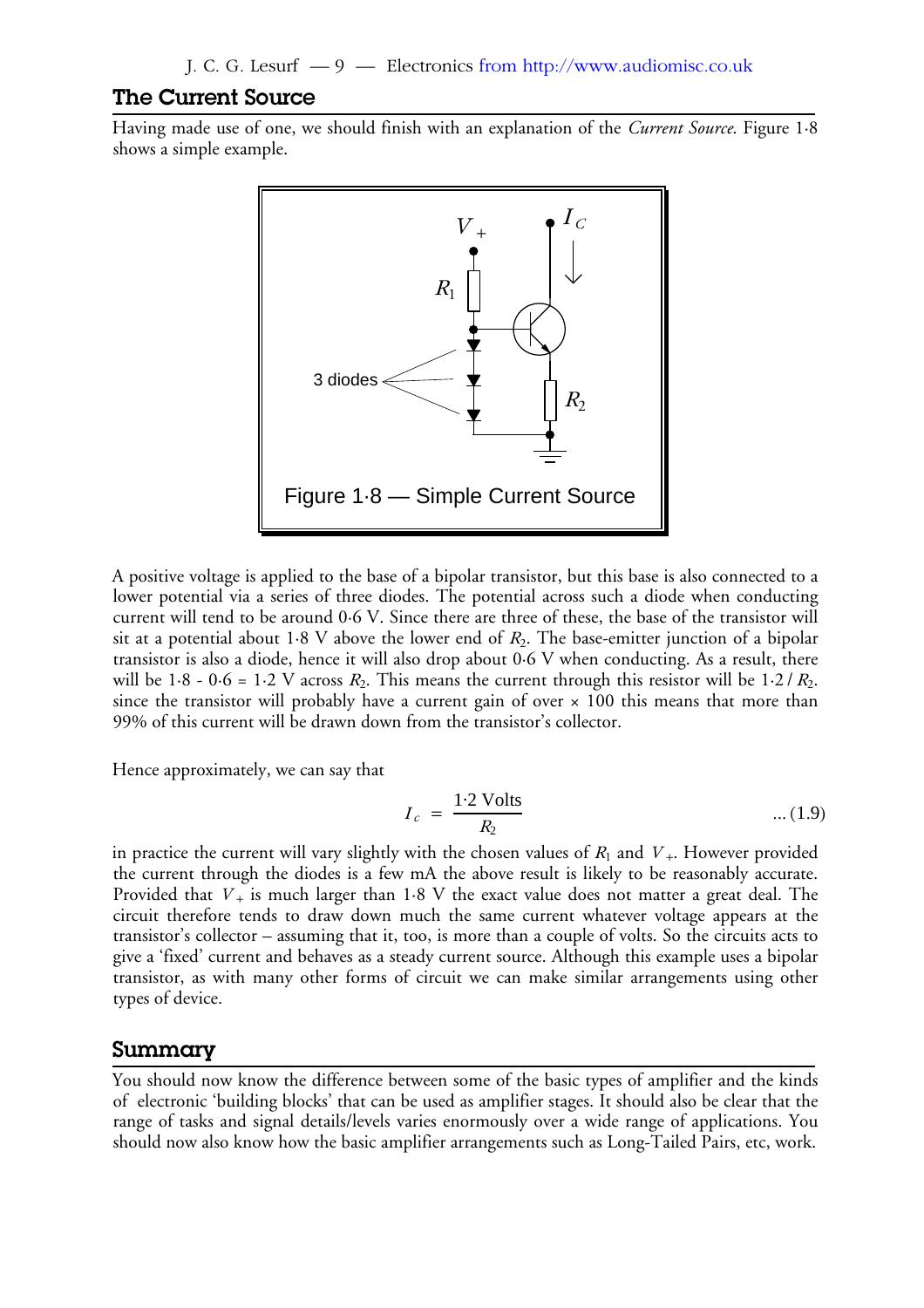## Lecture 2 – Limits and Class Prejudice

Every real amplifier has some unavoidable limitations on its performance. The main ones that we tend to have to worry about when choosing and using them are:

• Limited bandwidth. In particular, for each amplifier there will be an upper frequency beyond which it finds it difficult/impossible to amplify signals.

• Noise. All electronic devices tend to add some random noise to the signals passing through them, hence degrading the SNR (signal to noise ratio). This, in turn, limits the accuracy of any measurement or communication.

• Limited output voltage, current, and power levels. This will mean that a given amplifier can't output signals above a particular level. So there is always a finite limit to the output signal size.

• Distortion. The actual signal pattern will be altered due non-linearities in the amplifier. This also reduces the accuracy of measurements and communications.

• Finite gain. A given amplifier may have a high gain, but this gain can't normally be infinite so may not be large enough for a given purpose. This is why we often use multiple amplifiers or stages to achieve a desired overall gain.

Let's start by looking at the limits to signal size.

## **2.1 Power Limitations**

Figure 2·1 shows a simple amplifier being used to drive output signals into a resistive load.



The amplifier is supplied via power lines at  $V_+$  and  $V_-$  so we can immediately expect that this will limit the possible range of the output to  $V_+ > v_{out} > V_-$  as the circuit has no way to provide voltages outside this range. In fact, the output may well be rather more restricted than this as we can see using the following argument.

In effect, we can regard the transistor as a device which passes a current whose level is primarily determined by its base-emitter voltage, and hence by the input,  $v_{in}$ . However any current it draws from its collector must pass through  $R_C$  or  $R_L$ , and any current emerging through its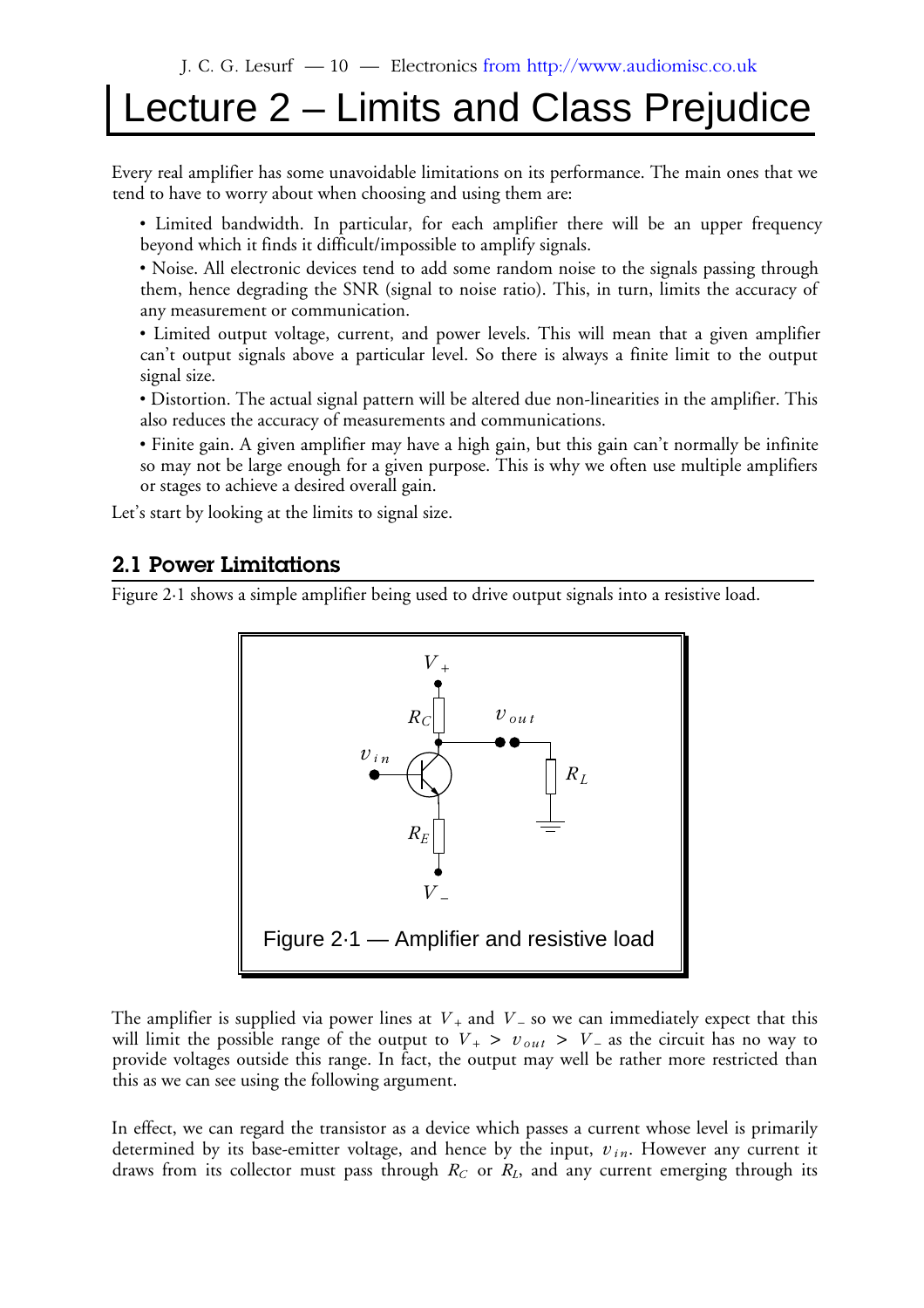J. C. G. Lesurf — 11 — Electronics from http://www.audiomisc.co.uk

emitter must then flow through  $R_E$ . In practice it really acts a sort of 'variable resistor' placed in between these other resistors. We can therefore represent it as being equivalent to the circuit shown in Figure 2·2a where the transistor is replaced by a variable resistance, *VR*.



When we lower the input voltage,  $v_{in}$ , we reduce the transistor's willingness to conduct, which is equivalent to increasing its effective collector-emitter resistance. Taking this to the most extreme case we would reduce the current it passes to zero, which is equivalent to giving it an effective collector-emitter resistance of infinity. This situation is represented in figure 2·2b. Alternatively, when we increase  $v_{in}$  we encourage the transistor to pass more current from collector to emitter. This is equivalent to reducing its effective collector-emitter resistance. Again, taking this to the extreme we would reduce its resistance to zero as shown in 2·2c. We can now use the extreme cases shown in 2·2b and 2·2c to assess the maximum output the circuit can provide, and the implications for the design.

From 2·2b we can see that the highest (i.e. most positive) current and voltage we can provide into a load, *R<sup>L</sup>* , will be

$$
v_{out} = V_{max} = \frac{V_{+}R_{L}}{R_{L} + R_{C}} \qquad : \qquad I_{max} = \frac{V_{+}}{R_{L} + R_{C}} \qquad \dots (2.1 \& 2.2)
$$

as the collector resistor acts a a Potential Divider with the load to limit the fraction of the available positive power line voltage we can apply to the output. Looking at expressions 2.1 and 2.2 we can see that we'd like  $R_C \ll R_L$  to enable the maximum output to be able to be as big as possible – i.e. to approach  $\,V_{+}.$  For the sake of example, lets assume that we have therefore chosen a value for  $R_C$  equal to  $R_L$  / 10.

Now consider what happens when we lower the transistor's resistance (i.e. increase the current it will conduct) to the maximum case shown in 2·2c. We now find that the minimum (most negative) output voltage and current will be

$$
v_{out} = V_{min} = \frac{R_L V_a}{R_a + R_L} \qquad : \qquad I_{min} = \frac{V_a}{R_a + R_L} \qquad ... (2.3 \& 2.4)
$$

where we can define

$$
V_a \equiv \frac{R_E V_+ + R_C V_-}{R_E + R_C} \qquad \qquad ; \qquad R_a = \frac{R_C R_E}{R_E + R_C} \qquad \qquad \dots (2.5 \& 2.6)
$$

Either by considering the diagram or examining these equations we can say that in order for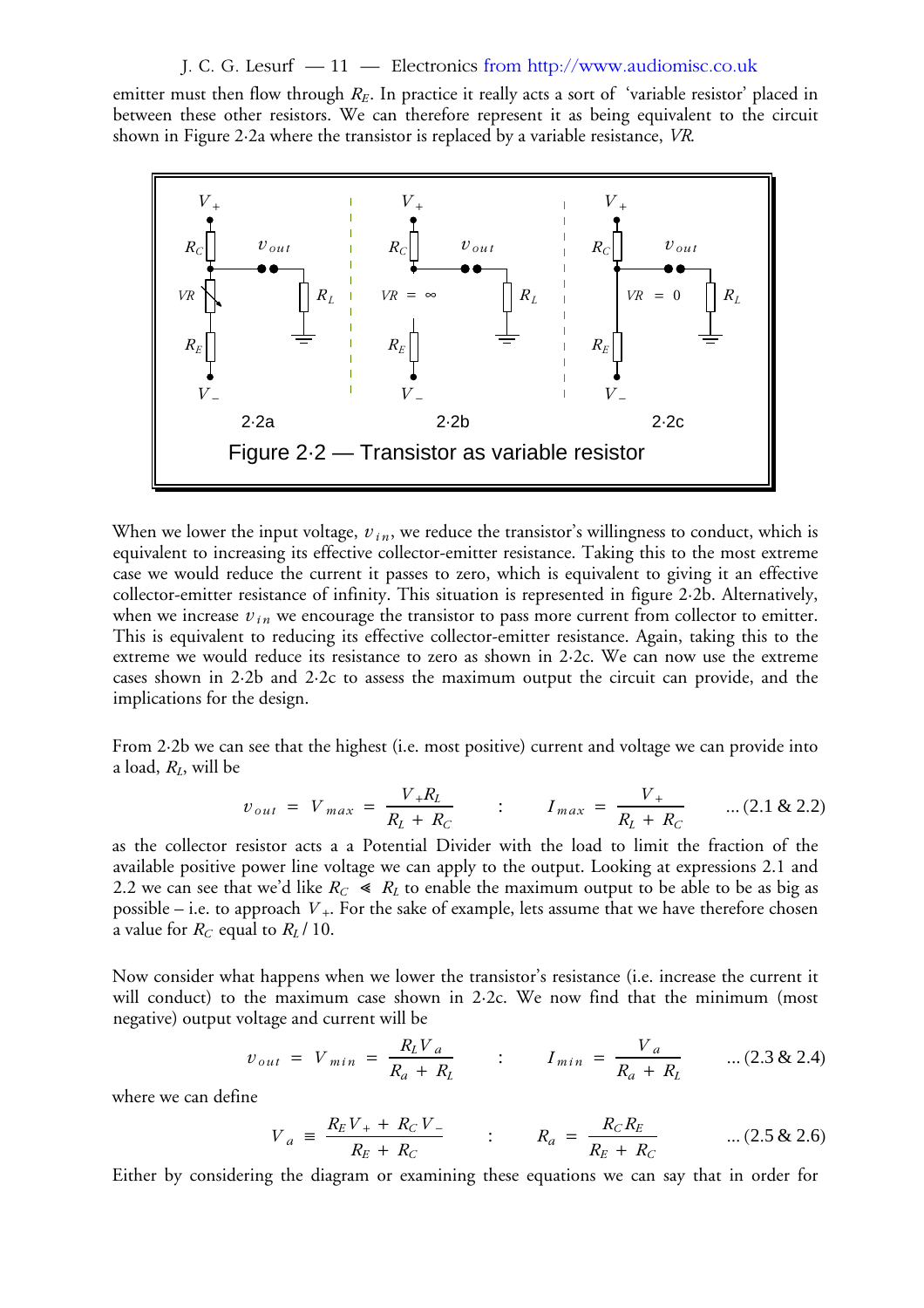## J. C. G. Lesurf — 12 — Electronics from http://www.audiomisc.co.uk

*V*  $_{min}$  to be able to approach  $V =$  we require  $R_E \ll R_C / / R_L$  (where // represents the value of the parallel combination). Since we have already chosen to set  $R_C \; \ll \; R_L$  this is equivalent to choosing a value of  $R_E \ll R_C$ . Again, we can assume for the sake of example that  $R_E$  is chosen to be  $(R_C / R_L)$  / 10 which means it will also apprimate to  $R_L$  / 100.

To consider the implications of the above lets take a practical example based on a power amplifier for use as part of an audio system. This means we can expect  $R_L$  to be of the order of 8 Ohms. For simplicity, lets assume  $R_L$  = 10 $\Omega$ . Following the assumptions above this means we would choose  $R_C = 1\Omega$  and  $R_E = 0.1\Omega$ . Again, for the sake of example, lets assume that the voltage rails available are  $\pm 25$  V. This would mean that for an ideal amplifier we could expect to output peak levels of about 90% of  $\pm 25$  Vwhich for a sinewave would correspond to about 30 Watts rms maximum power delivered into the 10 $\Omega$  load.

Now consider what happens when the amplifier is on, but isn't trying to deliver a signal to the  $\alpha$  load – i.e. when  $v_{out}$  = 0. This means that there will be 25 Volts across  $R_C$ . Since this has a resistance of 1Ω it follows that  $I_C = 25$  Amps when  $v_{out} = 0$ . i.e. the amplifier will demand 25 Amps from its positive power supply. Since none of this is being sent to the load this entire current will be passed through the transistor and its emitter resistor and away into the negative power rail supply. The result is that  $25 \times 50 = 1250$  Watts will have to be dissipated in the combination of  $R_C$ , the transistor, and  $R_E$  in order to supply no actual output!

It would be fair to describe this kind of design as being "quite inefficient" in power terms. In effect it will tend to require and dissipate over 1 kW per channel if we wanted to use it as a 30 Watt power amplifier. This is likely to require large resistors, a big transistor, and lots of heatsinks. The electricity bill is also likely to be quite high and in the summer we may have to keep the windows open to avoid the room becoming uncomfortably warm. Now we could increase the resistor values and this would reduce the "standing current" or *Quiescent Current* the amplifier demands. However it would also reduce the maximum available output power, so this form of amplifier would never be very efficient in power terms. To avoid this problem we need to change the design. This leads us to the concept of amplifier *Classes*.

## **2.2 Class A**

The circuit illustrated in Figure 2·1 and discussed in the previous section is an example of a *Class A* amplifier stage. Class A amplifiers have the general property that the output device(s) always carry a significant current level, and hence have a large *Quiescent Current*. The Quiescent Current is defined as the current level in the amplifier when it is producing an output of zero. Class A amplifiers vary the large Quiescent Current in order to generate a varying current in the load, hence they are always inefficient in power terms. In fact, the example shown in Figure 2·1 is particularly inefficient as it is *Single Ended*. If you look at Figure 2·1 again you will see that the amplifier only has direct control over the current between **one** of the two power rails and the load. The other rail is connected to the output load through a plain resistor, so its current isn't really under control.

We can make a more efficient amplifier by employing a *Double Ended* or *Push-Pull* arrangement. Figure 2·3 is an example of one type of output stage that works like this. You can see that this new arrangement employs a pair of transistors. One is an NPN bipolar transistor, the other is a PNP bipolar transistor. Ideally, these two transistors have equivalent properties – e.g. the same current gains, etc – except for the difference in the signs of their voltages and currents. (In effect, a PNP transistor is a sort of electronic "mirror image" of an NPN one.)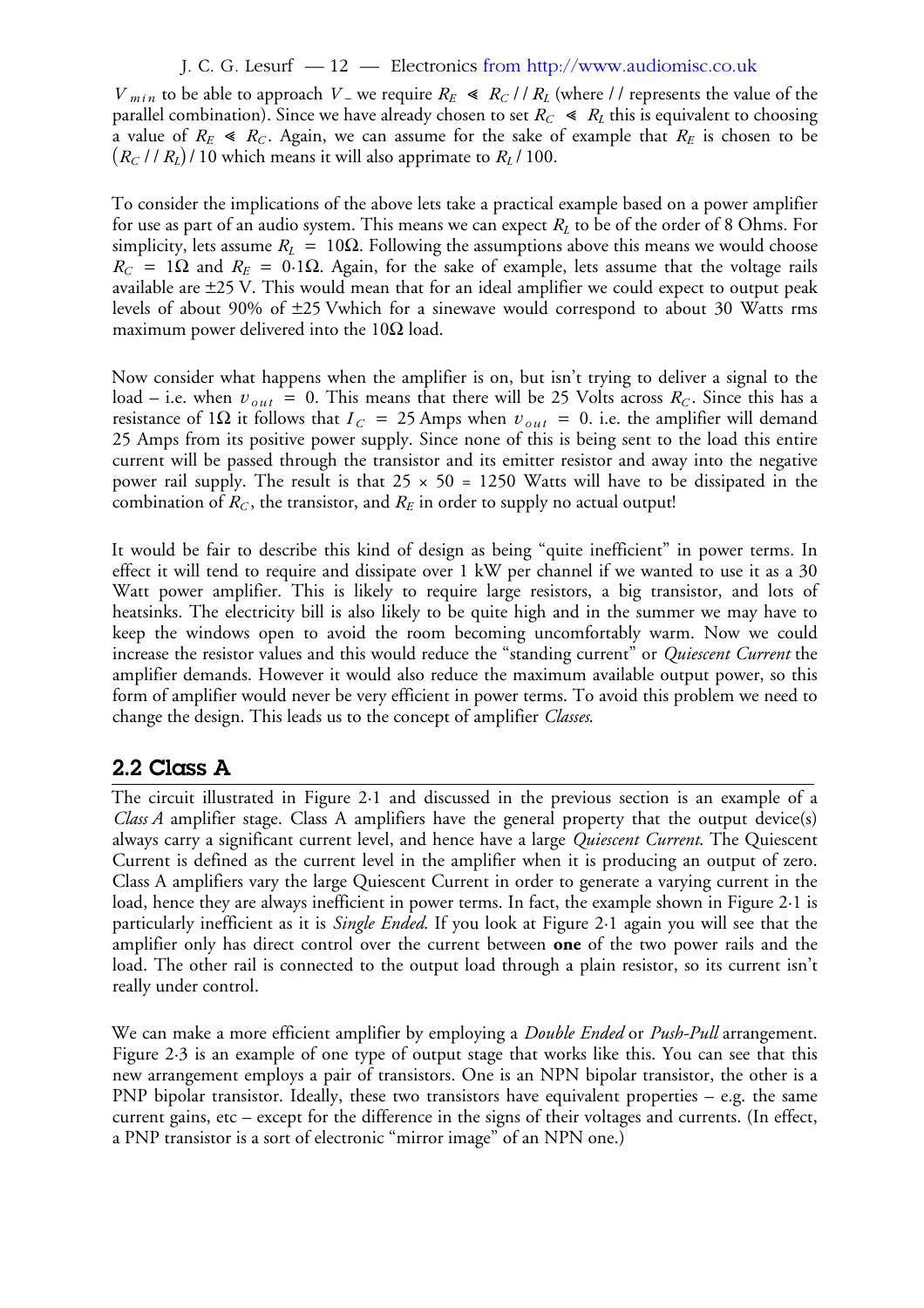

The circuit shown on the left now has two transistors which we can control using a pair of input voltages,  $V_1$  and  $V_2$ . We can therefore alter the two currents,  $I_1$ and  $I_2$  independently if we wish.

In practice, the easiest way to use the circuit is to set the Quiescent Current,  $I_Q$  to half the maximum level we expect to require for the load. Then adjust the two transistor currents 'in opposition'.

It is the imbalance between the two transistor currents that will pass through the load so this means the transistors 'share' the burden of driving the output load.

When supplying a current,  $I_L$  to the load this means that we will have

$$
I_1 = I_Q + \frac{I_L}{2}
$$
 :  $I_2 = I_Q - \frac{I_L}{2}$  ... (2.7 & 2.8)

In linear operation this limits us to a current range  $0$   $\;\rightarrow$   $2I_{\mathcal{Q}}$  in each transistor, and load currents in the range  $-2I_Q \leq I_L \leq 2I_Q$ . Hence this arrangement is limited in a similar way to before. However the important difference to before becomes clear when we take the same case as was used for the previous example, with  $\pm 25$  V power lines and a 10 $\Omega$  load.

Since we wish to apply up to 25 V to a 10 $\Omega$  load we require a peak output load current of 2.5 Amps. This means we can choose  $I_{\mathcal{Q}} = 1.25$  A. As a result, each transistor now only has to dissipate  $1.25 \times 25 = 31$  Watts – i.e. the output stage dissipates 62 Watts in total when providing zero output. Although this still isn't very efficient, it is rather better than the value of well above 1 kW required for our earlier, single ended, circuit!

## **2·3 Class B**

Note that as is usual in electronics there are a number of arrangements which act as Class A amplifiers so the circuit shown in Figure 2·3 is far from being the only choice. In addition we can make other forms of amplifier simply by changing the Quiescent Current or *Bias Level* and operating the system slightly differently. The simplest alternative is the *Class B* arrangement. To illustrate how this works, consider the circuit shown in Figure 2·4a. Once again this shows a pair of devices. However their bases (inputs) are now linked by a pair of diodes.

The current in the diodes is mainly set by a couple of constant current stages which run a bias current,  $i_{bias}$ , through them. If we represent the forward voltage drop across each diode to be  $V_d$  we can say that the input to the base of the upper transistor sits at a voltage of  $v_{in} + V_d$ , and the input to the base of the lower transistor sits at  $v_{in} - V_d$ . Now since the base-emitter junction of a bipolar transistor is essentially a diode we can say that the drop between the base and emitter of the upper transistor will also be  $V_d$ . Similarly, we can say that the emitter of the lower (PNP) transistor will be  $V$   $_d$  above its base voltage.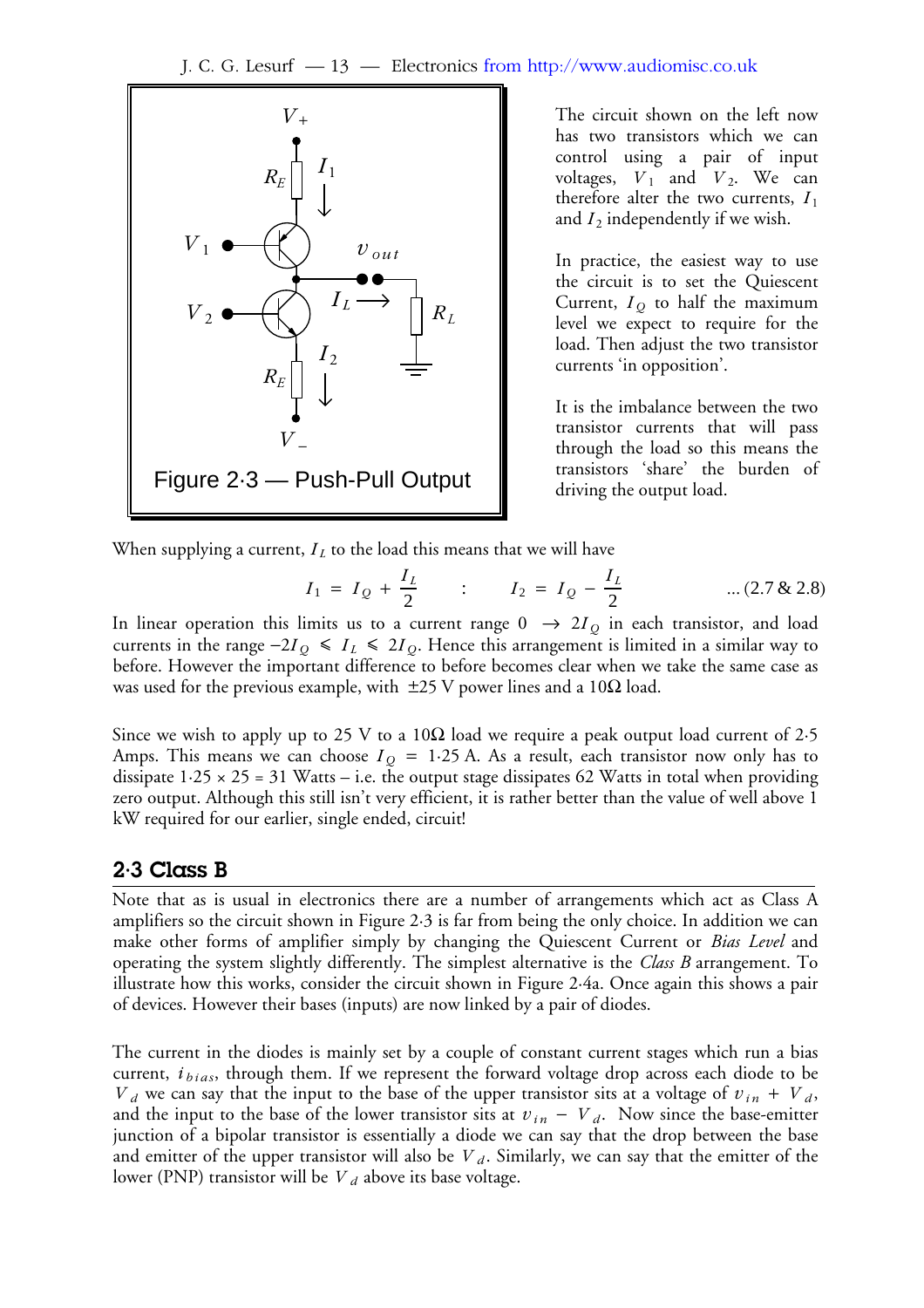J. C. G. Lesurf — 14 — Electronics from http://www.audiomisc.co.uk



This leads to the very interesting result where the emitter voltages in 2·4a will be

$$
V_1 = V_2 = v_{in} \tag{2.9}
$$

This has two implications. Firstly, when  $v_{in} = 0$  the output voltages will be zero. Since this means that the voltages above and below the emitter resistors  $(R_E)$  will both be zero it follows that there will be no current at all in the output transistors. The Quiescent Current level is zero and the power dissipated when there is no output is also zero! Perfect efficiency!

The second implication is that as we adjust  $v_{\mathit{in}}$  to produce a signal, the emitter voltages will both tend to follow it around. When we have a load connected this will then draw current from one transistor or the other – but not both. In effect, when we wish to produce an positive voltage the upper transistor conducts and provided just enough current to supply the load. None is wasted in the lower transistor. When we wish to produce a negative voltage the lower transistor conducts and draws the required current through the load with none coming from the upper transistor. Again this means the system is highly efficient in power terms.

This all seems to be too good to be true, there must be a snag... and yes, there are indeed some serious drawbacks. When power efficiency is the main requirement then Class B is very useful. However to work as advertised it requires the voltage drops across the diodes and the base-emitter junctions of the transistors to all be **exactly** the same. In practice this is impossible for various reasons. The main reasons are as follows:

• No two physical devices are ever **absolutely** identical. There are always small differences between them.

• The diodes and the transistors used will have differently doped and manufactured junctions, designed for different purposes. Hence although their general behaviours have similarities, the detailed IV curves of the transistor base-emitter junctions won't be the same as the IV curves of the diodes.

• The current through the transistors is far higher than through the diodes, and comes mostly from the collector-base junctions which are intimately linked to the base-emitter. Hence the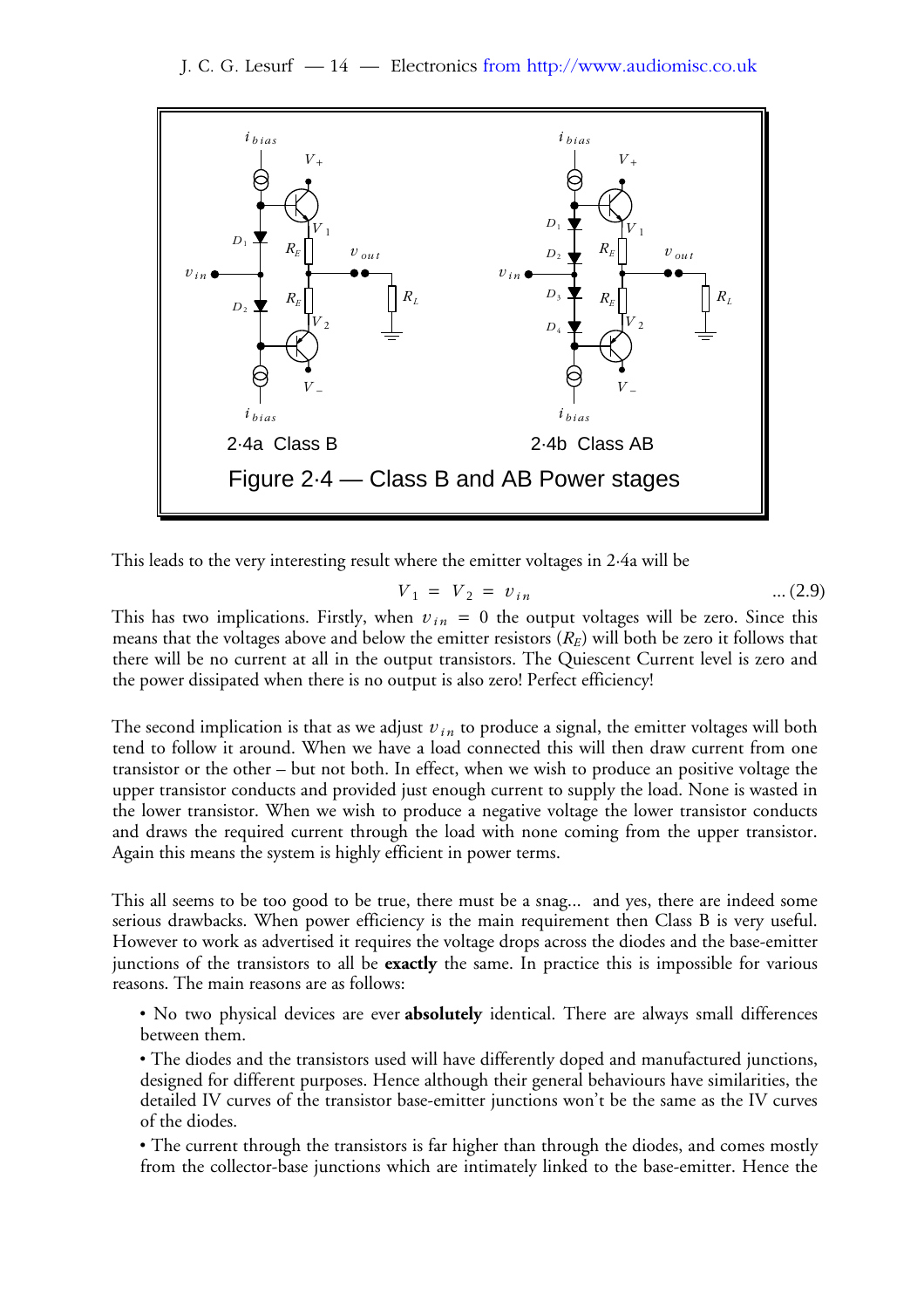J. C. G. Lesurf — 15 — Electronics from http://www.audiomisc.co.uk

behaviour is altered by the way carries cross the device.

• The transistors will be hotter than the diodes due to the high powers they dissipate. Since a PN junction's IV curve is temperature sensitive this means the transistor junctions won't behave exactly like the diodes, and may change with time as the transistor temperatures change.

• When we change the applied voltage it takes time for a PN junction to 'react' and for the current to change. In particular, transistors tend to store a small amount of charge in their base region which affects their behaviour. As a result, they tend to 'lag behind' any swift changes. This effect becomes particularly pronounced when the current is low or when we try to quickly turn the transistor "off" and stop it conducting.

The overall result of the above effects is that the Class B arrangement tends to have difficulty whenever the signal waveform changes polarity and we have to switch off one transistor and turn on the other. The result is what is called *Crossover Distortion* and this can have a very bad effect on small level or high speed waveforms. This problem is enhanced due to *Non-Linearities* in the transistors – i.e. that the output current and voltage don't vary linearly with the input level – which are worst at low currents. (We will be looking at signal distortions in a later lecture.)

This places the amplifier designer/user in a dilemma. The Class A amplifier uses devices that always pass high currents, and small signals only modulate these by a modest amount, avoiding the above problems. Alas, Class A is very power inefficient. Class B is far more efficient, but can lead to signal distortions. The solution is to find a 'half-way house' that tries to take the good points of each and minimise the problems. The most common solution is *Class AB* amplification, and an example of this is shown in Figure 2·4b.

## **2·4 Class AB**

The Class AB arrangement can be seen to be very similar to the Class B circuit. In the example shown it just has an extra pair of diodes. The change these make is, however, quite marked. We now find that – when there is no output – we have a potential difference of about 2  $\times$   $V$  *d* between the emitters of the two transistors. As a consequence there will be a Quiescent Current of

$$
I_Q \approx \frac{V_d}{R_E} \tag{2.10}
$$

flowing through both transistors when the output is zero. For small output signals that require output currents in the range  $-2I_Q < I_L < 2I_Q$  both transistors will conduct and act as a double ended Class A arrangement. For larger signals, one transistor will become non-conducting and the other will supply the current required by the load. Hence for large signals the circuit behaves like a Class B amplifier. This mixed behaviour has caused this approach to be called Class AB.

When driving sinewaves into a load,  $R_L$ , this means we have a quasi-Class A system up to an rms voltage and output power of

$$
V'_{rms} \approx \frac{\sqrt{2} V_d R_L}{R_E} \qquad : \qquad P_L' \approx \frac{2 V_d^2 R_L}{R_E^2} \qquad \qquad ... (2.11 \& 2.12)
$$

If we take the same audio example as before ( $R_L = 10Ω$ ), assume a typical diode/base-emitter drop of 0.5V, and chose small value emitter resistors of  $R_E = 0.5\Omega$  this leads to a maximum 'Class A' power level of 20 Watts. The Quiescent Current will be around 1 Amp, so with ±25Vpower rails this system would still dissipate around 50 Watts in total. In this case the system is more like Class A than Class B. We do, however have some control over the circuit and can adjust the bias current level.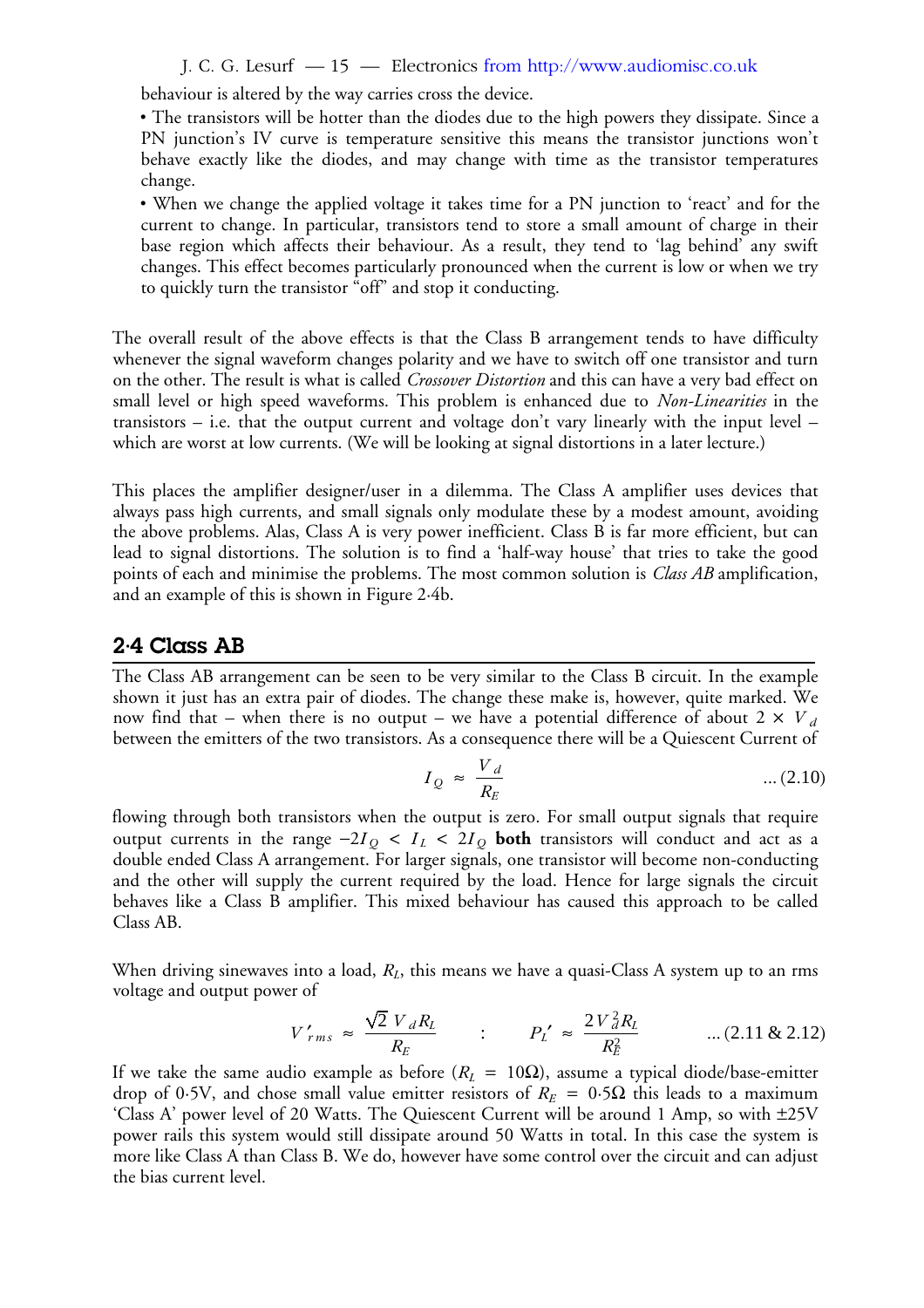#### J. C. G. Lesurf — 16 — Electronics from http://www.audiomisc.co.uk

The obvious way to change the bias current is to choose a different value for  $R_E$ . Choosing a larger value will reduce  $I_{\mathcal{Q}}$  and  $P_L'$  whilst still preserving a region of Class A behaviour which can be large enough to avoid the Crossover and imperfection problems mentioned earlier. However if we make  $R_E$  too large they will 'get in the way' as all the current destined for the load must pass though these emitter resistors. Most practical Class AB systems therefore use a different approach. The most common tends to be to replace the diodes with an arrangement often called a 'rubber diode' or 'rubber Zener'.



Figure 2·5a shows the basic 'rubber zener' arrangement. Looking at this we can see that it consists of a pair of resistors and a transistor. The resistors are connected together in series to make a potential divider which feeds a voltage to the base of the transistor. However the transistor can 'shunt' away any current applied and control the potential difference appearing across the pair of resistors. The arrangement therefore settles into a state controlled by the fact that the base-emitter junction of the transistor is like a diode and the transistor conducts when the base-emitter voltage,  $V_d$ , is approximately 0.5 V. Since  $V_d$  is also the voltage across  $R_2$  we can expect that

$$
V_d \approx \frac{V_Z R_2}{R_1 + R_2} \qquad \qquad \dots (2.13)
$$

provided that the base current is small enough compared to the currents in the two resistors to be ignored. The above just comes from the normal action of a potential divider. However since in this case the transistor is involved it will act to adjust  $\ {V}_Z$  to keep  $\ {V}_d$  at about 0·5V. The result is therefore that we can set the voltage

$$
V_Z \approx \frac{V_d (R_1 + R_2)}{R_2} \qquad \qquad \dots (2.14)
$$

This means we can choose whatever voltage value,  $\emph{V}_{Z}$ , we require by selecting an appropriate pair of resistors. In a real power amplifier the pair of fixed resistors is often replaced by a potentiometer and the circuit in use looks as shown in Figure 2·5b. The Quiescent current can now be adjusted and set to whatever value gives the best result since we can now alter  $V_Z$  and hence the potential difference between the emitters of the output transistors. In practice the optimum value will depend upon the amplifier and its use. Values below 1mA are common in op-amp IC's, whereas high-power audio amps may have  $I_{\mathcal{Q}}$  values up to 100mA or more.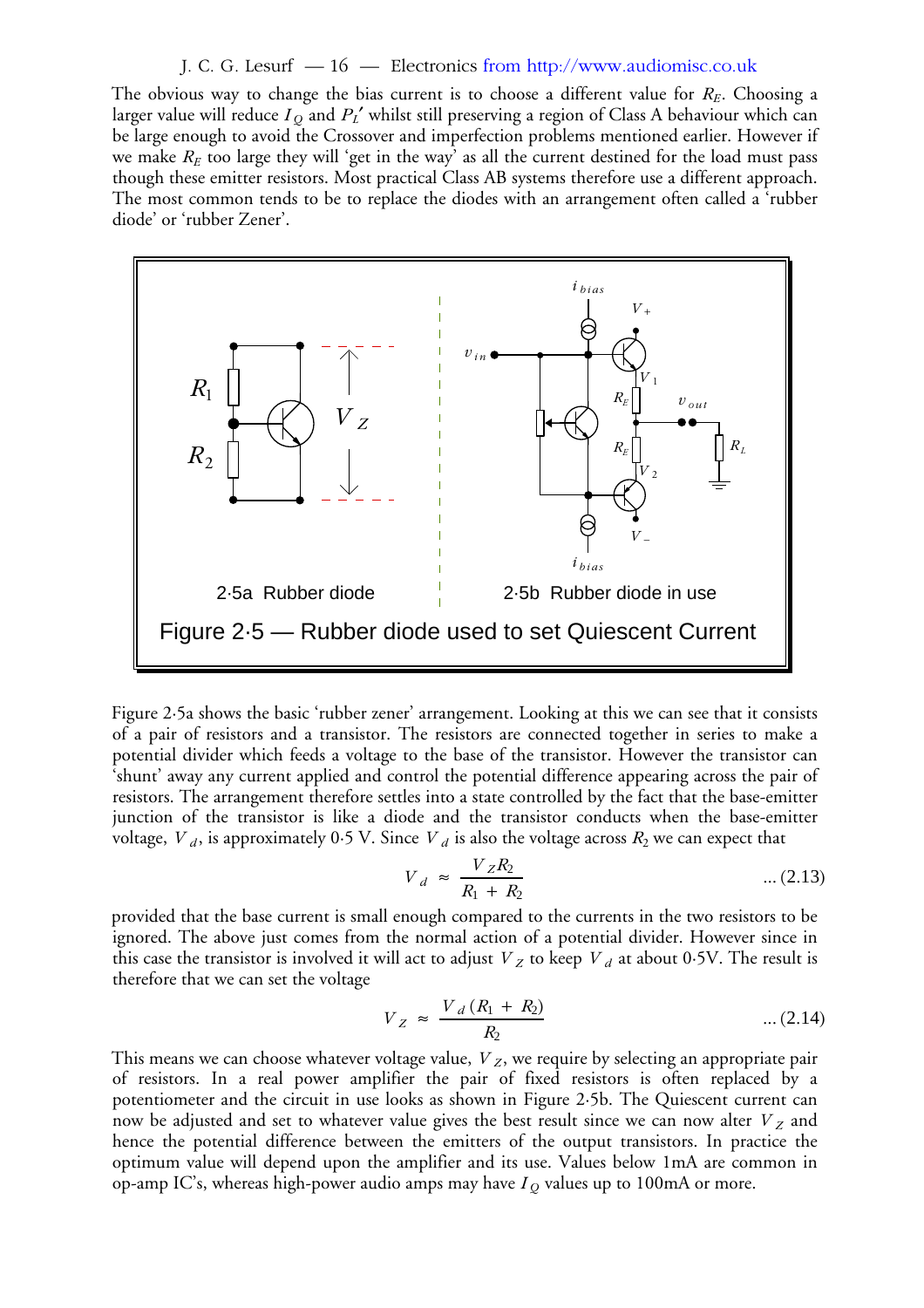### J. C. G. Lesurf — 17 — Electronics from http://www.audiomisc.co.uk

Class AB arrangements are probably the most commonly employed system for power amplifier output sections, although 'Pure' Class A is often used for low current/voltage applications where the poor power efficiency isn't a problem. Although we won't consider there here, it is worth noting that there are actually a number of other arrangements and Classes of amplifier which are used. For example, Class 'C' and Class 'E' which tend to use clipped or pulsed versions of the signal.

In linear audio amplifiers the most well known alternative is the '*Current Dumping*' arrangement developed by QUAD (Acoustical Manufacturing) during the 1970's. This combines a small Class A amplifier and a pair of 'Dumping' devices. The Dumping devices just supply wadges of current and power when required, but carry no Quiescent Current so they are highly power efficient, but prone to distortion. The accompanying Class A amplifier is arranged to 'correct' the errors and distortions produced by the Dumping devices. In effect this means it just has to 'fill in the gaps' so only has to provide a relatively small current. Hence the Quiescent level required by the Class A 'fill in' amplifier can be small, thus avoiding a poor overall efficiency.

## **Summary**

You should now be aware of of the basic building blocks that appear in Power Amplifiers. That *Class A* amplifiers employ a high *Quiescent Current* (sometimes called bias current or standing current) large enough that the transistor currents are large even when the output signal level is small. It should be clear that the power efficiency of Class A amplifiers is therefore poor, but they can offer good signal performance due to avoiding problems with effects due to low-current level nonlinearities causing *Distortion*. You should now also see why a *Double Ended* output is more efficient than a *Single Ended* design. You should also know that *Class B* has a very low (perhaps zero) Quiescent Current, and hence low standing power dissipation and optimum power efficiency. However it should be clear that in practice Class B may suffer from problems when handling low-level signals and hence *Class AB*, with its small but controlled Quiescent Current is often the preferred solution in practice. It should also be clear how we can employ something like a *Rubber Zener* to set the optimum Quiescent Current and power dissipation for a given task.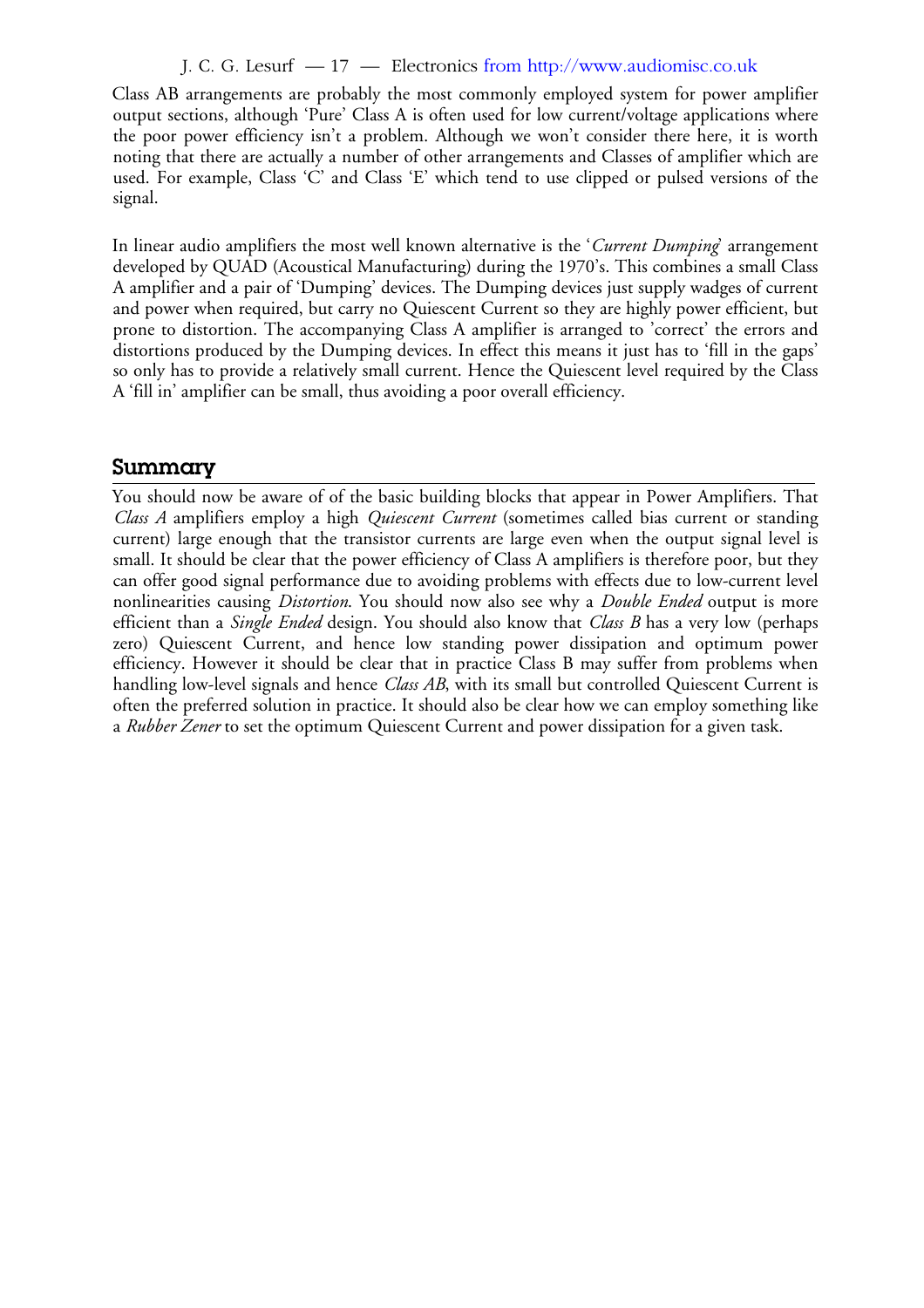## Lecture 3 – Frequencies and filters

One of the limitations which affect all real amplifiers is that they all have a finite *Signal Bandwidth*. This means that whatever amplifier we build or use, we find that there is always an upper limit to the range of sinewave frequencies it can amplify. This usually means that high frequencies signals won't be boosted, and may attenuated instead. It also often means that high frequency signals may be *Distorted* – i.e. their waveshape may be changed. Some amplifiers also have a low-frequency limitation as well, and are unable to amplify frequencies below some lower limit. We therefore need to be aware of, and be able to assess, these effects to decide if a specific amplifier is suitable for a given task.

In addition to the above, there are many situations where we deliberately want to alter the signal frequencies a system will pass on or amplify. There are many situations where deliberate filtering is needed. Some common examples are:

- Low Pass Filters used to limit the bandwidth of a signal before Analog to Digital Conversion (digital sampling) to obey the Sampling Theorem
- Bandpass filters to select a chosen 'narrowband' signal and reject unwanted noise or interference at other frequencies.
- Bandreject filters used to 'block' interference at specific frequencies. e.g. to remove 50/100 Hz 'hum' (or 60/120 Hz if you happen to be in the USA!)
- 'Tone Controls' or 'EQ' (Equalisation) controls. These tend to be used to alter the overall tonal balance of sound signals, or correct for other unwanted frequency-dependent effects.
- 'A.C.' amplifiers that don't amplify unwanted low frequencies or d.c. levels.

In this lecture we will focus on some examples of filters, but bear in mind that similar effects can often arise in amplifiers.

## **3.1 Ways to characterise filters**

The most common and most obvious way to describe the effect of a filter is in terms of is *Frequency Response*. This defines the filter's behaviour in terms of its Gain as a function of frequency. figure 3·1 shows a typical example.

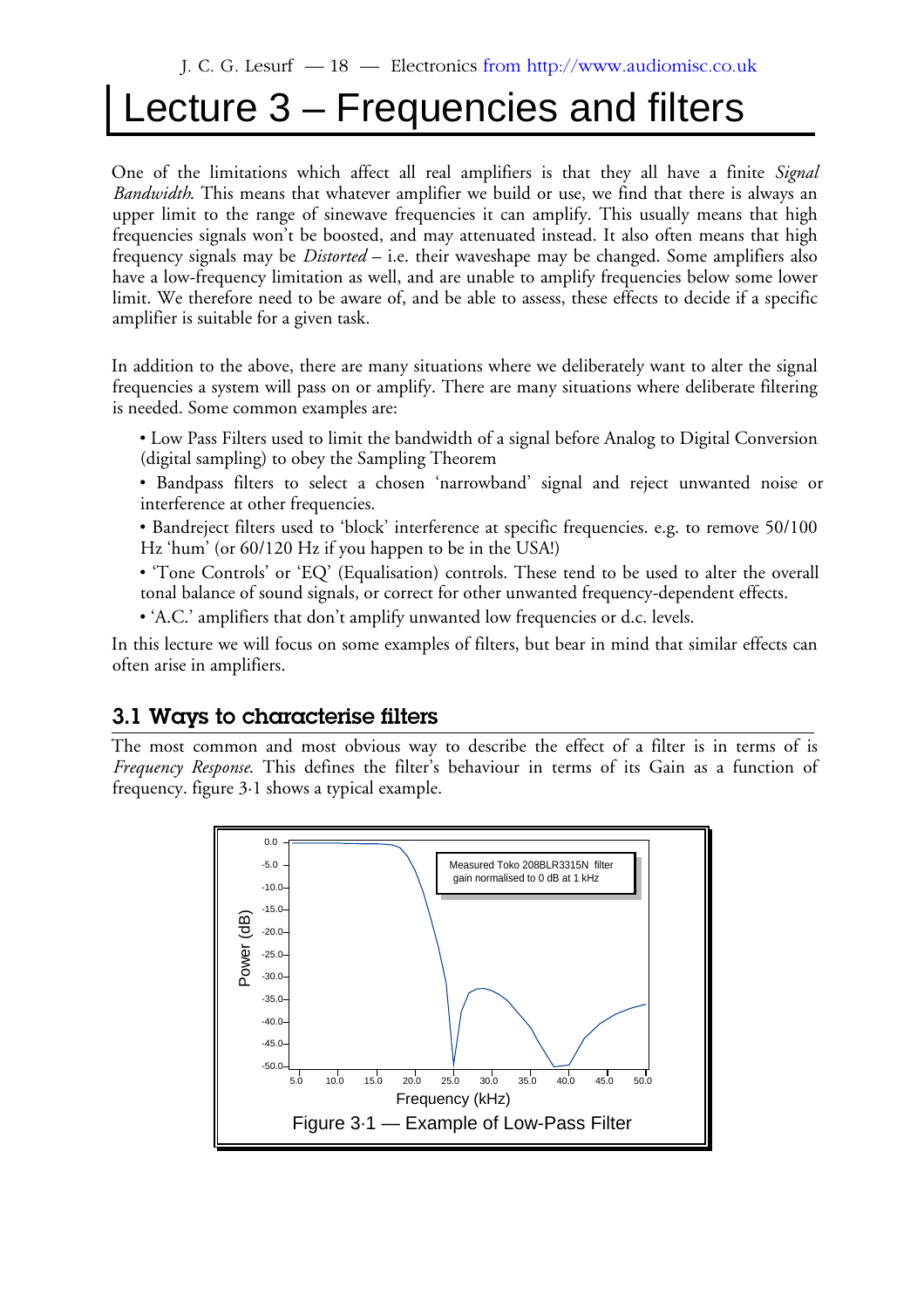#### J. C. G. Lesurf — 19 — Electronics from http://www.audiomisc.co.uk

In this case Figure 3·1 shows the measured power gain (or loss!) as a function of frequency for a specific low-pass filter. This example is based upon a commercial audio filter sold under the 'Toko' brand name for use in hi-fi equipment. This filter is Passive – i.e. includes no gain devices, just passive components like resistors, capacitors, or inductors. As a result we need to counteract any unwanted losses in the filter. The overall circuit measured in this case is shown in figure 3·2.



Here the filter actually sits in between two amplifiers which raise the signal level. The filter's job in the system this example is taken from is to stop high frequencies from reaching the output which is to be sampled by an ADC. The overall voltage gain is around  $\times$ 50 at 1 kHz. The Toko filter passes signals from d.c. up to around 18 kHz but attenuates higher frequencies. Note also the pair of  $1\mu$ F capacitors in the signal path. These, taken in conjunction with the following 100kΩ resistors, act as *High Pass* filters to remove any d.c. as it this was unwanted in this case. The combination of the 1k $\Omega$  resistor and 1500pF capacitor at the input also act as an additional low-pass filter.



Although a frequency response of the kind shown in figure 3·1 is the most common way to display the behaviour of a filter, it doesn't tell the whole story. When sinewave components pass through the filter they may also be delayed by an amount that depends upon their frequency.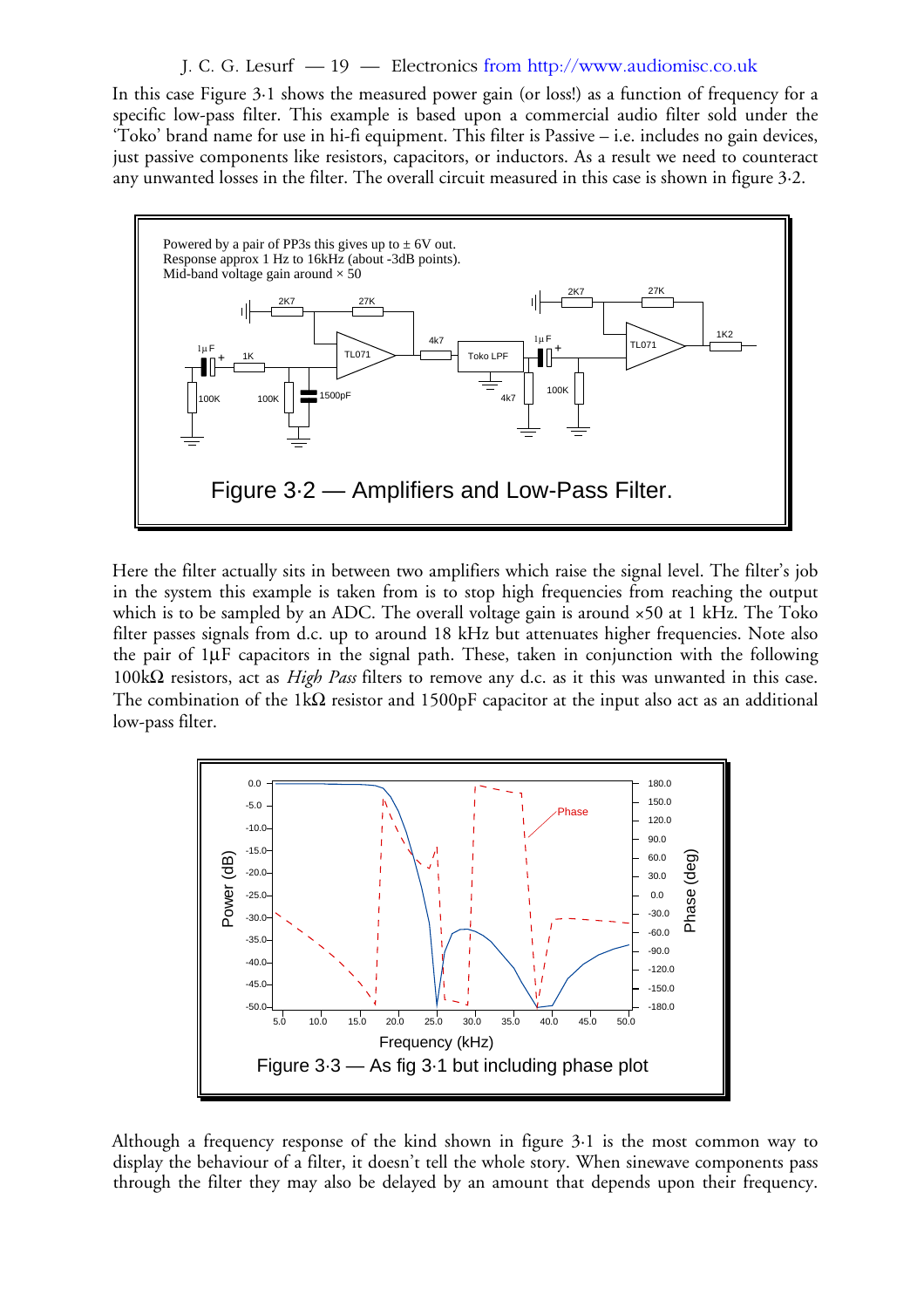J. C. G. Lesurf — 20 — Electronics from http://www.audiomisc.co.uk

This effect is often represented in terms of a plot of the Phase Delay as a function of signal frequency. For the same filter as before the measured Phase Delay as a function of frequency is shown in figure 3·3.

In figure 3·3 the phase seems to 'jump around' in quite a complex way. However the underlying behaviour is simpler than it appears. There are two reasons for this. Firstly, the phase **measurements** are always in the range –180°  $\rightarrow$  180°, but the actual signal delay may be more than a half-cycle. When making phase measurements we can't normally distinguish a delay of, say, 50 degrees, from  $360 + 50 = 410$  degrees, or any other multiple number of cycles plus 50 degrees. If we look at the phase plot shown in figure 3 $\cdot$ 3 the phase seems to 'jump' from  $-180^\circ$  to about +160 $^{\circ}$  at around 16 kHz. In fact, what has happened is that the real signal delay has increased from  $-180^\circ$  to around  $-200^\circ$ . However, since the measurement system only gives results in the limited range it assumes that this is the same as  $+160^\circ$ . Despite the apparent hopping around, the **actual** signal phase delay tends to increase fairly steadily with frequency. The second reason for the complex plot is that at some points the signal level becomes very small. e.g. in figure 3·3 at around 25kHz. When we try to make a phase measurement on a tiny signal the result becomes unreliable due to measurement errors and noise. Hence the value at such a frequency can't be taken as being as reliable as at other frequencies.

Measured plots of phase delay versus frequency therefore have to be interpreted with some care. That said, the phase behaviour is important as we require it along with the amplitude behaviour to determine how complex signals may be altered by passing through the filter. In practice, though, it is often more convenient to measure or specify the filter's time-effects in terms of a time delay rather than a phase. We can say that a phase delay of  $\phi$   $\{f\}$  (radians) at a frequency  $f$ is equivalent to a time delay of

$$
\Delta t = \frac{\phi \{f\}}{2\pi f} \qquad \qquad \dots (3.1)
$$

Figure 3·4 shows the time delay as a function of frequency for the same filter as used for the earlier figures.



Looking at figure 3·4, we can see that when expressed in terms of a time, the delay seems rather more uniform and does not vary as quickly with frequency as does the phase. This behaviour is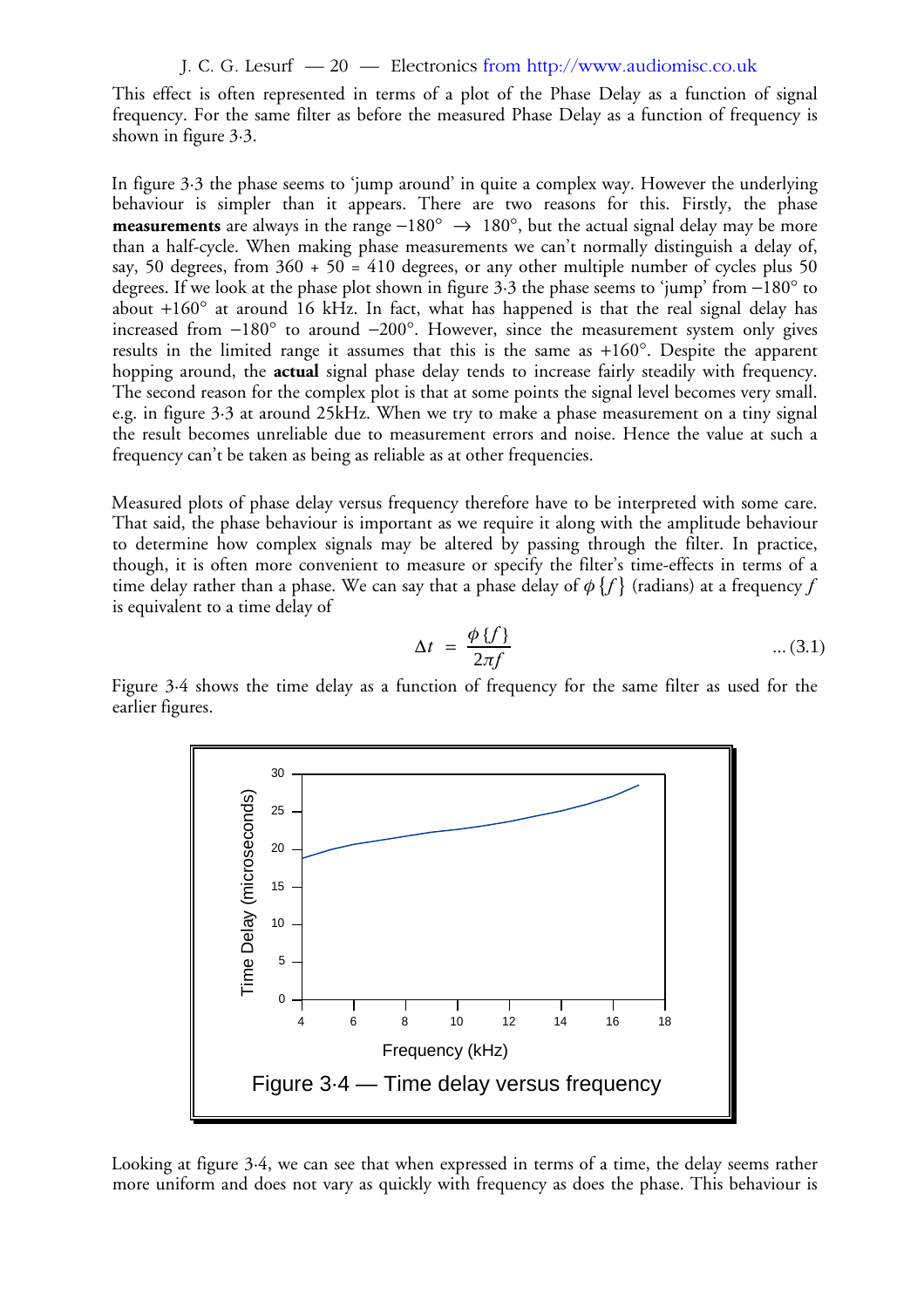## J. C. G. Lesurf — 21 — Electronics from http://www.audiomisc.co.uk

quite common in filters. In effect, the filter tends to delay signals in its *Passband* by a fairly uniform amount. However since a given time delay looks like a phase delay that increases linearly with frequency, this behaviour isn't obvious from phase/frequency plots. The term *Group Delay* is used to refer to the average time delay imposed over the range of frequencies the filter is designed to pass through. In this case we can see that for our example filter the Group Delay value is around 22 microseconds. The term comes from considering a 'group' of signal frequencies.

In fact, we can always expect signals to take a finite time to propagate through **any** circuit or element in a system. Hence we can also quote Group Delay values for amplifiers, transistors, or even cables. Unless the delay is so long as to make us wait an annoyingly long time for a signal, a uniform Group Delay is normally fine as it just means we have to allow a short time for the signal to arrive but its waveform shape is unaffected. A non-uniform delay will mean that – even if the amplitudes of frequency components remain relatively unchanged – the signal waveform will be distorted. Hence in most cases we try to obtain filters and other elements that have a uniform delay. That said, there are situations where we require a *Dispersive* element – i.e. one which delays differing frequencies by differing times. Some forms of filter are actually designed to be *All Pass*. i.e. they don't set out to alter the relative amplitudes of the frequency components in the signals, but are designed to alter the relative times/phases of the components.

Although we won't consider it in detail here, it should be clear from the above that we can model the behaviour of filters just as well by using their *Temporal Response* to waveforms like short pulses or 'steps' (abrupt changes in level) as by using sinewave methods. In fact, the two ways of understanding the signal processing behaviour are linked via Fourier Transformation. We can therefore characterise amplifiers, filters, etc, in either the *Time Domain* or the *Frequency Domain as we wish.* When dealing with continuous waveforms the frequency domain is usually more convenient, but when dealing with pulses the time domain is more useful.

## **3·2 Order order!**

Having established some of the general properties of filters, lets now look at some specific types and applications. Broadly speaking we can separate filters into *Active* versus *Passive*, As the names imply, an Active filter makes use of some gain device(s) as an integral part of the operation of the filter. Passive filters don't actually require a gain device to work, but are usually accompanied by some form of amplifiers or buffers for convenience. Filters are also often referred to as 'First Order', 'Second Order', etc. This refers to the number of components (capacitors and inductors, not resistors or transistors) that affect the 'steepness' or 'shape' of the filter's frequency response. To see what this means we can use a few examples.

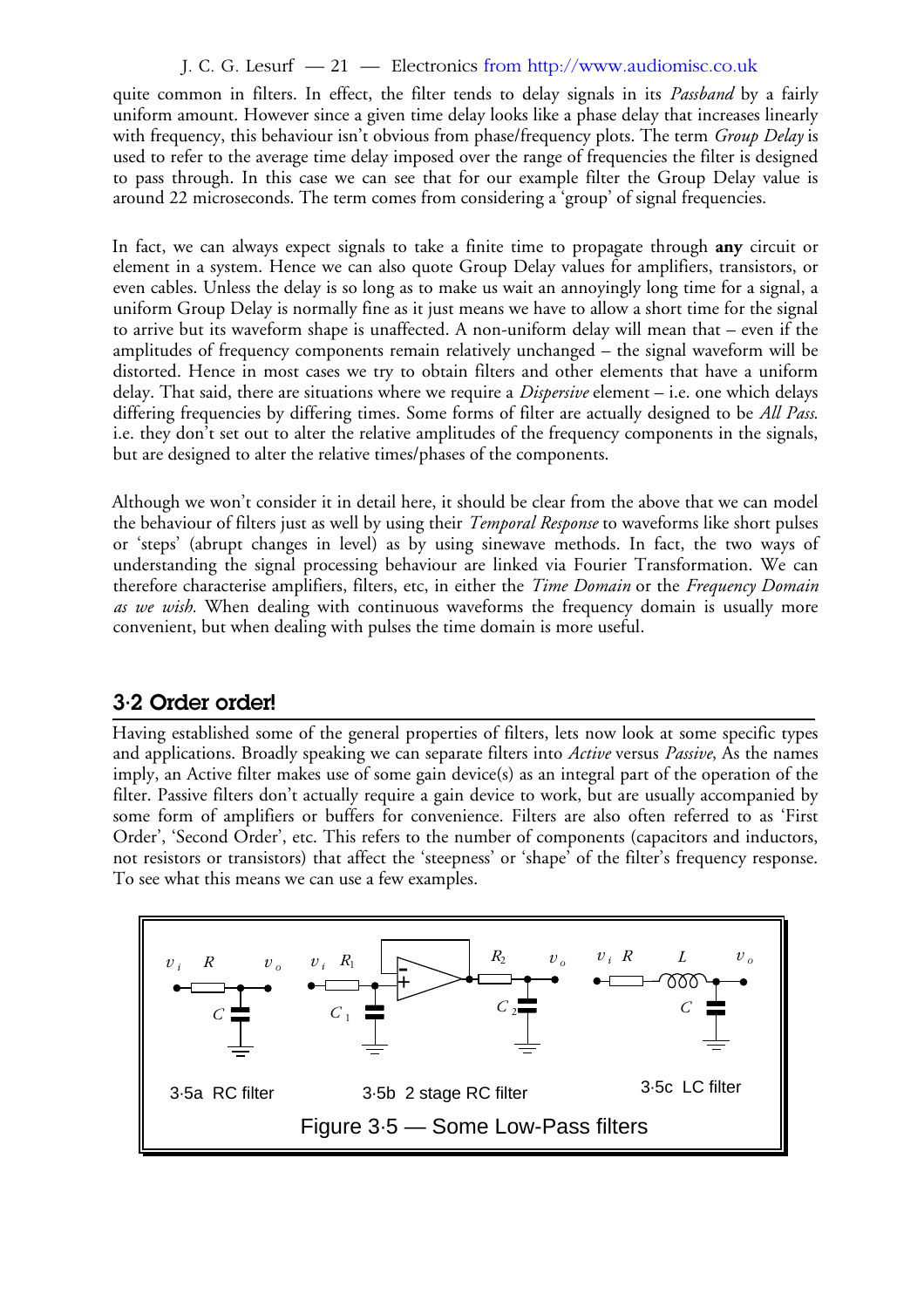J. C. G. Lesurf — 22 — Electronics from http://www.audiomisc.co.uk

Figure 3·5 shows three simple types of low-pass filter. In each case we can use the standard methods of a.c. circuit analysis to work out the circuit's voltage gain/loss,  $A_v \equiv v_o/v_i$ , as a function of frequency and obtain the following results

for 3.5a 
$$
A_v = \frac{1}{1 + j\omega RC}
$$
 ... (3.2)

for 3.5b 
$$
A_v = \left[\frac{1}{1 + j\omega R_1 C_1}\right] \times \left[\frac{1}{1 + j\omega R_2 C_2}\right]
$$
 ... (3.3)

for 3.5c 
$$
A_v = \frac{1}{1 + j\omega RC - \omega^2 LC}
$$
 ... (3.4)

In practice the above results would be modified by the impedances connected to the input and output of each filter, but the results shown are good enough our purposes here. We can in fact now re-write all of the above expressions in the general form

$$
A_v = \frac{1}{\sum_{i=0}^{N} a_i \omega^i} \qquad \qquad \dots (3.5)
$$

i.e. in each case the frequency response is given by an expression in the form of the inverse of a polynomial of some *order*, *N* . The relevant values for the three examples are as follows

| Filter                | order $N$ | $a_0$ | $\mathfrak{a}$       | $a_2$           |
|-----------------------|-----------|-------|----------------------|-----------------|
| $3.5a$ (simple RC)    |           |       | iRC                  |                 |
| $3.5b$ (two-stage RC) |           |       | $j(R_1C_1 + R_2C_2)$ | $-R_1C_1R_2C_2$ |
| $3.5c$ (LC)           |           |       | iRC                  | $-LC$           |

So 3·5a shows a 'first order' low-pass filter, but 3·5b and 3·5c are 'second order'. In general, we can expect a filter of order N to cause the value of  $A_v$  to fall as  $\omega^N$  when we are well into the frequency region where the filter is attenuating any signals (i.e. when  $\omega$  is large for the low-pass examples). We can apply a similar general rule to other types of filter – high pass, etc – although very complex filters may require a more general expression of the form

$$
A_v = \frac{\sum_{j=0}^{M} b_j \omega^j}{\sum_{i=0}^{N} a_i \omega^i} \qquad \qquad \dots (3.6)
$$

## **3.3 Active filters, Normalisation, and Scaling**

The above examples are all 'passive' filters. OK, the circuit shown in Figure 3·5b does use an amplifier (probably an IC op-amp) as a buffer between the two  $RC$  stages, but this is just present to ensure that the two stages don't *interact* in an unwanted manner. Active filters generally employ some form of *feedback* to alter or control the filter's behaviour. This makes the designs more flexible in terms of allowing for a wider choice of shapes of frequency response, timedomain behaviour, etc. In theory we can make passive equivalents to most active filter so it may seem as the need for an amplifier is an unnecessary extra complexity. However the active filer offers some useful advantages. In particular, they help us avoid the need for 'awkward' components. For example, it is often good practice to avoid using inductors as these can pick up unwanted interference due to stray magnetic fields. Also, some passive filters may require largevalue capacitors or inductors, which would be bulky and expensive. By using an active equivalent we can often 'scale' all the component values in order to be able to use smaller and cheaper components.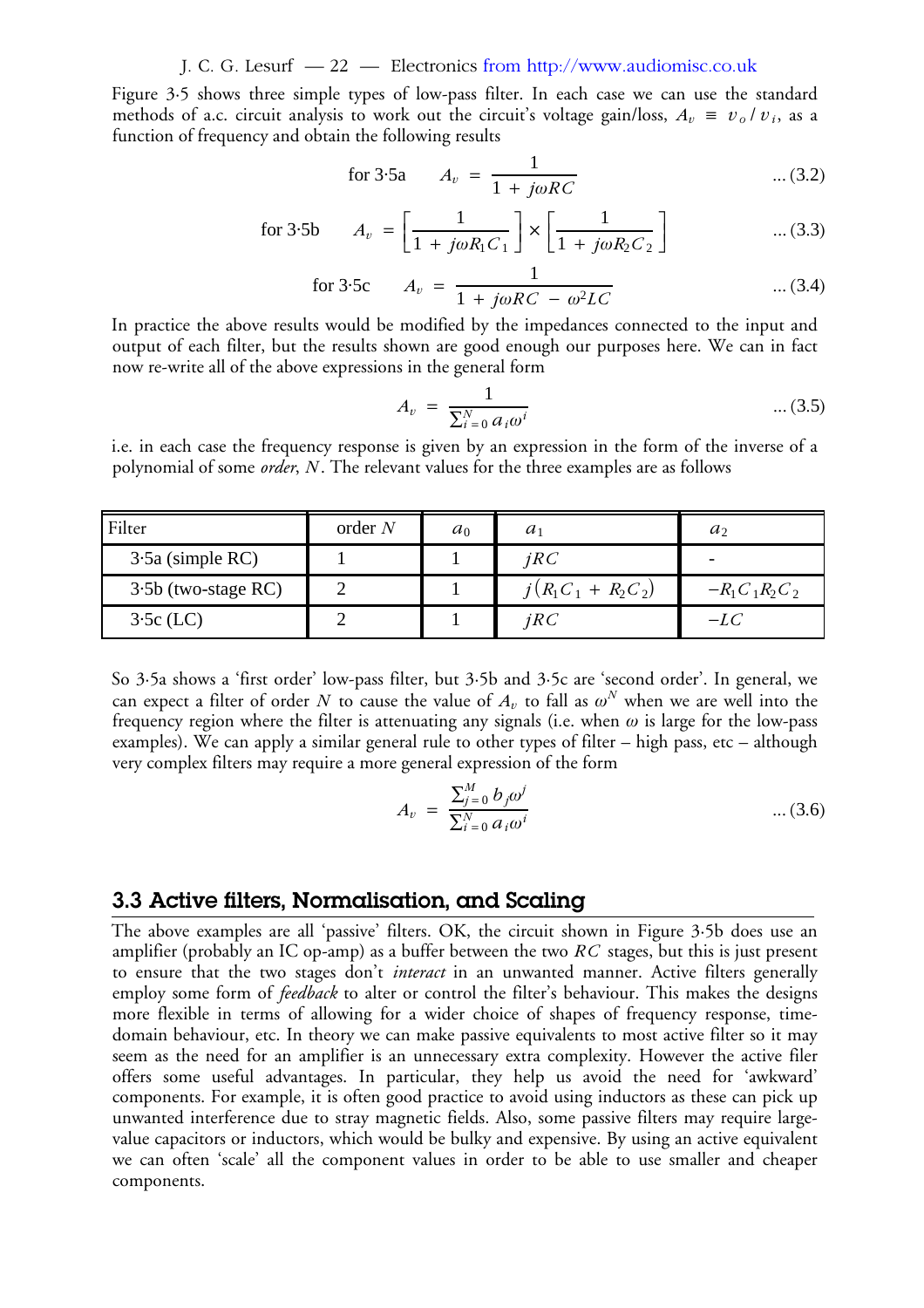#### J. C. G. Lesurf — 23 — Electronics from http://www.audiomisc.co.uk

Most of the analysis and design of active filters is done in terms of *Normalised* circuits. To understand what this means, look again at the circuit shown in figure 3·5a. The way in which the filter's voltage gain,  $A_v$ , varies with frequency is set by the value of  $RC.$  The important thing to note is that the behaviour isn't determined by either  $R$  or  $C$  taken independently. So, for example, if we were to make  $R$  ten times bigger, and  $C$  ten times smaller, the behaviour would be unchanged. The  $RC$  value sets a 'turn-over frequency' we can define as

$$
\omega_0 = \frac{1}{RC} \qquad \qquad \dots (3.7)
$$

A *Normalised* version of the circuit would assume that R was one Ohm, and C was one Farad. This would set the turn-over frequency of  $\omega_0 = 1$  Radians/sec (i.e.  $f_0 = 1 / 2\pi$  Hz).

In reality, normalised values will be impractical, and we will usually want a specific turn-over frequency very different to the above value. However we can scale the normalised version of each circuit as follows:

- To shift the turn-over frequency to  $\omega_0$  we choose the R and C values so that expressions 3.7 is correct
- To obtain convenient component values we then 'trade off' the values of  $R$  and  $C$  against each other until we get something suitable. e.g. we may increase  $R$  by some factor,  $\alpha$ , and then reduce  $C$  by the same factor.

The choice of sensible values is a matter of practical experience so is hard to define in a lecture course. This is one of the areas of electronics where design is a skill, not a science which provides a uniquely correct answer. When using op-amps for the amplifiers in the active filer, we generally try to end up with resistor values in the range 1kΩ to 100kΩ, and capacitors in the range from 1µF down to 10pF.

Lets look at some examples of designs, then try scaling one for a specific result.



Figure 3·6 shows 1st order low and high pass active filters. For a Normalised version we would assume that  $R~=~1\Omega$  and  $C~=~1\text{F}.$  More generally we can say that the frequency response of  $A_\iota$ for each of these will have the form

for 3-6a 
$$
A_v = \frac{K\omega_0}{S + \omega_0} \qquad \qquad \dots (3.8)
$$

for 3-6b 
$$
A_v = \frac{KS}{S + \omega_0} \qquad \qquad \dots (3.9)
$$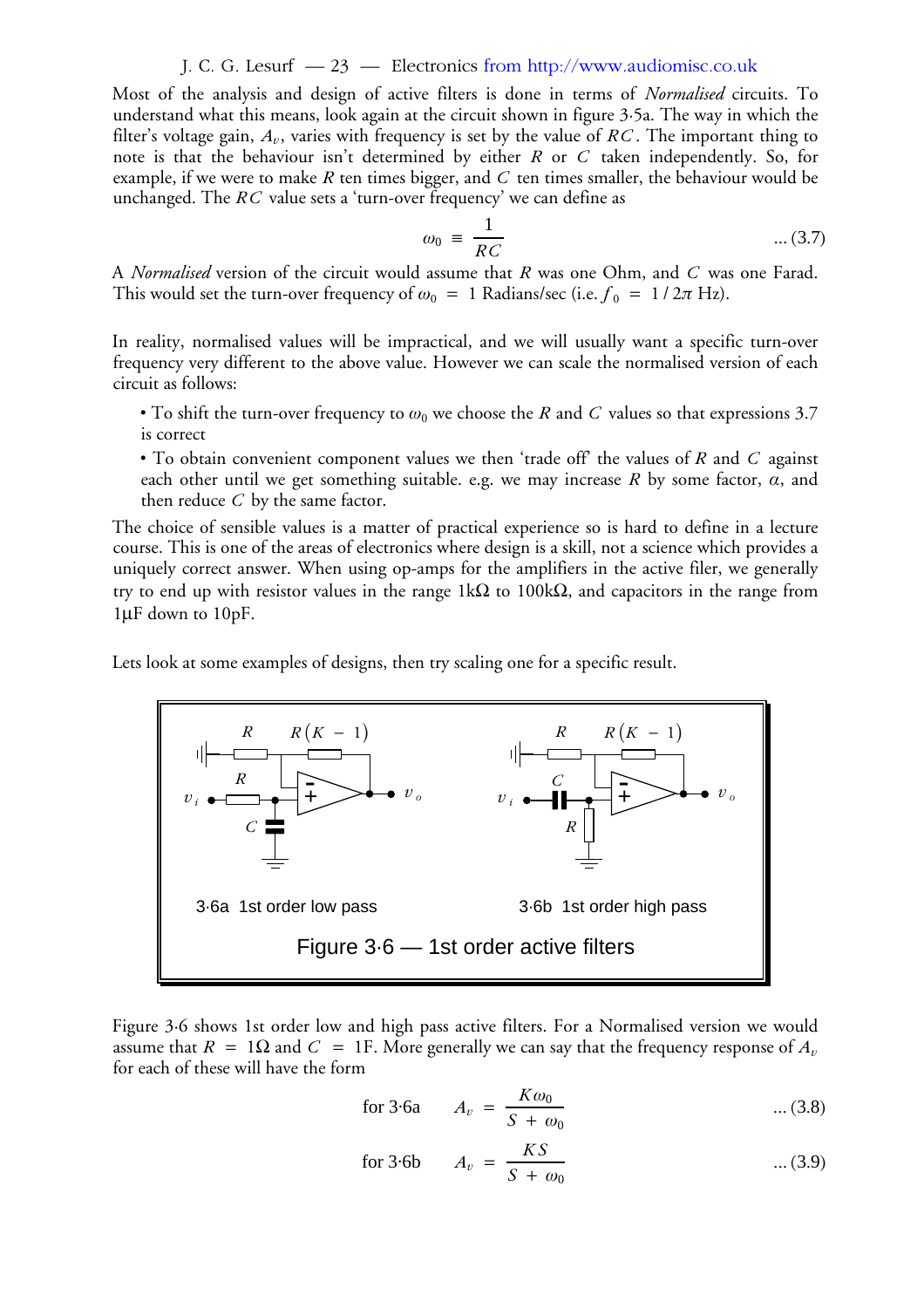J. C. G. Lesurf — 24 — Electronics from http://www.audiomisc.co.uk

where we use a commonly used standard definition

$$
S = j\omega \qquad \qquad \dots (3.10)
$$

Let's now take as an example a real filter which we want to have a turn-over frequency of, say,  $f_0$  = 5kHz. This means that in this case  $\omega_0$  = 1/RC =  $2\pi \times 5000$  = 31,415. If we try choosing a resistance value of  $R = 10 \text{k}\Omega$  this means we would need to choose  $C = 3.18 \text{nF}$  to set the required turn-over frequency.

In the case of the above circuits the  $K$  value just sets the gain for frequencies well within the *Passband* of the filter. So we can choose K to amplify the output by whatever amount is suitable for our purpose. (Although in practice it is usually advisable to choose a gain below ×100.) However for more complex higher-order filters the gain often alters the details of the frequency response, particularly around the chosen turn-over frequency. These effects can be seen in the following examples of second order filters.



In this case an example of a band-pass filter is also included. The examples shown introduce two new quantities that have standard definitions. The *Damping* value, *d* , and the *Quality* factor, *Q* The gain value, *K* is related to these via the expressions

$$
K = 3 - d \qquad : \qquad K = -2Q^2 \qquad \qquad \dots (3.11 \& 3.12)
$$

 $\overline{2}$ 

The frequency response of each of the above is as follows:

$$
3.7a \text{ 2nd order lowpass} \qquad A_v = \frac{K\omega_0^2}{S^2 + d\omega_0 S + \omega_0^2} \qquad \dots (3.13)
$$

$$
3.7b \text{ 2nd order highpass} \qquad A_v = \frac{KS^2}{S^2 + d\omega_0 S + \omega_0^2} \qquad \dots (3.14)
$$

3-7c 2nd order bandpass 
$$
A_v = \frac{K\omega_0 S}{S^2 + \omega_0 S / Q + \omega_0^2}
$$
 ... (3.15)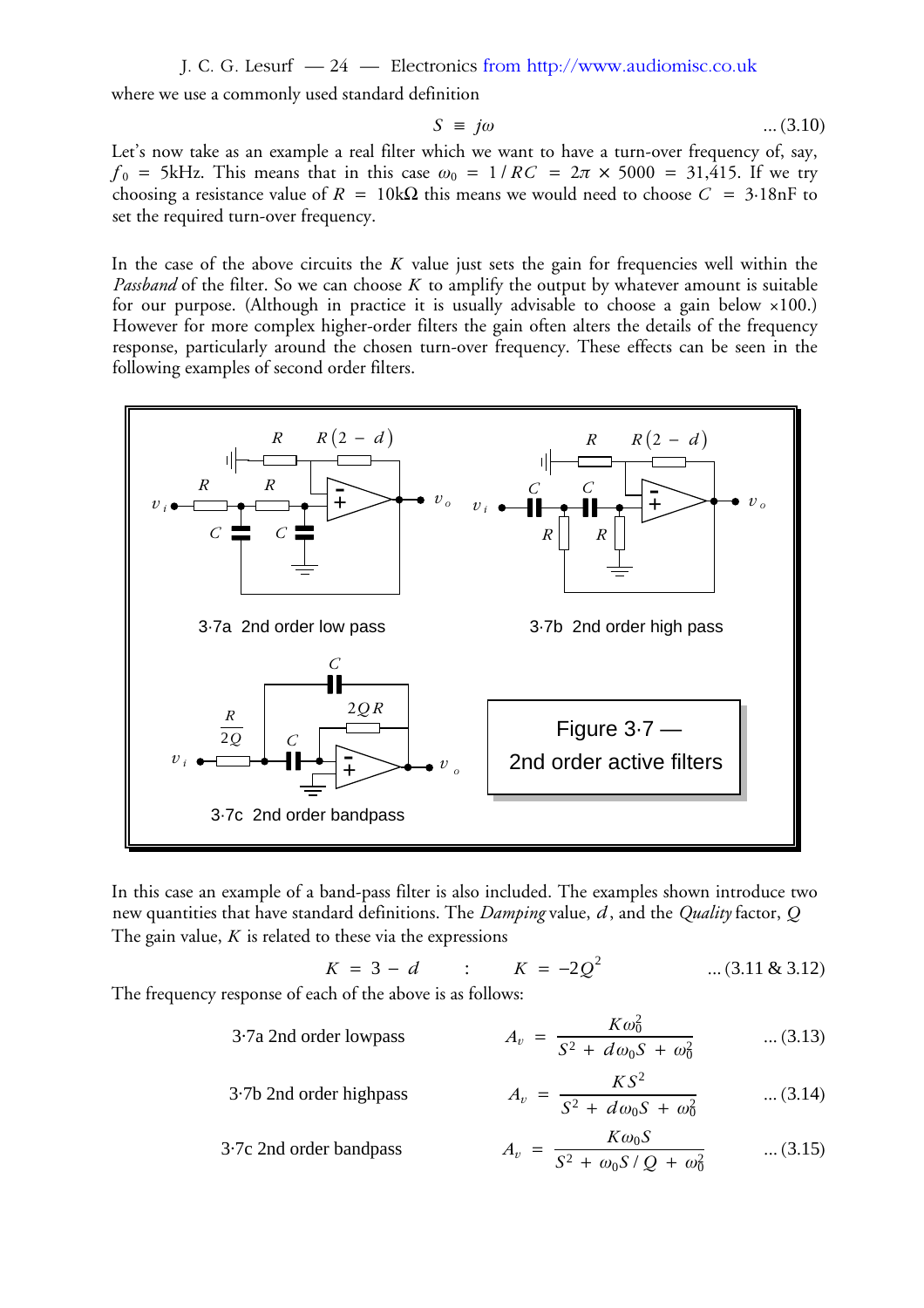J. C. G. Lesurf — 25 — Electronics from http://www.audiomisc.co.uk

The damping and quality factors have a very important effect upon the filter response. To see this we can start by take the damping factor's effect on the high/low pass filters.



Figure 3·8 shows the relative frequency/amplitude response shapes for three possible choices for *d*. It can be seen that *d* values below unity produces a 'peak' in the response at frequencies around  $\omega_0$ . (In fact, if we were to reduce  $d \rightarrow 0$  the circuit becomes an oscillator and will oscillate at  $\omega_0$ .) Values of  $d$  greater than unity tend to 'damp down the response and smooth out the corner at around  $\omega_0$ . A choice of  $d = 1.414$  (i.e. the square root of 2) produces a *Maximally Flat Amplitude Response*. i.e. the amplitude response covers the smallest possible range in the passband up to  $ω_0$ . A choice of  $d = 1.730$  produces a *Maximally Flat Time Delay*, i.e. the most uniform Group Delay in the passband up to  $\omega_0$ . We can therefore in practice select a  $d$  value which suits best our purpose. Note that the gain in the passband also depends upon  $d$  . To make the changes in shape clearer the above graphs are normalised to a 0dB level of  $K^2$ . Note also that the above example uses the low-pass filter. The high-pass filter behaves in a similar manner but we would be referring to a passband that extends downward from high frequencies to  $ω_0$  instead of up to  $\omega_0$ .

The bandpass filter has a frequency response which has a width (to the -3dB points) of

$$
\pm \Delta f = f_0 / Q \qquad \qquad \dots (3.16)
$$

and has a phase response that changes from + $\pi$  radians at  $f_0 - \Delta f$  to  $-\pi$  at  $f_0 + \Delta f.$  In effect, '*Q*' sets the narrowness or sharpness of the bandpass filter. A sharper filter will allow us to pick out a wanted frequency from noise, etc, at other frequencies so a narrow filter is often desirable. This is why this variable is therefore often called the *Quality Factor*, and given the letter '*Q*'.

The filters used above as examples are just a few of the many types of filter that are available. Higher orders of filter can be made with many slight variations in the relative component values, and with various arrangements. The relative choices of component values (which then determine the  $a_i$  and  $b_j$  coefficients in equation 3.6) determine what is called the *Alignment* of the filter and set its detailed response. The most common forms of alignment have names like *Butterworth* filters, *Elliptic* filters, etc. Each has its good and bad points but can be designed and analysed using the same methods as used above.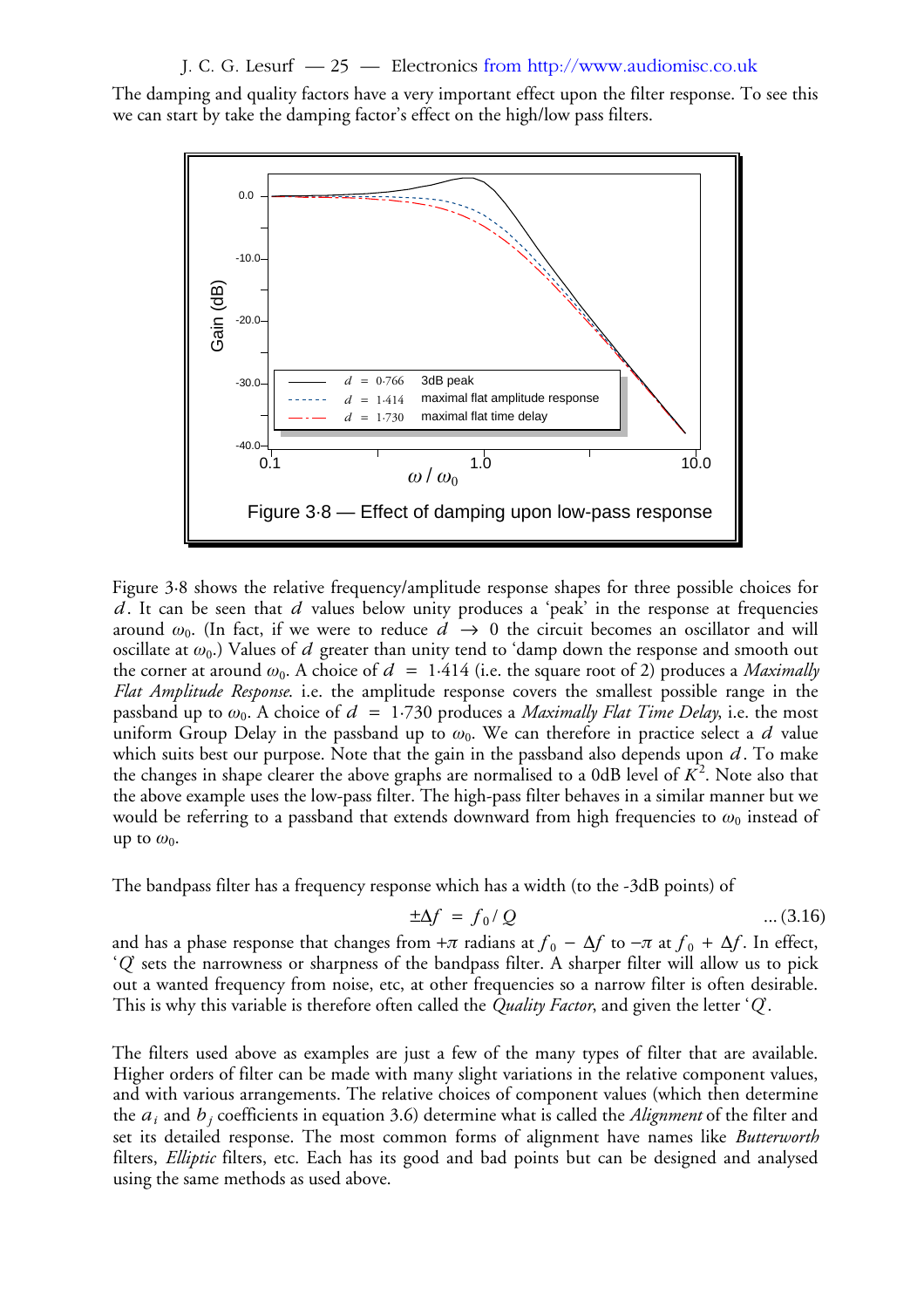## J. C. G. Lesurf — 26 — Electronics from http://www.audiomisc.co.uk

In practice it is common to build high order filters by cascading two or more lower order (1st or 2nd) order filters. This makes the system easier to design and means it can be less demanding to build. High order filters often require close-tolerance components with strange values which then have to be put together from series/parallel combinations of more usual values. There are also a number of specialist filters that use quite different techniques. The most common analog types are those based upon 'biquad' and 'NIC' (Negative Impedance Convertor) arrangements. The NIC is particularly useful for special applications as it permits us to make a circuit which provides otherwise impossible values – e.g. a negative resistance or inductance.

At radio frequencies there are a number of special filters based upon the properties of some materials – Crystal Filters, Surface Acoustic Wave Filters, etc. And of course, these days, it is common to perform signal filtering in the digital domain, so there are a variety of digital filtering systems available. Since here we are concentrating on basic analog methods we won't here examine how these work, but it is worth bearing them in mind for situations where they may prove more convenient than the analog filters described in detail in this lecture.

## **Summary**

You should now understand how the behaviour a filter may be characterised by its *Frequency Response* (both in terms of amplitude gain/loss, and the way in which phase varies with the signal frequency). That this *Frequency Domain* behaviour also relates to a *Time Domain* behaviour. That it is often useful to define or use the Time Delay as a function of frequency to assess the filter's effect upon signals. You should now also know that the *Group Delay* indicates the average time delay that signals encounter across the filter's passband, and that a uniform Group Delay will avoid *Dispersive* distortions of the filtered signal.

You should now understand the concept of the *Order* of a filter, and know how to design simple 1st and 2nd order filters. That the *Quality Factor* or *Damping* of a filter affects the detailed response, and that these can be set by the component values selected. You should also now be aware that the *Alignment* of a filter can be chosen for optimal amplitude or phase or time properties in a given application, and that some 'standard' alignments with names like Butterworth Filters, etc, exist.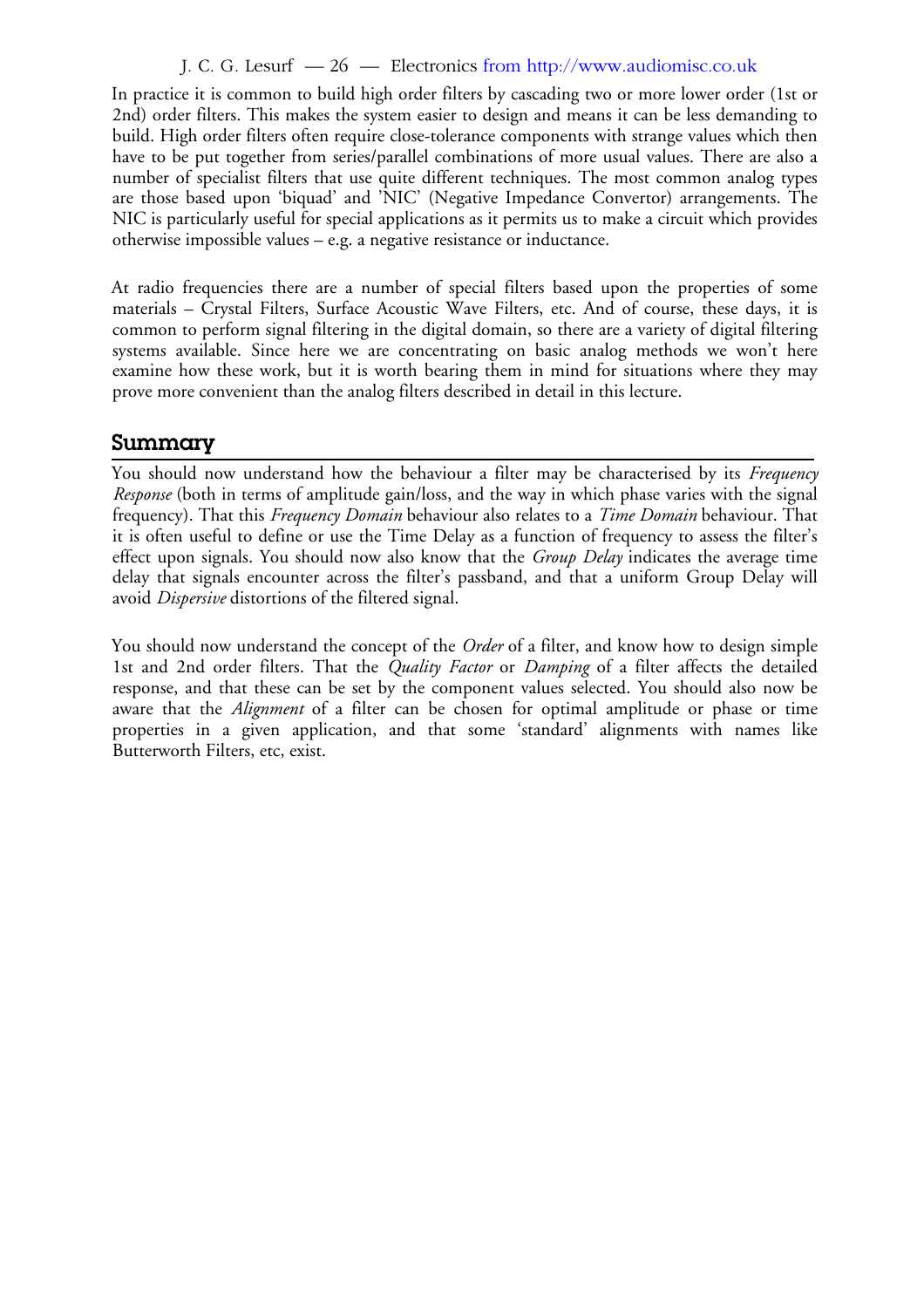## Lecture 4 – Feedback

In lecture 2 we looked at some of the basic limitations of signal amplifiers, in particular power and signal size limitations. Now we will look at some of some of the other problems and see how a specific technique called *Feedback* can be used to deal with them. However, before doing so it is worth remembering that all 'active' systems use amplifiers. For example, the active filters we looked at in the last lecture require op-amps or similar amplifiers. What is less obvious is that amplifiers, in themselves, tend to act as filters...

## **4·1 The Problems**

There are two basic problems we want to examine in this lecture. The first is a consequence of the fact that all real components – resistors, capacitors, transistors, etc – suffer from what is know as 'stray' or 'parasitic' effects. For example, every real capacitor will have leads that have a non-zero resistance and inductance. Similarly, every transistor will have some capacitance between its leads, inductance in the leads, etc. As a result, every circuit we ever make will include lots of unintended, invisible 'components' which will affect the performance.

In addition, all real gain devices take a finite time to respond to a change in their input. For example, the ability of a bipolar transistor to pass current from its emitter to collector will depend upon the density of charges in its base region. When we change the base current it will take a finite time for the new current level to alter the charge density right across the base. It then takes another finite time before the emitter-collector current can react to this change. In bipolar transistors these effects are described in terms of an 'f <sub>T</sub>' value (*transit frequency*). This indicates the highest input frequency which will be able to change the output current. Higher frequencies tend to be ignored by the transistor as they change too swiftly for the transistor to be able to react.



We don't really need to worry here about all the detailed reasons for these effects. We can start from accepting that the result will always be an amplifier that will have a frequency response that isn't just a uniform gain value at all frequencies. A real amplifier will be more likely to exhibit the complex kind of shape shown by the solid line in figure 4·1 than the ideal 'flat' response. In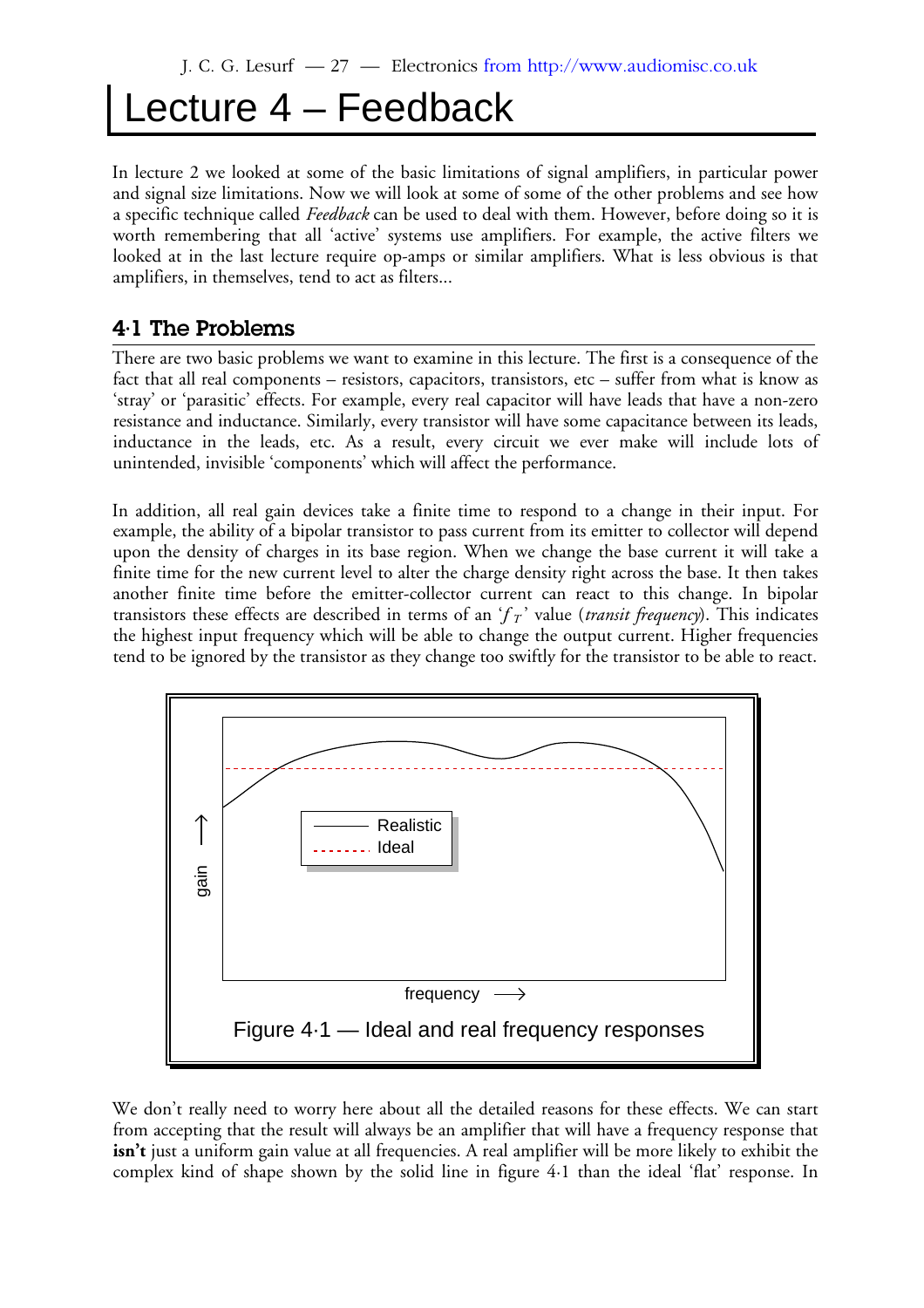#### J. C. G. Lesurf — 28 — Electronics from http://www.audiomisc.co.uk

particular there will always be a tendency for the gain to fall at high frequencies. The phase/time delays may also vary with frequency. In addition, the complexity of the circuit (with all the stray effects) may mean that its frequency/time behaviour is far from uniform even at frequencies it can amplify reasonably well. The result of these effects is twofold. Firstly, the band of frequencies the amplifier can amplify may not be wide enough for our purposes. Secondly, the non-uniform gain/ phase/time behaviour may alter the signal waveforms in a way we do not want. The signals can be distorted by non-uniform time/amplitude behaviour, although this term isn't usually used for this effect.



The term *Distortion* is usually used to mean that the amplifier has a gain which depends upon the signal amplitude (or sometimes also the frequency). The effect is described as an effect which arises due to *non-linearity*. Figure 4·2 illustrates the kind of non-linearity we are concerned with here. We can distinguish an ideal amplifier from a realistic one in terms of the *Transfer Curve* – the plot of  $v_o$  versus  $v_i$  – and the expressions that relate the input to the output.

For an ideal, linear amplifier, the transfer curve will actually be a straight line, and we find that

$$
v_o = Av_i \tag{4.1}
$$

i.e. the output level is simply proportional to the input and we can say that the amplifier's voltage gain will be  $A_v = A$ , a set value.

For a real amplifier, the transfer curve will not be a perfectly straight line. Now we have to represent the relationship between input and output using a more complicated equation. The most convenient form for our purpose is a polynomial, so we would now write something like

$$
v_o = Av_i + Bv_i^2 + Cv_i^3 + \dots \tag{4.2}
$$

where the individual coefficients are constants for a specific amplifier. The result of non-zero values for *B*, *C* , etc means that the effective gain now becomes

$$
A_v = A_0 \left[ 1 + a_1 v_i + a_2 v_i^2 + \ldots \right] \tag{4.3}
$$

where since we can define  $A_v \equiv v_o / v_i$  we can say that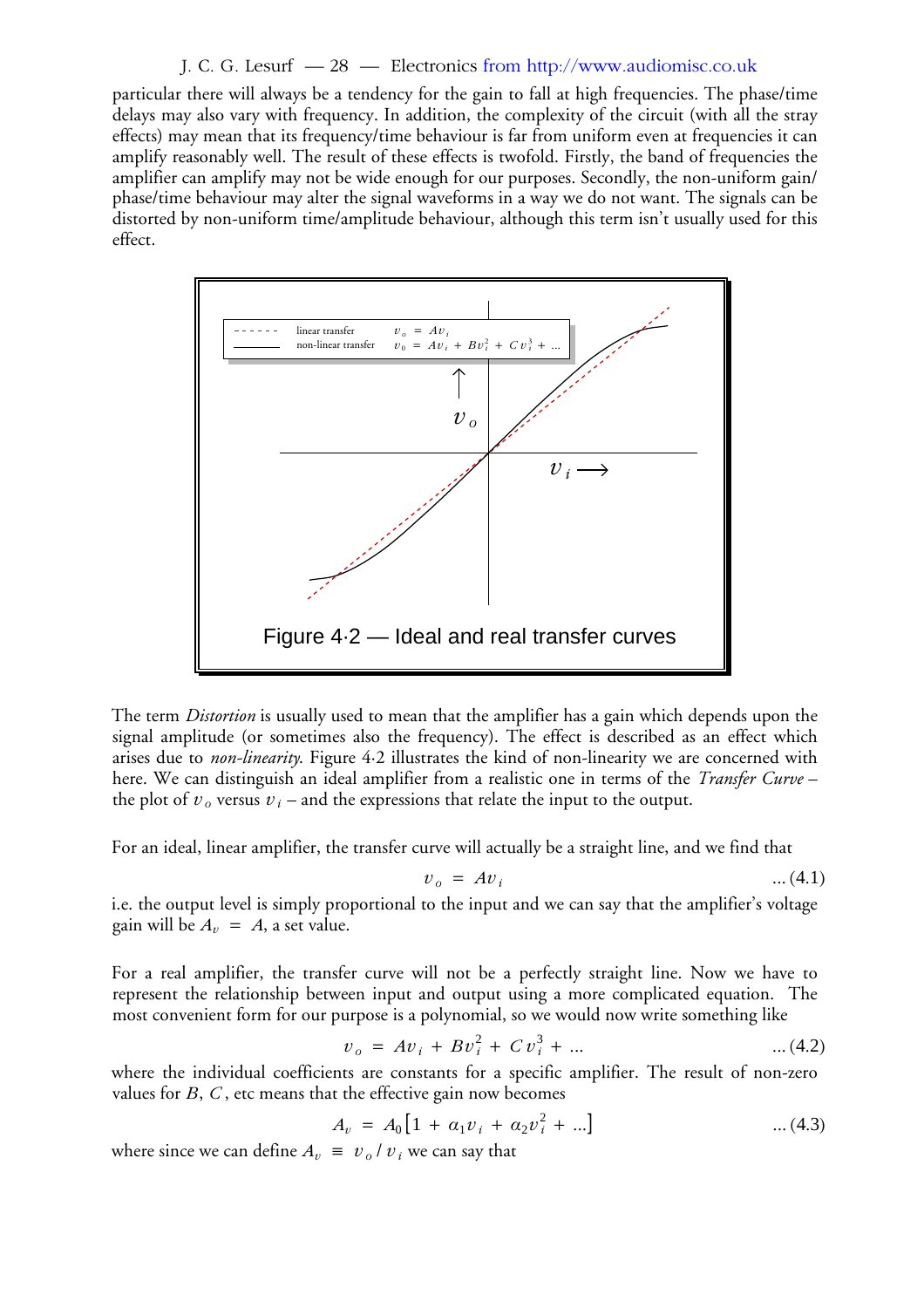J. C. G. Lesurf — 29 — Electronics from http://www.audiomisc.co.uk

$$
a_1 = \frac{B}{A_0} \qquad : \qquad a_2 = \frac{C}{A_0} \qquad \text{etc...} \qquad \qquad \dots (4.4 \& 4.5)
$$

For a well-designed amplifier we can hope that the  $|\alpha_i| \leq 1$  for all *i*. This will mean the the amount of non-linearity, and hence the amount by which a signal is distorted during amplification, will be small.

## **4·2 Negative Feedback and performance improvements**

Having outlined the problems we can now examine the application of feedback and see how this may help us reduce their magnitude.



Figure 4·3 shows the amplifier in two situations. 4·3a shows the amplifier with no applied feedback. 4·3b shows a modified circuit where a pair of resistors applies feedback to the noninverting input of the amplifier. This feedback is subtracted from the actual input and tends to reduce the signal levels, hence it is conventionally called *Negative Feedback*.

The feedback applied to the amplifier in 4·3b means that the voltage applied to the inverting input of the amplifier will be

$$
v' = v_o \frac{R_2}{R_1 + R_2} \qquad \qquad \dots (4.6)
$$

we can now define the *Feedback Factor*

$$
\beta = \frac{R_1 + R_2}{R_2} \qquad \qquad \dots (4.7)
$$

to simplify the following expressions.

From the explanations given earlier, we can expect the effective gain  $A_v$  to depend to some extent upon the signal level and the frequency. When the apply feedback the output will become

$$
v_0 = (v_i - v')A_v = \left(v_i - \frac{v_0}{\beta}\right)A_v \qquad \qquad \dots (4.8)
$$

We can now rearrange this to define the overall voltage gain,  $A_v'$ , of the system with feedback applied as

$$
A_v' \equiv \frac{v_0}{v_i} = \frac{A_v}{1 + A_v/\beta} = \frac{\beta}{1 + \beta/A_v} \qquad \qquad \dots (4.9)
$$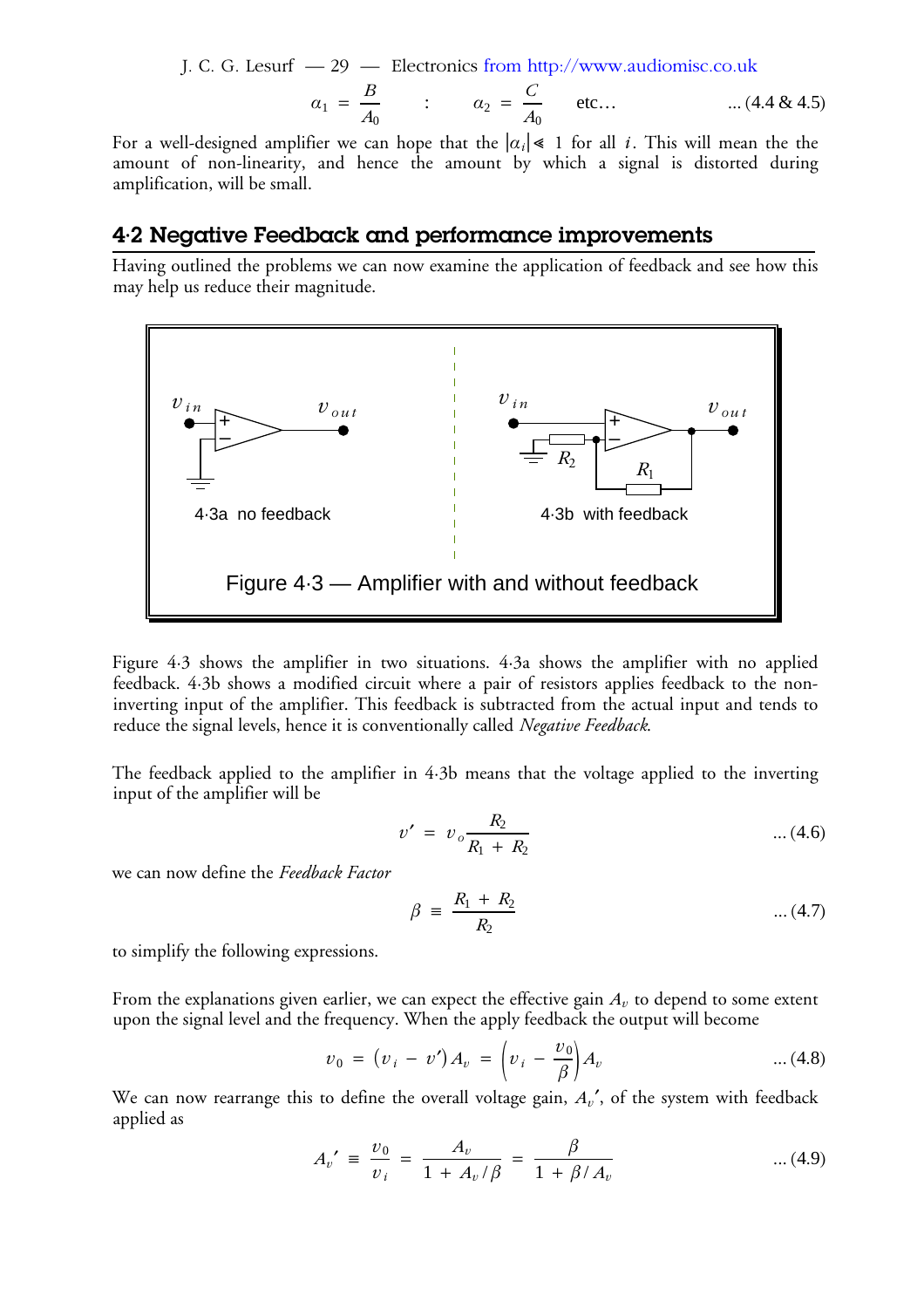#### J. C. G. Lesurf — 30 — Electronics from http://www.audiomisc.co.uk

It is usual to call  $A_v$  the amplifier's *Open Loop Gain* as it is the gain we obtain if we were to 'break' the feedback connection. In a similar way, it is usual to call  $A_\nu$ ' the system's *Closed Loop Gain*. In practice we can usually arrange for  $A_v \ge \beta$ . Hence can say that for a suitably small  $\beta$  /  $A_v$  we can approximate the above to

$$
A_v' = \beta \left( 1 - \frac{\beta}{A_v} \right) = \beta - \frac{\beta^2}{A_v} \qquad \qquad \dots (4.10)
$$

This result is an important one for two reasons. Firstly it tells us that the gain of the system with feedback applied is largely determined by the choice of the feedback factor, *β*, not the inherent amplifier gain,  $A_v$ . This is because it follows from the above that  $A_v' \to \beta$  when  $A_v \to \infty$ .

The second reason can be seen to follow from the first. When  $A_v$   $\geqslant$   $\beta$  the gain when feedback is applied only has a weak dependence up  $A_v.$  This implies that changes in  $A_v$  will have little effect. To see the effect of the feedback upon distortion let us assume that a change in signal level or frequency has caused the open loop gain to change from  $A_v$   $\rightarrow$   $A_v (1$  +  $e)$ , where we can assume that  $|e| \ll 1$  is a small fractional *Error* in the expected gain. This means that the output level is in error by a fraction,  $e$ , so we can use this as a simple measure of the amount of signal distortion/alteration produced by the unwanted change in gain.

The change in open loop gain will, in the feedback system, cause a related change, *e'*, in the closed loop gain such that

$$
A_v'(1 + e') = \beta - \frac{\beta^2}{A_v(1 + e)} \approx \beta - \frac{\beta^2(1 - e)}{A_v} \qquad \dots (4.11)
$$

Combining expressions 4.10 and 4.11 we obtain

$$
A_v' e' = -\frac{e\beta^2}{A_v} \qquad \qquad \dots (4.12)
$$

which since we can expect  $A_v' \approx \beta$  is similar to

$$
e' \approx -\frac{e\beta}{A_v} \tag{4.13}
$$

i.e. the fractional magnitude of the amount of error (and hence the degree of distortion) is reduced by the factor  $\beta / A_v$ . Now it is quite common for operational amplifier ICs to have lowfrequency open loop gain values of the order of  $10^6$ . Used with a feedback factor of  $10,$  the result is a system whose voltage gain is almost exactly 10 where any distortions due to variations in gain with signal level or frequency are reduced by a factor of  $10^5$ . The result is an amplifier system whose behaviour is largely determined by the choice of the resistors used for the feedback loop. Given its simplicity and the dramatic effect it can have, it is perhaps no surprise that Negative Feedback is often regarded as a 'cure all' for correcting amplifier imperfections. In reality, though, feedback can itself lead to problems...

## **4.3 Limitations of Feedback**

The most obvious 'limitation' imposed by negative feedback is that the overall gain is reduced. As a result, when we want a lot of gain we may have to use a chain or *Cascade* of amplifiers. This will be more expensive, and require more space. At first glance it also looks as it will undo the benefit of low distortion since each amplifier in the chain will add its own distortions to the signal. Fortunately, this isn't usually a real problem as we can see from the following example. Let's assume that we have a basic amplifier design which – open loop – has a voltage gain of  $\times 1000$ , and we want to amplify an actual input signal voltage by  $\times 1000$ .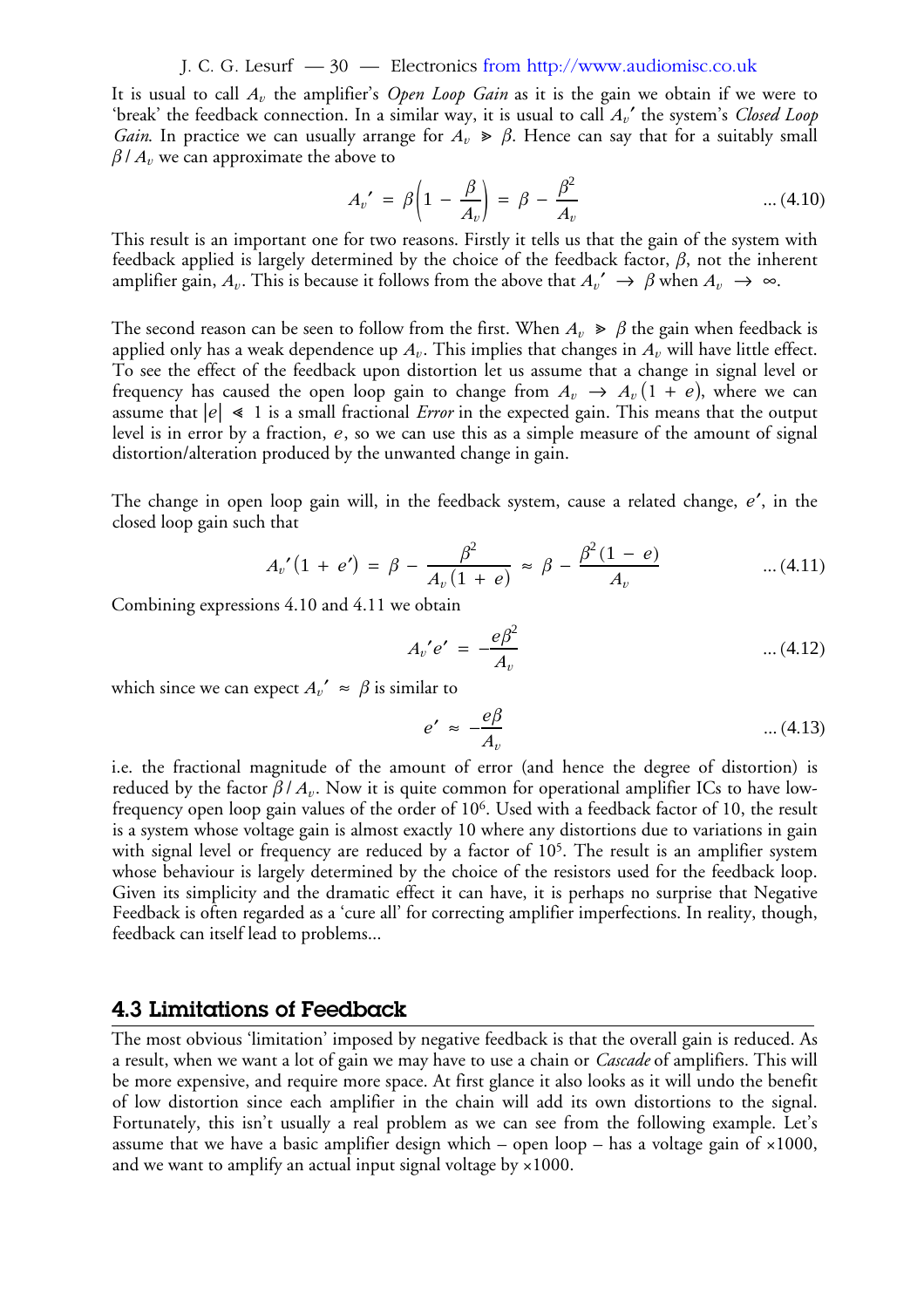#### J. C. G. Lesurf — 31 — Electronics from http://www.audiomisc.co.uk

The simplest thing to do would be to use the amplifier, open loop, to provide all the gain. However in order to reduce the distortion we apply a feedback factor of  $\beta~=~10,$  and then use a chain of similar stages, each with this feedback factor. The result still have an overall gain of 10×  $10\times10 = 1000$ , but the feedback reduces the error level (and hence the distortion level) by a factor of  $10/1000 = 0.01$  in each stage.

The problem is that each stage adds its own distortion. We can therefore say that the total gain error of the chain of three amplifiers will be given by

$$
1 + e_t = (1 + e_1')(1 + e_2')(1 + e_3')
$$
 ... (4.14)

(where we are assuming that the signal passes through the amplifiers in the order, '1, 2, 3'). Now when we obtain the same output level from the end of the chain as we would using a single stage with no feedback we can expect that

$$
e_3' = -\frac{e\beta}{A_v} \qquad \qquad \dots (4.15)
$$

However the distortion levels produced by the other amplifiers are **not** equal to  $e_3'$ . The reason for this is that the error (distortion) level varies with the size of the signal. In the middle amplifier. The signal level at the input/output of the middle amplifier ('2') in the chain will be  $\beta$  times smaller than seen by '3' at its input/output. Similarly, the input/output level seen by the first amplifier will be  $\beta^2$  times smaller than seen by '3'.

For the sake of simplicity we can assume that the error level varies in proportion with the signal voltage, hence we can say that

$$
e_2' = \frac{e_3'}{\beta}
$$
 :  $e_1' = \frac{e_3'}{\beta^2}$  ... (4.16 & 4.17)

We can now approximate expression 4.14 to

$$
1 + e_t \approx 1 + e_1' + e_2' + e_3' = 1 + e_3' \left(1 + \frac{1}{\beta} + \frac{1}{\beta^2}\right) \qquad \dots (4.18)
$$

i.e. for the values used in this example

$$
e_t \approx -\frac{e\beta}{A_v} \times \left(1 + \frac{1}{\beta} + \frac{1}{\beta^2}\right) = 0.0111 \times e \qquad \qquad \dots (4.19)
$$

i.e. we find that in practice  $e_t \approx e_3$ 'and the overall distortion level tends to nearly all come from the distortions produced by the final stage.

In practice, the behaviour of a real system will be more complex but the explanation given above remains generally valid in most cases. As a result, a chain of feedback-controlled amplifiers tends to provide lower distortion than using a single stage without feedback despite the sacrifice in gain per stage. The only significant case where this result is not correct is when the error or distortion level does **not** fall with the signal size – i.e. if there is some kind of 'kink' or discontinuity in the amplifier transfer curve in the region around zero volts. In practice the situation where this arises is when we have used a pure class 'B' amplifier which will exhibit cross-over distortion. In these cases the feedback will reduce the distortion level for reasonably powerful signals, but small signals will experience high levels of gain error, and hence high distortion even when feedback is used. For this reason class 'B' should be avoided – especially when we are dealing with small signals – if we wish to avoid distortion.

From the simple explanation of feedback given in section 4·2 we might think that "the more, the better". In practice, however, it is usually a good idea to only use a modest amount of feedback as excessive use can lead to some serious problems. The reason for this can be seen by looking again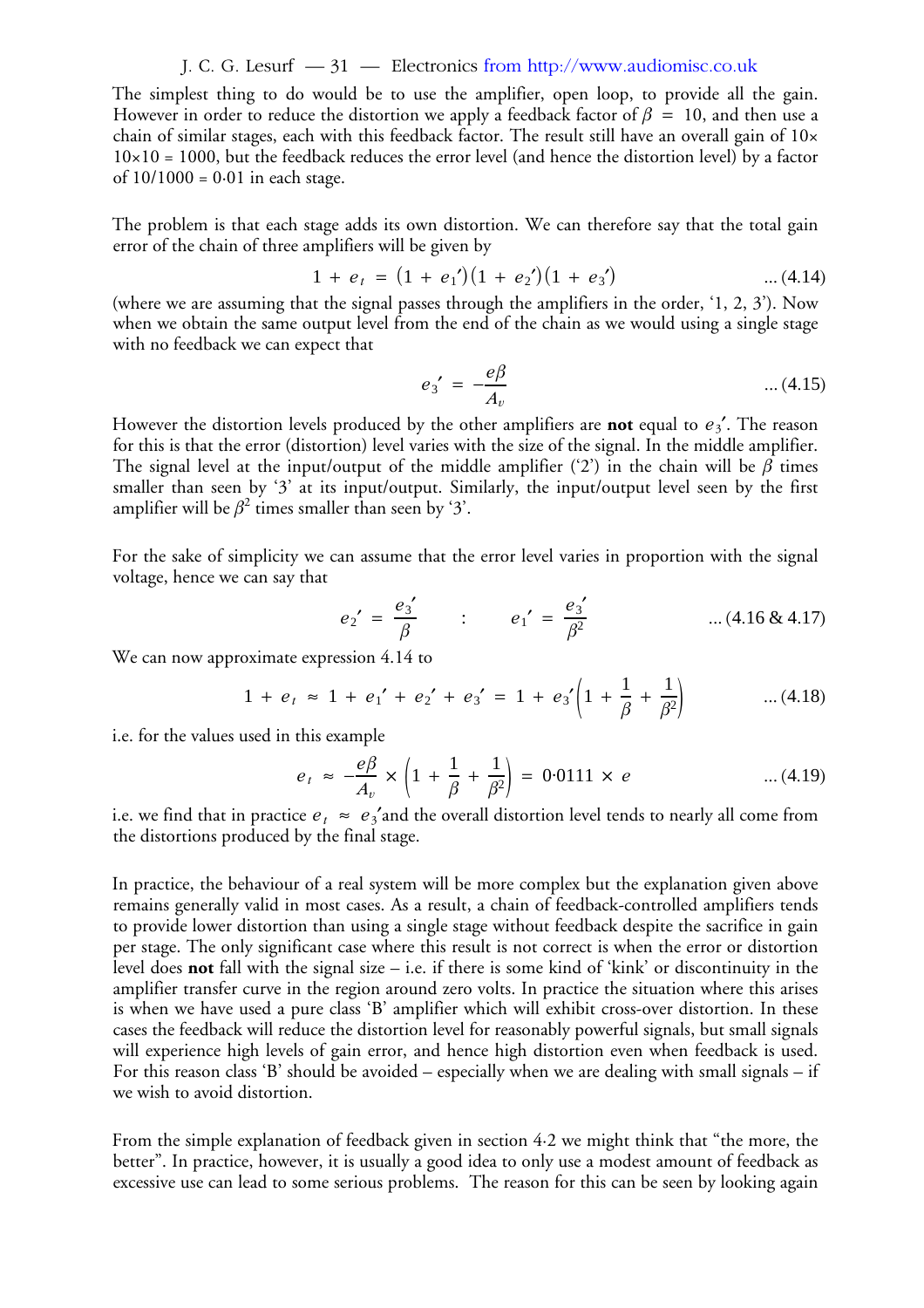### J. C. G. Lesurf — 32 — Electronics from http://www.audiomisc.co.uk

at expression 4·9 are remembering that in general  $A_\nu,$   $\beta,$  and hence  ${A_\nu}'$  will all be *complex* values. i.e. the gain and the feedback normally include some frequency-dependent phase/time effects as well as changes in signal amplitude. To see the consequences of this lets take another example.

Consider a two-stage amplifier chain. Each stage has an open loop voltage gain of ×100 so the total low-frequency gain is  $\times 10^4$ . However one of the amplifiers has internal stray capacitances that mean its gain tends to 'roll off' and behave as if it includes a first order low-pass filter with an  $f_{\rm 0}$  of 200 Hz. The other amplifier has a similar limitation which gives it a turn-over frequency of 5kHz. We then measure the overall frequency response both with and without some feedback. The results will be as shown in figure 4·4.



The broken line with alternating long/short dashes shows the open loop gain of the system as a function of frequency. The solid (red if you see this in colour) line shows the frequency response with a feedback factor of  $\beta = 500$ , and the broken (blue) line shows the response with a feedback factor of  $\beta = 10$ . Looking at the graphs we can see that the  $\beta = 500$  feedback has the beneficial effect of 'flattening' the response and ensuring that the gain remains reasonably uniform over a wider range than is the case for the system without feedback. i.e. without feedback the response is only fairly flat up to a few hundred Hz, with with a feedback of  $\beta~=~$  500 applied the response is flat to nearly 10 kHz. Thus the bandwidth over which the amplifier can be used is increased by the application of feedback. In effect we have 'flattened down' the response, but it still almost fits inside the open loop response. Note, however that it doesn't quite fit and that it slightly exceeds the open loop gain at high frequency.

It is customary to describe the amount of feedback applied to a system in terms of the ratio  $A_v$  /  $\beta.$ When this value is around unity the feedback does almost nothing. However as we reduce  $\beta$  in comparison with  $A_v$  the gain reduces, the distortion level tends to fall, and the flat bandwidth tends to increase. However if  $A_v$  /  $\beta$  becomes too large things can go wrong as indicated by the  $\beta$  = 10 line in figure 4·4. Here we can see that the frequency response has developed an odd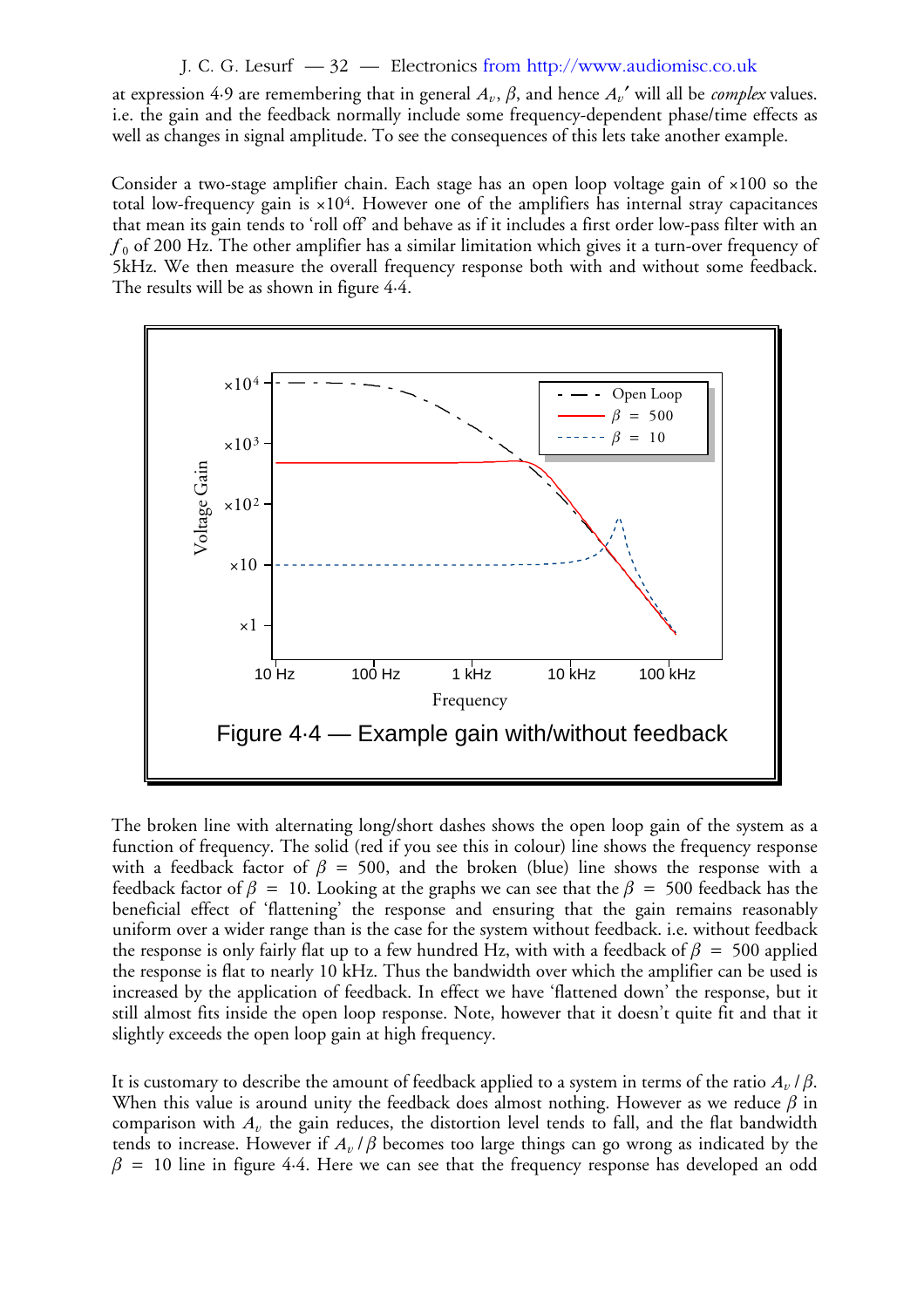J. C. G. Lesurf — 33 — Electronics from http://www.audiomisc.co.uk

'peak' at around 30 kHz. The reason this happens can be understood by looking at figure 4·5 which displays the phase change versus frequency for each of the situations shown in figure 4·4.



Figure 4·5 shows two interesting points. Firstly, we can see that the feedback tends to suppress variations of the phase as a function of frequency just as it tends to reduce variations in the amplitude of the gain. However the second point is that this is only the case when the open loop phase change is less than about 90 degrees. In particular, looking at the graphs we can see that when the open loop phase change approaches −180 degrees, the closed loop systems also move rapidly towards -180 degrees.

Now a –180 degree change at a given frequency means that the complex gain has a **negative** sign. From before, we can say that the closed loop gain will be

$$
A_v' = \frac{\beta}{1 + \beta / A_v} \qquad \qquad \dots (4.20)
$$

however we may now find that  $\beta$  /  $A_v$  is negative. Worst still, we may find that  $\beta$  /  $A_v$   $\;\rightarrow$   $\;-1.$  If this happens it means that  $(1 + \beta/A_v) \rightarrow 0$ , which in turn means that  ${A_v}' \rightarrow \infty$ . i.e. unless we take care we find that the feedback we intend to use to reduce the gain and make it more uniform may produce an unexpectedly high gain at a specific frequency (or set of frequencies) where we happen to have arranged for the above condition to arise! Since most of the effects which cause the open loop response to vary will affect both the amplitude and phase this problem is always potentially present. The more feedback we apply the wider the range of frequencies we bring into the intended 'flat' region, and the more chance there is for this problem to arise.

In fact we have encountered a consequence of what is called the *Barkhausen Criterion*. This says that we can make an oscillator by arranging for  $\beta / A_v = -1$ . The peak at the end of the flat portion of the  $\beta = 10$  response indicates that the system is near to becoming a 30 kHz oscillator.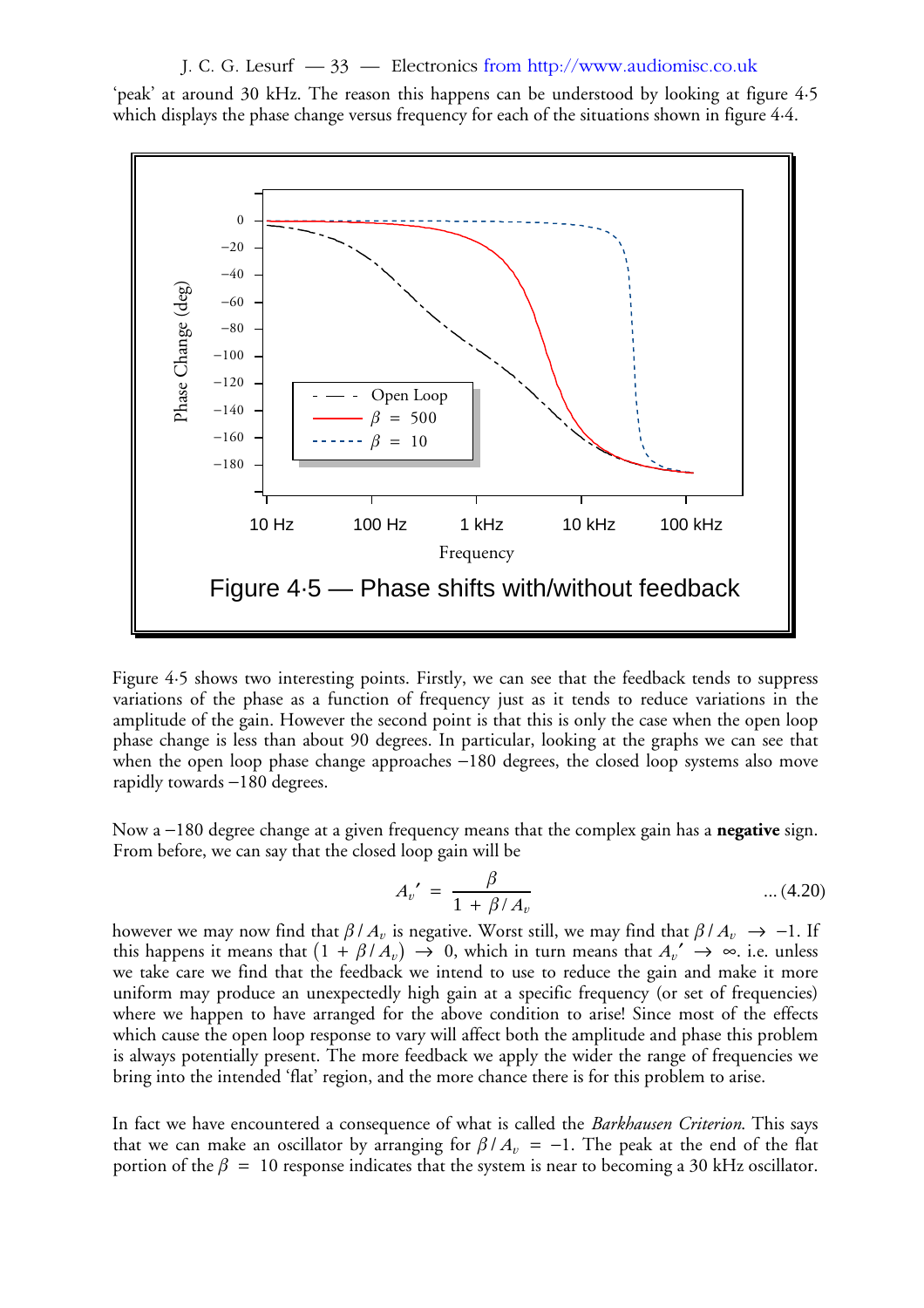## J. C. G. Lesurf — 34 — Electronics from http://www.audiomisc.co.uk

In practice, the load we may attach to the output of a real amplifier will tend to alter its gain behaviour, so if we allow the system to be 'near' oscillation we may find that it **does** oscillate under some circumstances when certain loads are attached. Avoiding this is particularly important in situations like hi-fi power amplifiers where the amplifier manufacturer can only be confident that a wide – even alarming! - range of loudspeakers with weird impedance behaviour will be used by various customers! An amplifier system which has a flat, unpeaked, response, with no risk of unwanted oscillations irrespective of the output load is said to be *Unconditionally Stable*. For obvious reasons this is highly desirable if it can be achieved.

To avoid these problems and ensure stability we have to adopt two approaches. One is to build an amplifier that works as well as possible without feedback, and then only apply a moderate amount. (Note that the terms "well as possible" and "moderate" here are matters of personal judgement not strict engineering.)

The second approach is to *compensate* the feedback or the amplifier to try and remove the problem. This can be done in various ways but two examples are as follows.

Firstly, we can adjust the amplifiers so that the open loop value of  $A_v$  has a magnitude of much less than unity at any frequency where the phase shift approaches 180 degrees. This make it very difficult for  $\beta / A_v$  to be able to approach -1.

Secondly we can apply *lag/lead* compensation. Up until now we have assumed the feedback circuit is just a pair of resistors. However we can add other components (capacitors or inductors) to the *Feedback Network* so that either the magnitude of  $\beta$  or its phase change with frequency in a way that ensures a more uniform behaviour of  $\beta / A_v$  as a function of frequency and keeps its value well clear of −1 at any frequency. The details of this process are outwith the scope of this lecture, but you should see that these methods can help the situation, although the best policy is usually to avoid the problem by applying feedback with care.

## **Summary**

You should now understand how *Negative Feedback* can be used to improve the performance of an amplifier system to give it a wider 'flat response' bandwidth and reduce the level of signal distortion. However it should also be clear that this feedback tends to reduce the available gain and has some associated problems. That the main limitations are of two kinds

- The risk of oscillations or instability
- Class B type distortions

We can use feedback with care to avoid these problems but it should be clear that although some feedback helps it is no substitute for designing or using an amplifier whose open loop behaviour is as good as possible.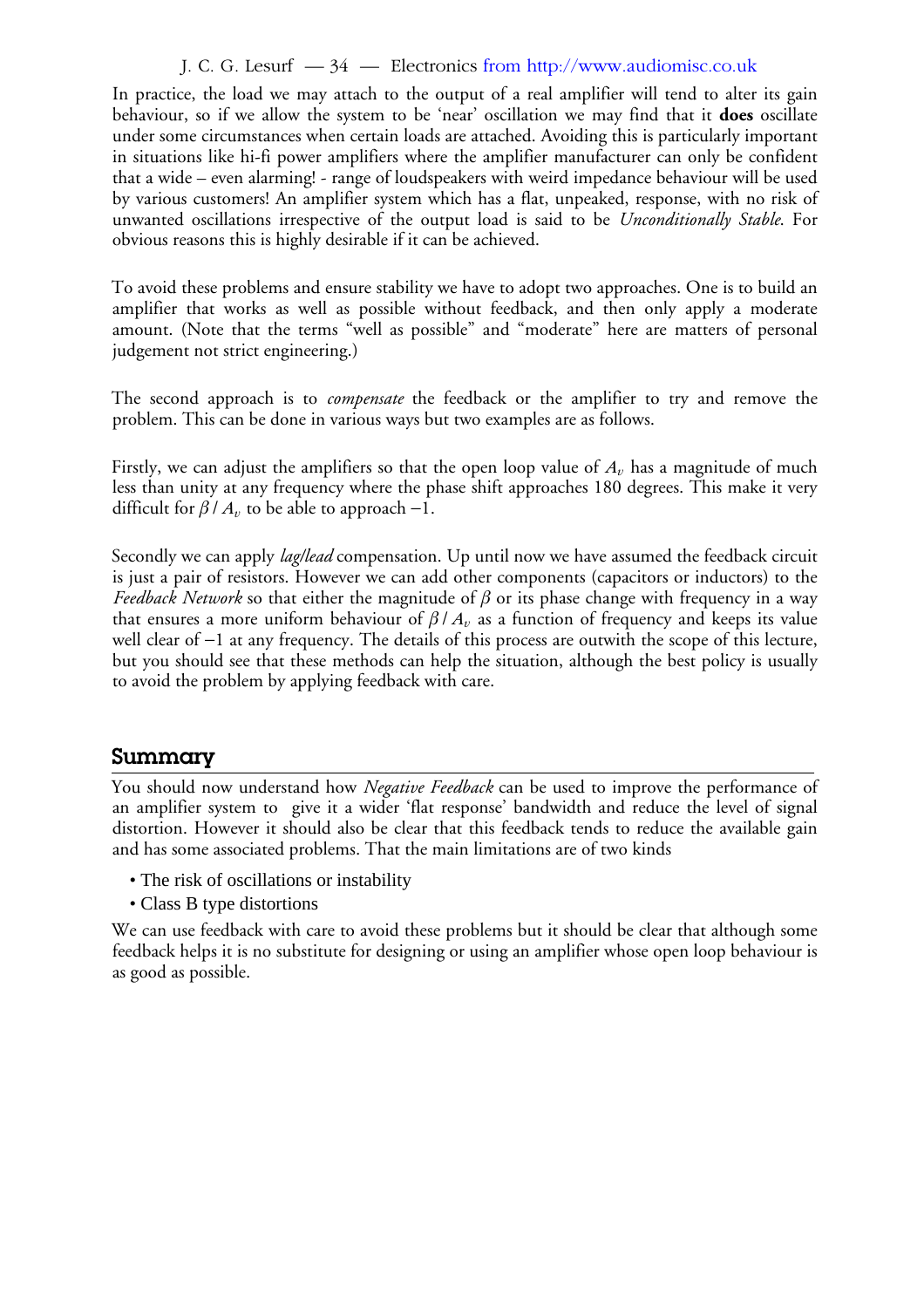## Lecture 5 – Power Supplies

Virtually every electronic circuit requires some form of power supply. This normally means that it requires one or more *Power Rails* – lines held at specific steady d.c. voltages – from which the required current and hence power may be drawn. There is also usually a need for an *Earth* connection, both as a reference level and for safety purposes. In some cases the power can come from a battery or some other kind of chemical cell. However most systems require a Power Supply Unit (PSU) that can take a.c. power from the mains and convert this into the required d.c. levels. This lecture will examine the basic types of mains-to-d.c. analog PSUs that are used and consider their main properties.

## **5·1 The basic PSU**

Figure 5·1 illustrates the traditional basic form of a simple mains PSU. It consist of a *Transformer*, a diode, and a smoothing or *Reservoir* capacitor.



We will assume that we don't need to consider the details of how diodes and capacitors work at this point. Instead we can just make a few relevant comments. The most important property of a diode in the context of a PSU is that it will conduct current when a *Forward Bias* is applied, but refuses to conduct when a *Reverse Bias* is applied. Hence when the output from the transformer means that  $V_{ac} > V_{dc}$  the diode will pass current and the capacitor will be charged up by the applied voltage from the transformer. However when  $V_{ac}$  <  $V_{dc}$  the diode will refuse to conduct. Hence none of the charge in the capacitor will be removed again via the diode. Instead it will be available to the output load and the capacitor can supply current to the amplifiers, etc, which use the PSU output. in practice, there will always be a modest voltage drop across the diode when it conducts, so  $V_{dc}$  will never be as large as the peak positive value of  $V_{ac}$ .

Note that the capacitor shown in figure 6·1 is an *Electrolytic* type. In theory this isn't essential. However we often find that we want very large capacitance values (perhaps tens or hundreds of thousands of  $\mu$ F) and these would become physically very large and expensive unless we choose electrolytics. Electrolytic capacitors have a number of properties which make them undesirable in high-performance circuits, and can explode if used 'the wrong way around' or at too high a voltage. However they offer large amounts of capacitance in a given volume for a given cost so are widely used in PSUs.

Figure 5·2 illustrates how the voltages and current in the circuit behave in a typical situation.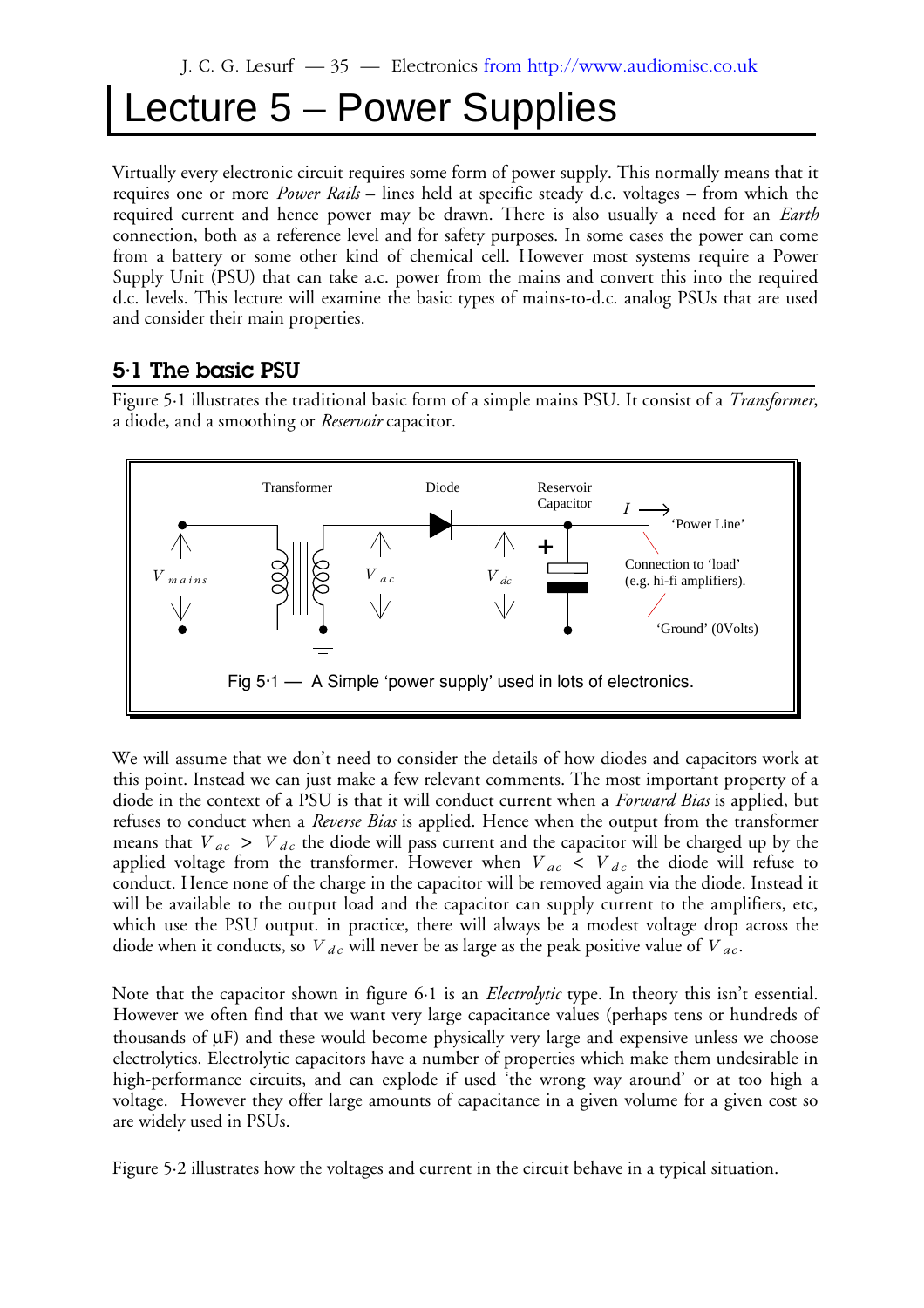

The input transformer 'steps down' the mains input to provide a 50Hz sinewave voltage<sup>1</sup>,  $\overline{V}_{ac}$ , which swings up & down over the range +  $V_{\ peak}$  to  $-V_{\ peak}$  as shown in figure 5·2. The value of  $V_{peak}$  depends on the turns ratio of the transformer. The voltage on the capacitor,  $V_{dc}$ , at any moment depends on how much charge it holds.

When  $V_{ac}$  >  $V_{dc}$  the diode is forward biassed. Current then flows through the diode, charging the capacitor. As  $V_{ac}$  rises to  $+V_{peak}$  during each cycle it pumps a pulse of charge into the capacitor & lifts  $V_{dc}$ . Using a silicon diode we can expect the peak value of  $V_{dc}$  to approximately be *V<sub> peak</sub>* − 0·5 Volts since the diode always 'drops' around half a volt when it's conducting. When  $V_{ac}$  swings below  $V_{dc}$  the diode stops conducting & blocks any attempt by charge in the capacitor to get out again via the diode. Since the mains frequency is 50Hz these recharging pulses come 50 times a second.

In the gaps between recharging pulses the dc current drawn out of the supply will cause  $\overline{V}_{dc}$  to fall. How much it falls during these periods depends upon the amount of current drawn & the size of the capacitor. The time between pulses will be

$$
\Delta t \approx \frac{1}{50} = 20 \text{ milliseconds} \qquad \dots (5.1)
$$

During this time a current,  ${I}_{dc}$ , would remove a charge

$$
\Delta q = I_{dc} \Delta t \tag{5.2}
$$

from the capacitor, reducing the d.c. voltage by an amount

$$
\Delta V \approx \frac{I_{dc}\Delta t}{C} \qquad \qquad \dots (5.3)
$$

before it can be lifted again by the next recharging pulse.

<sup>&</sup>lt;sup>1</sup> I am assuming we are in the United Kingdom, hence have 50Hz mains power.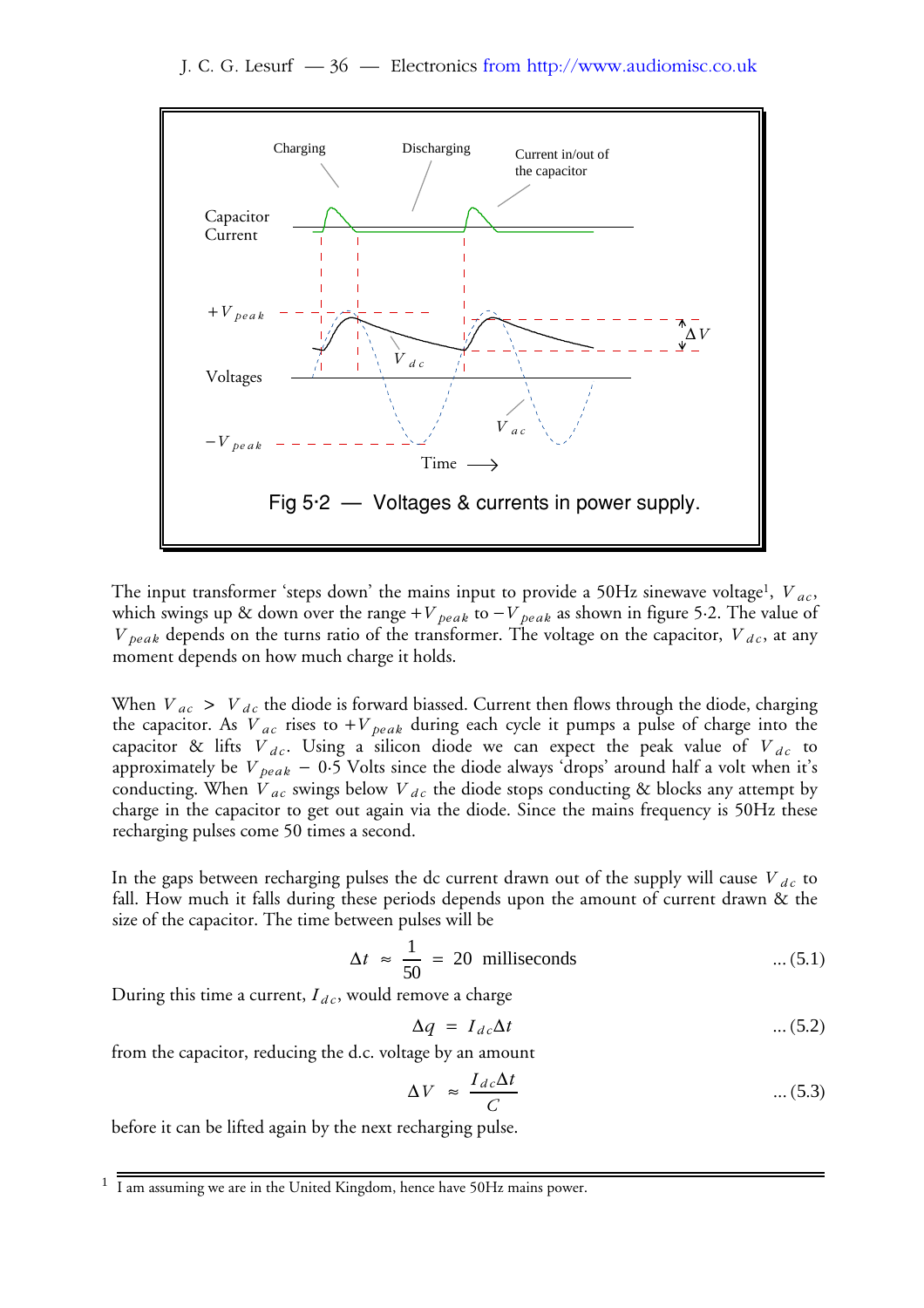As a result of this repetitive charging/discharging process during each mains cycle the output voltage *ripples* up & down by an amount  $\Delta V$  . Hence the output isn't a perfectly smooth d.c. voltage. However, from equation 5.3 we can see that it's possible to reduce the amount of ripple by choosing a larger value capacitor for the reservoir, *C*. This is why PSUs tend to use large capacitances – it minimises the amount of ripple. Ideally, a PSU will provide a fixed d.c. level, but in reality it will have ripple, and may alter when the current demanded by the load changes. In general a 'better' supply will provide a more stable, constant output d.c. level.

## **5·2 The Transformer**

From the explanation given above we can expect the simple PSU to provide an output d.c. level of around *V*<sub>peak</sub> − 0⋅5 Volts. To set a given voltage we must therefore be able to choose the amplitude of the input a.c. waveform delivered to the diode. This is the task of the transformer. To explain the detailed behaviour of a transformer is quite complicated. Here, for the sake of clarity, we can use a very basic model to explain its basic operation. Please note, however, that what follows is a rather simplified explanation and doesn't really give the full picture. It is good enough for our current purposes, though.



The basic properties of a *transformer* can be explained in terms of the behaviour of *inductors*. Figure 5·3a shows a coil of wire wound around a rod. Passing a current along the wire will produce a magnetic field through & around the coil. This current-field relationship works both ways — i.e. applying a magnetic field through the coil will produce a current. By looking at a good book on electromagnetics we can find the relationship

$$
B = \frac{\mu NI}{\sqrt{4r^2 + l^2}} \tag{5.4}
$$

where

- $B =$  field level at the centre of the coil (Teslas);
- $I =$  current in coil (Amps);
- $\mu$  = permeability of the rod (Henries/metre);
- $N =$  number of turns of wire;
- $r =$  radius of coil (metres);
- $\bullet$  *l* = length of coil (metres)

The important feature of a *transformer* is that two (or more) coil *windings* are placed so that any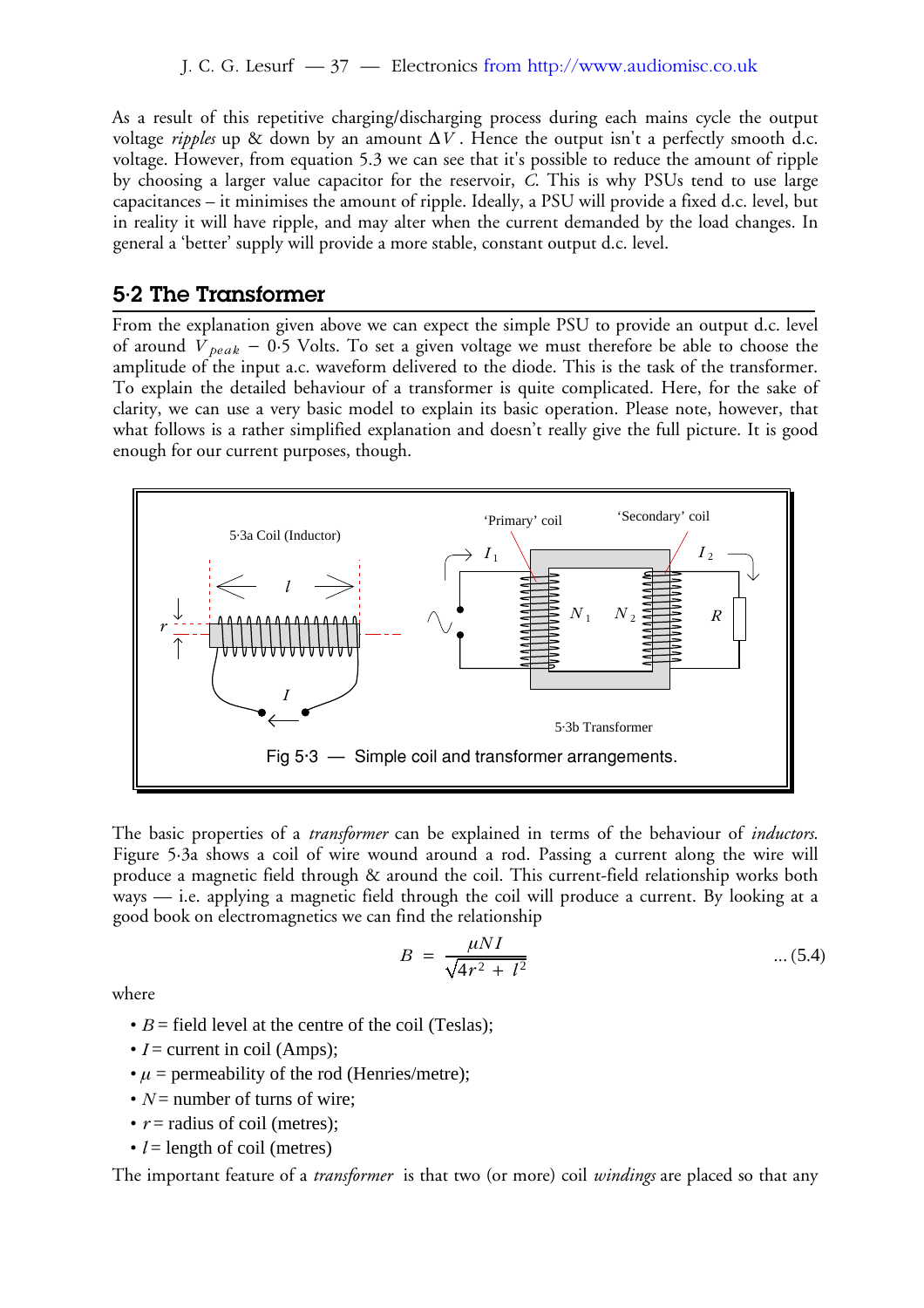#### J. C. G. Lesurf — 38 — Electronics from http://www.audiomisc.co.uk

magnetic field in one has to pass through the other. The simplest way to do this is to wind two coils onto one rod. However, this method isn't used much because it produces a lot of field outside the rod. This 'stray' field can cause problems to other parts of a circuit and may waste energy. Most modern transformers are wound on some kind of 'ring' of material as illustrated in figure 5·3b. This works as if we'd 'bent around' the rod & brought its ends together. The magnetic field is now *coupled* from coil to coil by the ring of magnetic material. It's conventional to call the coils on a transformer the *primary* (input) & *secondary* (output) windings. Consider now what happens if we apply an an a.c. current,  $I_1\{t\},$  to the primary of the transformer shown in figure 5·3b. This winding has  $N_{\rm 1}$  windings, so it produces a magnetic field

$$
B\{t\} = kN_1I_1\{t\} \qquad \qquad \dots (5.5)
$$

where *k* is a constant whose value depends upon the size/shape/material of the transformer's ring. Since this field also passes through the secondary winding it must produce a current,  $I_2\{t\}$ , in the secondary, such that

$$
B\{t\} = kN_2I_2\{t\} \tag{5.6}
$$

putting these equations together we get

$$
I_2\{t\} N_2 = I_1\{t\} N_1 \qquad \qquad \dots (5.7)
$$

The transformer's output is connected to a resistive *load*. Since the current,  $I_2\{t\}$ , passes through this, the voltage across the resistor will be

$$
V_r\{t\} = I_2\{t\}R
$$
 ... (5.8)

The power dissipation in the resistor will therefore be

$$
P\{t\} = V_r\{t\}I_2\{t\} \tag{5.9}
$$

Now, from the principle of energy conservation, we can say that this power must be coming from somewhere! The only place it can come from in this system is the signal source which is driving the input current through the primary. Since we need to provide both volts & amps to transfer power this means that a <u>voltage</u> ,  ${V}_{in}\{t\}$ , must be applied across the transformer's input (primary) terminals to set up the input current. The size of this voltage must be such that

$$
V_{in}\{t\}I_1\{t\} = P\{t\} = V_r\{t\}I_2\{t\} \qquad \qquad \dots (5.10)
$$

We can now use equation 9 to replace the currents in this expression & obtain the result

$$
V_r\{t\} = V_{in}\{t\} \times \frac{N_2}{N_1} \tag{5.11}
$$

This result is a very useful one. It means we can 'step up' or 'step down' the size of an alternating voltage by passing it through a transformer with an appropriate *turns ratio*,  $N_{2}/\sqrt{N_{1}}.$  Note that when this is done the ratio of the input/output currents also changes by the 1/(same ratio). This is necessary as the transformer can't, itself, generate any electrical power. All it does is *transform* the power provided from the source. By choosing a suitable ratio, however, we can arrange for the required input a.c. voltage to drive the diode which then rectifies this to obtain the desired d.c. level.

### **5.3 A better PSU**

The simple arrangement shown in figure 5·1 isn't particularly effective. There are a range of other, more complex arrangements which provide a more stable d.c. level or more power. Here we will just look briefly at a few of the many improvements that can be made. The first, and most common of these is the use of a *Full-Wave Rectifier Bridge*. This is shown in figure 5·4. Comparing figure 5·4 with 5·1 we can see that the change is that we now use four diodes instead of one. These diodes act to 'steer' the input as follows: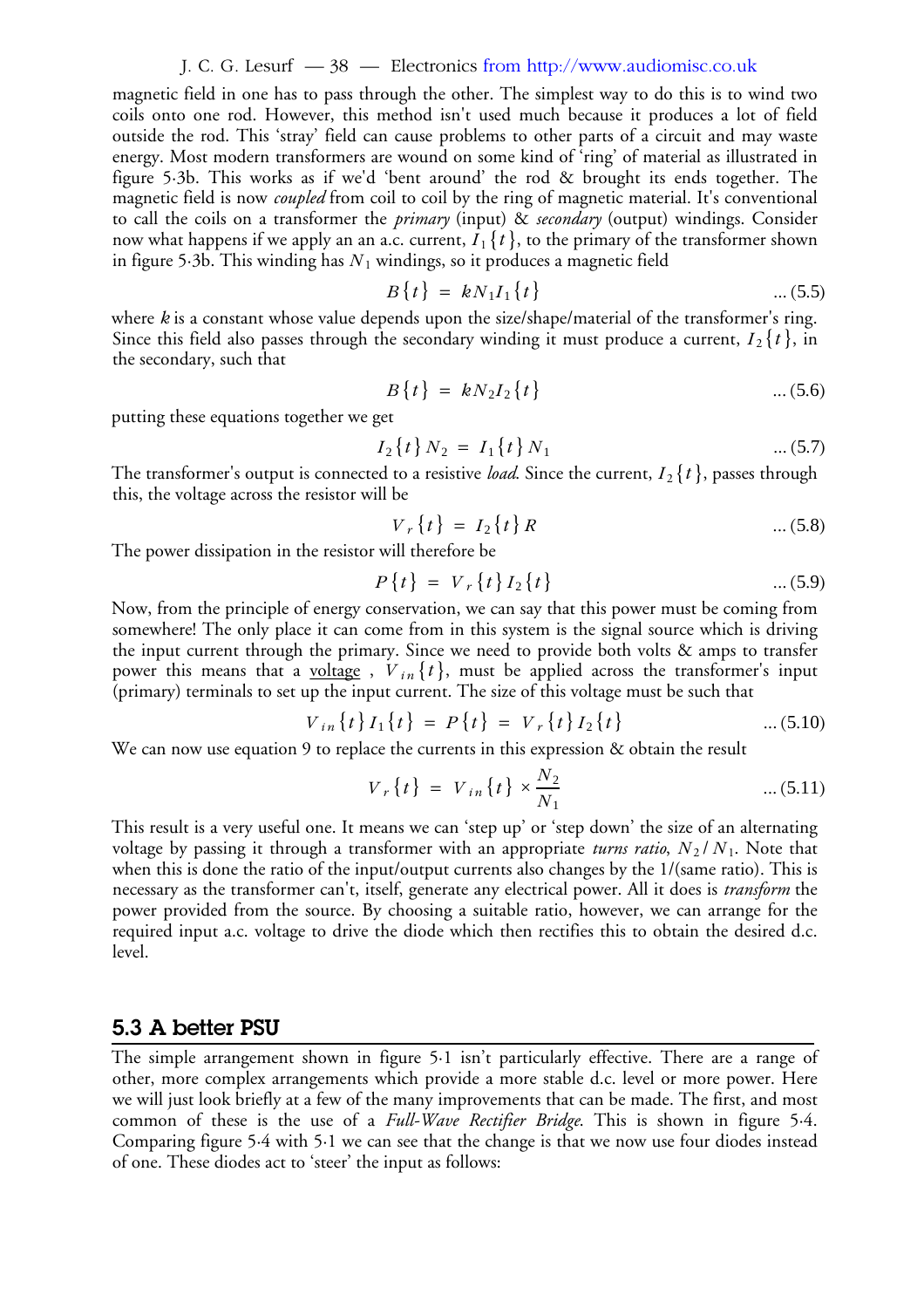

As with the simple arrangement, the reservoir capacitor is charged whenever the input a.c. is large enough. However this can now happen in two ways which we can understand by considering the relative voltages,  $V_A$  and  $V_B$  at the two points, 'A' and 'B' shown on figure 5.4

- When  $V_{ac} \rightarrow V_{peak}$  we will find that  $V_A V_B > V_{dc}$ . This permits the pair of diodes, D1 & D2, to conduct, thus recharging the capacitor.
- When  $V_{ac} \rightarrow -V_{peak}$  we will find that  $V_B V_A > V_{dc}$ . This permits the pair of diodes, D3 & D4, to conduct, recharging the capacitor.

The result is the capacitor can now be recharged **twice** during every input a.c. cycle. So when the input is a 50Hz sinewave we recharge and 'top up' the capacitor's voltage 100 times per second (i.e. every 10 milliseconds). This is better than the simple one diode supply which can only top up the reservoir every 20 milliseconds. Since the time between recharges is halved we can expect the amplitude of the ripple to be halved. Hence the result is a smoother d.c. output. Since diodes are quite cheap, it is usual to use a full-wave rectifier. The only drawback is that the charging current flowing from the transformer to the capacitor now has to pass through two diodes in series. Hence the 'drop' in voltage lost across the diodes is doubled from around 0·5 V to about 1 V.

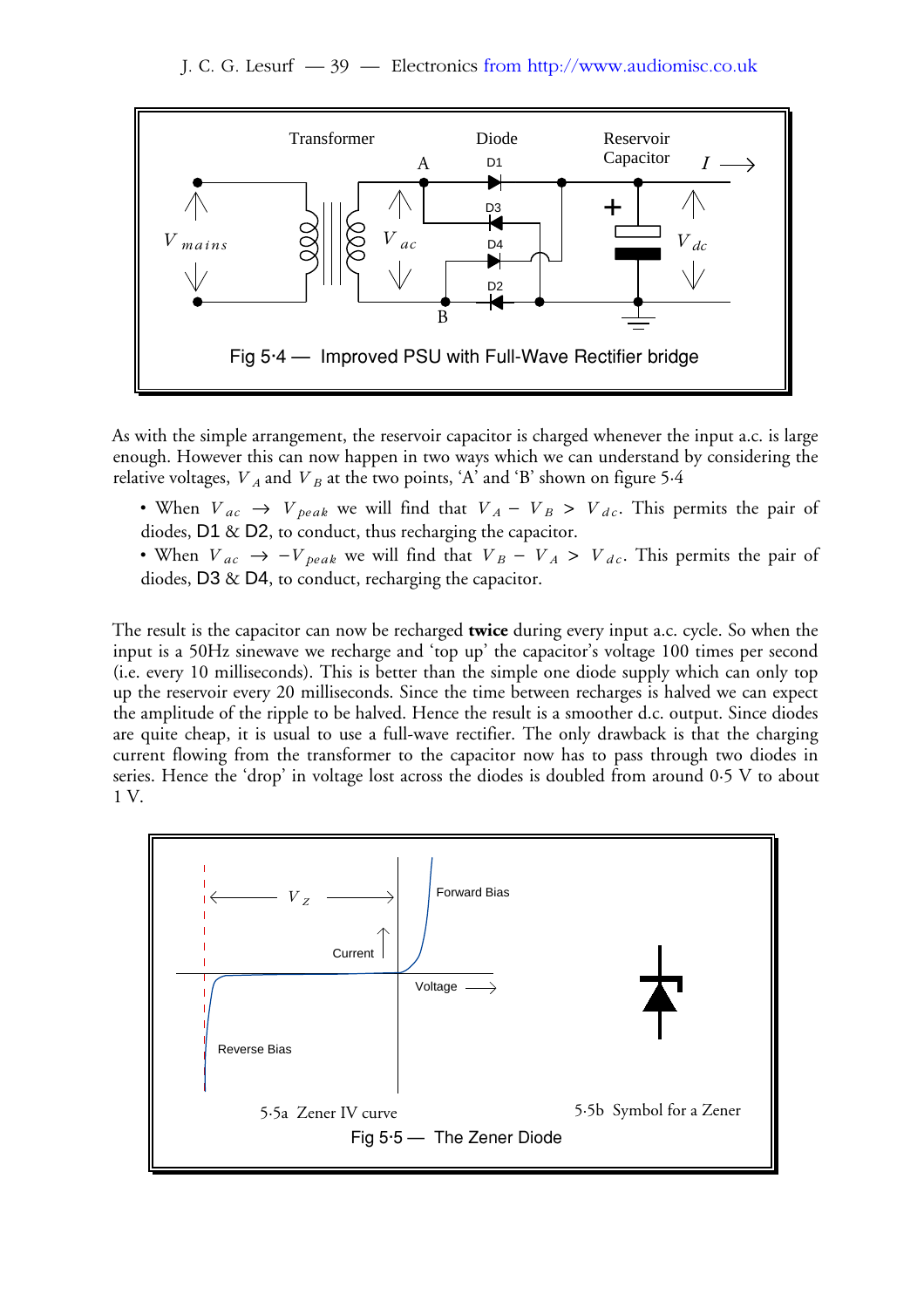#### J. C. G. Lesurf — 40 — Electronics from http://www.audiomisc.co.uk

The second commonly employed improvement is the use of a *Zener Diode*, or some similar device. The Zener has a typical IV curve whose shape is shown in figure 5·5a. The device is engineered to suffer a 'breakdown' when a large enough reverse bias voltage is applied. By suitable semiconductor design and manufacturing the voltage at which this occurs can be set for a specific diode to be at almost any level,  $V_z$ , from around a couple of volts to many tens of volts. The breakdown can be quite 'sharp'. As a result we can approximate the Zener's properties in terms of three rules:

1 – In forwards bias (not normally used for a Zener) the behaviour is like an ordinary semiconductor diode.

2 – In reverse bias at voltages below  $\overline{V}_Z$  the device essentially refuses to conduct, just like an ordinary diode.

 $3$  – In reverse bias, any attempt to apply a voltage greater than  $V_Z$  causes the device to be prepared to conduct a very large current. This has the effect of limiting the voltage we can apply to around  $V_Z$  .

We can therefore build a circuit of the kind shown in figure 5·6 and use it to suppress power line voltage variations. Note that in this circuit I have used the standard symbol for a full-wave diode rectifier bridge. This arrangement of four diodes is so commonly used that it can be bought with the four diodes in a single package and has its own symbol as shown.



The effect of the Zener in this circuit can be explained as follows. Let us assume that the d.c. level,  $\emph{V}\thinspace_{raw}$ , provided by the bridge and reservoir capacitor is greater than the chosen Zener's breakdown voltage,  $\boldsymbol{V}_{\boldsymbol{Z}}.$  This means that the series resistor will see a potential difference between its ends of  $V_{raw} - V_{Z}$  and we find that the output voltage,  $V_{dc} = V_{Z}$  almost irrespective of the choice of the resistor value, R, and of  $V_{raw}$ . When no load current,  $I_L$ , is being drawn by anything connected to the supply, we find that the current through the resistor and hence the Zener will therefore be

$$
I_R = I_Z = \frac{V_{raw} - V_Z}{R}
$$
 when  $I_L = 0$  ... (5.12)

Now consider what happens when the attached load draws a current in the range  $0 < I_L < (V_{raw} - V_Z)/R$ . In effect, the current arriving via the resistor, R, is now 'shared' by the Zener and the load. This means that there will still be a non-zero current for  $I_Z$ , hence it maintains the output level at about  $V_{dc} = V_Z$ . As a result, provided we don't attach a load that tries to draw a current larger than  $I_R$ , the voltage across the Zener will be 'held' at the same value,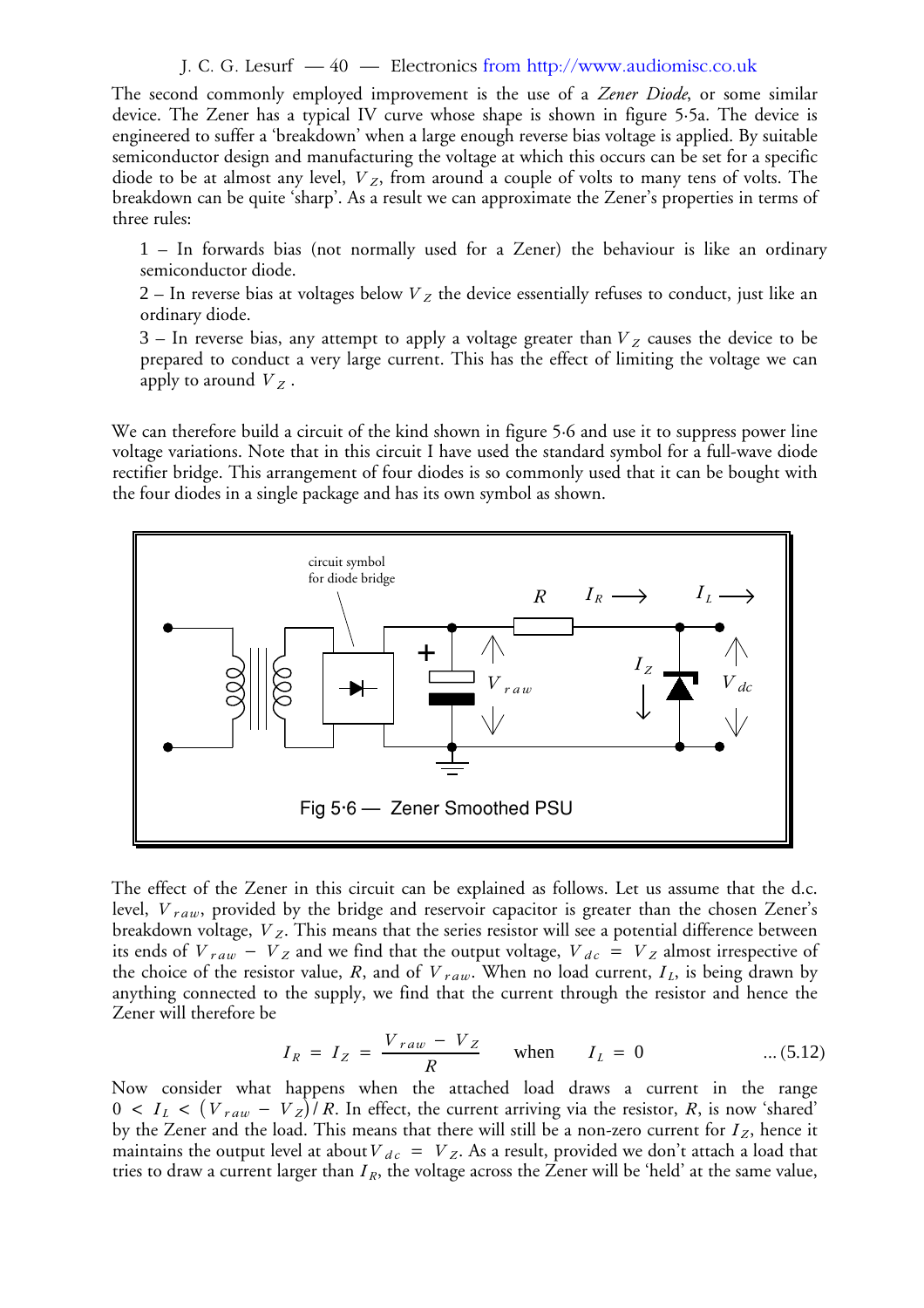J. C. G. Lesurf — 41 — Electronics from http://www.audiomisc.co.uk

. In practice, the action of the Zener is just to draw whatever current is required in order to *V <sup>Z</sup>* ensure that the voltage drop across  $R$  will be whatever is needed to ensure that the voltage across the Zener is  $V_Z$ .

Looking back at Figure 5.5 can see that the Zener does not actually maintain exactly the same voltage when we allow the current it takes to vary, but the variation is relatively small provided we ensure the Zener current does not fall too close to zero. When designing a Zener controlled PSU in more detail we could use a value for the *dynamic resistance* of the chosen Zener in order to take this into account. This dynamic resistance value is a measure of the slope of the reverse bias breakdown part of the curve shown in figure 5.5. Lists of components will generally give a value for this resistance as well as the nominal Zener voltage, and power handling, for each Zener diode. We would then use this data to select the Zener required for a given purpose.

If we allow the current drawn by the load to exceed the current level set by expression 5.12 the situation will change. Once  $I_L > I_R$  there will be "no current left over" for the Zener to draw. In this situation the zener has no effect. The current demanded by the load must come via the resistor, R. Hence we now have a situation where the current through the resistor will be  $I_L$  and have a value greater than the value of  $I_R$  we would calculate from expression 5.12. From Ohm's Law. this increase in resistor current means that the voltage across the resistor must now exceed  $V_{raw} - V_{Z}$ . Unless we have arranged for the input,  $V_{raw}$ , to rise, this means that  $V_{dc}$  must now be less than  $V_Z$ . Any further increase in the current demanded by the load causes a further fall in the output voltage. As a result, at these high load currents the zener has no effect and we just see the system behaving in a way set by the presence of the resistor,  $R$ , in series with the raw d.c. level. The overall behaviour can be represented by the graph shown in figure 5·7.



We can divide the operation into two areas – regulated and unregulated. In the regulated area the output voltage is controlled by the action of the Zener, and in the unregulated region it is not. In the regulated region we have

$$
V_{dc} = V_Z \qquad : \qquad 0 < I_L < I_S \qquad \qquad \dots (5.13)
$$

$$
V_{dc} = V_{raw} - I_L R \qquad : \qquad I_S \leq I_L < I_{max} \qquad \qquad \dots (5.14)
$$

where  $I_{\mathcal{S}}$  represents the maximum regulated current value

$$
I_S \equiv \frac{V_{raw} - V_Z}{R} \qquad \qquad \dots (5.15)
$$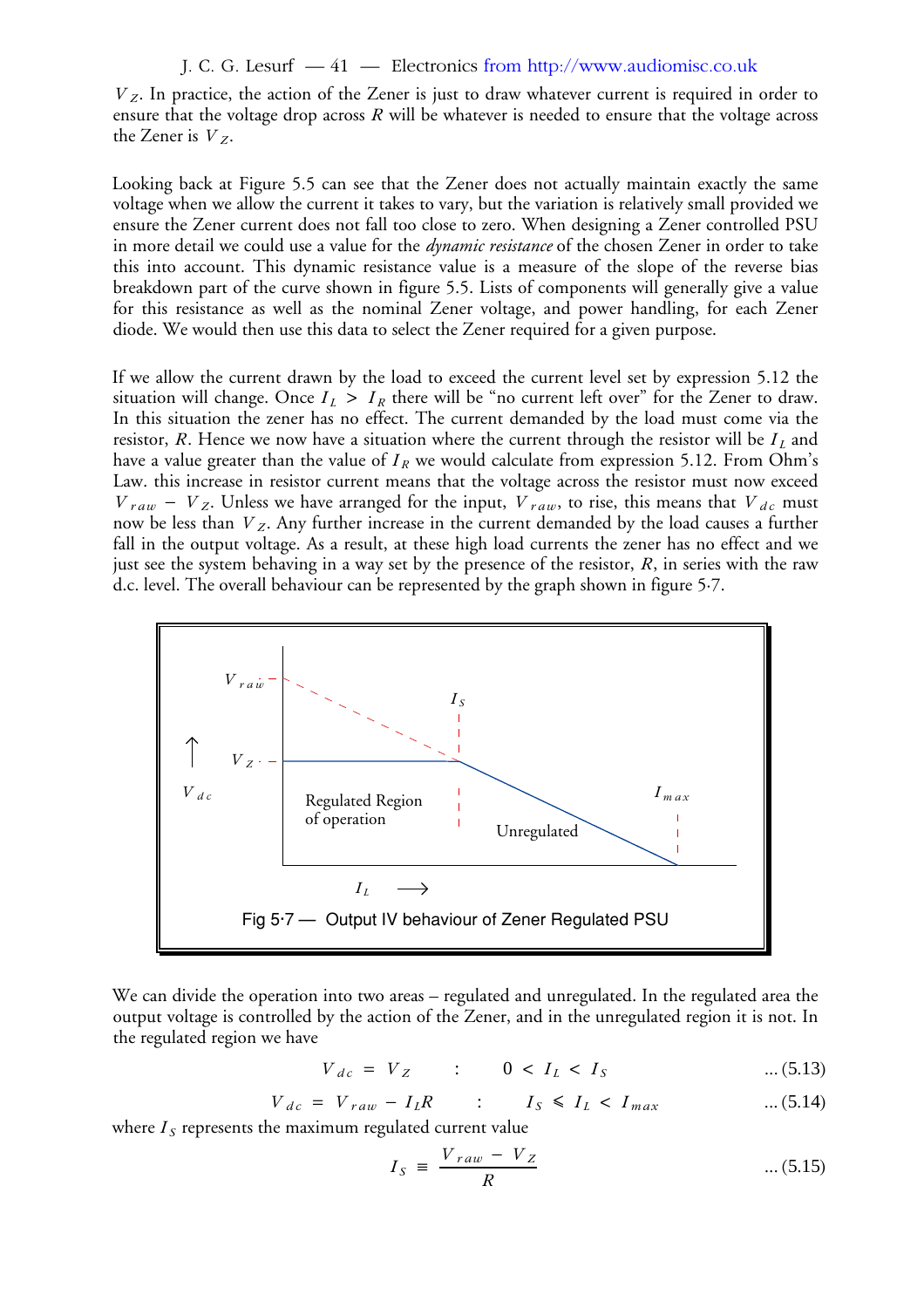J. C. G. Lesurf — 42 — Electronics from http://www.audiomisc.co.uk

and the maximum possible available unregulated current is

$$
I_{max} \equiv \frac{V_{raw}}{R} \qquad \qquad \dots (5.16)
$$

In principle, a Zener regulated supply works well provided that we do not attempt to demand a load current greater than  $I_{\mathcal{S}}$ . Within limits, it permits us to hold a steady output level even when the demanded current varies. It also tends to 'reject' any ripple. A small change in the voltage,  $V_{raw}$ , will alter the value of  $I_s$  by a corresponding amount. However provided that  $I_s$  always remains greater than the current demanded by the load, the Zener will still take some current and effectively hold the output voltage at a steady level. Hence the Zener helps to suppress unwanted ripple. Although very useful, the circuit shown in Figure 5.6 does have one serious drawback in situations where we require a significant output voltage and current. As an example to illustrate this, consider a situation where we require an output  $V_{dc}$  of 15 Volts and have to supply load currents at this voltage up to 2 Amps.

In order to ensure we can bias the system we can choose a value of  ${V}_{raw}$  a few volts greater than 15 V – lets take  $V_{raw}$  of 20 Volts for the sake of example. Since we require currents up to 2 Amps we have  $I_s = 2A$ . Using expression 5.15 this means we must choose a resistor,  $R = 2.5\Omega$ . The first consequence of the way the circuit works is that the resistor always has to pass a current of at least 2 Amps, so must dissipate 5 Watts even when no output is required. The second consequence is that when no output (load) current is demanded all of this current then passes though the Zener, hence meaning it has to dissipate  $15 \times 2 = 30$  Watts! This indicates that the arrangement shown in figure 5·6 suffers from the 'Class A problem'. i.e. It has a relatively large quiescent current and power dissipation level. The cure for this is actually quite simple. We can add a *Series Pass* transistor as shown in figure 5·8.



Here the output from the resistor-Zener combination isn't used to directly supply the load current. Instead, it sets the voltage on the base of an output transistor. This means that when a given maximum current,  $I_S$ , is required by the load, the resistor-Zener only have to supply a maximum current of  $I_s/\beta$  where  $\beta$  is the current gain of the transistor. Given, say, a transistor with a current gain value of  $\times 100$  this means the quiescent current required through the resistor and Zener fall by a factor of 100. i.e. We now only need to pass 20 mA through the resistor and Zener to have a power supply capable of providing up to 2 Amps at a regulated voltage. The result is that the quiescent power dissipation in the PSU is 100 times lower than previously. Now, the transistor only passes the required current (and dissipates power) as and when the attached load demands it.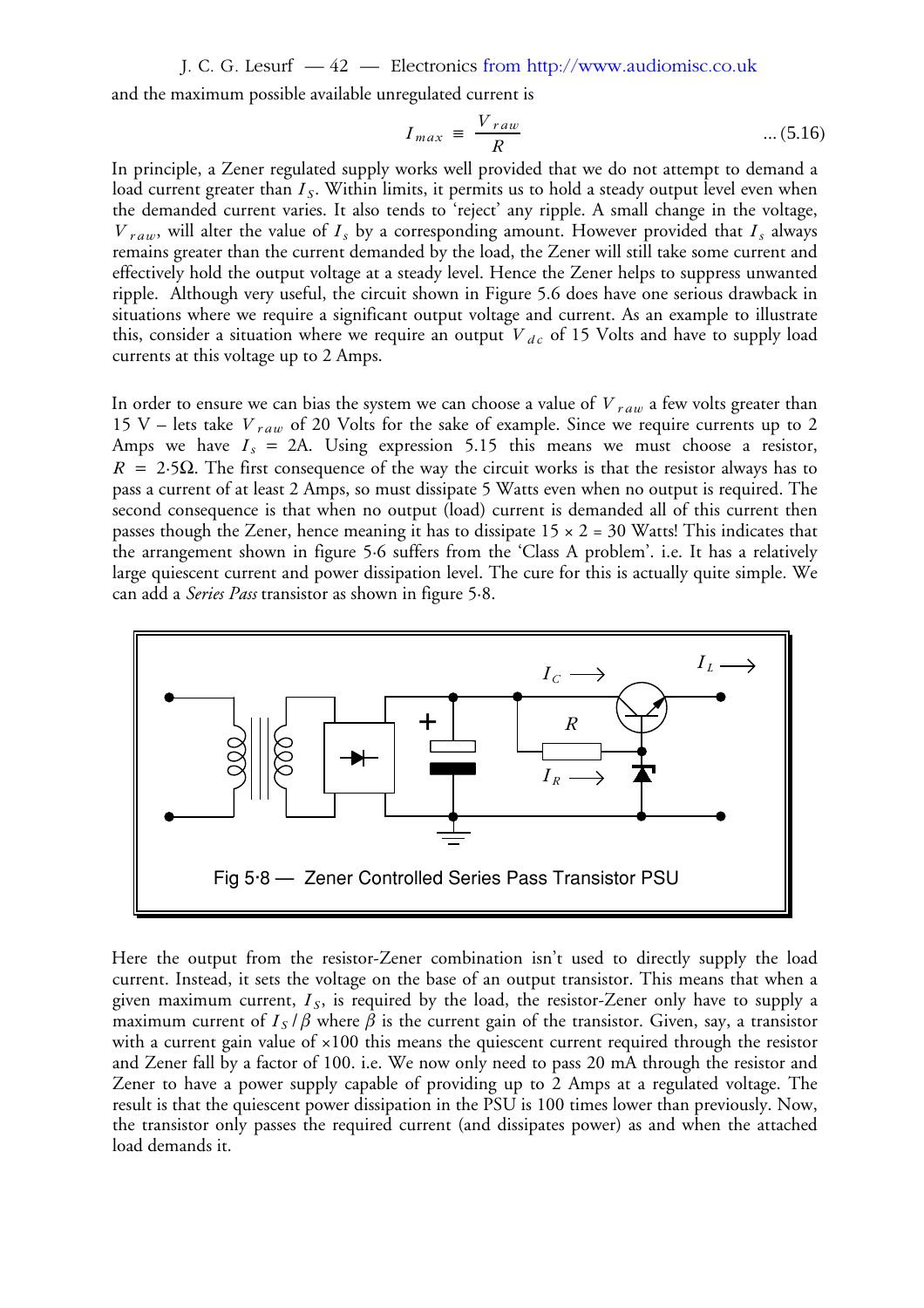#### J. C. G. Lesurf — 43 — Electronics from http://www.audiomisc.co.uk

The above design is considerably more power efficient and practical than the simple Zener system. However it does suffer from the drawback that there is an extra 'diode drop' in the way due to the base-emitter junction between the Zener and the output. This needs to be taken into account when designing a PSU for a specific output voltage. Most real PSU circuits are more complex than is shown in figure 5·8 but the extra complications are usually designed to improve specific aspects of the performance and the operation is basically as explained above. There are in fact a wide range of types of PSU including 'Switched Mode' types. Each have their particular good and bad points. However circuits of the type outlined above generally work well in simple cases where a reliable PSU is required.

## **Summary**

You should now understand how the combination of a *rectifier* diode and a *reservoir* capacitor can be used to obtain a d.c. level from and a.c. input. How a transformer can be used to step up or down the a.c. level, and hence choose the desired size of input to the diode bridge. You should also know how a *Full-Wave Rectifier Bridge* improves performance by doubling the number of recharging opportunities per input a.c. cycle. You should also now understand how a Zener Diode can be used to Regulate the d.c. level and reduce any ripple and that the use of a Series Pass Transistor can improve the power efficiency and capability of the PSU.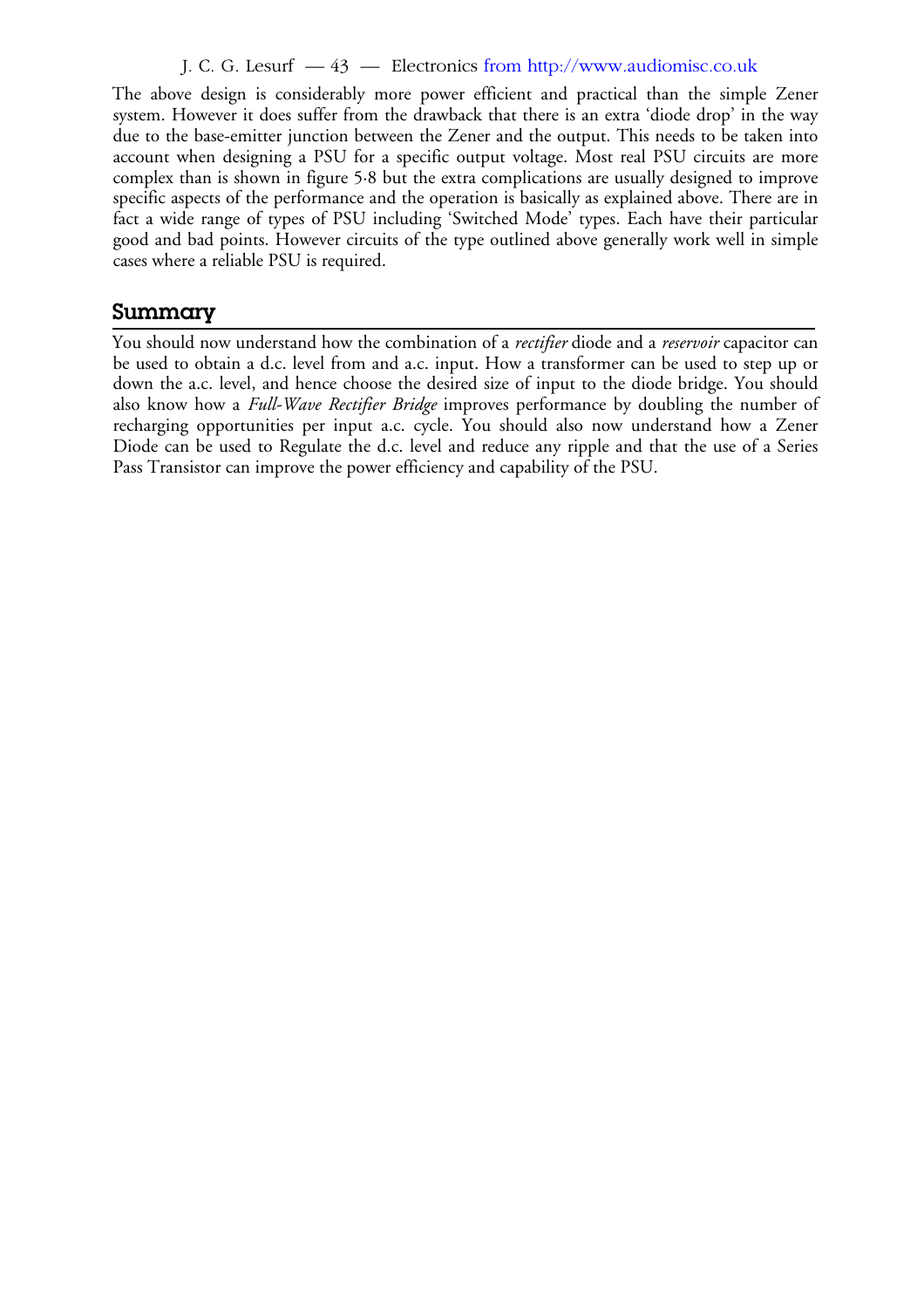# Lecture 6 – Wires and Cables

# **6.1 Which way?**

Plain old metal wires turn up a lot in electrical systems, electronics, and even in computing and optoelectronics. The metal patterns used for microwave 'striplines', and even the connections inside integrated circuits are essentially 'cables' or 'wires'. There is also a serious sub-industry as part of the Hi-Fi equipment business that sells fancy connecting cables, often at high prices. Given how many cables there are, and the wide range of tasks they perform, it is seems a good idea to look at their properties with some care.

In general, metal cables and wires serve two purposes.

- To carry electrical power from place to place.
- To carry information-bearing signals from place to place.

Now in order to communicate a signal we have to transfer some energy from place to place. This is because a signal without energy cannot have an effect upon a receiver. Hence it doesn't matter whether the wires are for simple power or signal transfer, power or energy has to be transferred in both cases. We therefore need to establish how this can take place.

To get an initial idea of what is going on, consider the situation shown in figure 6·1.



This shows a wire hung between two houses. It is being used to send signals from one house to the other. The transmitter is a switch (Morse Key) and a battery, the receiver is a light bulb. (We are deliberately making this as simple as possible to avoid all the details of fancy signal communications equipment!) With stunning originality and imagination, we can call the houses 'A' and 'B'. (We could call them 'Dunpayin' or whatever, but that would just make the following equations longer to type!)

An eavesdropper wants to find out, "Which house are the signals being sent from?" Can he tell this by examining the signals on the wire? For his eavesdropping he just has a voltmeter and a current meter which he can attach. By using the voltmeter he can determine the potential difference between the wire and the ground. Using the current meter he can determine which way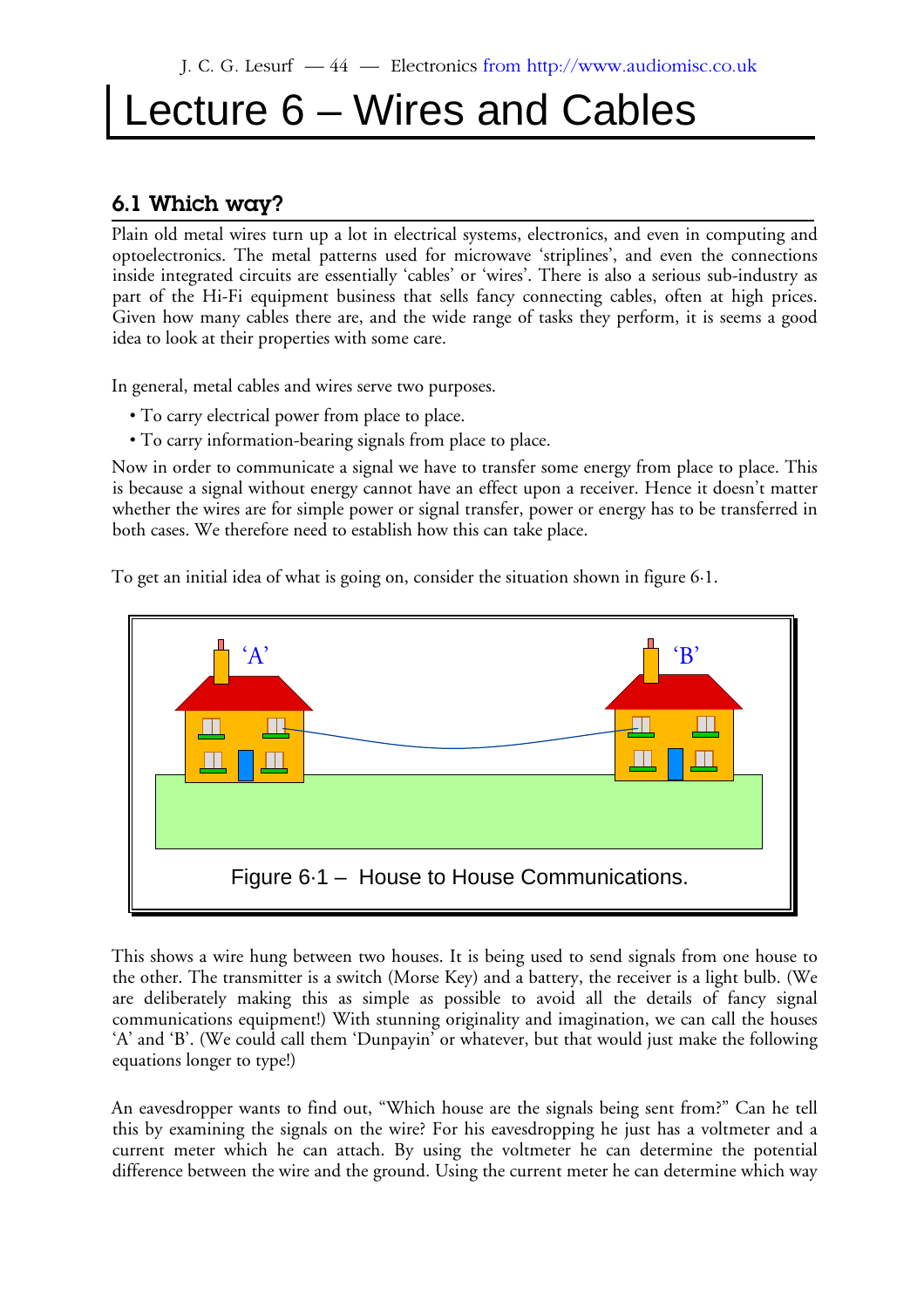#### J. C. G. Lesurf — 45 — Electronics from http://www.audiomisc.co.uk

any currents flow in the wire. Note that, as is usual, EM signals on wires actually require a conducting 'loop'. This provides a complete circuit for the current to flow around. In between the signal source and its destination this also means there are **two** conductors, and any applied voltage will appear as a potential difference between them. In this case one of the conductors is actually the ground (earth) upon which both houses sit. So the eavesdropper also measures voltages with reference to the ground. In the situation described he only notices the current in the wire and ignores the current flow in the ground.

Now  $P = IV$  so for power to flow from house to house (i.e. from transmitter to receiver – or from battery to light bulb in this case) we require the product of the observed voltage and the observed current to be non zero. The voltmeter and ammeter used by the eavesdropper are 'center zero' types that show both a magnitude and a sign. The transmitter (battery) can be two possible locations, and can be arranged to apply either a positive or a negative potential to the wire, There are therefore four possible situations which may arise whenever the switch is closed and energy flows from battery to bulb. These are illustrated in figure 6·2.



The results obtained by observing the meters in each case can be listed as follows if we define a flow of conventional current from  $A \rightarrow B$  as having a positive sign we can draw up the following table of results.

| Figure | <b>Observed</b><br>voltage | <b>Conventional Current</b><br>Flow | Sign of $P = VI$ |
|--------|----------------------------|-------------------------------------|------------------|
| 6.2a   | $+ve$                      | $A \rightarrow B$ (+ve)             | $+ve$            |
| $6-2b$ | $-ve$                      | $B \rightarrow A$ (-ve)             | $+ve$            |
| 6.2c   | $+ve$                      | $B \rightarrow A$ (-ve)             | $-ve$            |
| 6.2d   | $-ve$                      | $A \rightarrow B$ (+ve)             | $-ve$            |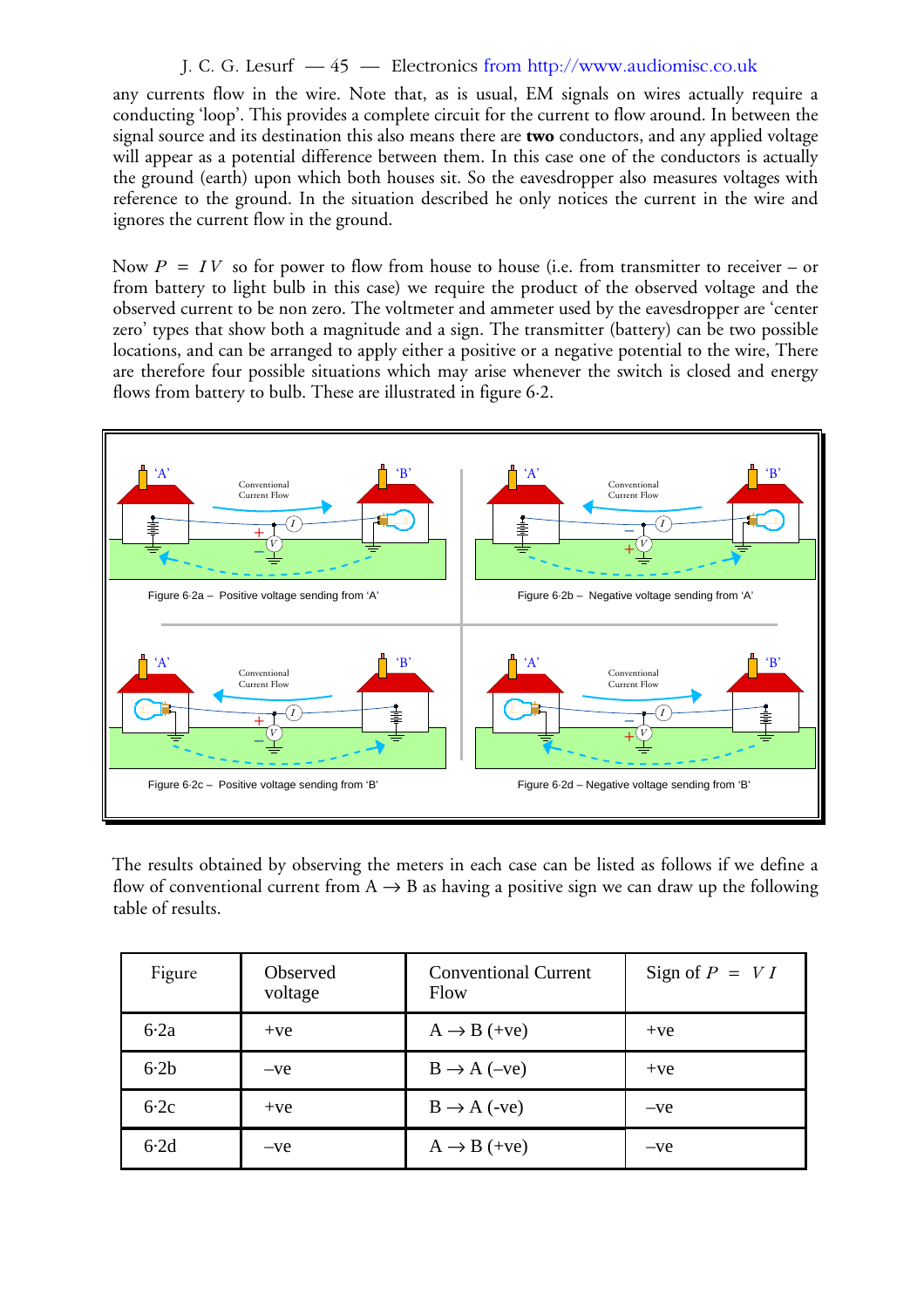#### J. C. G. Lesurf — 46 — Electronics from http://www.audiomisc.co.uk

By looking at this table we can see that we can't decide where the signal source is located simply by examining the current or voltage alone. However by considering their product (i.e. the power) we obtain a value whose sign tells us where the signal is coming from. This is because  $\emph{VI}$  tells us the rate and **direction** of energy flow along the wires. Although in this case we aren't noticing the current flow in the ground we would find that it would tell us the same thing if we could find the very low current density and voltage in the ground itself since both of these always have to opposite sign to the wire's.

## **6.2 Energy and Moving Electrons**

In the above we only took an interest in the voltage (potential difference) and the current. The simple 'school textbook' model of electricity tends to describe electricity as being similar to water flowing in a pipe. In fact this isn't a very good way of looking at what is happening as it tends to hide some important features. To appreciate this, we can picture the electrons flowing along the wire as illustrated in figure 6·3.



Here we imagine the 'free' electrons that can provide the moving charges that constitute the current as having a uniform number density inside the material of  $\rho_n$  electrons per unit volume. The current is the result of these moving along the wire at an average velocity,  $v.$  We can now define the current to be

$$
I = \frac{nq}{t} \qquad \qquad \dots (6.1)
$$

where  $n$  is the number of electrons that cross a boundary cutting across the wire in a time,  $t$  , and is the charge per electron. By measuring the current in Amps, and the charge in Coulombs, we *q* can say that I Amps corresponds to I  $/q$  electrons per second.

Since we know the density of the electrons in the wire we can turn this number into an effective volume of the electron distribution that will cross the boundary per second. This volume can be taken as a 'block' of the free charges which extends along a length, *l*, of the wire and covers its entire cross sectional area. Hence we can determine the length

$$
l = \frac{I}{Aq\rho_n} \tag{6.2}
$$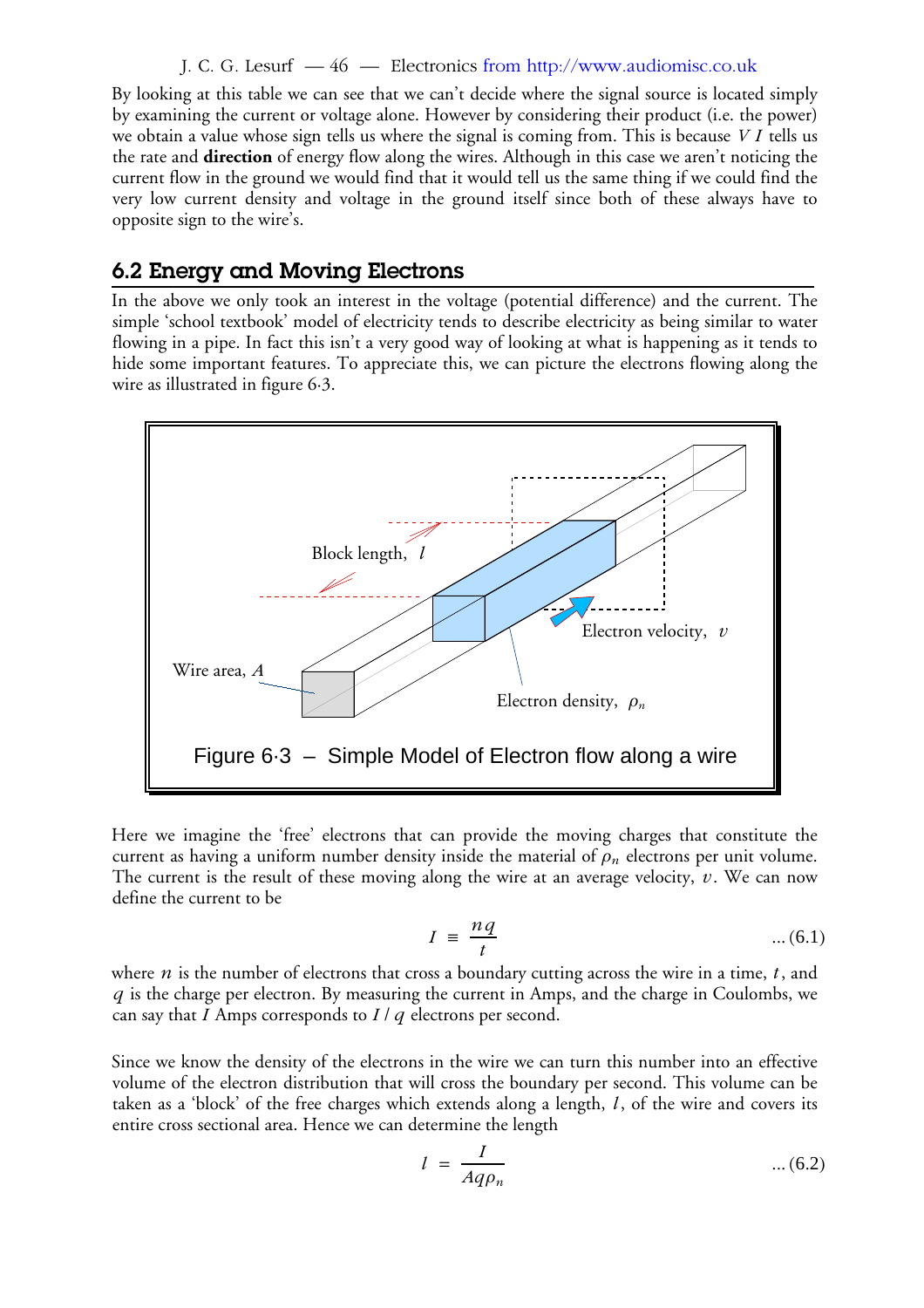J. C. G. Lesurf — 47 — Electronics from http://www.audiomisc.co.uk

Which implies that the free electrons are all tending on average to move this distance per second. Hence we find that the mean velocity of the moving electrons is

$$
v = \frac{I}{Aq\rho_n} \tag{6.3}
$$

Lets now take an example of a copper wire with a square cross section of 1mm by 1mm.

*Avogadro's Number* tells us the number of atoms (or molecules) per gram-mol of the materal. The value of this number is  $6.0225 \times 10^{23}$ . A 'mol' can be regarded as the atomic weight divided by the valancy value of the material. copper has an atomic weight of 63·54, and a nominal valancy of one. We can therefore say that 63.54 grams of copper will contain 6.0225  $\times$  10<sup>23</sup> atoms, and each on contributes one free electron. Thus each gram of copper will contain 6.0225  $\times$  10<sup>23</sup>/63.54 =  $9.4783 \times 10^{21}$  free electrons. The density of copper is 8.95 grams/cc. So the above is equivalent to saying that each cubic centimetre of copper will contain  $8.4830 \times 10^{22}$  free electrons per cc – i.e. in S.I. units we can say that  $\rho_n = 8.4830 \times 10^{28}$  per cubic metre. The wire's area is 10<sup>-6</sup> m<sup>2</sup> so taking a current of one Amp for the sake of example, we can use expression 6.2 to calculate a mean electron velocity of just under 0·075 mm/second.

This result is an interesting one for two related reasons. Firstly, it is many orders of magnitude less than the speed of light in vacuum. Hence we can immediately see that it doesn't correspond to the velocity of signals, or energy transfer, along metal cables. If it were simply the movement of the electrons that carried the signal we might have to wait a very long time for a reply when speaking over a transatlantic telephone cable! A less obvious reason becomes apparent if we now work out the kinetic energy of the above 'block' of electrons. Each has a mass,  $m_{\it e}$ , of the order of  $9 \times 10^{-31}$  Kg. So the kinetic energy passing the boundary per second will be

$$
P_K = \frac{Im_e v^2}{2q} \qquad \qquad \dots (6.4)
$$

which, using the above values come to  $1.5 \times 10^{-20}$  Watts.

Now it must be remembered that the above calculations are only rough, hand-waving, estimates of the correct values. (For example, the effective mass of an electron will change when it is in a material.) However, this result shows that the rate at which the electrons move, and the amount of kinetic energy they carry, can be much smaller than we might expect. For example, it is common in domestic house wiring for a current of an Amp or so to support power levels of a few hundred Watts – i.e. many orders of magnitude greater than the value calculated above. We therefore have to conclude that the real burden of the signal and energy transfer is being carried elsewhere, and **not** simply by the electrons in the wires.

## **6.3 EH Fields and Domestic Waveguides.**

In fact, we can now reveal that it is the electromagnetic fields that surround metal wires that actually carry the signal energy. Here we can examine three standard cases, starting with one that looks like the 'house to house' system we looked at earlier. In each case it turns out to be the product of  $E \times H$ that carries the power and the electrons are almost irrelevant except as a convenient place to 'pin' or 'control' the fields. The wires (more precisely, the electrons inside the wires) act to guide the fields, but it is the fields that do the real work!

In terms of electromagnetism, we can define the power flow in terms of the *Poynting Vector*

$$
S \equiv E \times H \tag{6.5}
$$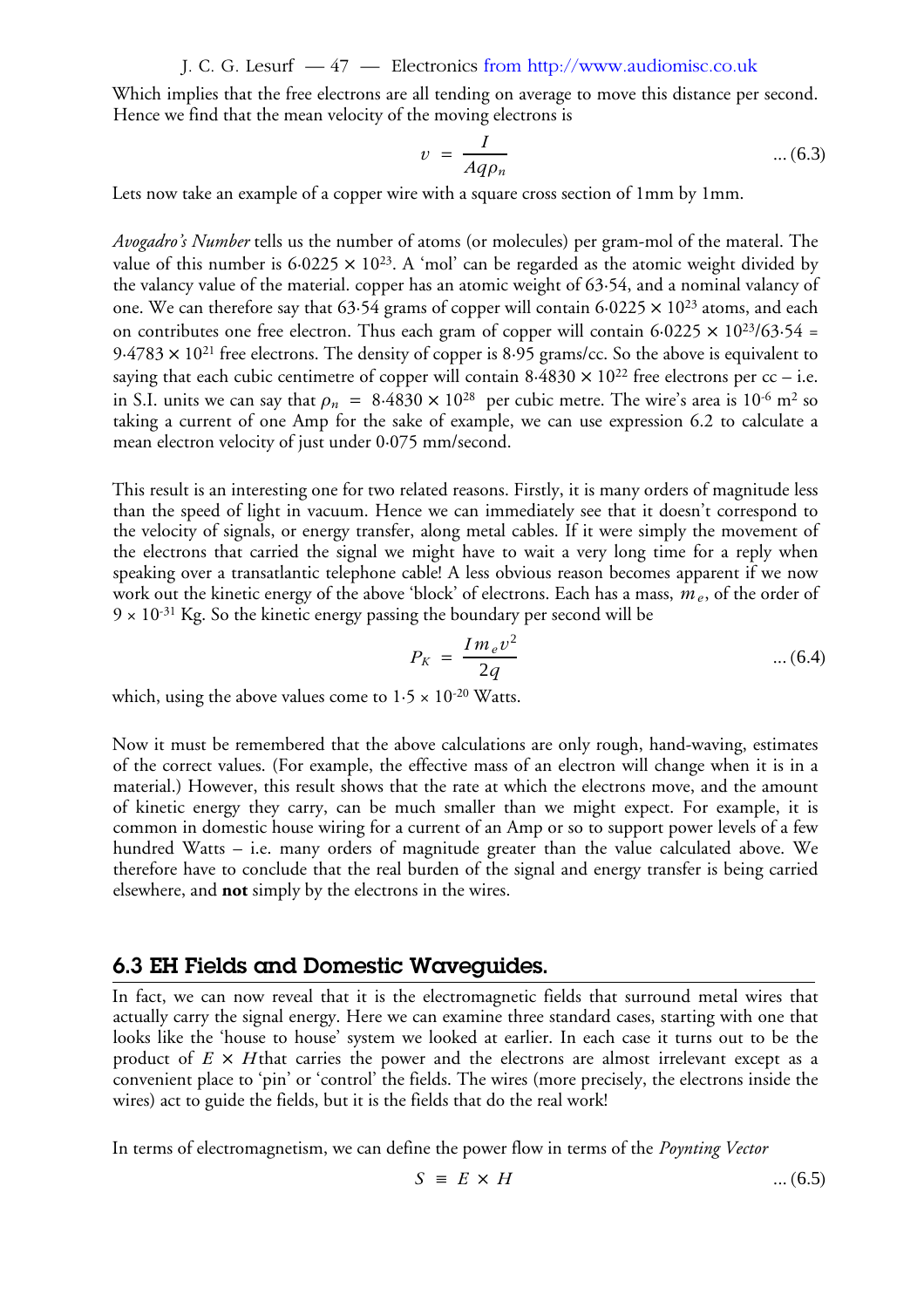#### J. C. G. Lesurf — 48 — Electronics from http://www.audiomisc.co.uk

As a vector, this quantity has both a magnitude and a direction, so it in indicates both the rate of energy flow, and the direction in which the energy travels. To determine the total flow from one place to another we would need to integrate the value of  $S$  over a suitable surface which is placed so that any path from place to place must pass through the surface. For wires, waveguides, etc, this usually means a plane surface perpendicular to the wires, located between the signal source and destination. We also should average the value over a suitable time (often one cycle of a periodic signal) to obtain a mean or average power value.



Figure 6·4 shows the E-field (solid lines) and H-field (broken lines) that are set up in the kind of arrangement considered in figures 6·1 and 6·2. Perhaps surprisingly, the ground tends to act as a fairly good conductor so far as the EH fields are concerned. Hence we usually obtain a pattern similar to that between a small wire and a flat conducting metal plane. (Which is often called a 'ground plane' for reasons that should now be obvious!) Since the metal is a good conductor, the E-field lines strike it normal to the surface, and the H-field at the surfaces is parallel to the surface. If we analyse the shapes in detail we discover the the field lines are actually all circles or arcs of circles.

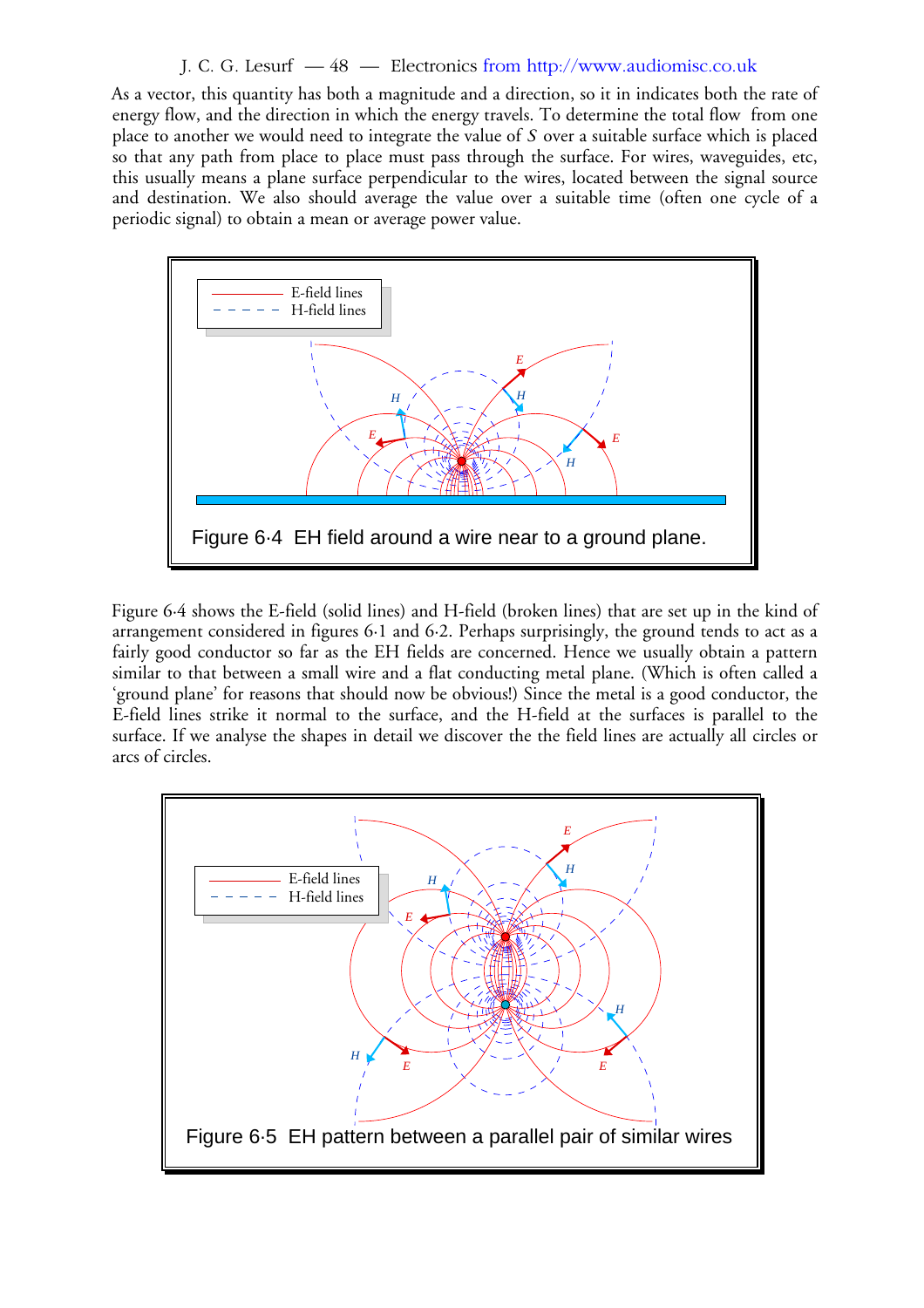#### J. C. G. Lesurf — 49 — Electronics from http://www.audiomisc.co.uk

A good conductor acts like a 'mirror'. We can therefore say that the fields we see above the ground behave just as if there was an image of this pattern below ground level. Of course, it only looks like this when we are above ground. However it leads to the related result shown in figure 6·5 which shows the field between a parallel pair of wires used as a 'twin feeder' to convey signal energy.

For the illustrations the top wire in each case is assumed to be given a positive potential w.r.t. the ground plane or lower wire. The current flow is assumed to be away from the observer in the top wire, and towards the observer in the ground plane or lower wire. This then gives the E-field and H-field directions indicated by the arrows on the diagrams. By the right-hand rule we can see that everywhere the Poynting Vector – and hence the energy flow – is away from the observer. If we reverse both the potentials and the currents (as would happen if the signal source reversed the polarity of the signal they are applying) both  $E$  and  $H$  would change signs. Hence the Poynting Vector's sign would remain unchanged. The behaviour of the fields is therefore consistent with the currents and voltages we considered earlier. We can therefore use the Poynting Vector to show us the direction energy (and hence signal) flow.

If we ignore the 'Earth' wire, which is present (in the UK at least!) purely for safety reasons, normal house mains wiring is a form of twin feeder and acts essentially as a form of 'waveguide' to direct the electrical power from generating station, via National Grid, to the lights, TVs, etc, in our house. (In fact, at the risk of complicating things, long distance power transmission often uses three wires as this is more efficient, but we can ignore that here as being a detail.)

A pair of wires acting as a twin feeder is fairly cheap to make, and easy to use. It does, however suffer from two disadvantages. Firstly, the EH fields spread for some distance around the wires. As a consequence, any pieces of metal or dielectric near the wires will be in the field. Hence signal power may be lost by being coupled onto these objects, or the signal propagation behaviour altered by their presence. Secondly, at high frequencies the wires will tend to act like as an 'antenna' and may radiate some of the power rather than guiding it to the intended destination. To minimise these effects it is advisable to keep the spacing between the wires, and their diameters, as small as we can. It is also common to wind the wires around each other the wires together and make a 'twisted pair'. Ideally we want to keep other objects much further away than the wire spacing, and keep the wire spacing much smaller than the free-space wavelength of the highest frequencies that we wish to carry along the wires.

Unfortunately, meeting the above requirements can be difficult at times. Also, thinner wires are likely to have a larger resistance, so will waste signal power heating up the wires. To overcome these problems it is common to use alternative forms of wiring or guiding. The topic of signals guides and fibres is a complex one, so here we will only briefly mention one widely used solution to the above problems – the *Coaxial Cable*. Often called 'Co-ax' .

Coaxial Cable consists of two conductors, one of which surrounds the other. We can think of this as a variation on the wire-over-a-groundplane shown in figure 6·4. However we now bend the ground plane and 'wrap it around' the wire. The result is a wire inside a 'tube' of conductor with an insulating space in between. The two conductors usually have circular symmetry, and share the same long axis (hence the name). The space between them is also usually filled with a suitable dielectric material to keep the conductors apart and help the cable maintain its overall size and shape. The result has a typical form shown in figure 6·6. In this case the E-field is radial and the h-field is circumferential. As before, the power is carried by the EH fields. However unlike the previous examples, this field is now all 'inside' the cable. This means that the signal energy guided along the co-ax is unlikely to be affected by objects which come near to the outside of the cable.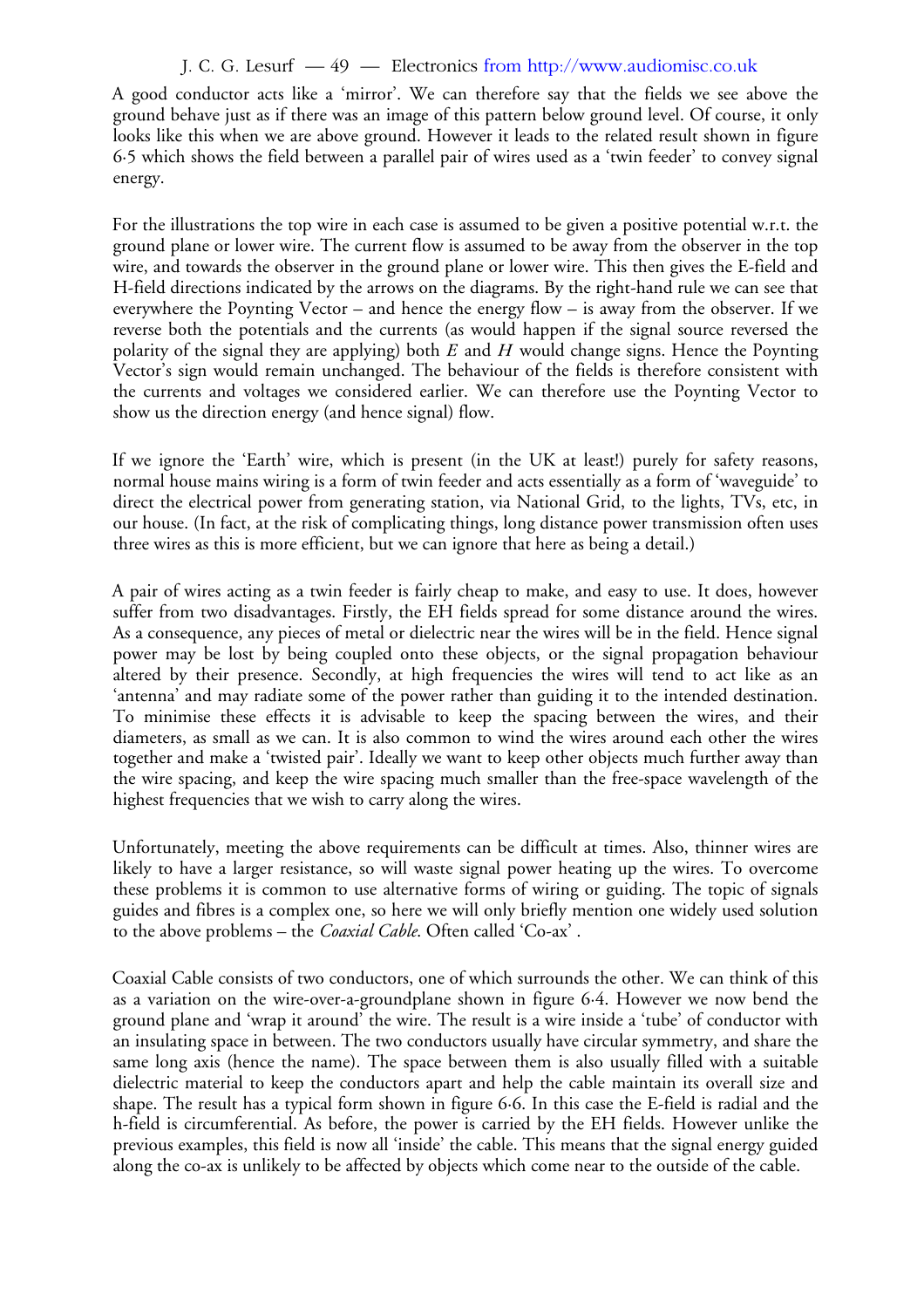

The corollary of the above is that any unwanted signals (interference or noise) from elsewhere will now also be unlikely to inject itself onto the cables. Co-ax therefore falls into a general class of cables and guides which is said to be 'shielded'. It efficiently guides the power from place to place, with little chance of any of the signal being affected by the cable's surroundings. For this reason co-ax is particularly useful when we are dealing with low-power and/or high frequency signals. Hence it is used a great deal in radio systems and in sensitive measurement equipment. For similar reasons, many signal and radio cable connectors also have a co-axial form.

# **Summary**

You should now understand the way in which wires and cables carry signals and signal energy in the form a an EH field pattern. You should also now know that although the charge carriers (free electrons) move in the conductors they only carry a tiny amount of energy, and move much slower than the actual signals. You should now be able to see the underlaying similarity of a wire over a return/ground plane, a pair of wires acting as a 'twin feeder', and a co-axial cable. The useful property of co-ax in keeping signals 'shielded' and preventing them from being lost should also be clear.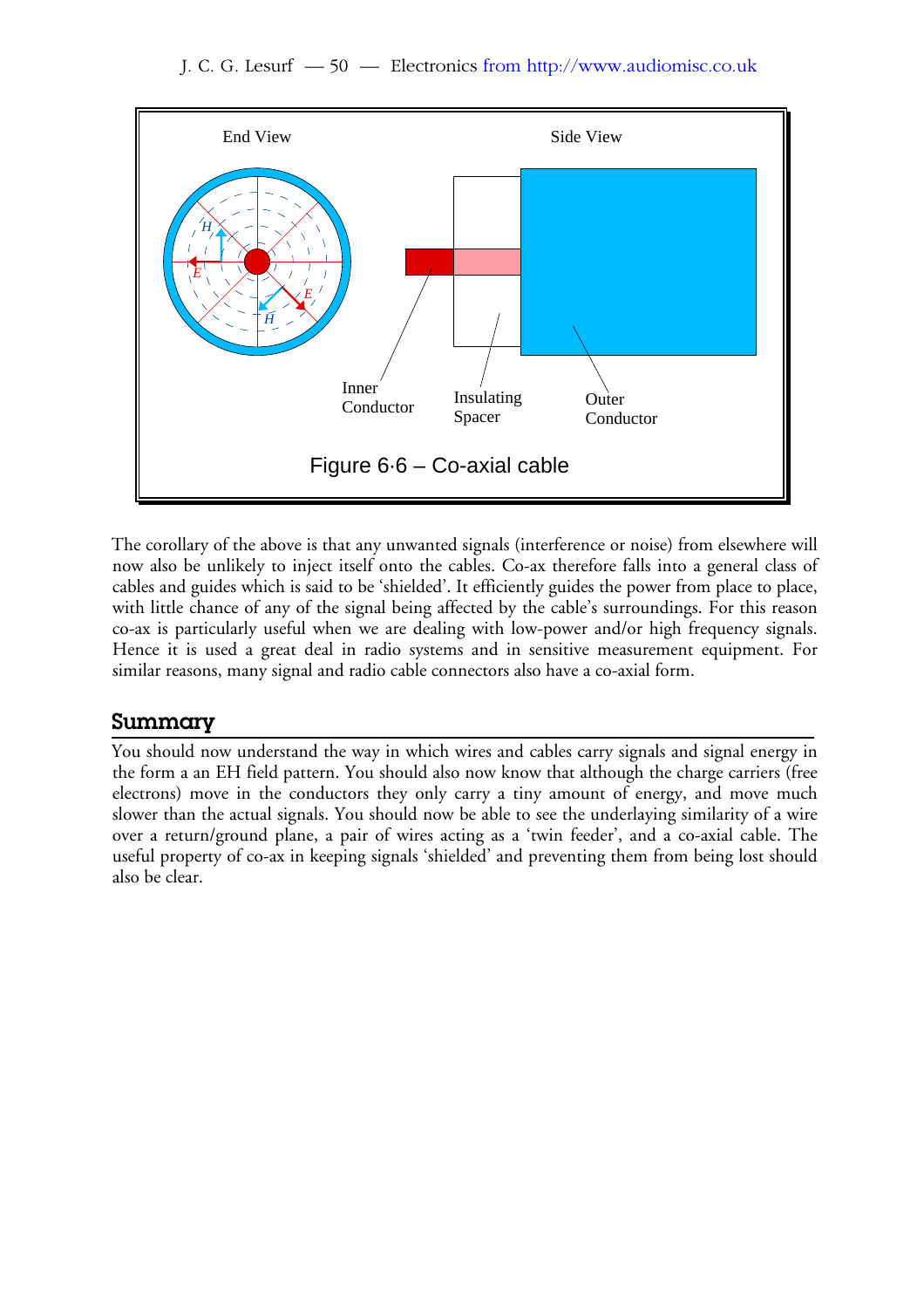# Lecture 7 – Transmission and Loss

# **7.1 Transmission Lines**

Cables are generally analysed as a form of *Transmission Line*. The E-fields between the conductors mean that each length of the pair of conductors has a capacitance. The H-fields surrounding them mean they also have inductance. The longer the cable, the larger the resulting values of these might be. To allow for this variation with the length, and also take into account the fact that signals need a finite time to pass along a cable, they are modelled in terms of a given value of capacitance and inductance 'per unit length'. A run of cable is then treated as being a series of incremental (i.e. small)  $LC$  elements chained together as shown in figure 7·1. (Note that I have identified these as  $L'$  and  $C'$  and use the primes to indicate that they are values-per-unit-length.)



The amount of capacitance/metre and inductance/metre depends mainly upon the size and shape of the conductors. The inductance relates the amount of energy stored in the magnetic field around the cable to the current level. The capacitance relates the amount of energy stored in the electric field to the potential difference between the conductors. For co-ax and twin feeders the values are given by the expressions in the table below, where the relevant dimensions are as indicated in figure 7·2.

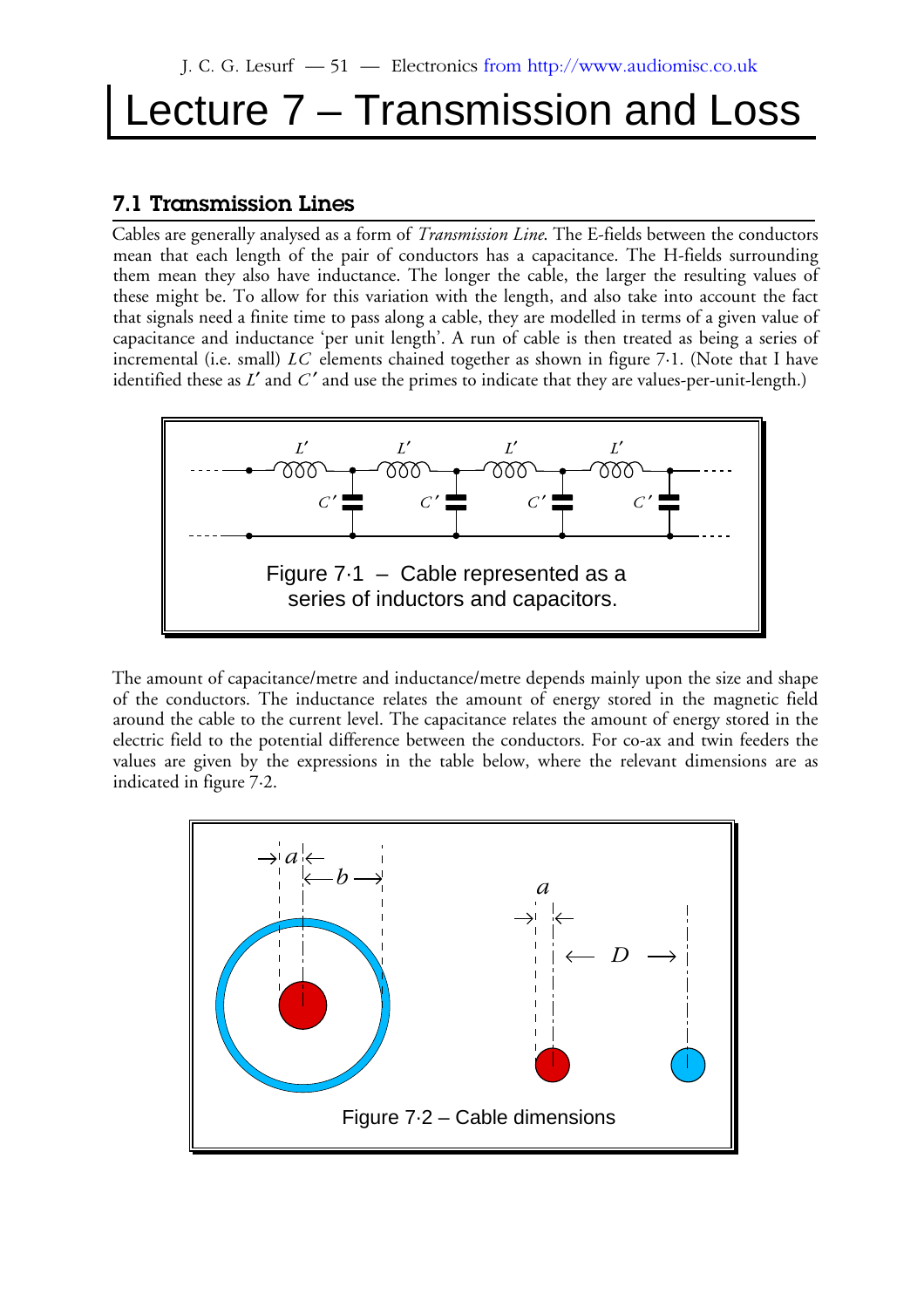J. C. G. Lesurf — 52 — Electronics from http://www.audiomisc.co.uk

|                | Capacitance F/m                                                                             | Inductance H/m                                | Impedance $\Omega$                                                       |
|----------------|---------------------------------------------------------------------------------------------|-----------------------------------------------|--------------------------------------------------------------------------|
| Co-axial cable | $2\pi\varepsilon_r\varepsilon_0$<br>$\ln\{b/a\}$                                            | $\mu_r\mu_0$ ln{ $b/a$ }<br>$2\pi$            | $rac{138}{\sqrt{\varepsilon_r}} \ln\left\{b/a\right\}$                   |
| Twin Feeder    | $\pi \varepsilon_r \varepsilon_0$<br>$\overline{\text{Arccosh}\left\{\frac{D}{2a}\right\}}$ | $\mu_r\mu_0$ Arccosh $\{\frac{D}{2a}\}\$<br>π | $\frac{276}{\sqrt{\varepsilon_r}}$ Arccosh $\left\{\frac{D}{2a}\right\}$ |

Note that when  $x \geqslant 1$  we can say that Arccosh $\{x\} = \ln\{x + \sqrt{x^2 - 1}\}$ . Since we require the wires not to touch, this condition will alway be true for a twin feeder, so we can use an alternative form for the above expressions. Some textbooks assume that  $D \ge a$ . Since when this is the case, Arccosh $\{x\} \rightarrow \ln\{2x\}$ , they then give a simplifier set of expressions for the properties of a twin feed where the above Arccosh  $\{D$  / 2 $a\}$  terms are replaced with ln  $\{D$  /  $a\}$ .

For cables of the kinds considered here, we can make a few general comments which apply whatever their detailed shapes, sizes, etc.

The *Characteristic Impedance* depends upon the ratio of the values of the capacitance per metre and inductance per metre. To understand its meaning, consider a very long run of cable that stretches away towards infinity from a signal source. The source transmits signals down the cable which vanish off into the distance. In order to carry energy, the signal must have both a non-zero current, and a non-zero potential. (i.e. both the E-field and the H-field must exist and propagate along, guided by the cable.) Since the far end is a long way away, the signals transmitted from the source can't initially be influence by the properties of any destination before they finally arrive. Hence the E / H ratio of the field carried along the cable (and hence the current/voltage ratio) are determined solely by properties of the cable. The result, when the signal power vanishes, never to be seen again, is that the cable behaves like a resistive load of an effective resistance set by the cable itself. This value is called the Characteristic Impedance,  $Z_{0}$ , of the cable. In general, for a loss-free cable, its value is given by

$$
Z_0 = \sqrt{\frac{L'}{C'}} \qquad \qquad \dots (7.1)
$$

and the velocity with which the signal (and hence its energy) propagate along the cable is given by

$$
v = \frac{1}{\sqrt{L'C'}} \tag{7.2}
$$

which, if we assume no magnetic materials is involved, will be equivalent to a velocity of

$$
v = \frac{c}{\sqrt{\varepsilon_r}} \tag{7.3}
$$

where  $\varepsilon_r$  represents the relative permittivity of the insulating (dielectric) materials in which the conductors are nominally embedded.

As a matter of convention, there is a tendency for many co-axial cables to be designed and manufactured to have an impedance of either 75 $\Omega$  (used by TV and VHF radio manufacturers) or 50 $\Omega$  (used by scientists and engineers for instrumentation and communications). Engineers use a variety of type and impedances of cables. At RF, the use of  $300\Omega$  twin feed is fairly common, and 600Ω is often used at audio frequencies. Standard values tend to be adopted for convenience in a given application area as this makes it easier for people to build systems from compatible elements.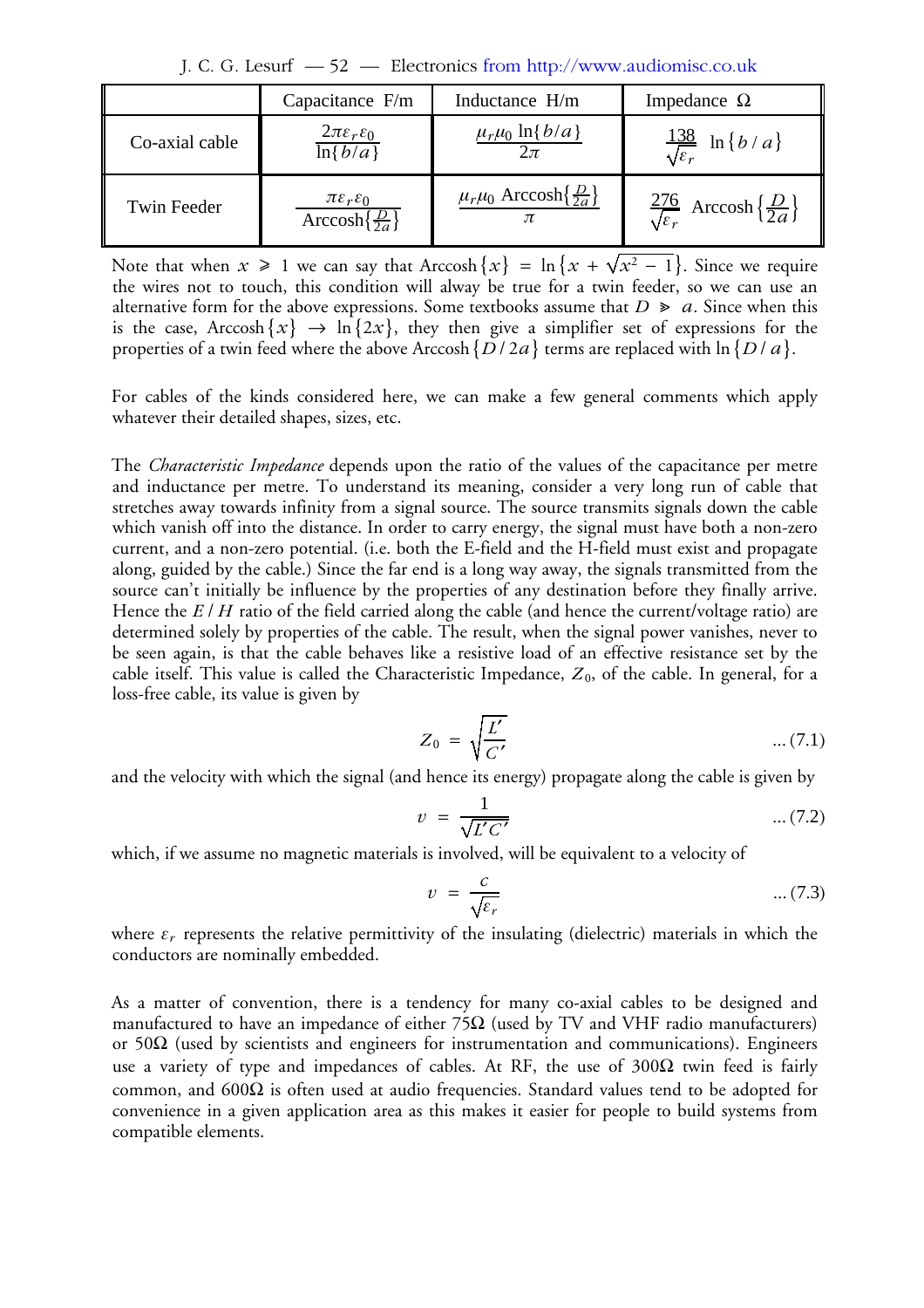## **7.2 Dispersion and Loss**

If you look in books on microwaves, RF, or optics, you'll see that there are many kinds of transmission line. Although they all share the same basic properties as the kinds of wires and cables we are considering here their detailed behaviour is often more complex. Here we'll ignore forms of waveguide that only work at very high frequency, but have a look at the problems that can arise when using 'conventional' types of cables and wires to carry low frequency signals. This topic is of interest to scientists and engineers who need to be alert for situations where the signals may be altered (or lost!) by the cables they are using as this will compromise our ability to make measurements and carry out tasks. Hi-Fi Audio fans also take a keen interest in the effects cables and wires might have upon signals as they fear this will alter the sounds they wish to enjoy!

The main imperfections of conventional wires and cables arise from two general problems. Firstly, the materials used may not behave in the 'ideal' way assumed so far. Secondly, the cables may be used incorrectly as part of an overall system and hence fail to carry the signals from source to destination as we intend. Here we can focus on materials/manufacturing problems of cables. The most obvious of these is that real metals aren't perfect conductors. They have a non-zero resistivity. The signal currents which must flow in the wires when signal energy is transmitted must therefore pass though this material resistance. As a result, some signal power will tend to be dissipated and lost, warming up the metal.

A less obvious problem is that the dielectric material in between the conductors will also tend to 'leak' slightly. Dry air has quite a high resistivity (unless we apply many kV/metre when it will break down and cause a spark), but high isn't the same as infinite. In addition, all real dielectrics consist of atoms with electrons. The electrons are tightly bound to the nuclei, but they still move a little when we apply an electric field. Hence dissipation will also occur when we apply a varying field to a dielectric as work has to be done moving these bound electrons. This can be regarded as a non-zero effective a.c. conductivity of the dielectric.

As a consequence of the above effects a better model of a cable is a series of elements of the form shown in figure 7·3.



Here the dissipative loss due to conductor resistance is indicated by a resistance-per-length value of  $R'$  and loss due to the dielectric is represented by a conductance-per-length value of  $G'$ . As before, here I have used primes to emphasise that the values are per unit length and avoid confusion with total values or those of specific components.

The presence of the losses alters the propagation behaviour of the cables. The characteristic impedance and signal velocity now become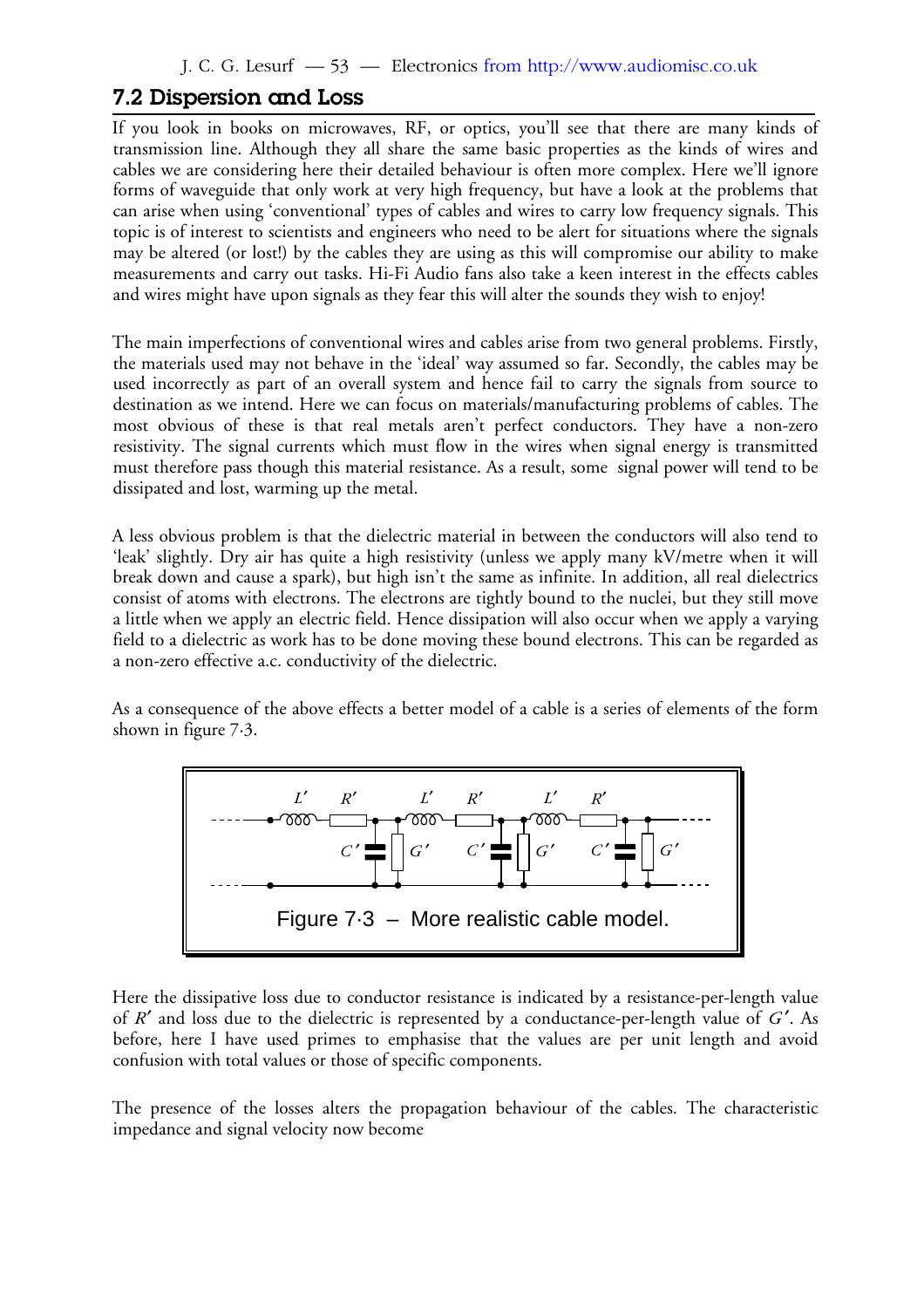J. C. G. Lesurf — 54 — Electronics from http://www.audiomisc.co.uk

$$
Z_0 = \sqrt{\frac{j\omega L' + R'}{j\omega C' + G'}}
$$
 ... (7.4)

$$
v = \frac{\omega}{\text{Im}\left[\sqrt{(R' + j\omega L')(G' + j\omega C')}\right]} \tag{7.5}
$$

where  $ω$  is the (angular) signal frequency and Im [] means the imaginary part. Note that, unlike the case for a 'perfect' cable, the impedance and velocity will now usually be frequency dependent. The frequency dependent cable velocity may be particularly significant when we are transmitting broadband signals as the frequency components get 'out of step' and will arrive a differing times. This behaviour is called *Dispersion* and is usually unwanted as it distorts the signal patterns as they propagate along the cables. Alas, all real cables will have some resistance/ conductance so this effect will usually tend to arise. However, the good news is that **if** we can arrange that

*G* ′ *C* ′ = *R*′ *L*′ ... (7.6)

then the two forms of loss have balancing effects upon the velocity and the dispersion vanishes. Such a cable is said to be 'distortionless' and the above requirement which has to be satisfied for this to be true is called *Heaviside's Condition*, named after the first person to point it out.

The rate of energy or power loss as a signal propagates down a real cable is in the form of an exponential. For a given input power,  $P_0$ , the power that arrives at the end of a cable of length,  $Z,$ will be

$$
P = P_0 \operatorname{Exp} \{-\alpha Z\} \tag{7.7}
$$

where  $\alpha$  is defined to be the *Attenuation Coefficient* whose value is given by

$$
\alpha = \text{Re}\left[\sqrt{(R' + j\omega L')(G' + j\omega C')}\right] \tag{7.8}
$$

where Re[]indicates the real part. For frequency independent cable values the above indicates that the value of  $\alpha$  tends to rise with frequency. This behaviour, plus some dispersion, are usual for most real cables. The question in practice is, "How big are these effects, and do they matter for a particular application?" Not, "Do these effects occur?"

The actual values of  $R'$  and  $G'$  depend both upon the materials chosen for the cables, and the sizes and shapes of the conductors. In general, larger cables tend to have a greater cross section of metal, and a wider dielectric gap, and hence can have lower loss, but this rule can easily be broken if one cable is manufactured with more care than another. The most common metal for cables tends to be copper, but aluminium and steel are also used quite often. Although aluminium and steel have a lower conductivity than copper they are cheaper, aluminium is lighter, and may resist tarnishing ('rusting') better. Silver, graphite (carbon), and even gold are used in special cases. Typical values for the resistivity of some of these materials are shown below.

|                | Copper | Alumınıum | $\sim$ 1<br>Silver | Graphite | Gold     |
|----------------|--------|-----------|--------------------|----------|----------|
| $nano\Omega$ m | 16.9   | 26.7      | $16-3$             | 13,750.0 | $22 - C$ |

*( In practice, most cable materials are not 'pure' and are* alloys *with resistivity values which may differ from the above. )*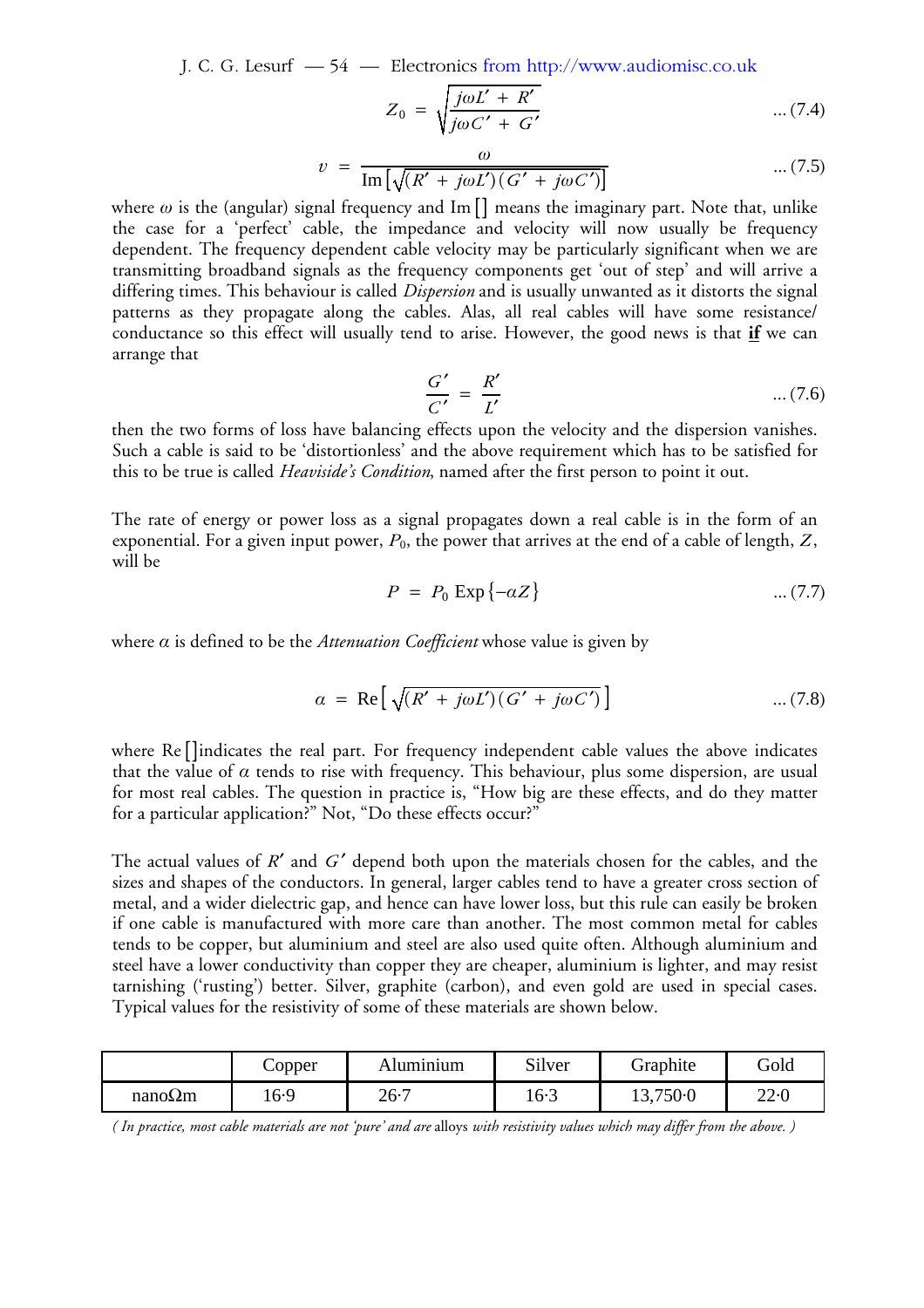#### J. C. G. Lesurf — 55 — Electronics from http://www.audiomisc.co.uk

From the table, silver would seem to be the best choice as it has a very low resistivity and hence would be expected to minimise signal losses. Alas silver suffers from two drawbacks. It is very expensive, and tarnishes very easily. Since a surface tarnish nearly always degrades electrical performance this means it should only be used in situations where the surface can be protected from the atmosphere – e.g. by a coating. Copper is much cheaper, and has almost as low a resistivity as silver, hence its popularity, although it, too, will tarnish.

The most commonly used dielectrics are: air (which has the obvious advantage of being free!), polyethylene, ptfe, and pvc. Their main properties are summarised in the table below. Note that is customary to specify the a.c. losses of a dielectric in terms of a value which is called the *Loss Tangent* ( $\tan \delta$ ) or *Power Factor* ( $F_p$ ). This is a dimensionless number based upon the ratio of the real and imaginary parts of the material's dielectric constant.

|                   | Dry Air | Polyethylene | <b>PTFE</b> | <b>PVC</b> |
|-------------------|---------|--------------|-------------|------------|
| $\varepsilon_r$   | 1.0006  | 2.2          | $2 \cdot 1$ | $3-2$      |
| $\tan \delta$     | low     | 0.0002       | 0.0002      | 0.001      |
| $\Omega$ m (d.c.) | high    | $10^{15}$    | $10^{15}$   | $10^{15}$  |
| Breakdown (MV/m)  |         | 47           | 59          | 34         |

(*The compositions of all these materials varies from sample to sample, so the above values should be only taken as typical.)*

To take these values into account we can define an effective shunt conductivity per unit length value of

$$
G' \equiv G'_0 + \omega C' \tan \delta \qquad \qquad \dots (7.9)
$$

and substitute this as required into the earlier expressions for the cable impedance, velocity, and attenuation coefficient.

Looking back to the table of resistivities the inclusion of graphite seems curious. It has a resistivity about 1000 times greater than the other metals that are often used as conductors, hence seems a rather poor choice. In fact, there is a specific reason why a higher conductivity can sometimes be very useful. This is linked to what is referred to the as the *Skin Effect*.

The Skin Effect arises when EM waves are incident upon, or are guided by, conducting surfaces. The E-fields set up currents in the surface and hence the field only penetrates for a finite distance. This in turn means that the currents only exist near the surface. In practice, in a 'thick' conductor the current level falls exponentially with the depth below the metal surface. The result is that the currents on conductors associated with a guided field only make use of a finite metal thickness. Hence the resistance experienced by the currents (which leads to dissipation losses) is influenced by this thickness as well as the material's resistivity. The magnitude of the current falls exponentially with a 1/e scale depth given – for good conductors – by the approximate expression

$$
d \approx \frac{1}{2 \times 10^{-3} \times \sqrt{f \sigma}}
$$
 ... (7.10)

where  $f$  is the signal frequency, and  $\sigma$  is the conductor's conductivity. (This expression assumes the conductor is 'non-magnetic' – i.e. it has a  $\mu_r = 1$ .)

The significant point is that this thickness depends upon the signal frequency as well as the conductivity. The table below gives the skin depth values for copper and graphite at a series of frequencies.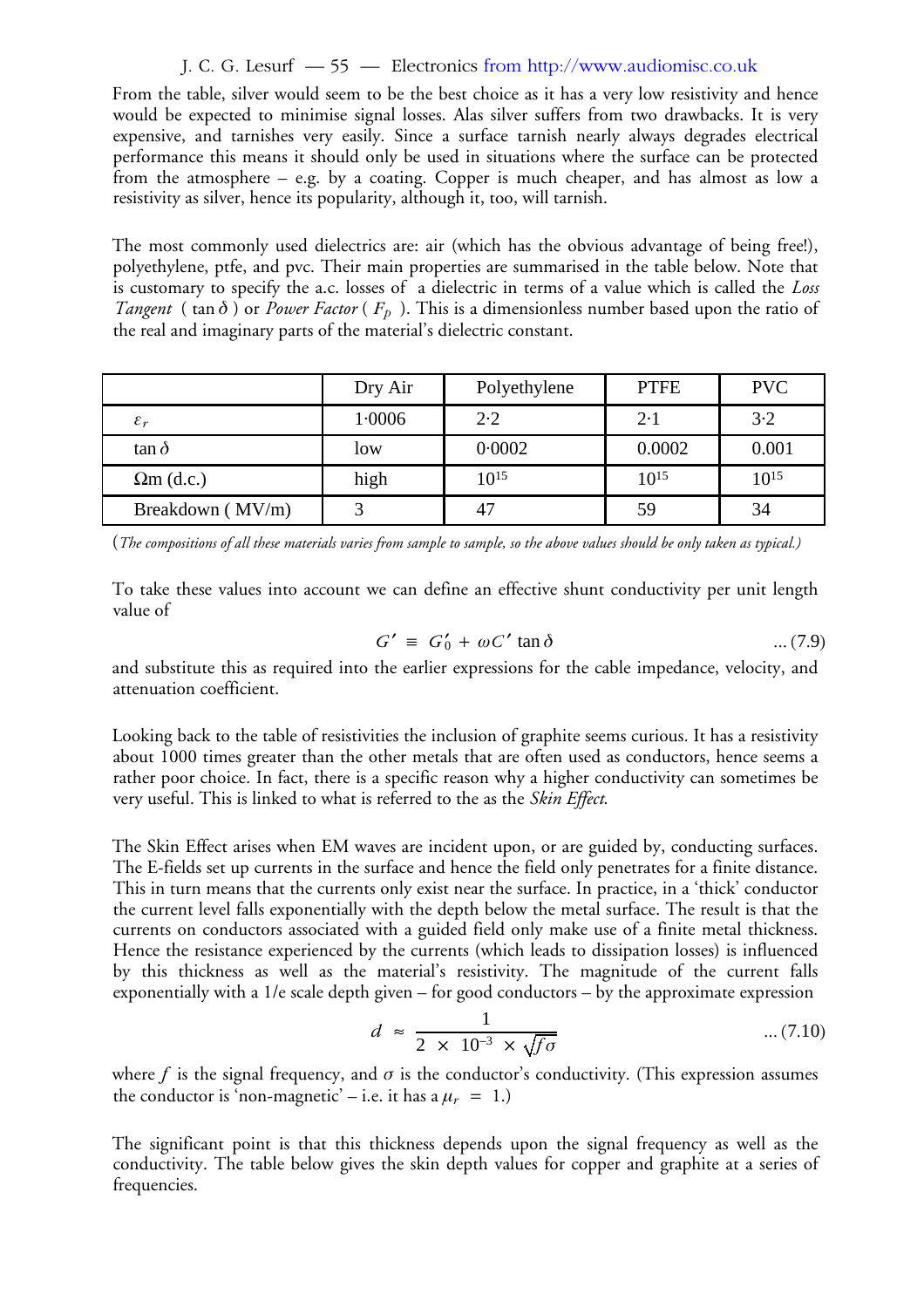|              | 100Hz    | 10kHz     | 1MHz       | 100MHz      | 10GHz        |
|--------------|----------|-----------|------------|-------------|--------------|
| $d$ copper   | $6.5$ mm | $0.65$ mm | $65 \mu m$ | $6.5 \mu m$ | $0.65 \mu m$ |
| $d$ graphite | 185 mm   | $18.5$ mm | $1.85$ mm  | $0.185$ mm  | $18.5 \mu m$ |

J. C. G. Lesurf — 56 — Electronics from http://www.audiomisc.co.uk

In general, the wires in many cables tend to have thicknesses or diameters of the the order of 0·1mm to 1mm. Hence when made of copper, we find that the full bulk of the material is only used to support signal conduction for frequencies up to around 100 kHz. At higher frequencies, the cross-sectional area of the material where conduction occurs tends to fall with increasing frequency. The result is that the dissipation resistance per length,  $R'$ , tends to rise with frequency. This frequency dependence affects both the signal velocity – causing dispersion distortions – and preferentially attenuates high frequencies – causing a change of the amplitude spectrum. Hence it is to be avoided when possible. There are two main ways to avoid these problems.

The first is to use a material of higher resistivity, such as graphite. This means that a conductor of the same size as before will tend to keep a fairly uniform  $R'$  value to a frequency around 1000  $\times$ higher than when using copper. The drawback being that the losses will be higher (but more uniform) at lower frequencies. The second method (which is sometimes combined with a change in material) is to use many fine, individually insulated wires in a 'woven' arrangement. This means that each individual wire has a small thickness, hence its entire bulk will tend to be used to a higher frequency than for a fatter wire. The snag is that, by having a smaller cross-section, it may have a high resistance. However, by using many such wires all used 'in parallel' we can reduce the overall resistance to a low level. For this kind of reason, many co-axial cables use 'braided' or woven meshes of many thin wires. Similarly, wound components and wires employed for 'rf' purposes sometimes use a woven construction called 'Litz wire' after its developer.

The woven arrangement for coaxial cables also has the effect of making them more flexible. This is convenient when we want to bend them to fit around corners. However it also increases their sensitivity to *Microphony*. This is an effect where any changes in external force (or atmospheric pressure) applied to the cable tends to alter its outer diameter, or shape. This will change its capacitance per length. Now the cable's conductors must be charged when there is a potential difference between them. Altering the capacitance can't immediately create or destroy charges, so the potential difference changes. The result is that the voltage between the inner and outer conductor changes in response to pressure.

In some cases a coaxial cable may be deliberately given a large steady charge, and then the voltage between its inner and outer conductors measured. The result is a linear 'capacitor microphone' which can be used to detect soundwaves, bending of the wire, or even footfalls, anywhere along the cable. A particular use is in the security industry where such a system can be used as an intruder detector in any location where the wires are laid. In other situations this microphonic behaviour is a potential problem. For example, it would be undesirable in cables used as part of a home hi-fi as it would mean that delayed sound signals might be picked up radiating from loudspeakers when music is being played at high level. This could then be re-amplified and appear as a form of 'echo' or acoustical feedback, altering the total sound pattern being produced.

# **7.3 A short run home**

Although much of what has been discussed applies equally to both very long and very short lengths of cable, there are a number of useful simplifying approximations we can make when dealing with the most usual cases where cable lengths are short. In electronic terms we have to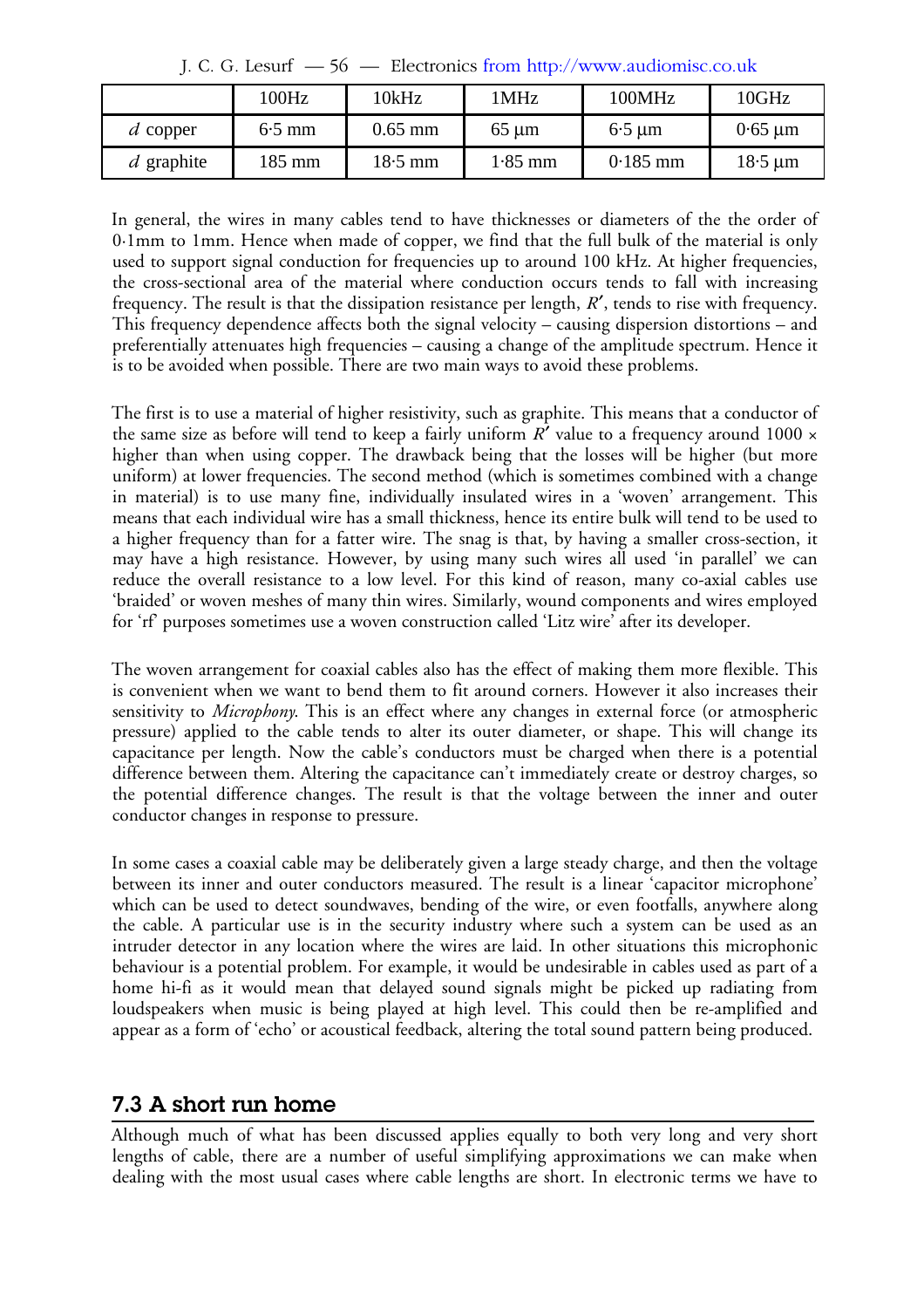#### J. C. G. Lesurf — 57 — Electronics from http://www.audiomisc.co.uk

define 'short' and 'long' here relative to the wavelength (along the cable) of the highest frequency in use in the signals of interest. To some extent this is a matter of judgement but a useful rule of thumb is to check if the cable length is at least a couple of orders of magnitude less than a quarter-wavelength. If it is, we can often treat the cable as 'short'. If not, it may be best to regard it as 'long' and employ the full metal jacket of transmission line theory.

As an example, consider a 1 metre long co-axial cable for use as part of an audio system. Is this cable 'short'? Well, depending on how good your ears are, you can probably hear sinewaves up to a frequency between 15 kHz and 25 kHz. If we take the upper frequency and assume a velocity along the cable similar to that of EM waves in free space we obtain a length for a quarterwavelength at 25 kHz of approx 3 km. Hence a 1 m 'audio interconnect' is more than three orders of magnitude shorter, so we can treat it as being 'short' for most purposes. This means that instead of regarding it as a series of incremental lengths which pass the signal along we can treat it as one 'lumped' section placed between the signal source and destination as shown in figure 7·4.



Where for a cable of length, *z*, we can simply say that

$$
L = zL' \qquad : \qquad R = zR' \qquad : \qquad C = zC' \qquad : \qquad G = zG' \qquad \qquad \dots (7.11)
$$

and analyse the effect of the cable as if it were a form of 'filter' placed between the signal source and destination. To do this we can use simple a.c. circuit theory although we may need to take into account the fact that  $R'$  and  $G'$  may be frequency dependent to some extent.

## **Summary**

You should now understand how a cable can be modelled and analysed as a series of incremental lengths in the form of a Transmission Line. That this line may have losses due to physical imperfections of both the conducting and dielectric elements. You should know how the cable's *Characteristic Impedance* and the velocity of signal transfer depend upon the cable's electrical properties. That a cable may be *Dispersive*, and that dispersion may, in principle, be prevented by arranging for the cable to satisfy *Heaveyside's Condition*. You should also understand how the *Skin Effect* can cause problems with wideband signals, but that this may be combatted using either woven/braided wiring and/or a change of conductor. Finally, you should now be able to see when a cable can be treated as a 'short' section and its effect assessed without the need for the full details of transmission line theory.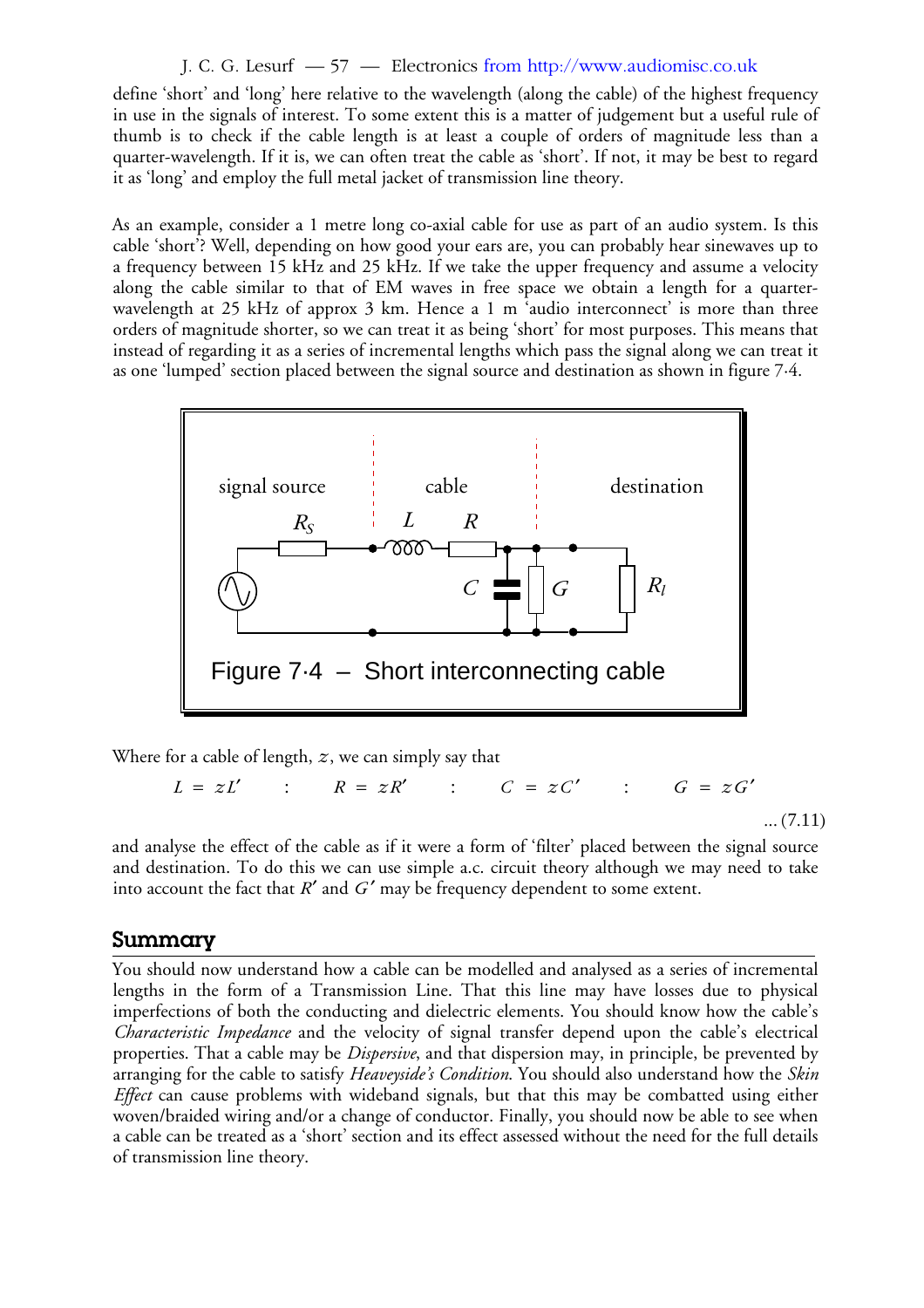# Lecture 8 – Op-Amps & their uses

Operational Amplifier ICs are very widely used in analog signal processing systems. Their obvious use is as amplifier, however they can be used for many other purposes – for example in the active filters we considered in lecture 3. This lecture looks at the basic way Op-Amps work, considers the common types, and some typical applications.

# **8·1 Op Amp Circuits**

The details of the circuitry inside an op-amp integrated circuit can be very complex, and can vary from type to type, and even from manufacturer to manufacturer. They can also make use of semiconductor effects and constructions that you don't normally encounter outside of an IC. For simplicity, here we will just look at a simplified version of the design. The basic circuit arrangement is shown in figure 8·1.



**Tr1/2** form a *Long-Tailed Pair* differential amplifier for which **Tr3** provides a *Constant Current* source for their common emitters. The input pair drive one of the output transistors (**Tr5**) directly. The other output transistor (**Tr6**) is driven via **Tr4**. Taken together **Tr5/6** form a *Class A* output stage. In this kind of circuit it us usual to have the values chosen so that  $R_1 = R_2$ and  $R_5 = R_6 = R_7 = R_8$ , and to ensure that the transistors have similar gain values. For simplicity we can assume the transistors all have a very high gain so we can treat the base currents as being so small that we can ignore them and assume they are essentially zero. We can therefore understand how the system works as follows:

When the two input are the same (i.e. when  $v_1 = v_2$ ) the currents through  $R_1$  and  $R_2$  will be the same – each will pass an emitter and collector current of approx  $1\!\cdot\!2$  /  $(2R_3)$ . This means that the current levels on the two transistors, **Tr4** and **Tr5**, will be almost identical. Since the same current flows though  $R_5$  and  $R_6$  it follows that the value of the potential difference across  $R_5$  is the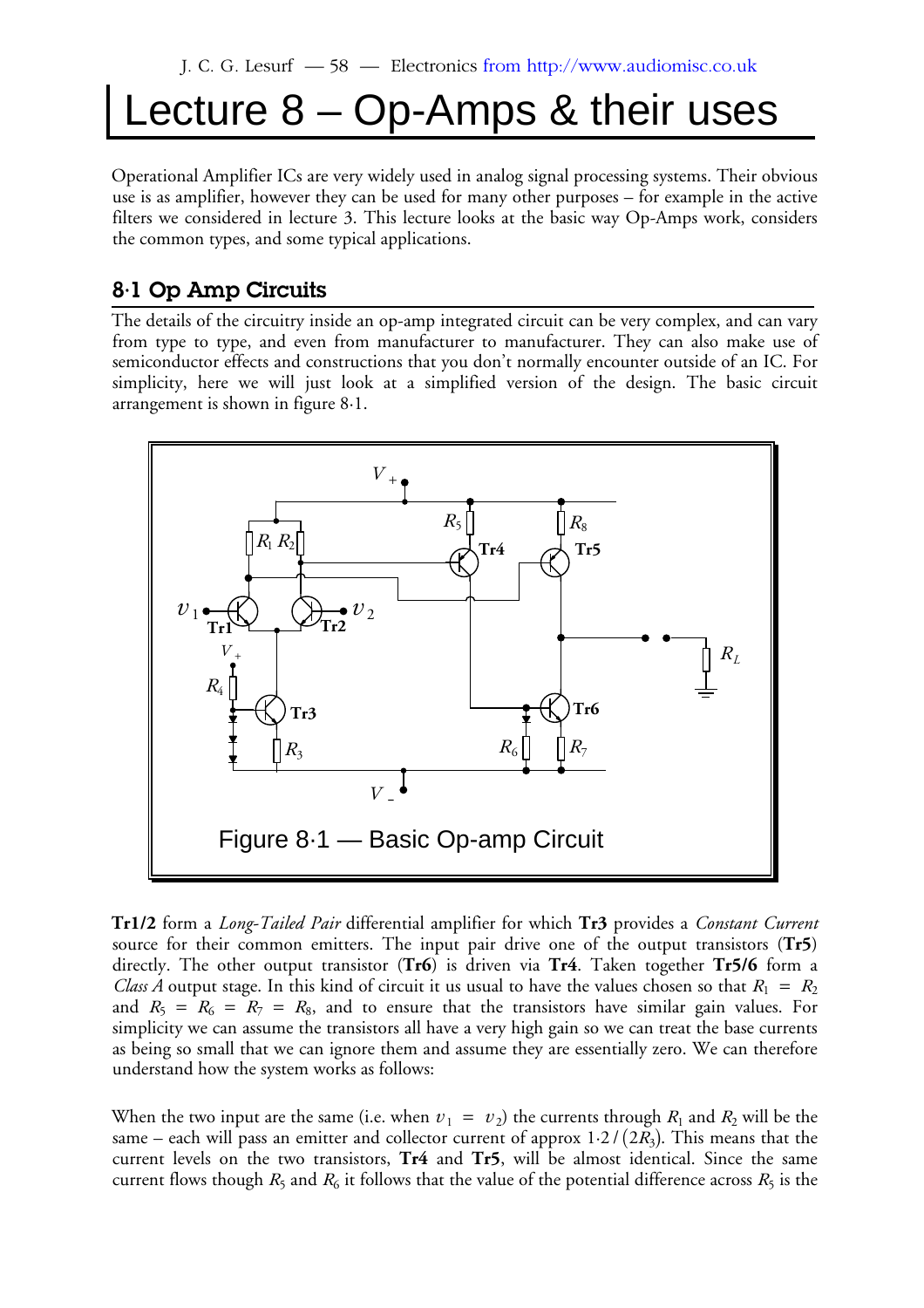#### J. C. G. Lesurf — 59 — Electronics from http://www.audiomisc.co.uk

same as that across  $R_6$ . Now the diode in series with  $R_6$  means that the voltage applied to the base of **Tr6** is one junction-drop higher than the potential at that end of the resistor. This counters the voltage drop between the base and emitter of  ${\rm Tr6}.$  Hence the potential across  $R_7$  is the same as that across  $R_6$ , i.e. we find that the potential across  $R_7$  equals that across  $R_5$ .

In effect, the result of the above is that the potential across  $R_7$  (and hence the current that  $\textbf{Tr6}$ draws) is set by the current through  $R_2$ . Similarly, the potential across  $R_8$  (and hence the current provided by **Tr5**) is set by the current through  $R_1$ . When  $v_1 = v_2$  the currents through **Tr5** and **Tr6** are the same. As a result when we connect a load we find that no current is available for the load, hence the amplifier applies no output voltage to the load,  $R_L$ .

However, if we now alter the input voltage so that  $v_1 \neq v_2$  we find that the currents through the output devices **Tr5** and **Tr6** will now try to differ as the system is no longer 'balanced'. The difference between the currents through **Tr5** and **Tr6** now flows through the load. Hence an imbalance in the input voltages causes a voltage an current to be applied to the load. The magnitude of this current and voltage will depend upon the gains of the transistors in the circuit and the chosen resistor values. The system acts as a *Differential Amplifier*. When  $v_1 > v_2$  the output will be positive and proportional to  $v_1 - v_2$ . When  $v_1 < v_2$  the output will be negative but still proportional to  $v_1 - v_2$  (which will now be negative).

This form of circuit is quite a neat one in many ways. It acts in a 'balanced' manner so that any imbalance in the inputs creates an equivalent imbalance in the output device currents, thus producing an output. Since the operation is largely in terms of the internal currents the precise choice of the power line voltages,  $V_+$  and  $V_-$  , doesn't have a large effect on the circuit's operation. We just need the power lines levels to be 'large enough' for the circuit to be able to work. For this reason typical Op-Amps work when powered with a wide range of power line voltages – typically from a minimum of  $\pm$ 5 to  $\pm$ 15 Volts. In practice this usually means that the output is limited to a range of voltages a few volts less than the range set by the power lines. In most cases  $\pm 15$  Volt lines are used, but this isn't essential in every case.

Due to the way the circuit operates it has a good *Common Mode Rejection Ratio* (CMRR) – i.e. any common (shared) change in both input levels is largely ignored or 'rejected'. Most real Op-Amps use many more transistors than the simple example shown in figure 8·1 and hence can have a very high gain. Their operation is otherwise almost the same as you'd expect from the circuit shown. This means they tend to share its limitations. For example, the pure Class A means that there is usually limit to the available output current (double the quiescent level) and that this can be quite small if we wish to avoid having high power dissipation in the Op-Amp. For a typical 'small signal' Op-Amp the maximum available output current is no more than a few milliamps, although higher power Op-Amps may include Class AB stages to boost the available current and power.

There are an enormous variety of detailed types of Op-Amp. Many include features like Compensation where an internal capacitance is used to control the open-loop gain as a function of frequency to help ensure stability when feedback is applied between the output and the input(s). This is why common Op-Amp types such as the **741** family have a very high gain at low frequencies (below a few hundred Hertz) which falls away steadily at higher frequencies. Many Op-Amps such as the **TL071** family use FET input devices to minimise the required input current level. Although the details of performance vary, they all are conceptually equivalent to the arrangement shown in figure 8·1.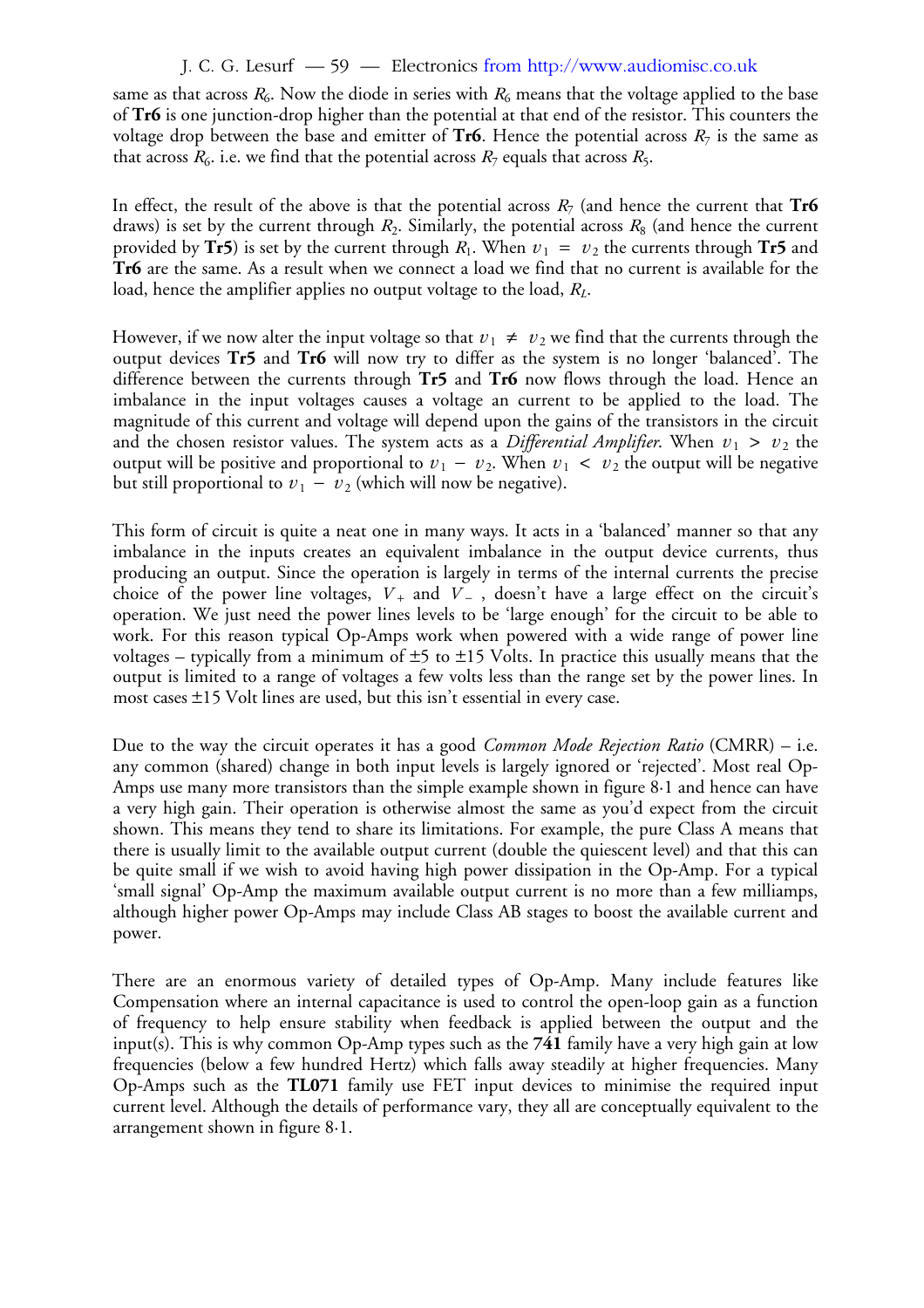## **8·2 Op-Amps as Amplifier Stages**

The obvious use of Op-Amp ICs is as signal amplifiers. In general terms these are of four main types. Inverting, Non-Inverting, Differential, and Buffers. We have already discussed some of these in previous lectures but figure 8·2 shows a comparison of the required circuits, all using the same basic Op-Amp. It is conventional to call the two inputs *Inverting* and *Non-Inverting* depending upon the sign of the resulting output and the gain when a signal is fed to the relevant input whilst the other is connected to zero volts (shown as an Earth symbol). In figure 8 $\cdot$ 1  $\,v_{\,1}$  was shown entering the non-inverting input and  $v_2$  entering the inverting input. It is also conventional to label these inputs with a plus sign for the non-inverting input and a minus sign for the inverting input to indicate the sign of the gain that will be applied to the signal entering via that connection.



In each case the behaviour of the amplifier is controlled by the feedback from the output to the inverting input (i.e. the input where  $v_2$  is shown to be applied in figure 8·1). Given an Op-Amp with a very high open-loop gain we can expect the voltages at the two inputs to always be very similar when the output is a modest voltage. e.g. If the amplifier has an open loop differential voltage gain of  $A_v\ =\ 10^8$  (quite a common value) then when the output is, say, 10 Volts, the two inputs will only differ in voltage by 0·1microvolts.

In a circuit like the Inverting arrangement the non-inverting input is connected to Earth (nominally zero volts) directly. Hence the output always adjusts to keep the inverting input to the Op-Amp at almost zero volts (give or take a few microvolts). Hence the input to an inverting input connection sees a resistance  $(R_1$  in these examples) whose other end is connected to a *Virtual Earth*, so sees an effective input resistance of R<sub>1</sub>. Signals presented to a non-inverting input in the other arrangements see an input which the Op-Amp tends to adjust to almost equal the input. Hence the non-inverting arrangement has a very high input resistance. The output impedance of all the arrangements is very low provided we don't ask for more current than the Op-Amp can supply since the feedback tries always to assert the output voltage required.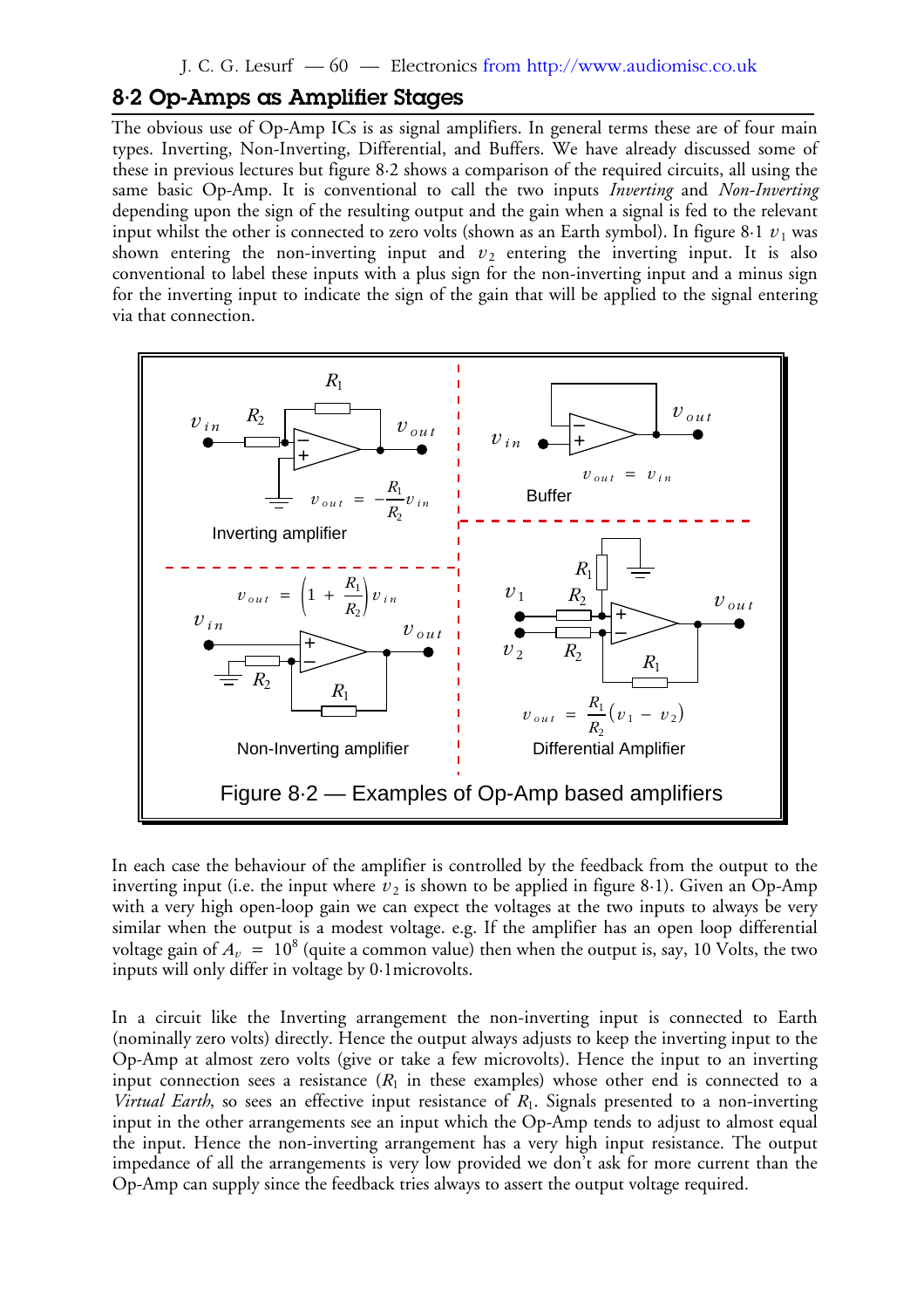## **8.3 Filters, Tone Controls, and EQ**

Although often used to amplify signals, Op-Amps have many other uses. We have already seen in lecture 3 how an amplifier with a differential input can be used as part of a active filter. In principle, these active filters are just feedback amplifiers with highly frequency-specific feedback networks that manipulate the closed-loop gain as a controlled function of the signal frequency. in addition to the high/low/bandpass (or band reject) filters outlined in lecture 3 there are a number of other frequency-dependent functions which Op-Amps can be used to perform. Here we can take the example of *Tone Controls* circuits sometimes used in audio systems.

Although Tone Controls are now rarely provided in domestic Hi-Fi equipment, they still appear in some professional items and can be very useful in improving less-than-perfect source material. Their main task is to adjust the frequency response to obtain a more natural result. However they can also be useful for special purposes such as deliberately manipulating the sound. In scientific areas beyond Hi-Fi some form of adjustment of the frequency response can be very useful in '*pre whitening*' the spectrum of a signal. This means boosting some frequencies and attenuating others in order to obtain a spectrum which has a more uniform power spectral density. It allows recording or transmission systems to be used more efficiently and provide an optimum signal to noise performance.



The classic form of tone control in Hi-Fi is the Baxandall arrangement shown in figure 8·3. This arrangement is called a Baxandall tone control, named after its inventor. We can understand how it works by noticing that it is actually a development of the non-inverting amplifier arrangement shown in figure 8·2. However the normal pair of feedback resistors have been replaced by quite complicated arrangements of resistance and capacitance. The circuit is laid out in a symmetric manner. In this case the impedance between the signal input and the inverting input of the amplifier is  $X_2$  and the impedance between the output and the inverting input is  $X_1.$  The voltage gain is therefore now

$$
A_v = -\frac{X_1}{X_2} \tag{8.1}
$$

where both  $X_1$  and  $X_2$  may be complex and have frequency-dependent values. However if we set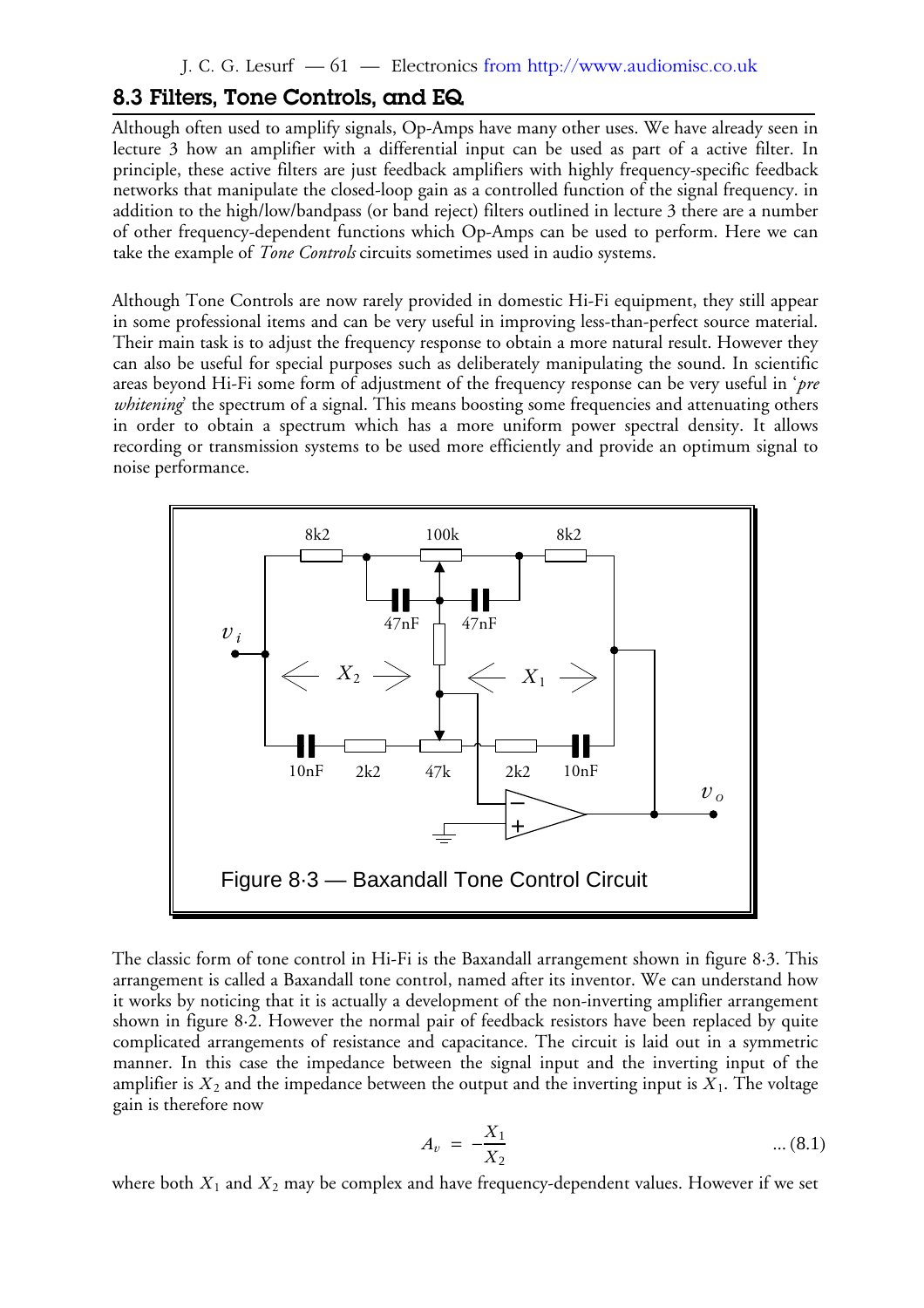### J. C. G. Lesurf — 62 — Electronics from http://www.audiomisc.co.uk

both potentiometers to their central positions we find that despite being individually frequency dependent we get  $X_1 = X_2$  at all frequencies. Hence when the pots are centered the frequency response is nominally flat and has a gain of -1. However if we move either potentiometer setting away from its central position we imbalance the system and produce a value of  $A_v$  which varies with frequency.

Consider first the effect of the upper pot (the 100k $\Omega$  one). At high frequencies the pair of 47 nF capacitors act as a short circuit and clamp the three wires of this 100k pot together. Hence adjusting the 100k pot does not alter the high frequency behaviour of the circuit. However at lower frequencies the impedance of the capacitors rises and the pot has some effect. Hence the 100k pot acts as a *Bass Control* and allows us to boost or cut the relative gain for low frequency signals. Now consider the lower pot (the 47k $\Omega$  one). Here the effect of the associated capacitors is reversed. The 10 nF capacitors mean that the arm of the circuit which contains the 47k pot essentially loses contact with the input and output at low frequencies. Hence the 47k pot has not effect upon low frequency signals, but it does upon high frequencies. It therefore acts as a *Treble Control* and can be used to boost or cut the relative gain at high frequencies.

Various forms of Tone adjustment can be applied. For example, the *Graphic Equaliser* circuits which are popular in studios and PA systems use a bank of bandpass filters to break the signal's frequency range into chunks. Each frequency section is then amplified and the results added (or subtracted) back together with various controlled gains to rebuild the overall signal. By altering the relative gains of the bandpass filters specific tonal bands can be boosted or cut to alter the sound. These complex circuits do reveal one of the main potential problems of Tonal adjustments. Any slight unwanted imbalances mean that it can be almost impossible to get a flat response should it be desired! For this reason, professional or high quality system use close tolerance components and usually have a 'defeat' switch that allows the signal to bypass the entire system when tonal adjustments are not required. Given the good quality of signals that are often available these days, tonal adjustment is usually only of value for special purposes or for reducing the severity of problems with historic recordings, or ones made incorrectly. There is therefore something of a 'theological' debate in Hi-Fi as to whether people should have, or use, such systems at all. Purists say not. Realists find them useful. As with most engineering this is a case of "Yer pays yer money and yer takes yer choice"!

## **8.4 Special Purposes**

In the lectures so far we have seen circuits which show how an op-Amp could be used as part of a feedback amplifier or filter. In fact, Op-Amps have many other uses and we can give a few examples here just to illustrate the range of possibilities.

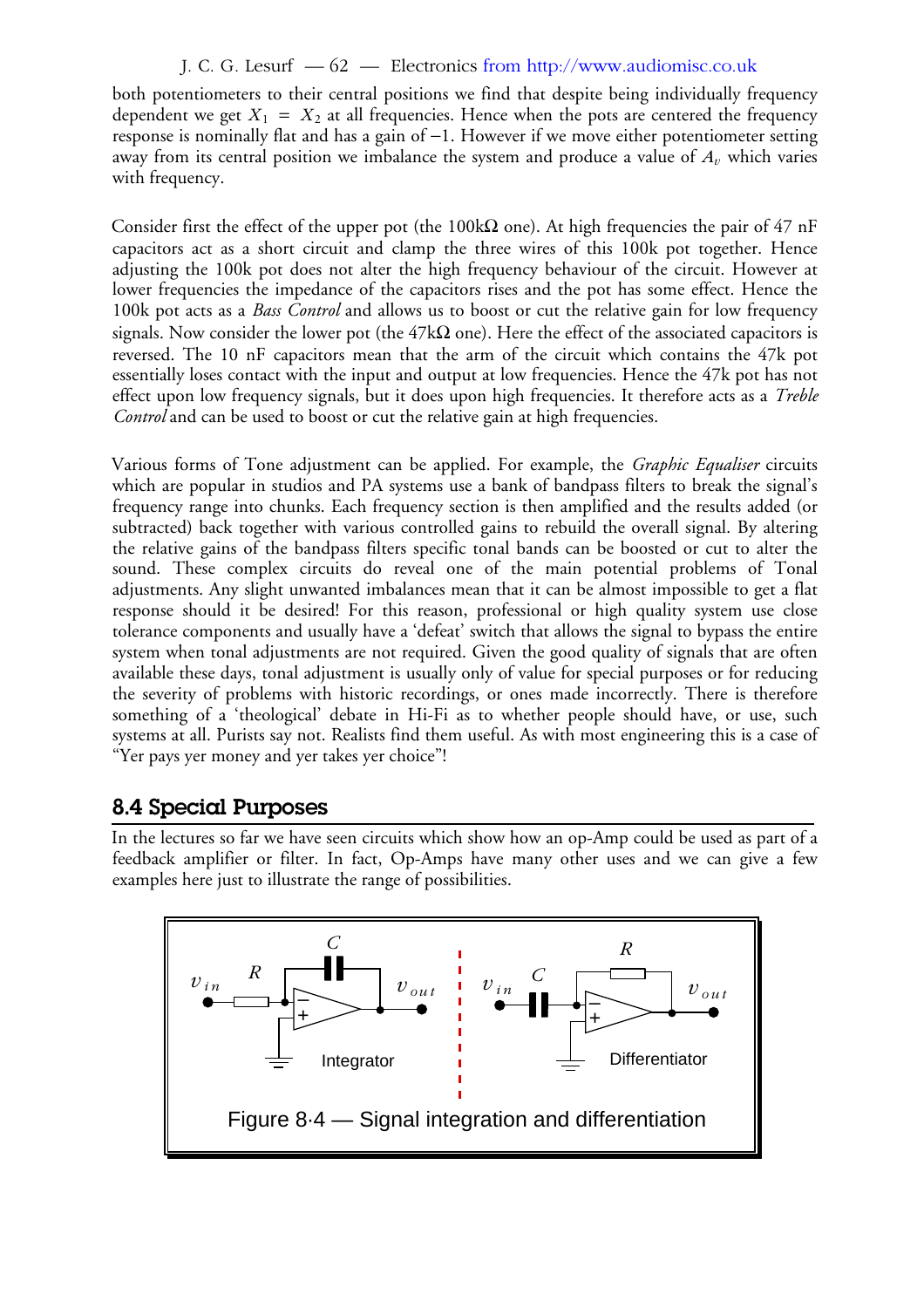#### J. C. G. Lesurf — 63 — Electronics from http://www.audiomisc.co.uk

Figure 8·4 shows a pair of circuits which we can use to integrate or differentiate a signal value with respect to time. The *Integrator* acts to provide an output level proportional to the timeintegral of the input level. It provides an output voltage at a time,  $t_1$  given by

$$
v_{_{out}}\{t_1\} = v_{_{out}}\{t_0\} - \int_{t_0}^{t_1} \frac{v_{in}\{t\}}{RC} dt \qquad \qquad \dots (8.2)
$$

where  $v_{out}$  { $t_0$ } represents the output voltage at some initial time,  $t = t_0$ , and  $v_{out}$  { $t_1$ } represents the output voltage at a later moment,  $t = t_1$ . Note that the output is actually proportional to **minus** the integral of the input value  $v_{in}$  {*t* }, and that there is a constant of proportionality,  $1/\mathit{RC}$  . This arrangement is useful whenever we want to integrate or sum over a series of values of a signal over some period of time. In practice we often arrange to add a switch connected across the capacitor and close this, to set  $v_{out}$  { $t_0$ } = 0 and the instant we start the summing or integration. Signal integration is a very useful function in signal and data collection as we frequently wish to sum signal levels to improve a measurement by performing an average over many readings.

The *Differentiator* performs the opposite function. Here the output at some time, *t* , will be

$$
v_{out}\{t\} = \frac{1}{RC} \times \frac{dv_{in}\{t\}}{dt}
$$
...(8.3)

This allows us to observe the rate of change of a signal level. (Note that the Differentiator here is a completely different function to the Differential amplifier we considered in earlier lectures.) in both of the above circuits the scaling factor RC is called the *Time Constant* as it has the dimensions of time and is often represented by the symbol, τ.



Figure 8·5 shows two examples of circuits which combine an Op-Amp with diodes to perform some useful non-linear function. The *logamp* exploits the fact that the effective resistance *V | I* of a diode varies with the applied voltage. For a 'textbook' diode we can say that the current and voltage will be linked via an expression of the form

$$
I = I_0 \left( \exp\left\{ \frac{qV}{kT} \right\} - 1 \right) \tag{8.4}
$$

where  $k$  is Boltzmann's constant,  $T$  is the absolute temperature of the diode,  $q$  is the charge on an electron, and  $I_0$  is the saturation current value of the diodes chosen. In the logamp circuit shown in figure 8·5 a pair of diodes replace the usual feedback resistor.

Now the Op-Amp has a very high differential gain. This means that when it can it tries to adjust its output to keep its two input voltages very similar, and it also only draws a small input current. This means that the point where the resistor,  $R$ , and the diodes meet will be held almost precisely at zero volts to ensure that the voltage at the inverting input almost exactly matches the zero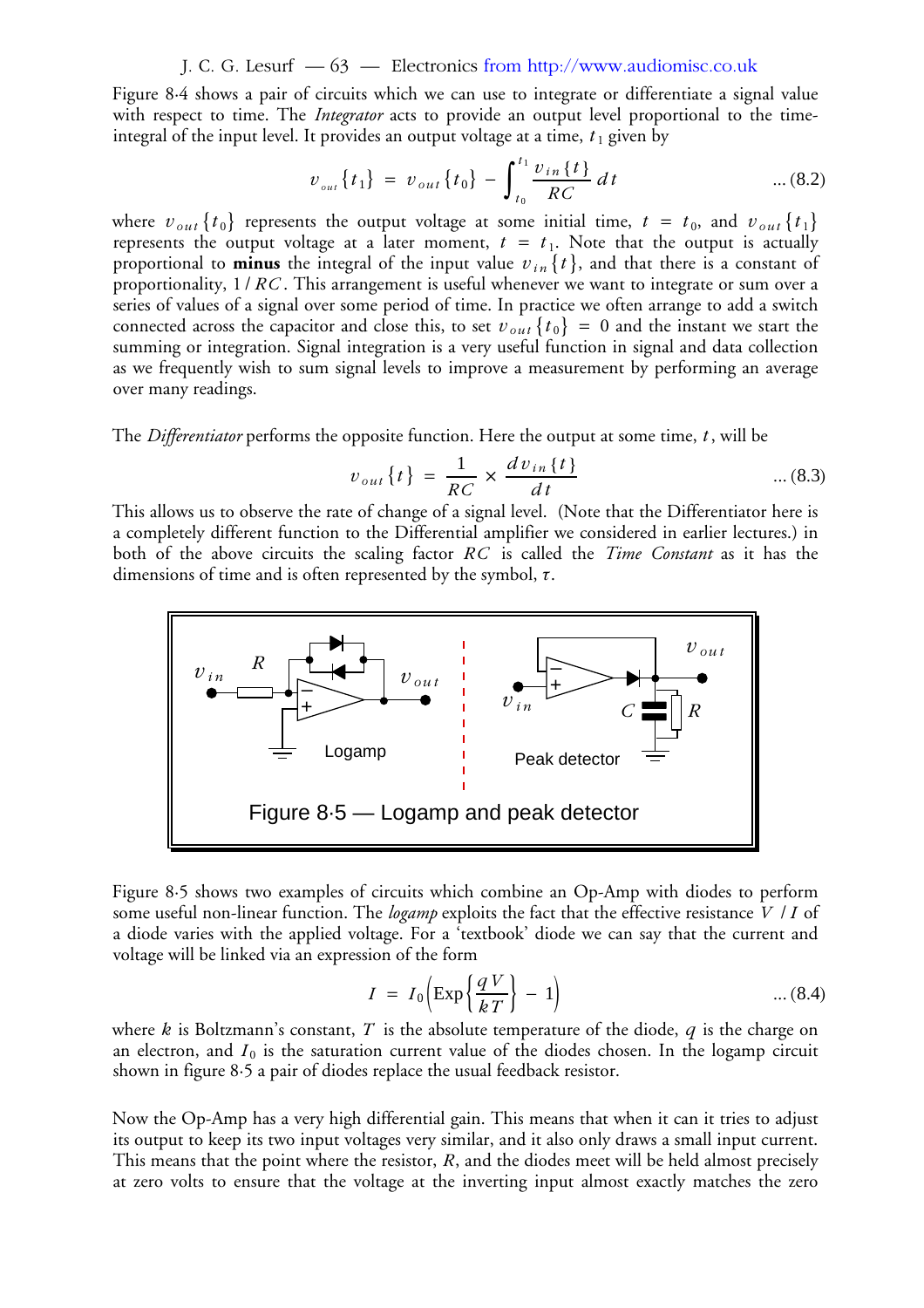#### J. C. G. Lesurf — 64 — Electronics from http://www.audiomisc.co.uk

potential applied to the non-inverting input. The low current requirement means that almost none of any current passing through the other components will flow in or out of the Op-Amp's inputs. Hence we can say that the potential across the diodes will equal  $v_{\mathit{out}}$  and the potential across R will equal  $v_{\mathit{in}}$ . We can also expect the current in the pair of diodes to equal that through .

Since the diodes are connected in parallel, but facing opposing ways, the total current they pass when the output voltage is  $\overline{v}_{\mathit{out}}$  will be

$$
I = I_0 \left( \exp\left\{ \frac{q v_{out}}{kT} \right\} + \exp\left\{ -\frac{q v_{out}}{kT} \right\} - 2 \right) \tag{8.5}
$$

Whereas the current through *R* will be  $v_{in}$  / *R*. Putting these to be equal we therefore find that

$$
v_{in} = RI_0 \left( \exp\left\{ \frac{qv_{out}}{kT} \right\} + \exp\left\{ -\frac{qv_{out}}{kT} \right\} - 2 \right) \tag{8.6}
$$

Clearly under most circumstances this would be a truly awful choice for an amplifier as it will distort the signal's time-varying voltage pattern quite severely. However its usefulness becomes apparent when we consider what happens when the voltages are large enough to ensure that  $|v_{out}| \geq q/kT$ . We can then approximate expression 8.6 to

$$
|v_{in}| \approx R I_0 \exp\left\{\frac{q}{kT} \times |v_{out}|\right\} \tag{8.7}
$$

which we can rearrange into

$$
|v_{out}| \approx \frac{kT}{q} \ln \left\{ \frac{|v_{in}|}{R I_0} \right\} \tag{8.8}
$$

i.e. we find that when the signal levels are large enough the output voltage varies approximately as the natural log of the input voltage. Hence the circuit's name *Logamp*. The circuit is very useful for *Compressing* the range of voltage levels. This means that amplitude measurements become easier to make, and signals easier to observe without becoming too small to notice or so large as to become overpowering. It can permit a system to work over a wider Dynamic Range. The sacrifice is that the actual signal pattern will be deformed in the process. By the way, note that the amplifier is still voltage inverting so  $v_{\mathit{out}}$  always has the opposite sign to  $v_{\mathit{in}}.$  Also note that 8.8 is just an approximation and 'blows up' if you make the error of assuming it is correct when  $v_{\mathit{in}}$ approaches zero!

The second circuit shown in figure 8·5 acts as a positive peak detector. In this case the diode is being used as a 'switch' that can only pass current in one direction. The precise form of its nonlinearity doesn't matter. The Op-Amp tries to behave like a voltage buffer and assert a voltage on the capacitor which equals its input. However it can only do this whilst the diode is prepared to conduct. Hence when the input is greater to or equal to the voltage on the capacitor the circuit behaves in this way.

However whenever the input voltage falls below the voltage on the capacitor the diode becomes reverse biassed. The Op-Amp cannot then force the capacitor to discharge.The charge stored can only leave via the resistor, R. Hence the circuit tends to 'remember' most recent peak positive input voltage level, but slowly forgets unless the voltage rises to a new peak. If we wish we can remove the resistor and replace it with a switch. The output then always remains at whatever the peak positive value of the input has been since the last time the switch was closed. The circuit is therefore useful for holding peak values which only occur briefly. This function is useful in 'peak hold' meters and displays.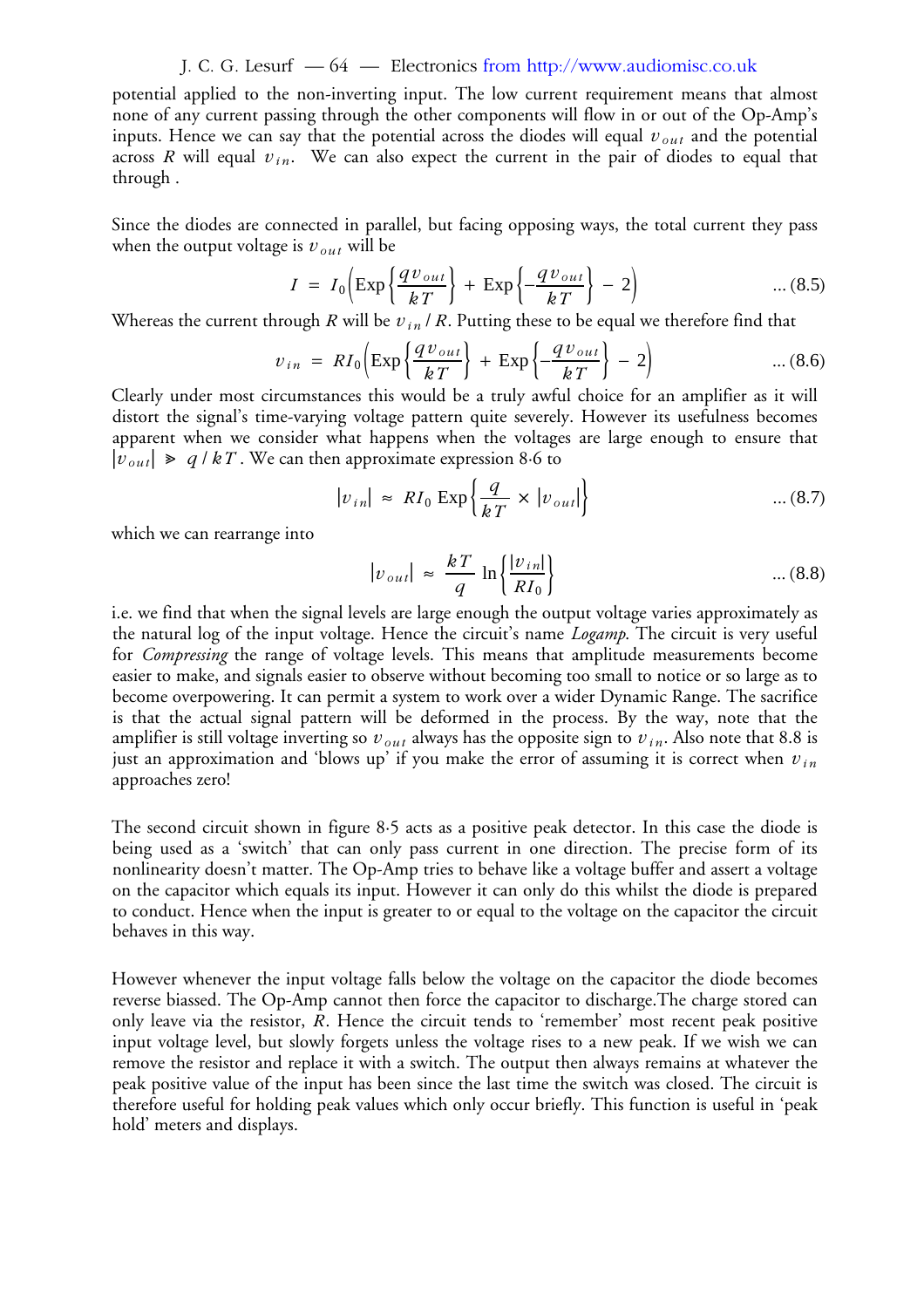## **Summary**

You should now understand the basic circuit arrangement used in most Op Amps and why it acts as a differential amplifier. The Class A output with small transistors also explains why most Op Amps can only output small current and power levels. You should now know how Op Amps can be used to perform various *linear* and *nonlinear* functions. These include the linear examples of tone controls, differentiators, integrators as well as the nonlinear ones of Logamps and peak detectors.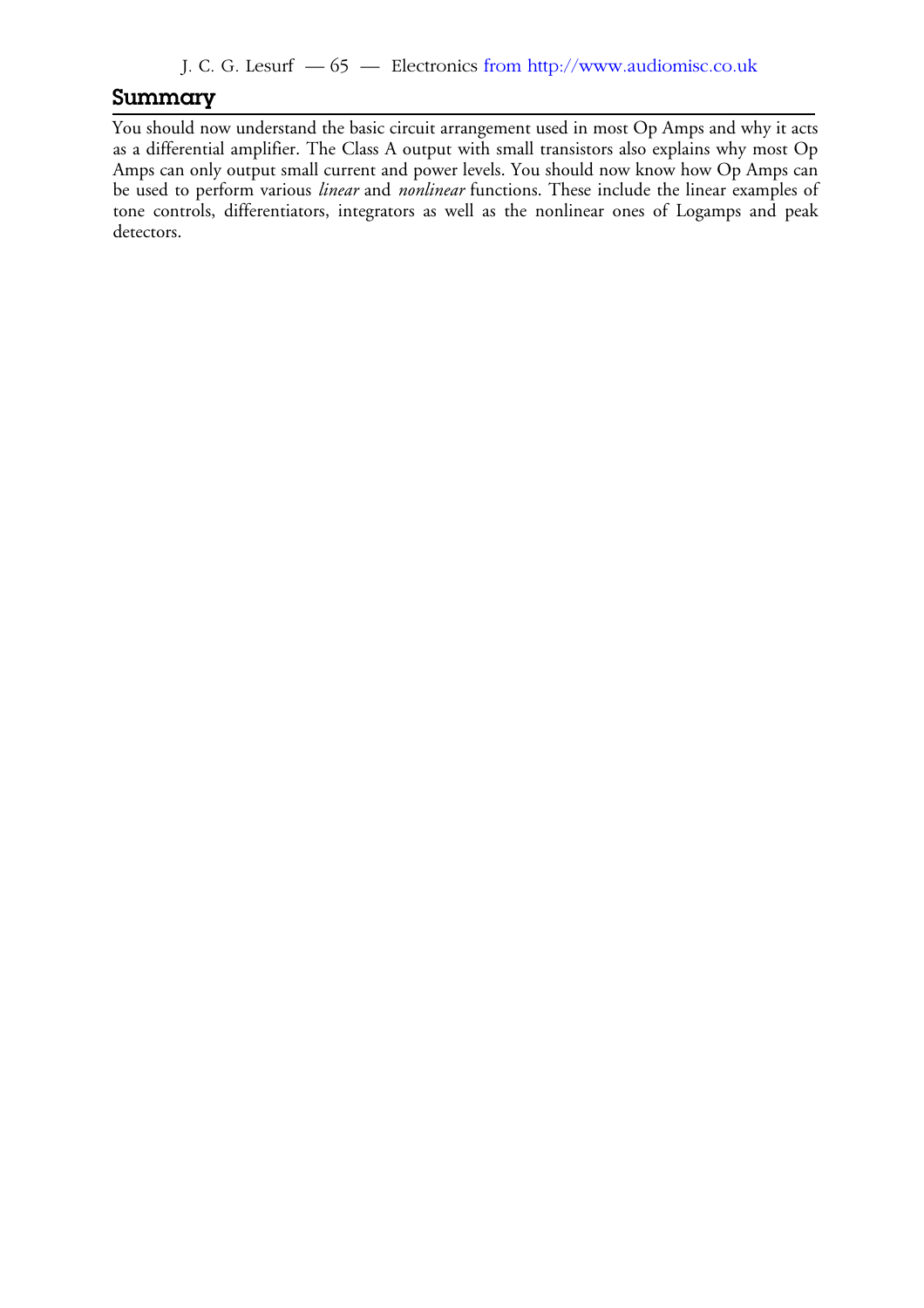# Lecture 9 – Semiconductor Devices

Various types of Semiconductor Device are used in the examples described in this course. In this lecture we can have a closer look at they physical basis of how some of them work. This information should be useful both for the 'analogue' systems we have dealt with up until now, and also for the switching behaviours of the 'digital' systems we will go on to next.

# **9.1 Diodes & rectification.**

The *Diode* is the simplest type of *semiconductor device*. There are, in fact, lots of different kinds of diodes. Here we will just consider the most common type. This is called a *PN-Junction,* made by joining together two bits of semiconducting material — one *P-Type*, the other *N-Type* — as illustrated in figure 9.1a. When we bring the materials together two things happen. The -ve acceptor atoms in the P-type material repel the mobile electrons on the N-type side of the join (*Junction*). The +ve donors in the N-type material also repel the holes on the P-type side of the junction. The donor & acceptor atoms are fixed, but the mobile electrons & holes can move & hence they are driven away from the region near the junction. As a result a *depletion zone* forms around the junction. Any charges which can move have moved away from this zone, leaving it empty.



The free electrons inside the N-type material need some extra energy to overcome the repulsion of the P-type's acceptor atoms. If they don't have enough energy, they can't cross the depletion zone & reach the P-type material. If they  $\underline{do}$  manage to get past this energy barrier some of their kinetic energy will have been converted into potential energy, but — once well clear of the depletion zone — they can move around OK unless they 'fall into a hole'. This action is usually described using a conventional 'energy level diagram' of the sort shown in figure 9.1b. The electrons can roll around the 'flat' parts of the energy diagram, but need extra energy to roll up the step and move from N-type to P-type across the junction. Coming the other way they'd 'drop down' and zip into the N-type material with extra kinetic energy. The size of this energy barrier can be defined in terms of a junction voltage,  $V_d$ . This means the amount of energy converted from kinetic to potential form (or vice versa) when an electron crosses the depletion zone is  $\emph{eV}_{d}$ where *e* is the charge on a single electron.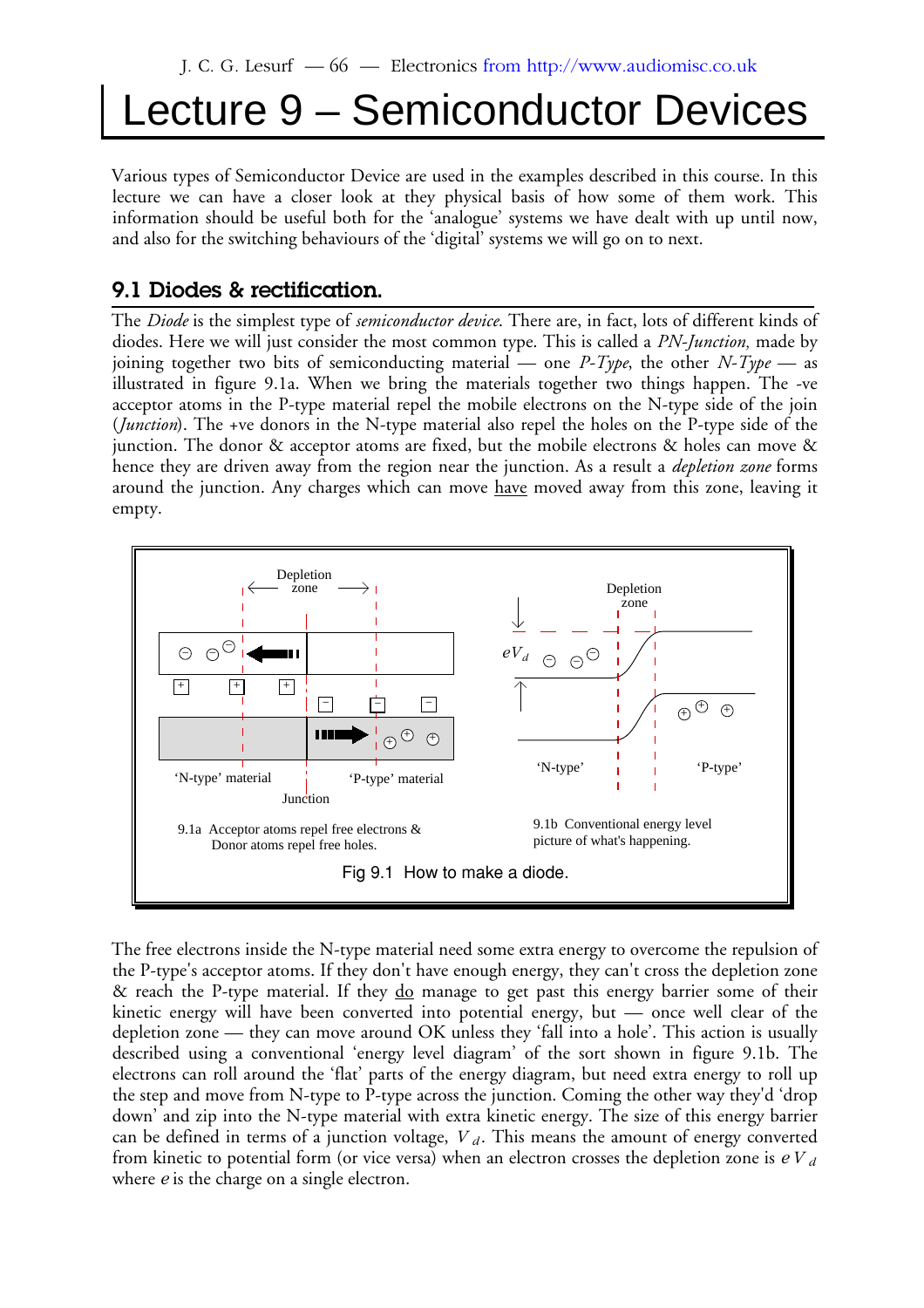A similar argument applies to the free holes in the P-type material. However, this is more complicated to understand because holes have the 'strange' property that their energy increases as they go 'down' the energy level diagram. Their behaviour is similar in some ways to a bubble underwater or a hydrogen balloon in air.This is because a hole is the absence of an electron. (To create a hole at a lower level we have to lift an electron up to the conduction band from further down — this takes more energy.) As a result, the moveable holes in the P-type material find it difficult to 'roll down' the barrier and get into the N-type material. They keep trying to 'bob up' to the top of the band.

The electrical properties of the diode can now be understood as consequences of the formation of this energy barrier & depletion zone around the PN Junction. The first thing to note is that the depletion zone is free of charge carriers & the electrons/holes find it difficult to cross this zone. As a result, we can expect very little current to flow when we connect an external voltage supply & apply a small potential difference between the two pieces of semiconducting material. (Here, 'small' mean small compared with  $V_d$ , which an electron requires to get over the potential barrier.) The effect of applying a bigger voltage depends upon which way around it's connected. When we make the N-type side more +ve (i.e. drag some of the free electrons out of it) & the Ptype more -ve (drag holes out of it) we increase the difference in potential across the barrier. This makes it even harder for a stray electron or hole to cross the barrier. When we make to N-type side more -ve & the P-type side more +ve we force lots of extra electrons & holes into the two pieces of material. To understand the effect of this, let's concentrate on the electrons.



The electrons in the N-type region near the junction are repelled by the fixed acceptor atoms in the P-type. However, they're also repelled by the other electrons drifting around inside the Ntype material. When we shove extra electrons into the N-type material (i.e. make it more -ve) we increase the number of electrons 'pushing' from this side. This works a bit like pressure in a gas. Electrons near the junction are helped across the junction by being shoved from behind. The effect is to reduce the amount of extra energy required to cross the barrier — i.e. the barrier height reduces. As a result, the barrier is reduced or removed and free electrons/holes can move freely from one material to the other.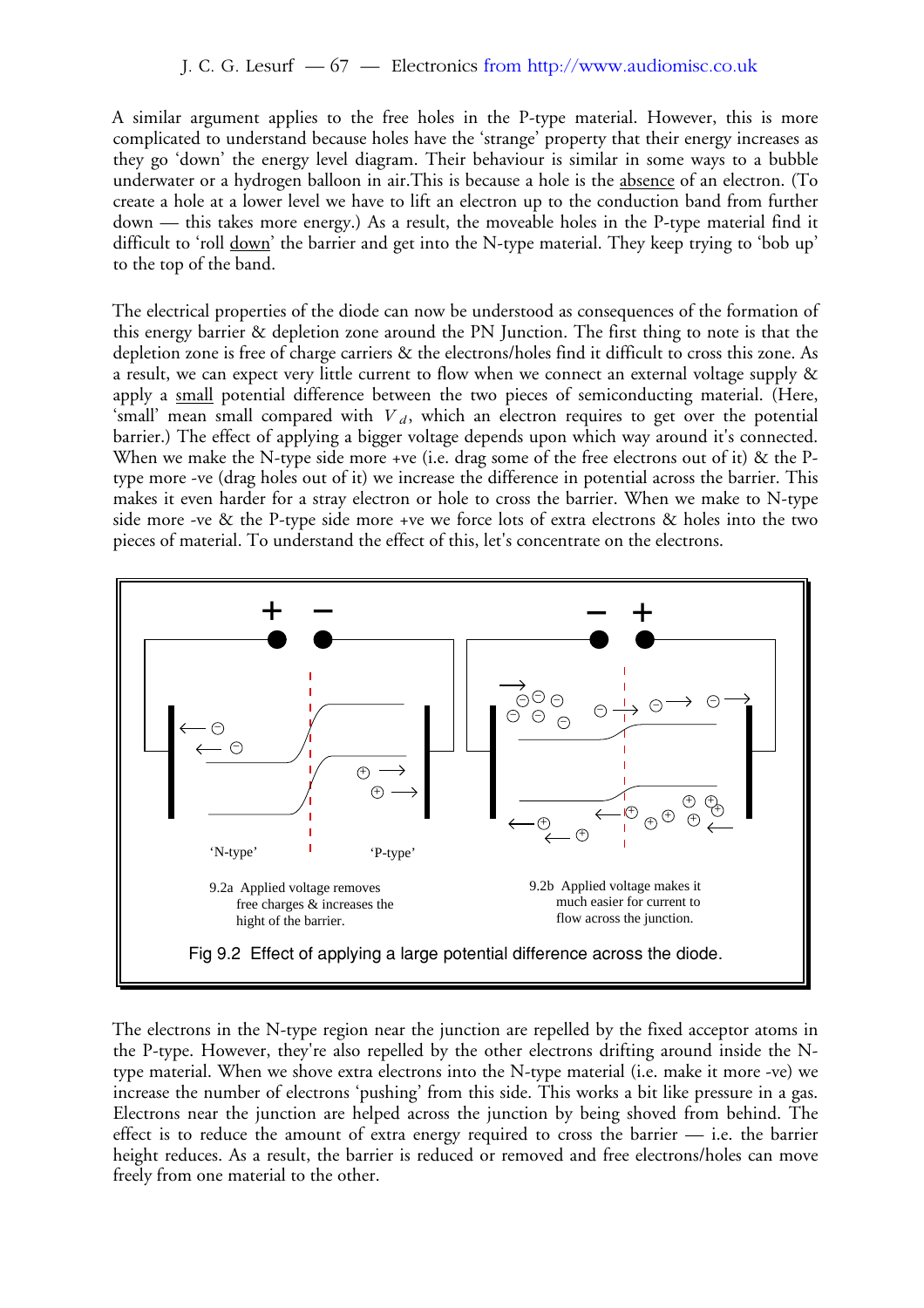The diode's electrical behaviour can be seen in the 'real diode' graph illustrated in figure 9.3. The polarity of applied voltage which produces virtually no current is called *Reverse bias*. On the basis of the explanation given above we might expect  $\underline{no}$  current to flow when the diode is reverse biassed. In reality, the energies of the electrons & holes in the diode aren't all the same. A small number will have enough energy to overcome the barrier. As a result, there will be a tiny current through the diode when we apply reverse bias. However, this current is usually so small we can forget about it.



The polarity which produces a significant current is called *Forward bias*. When we raise the forward bias voltage we reduce the diode's energy barrier. This essentially reduces the diode's resistance. We might therefore expect it's effective resistance to vary approximately  $\in$  1/ $V_f$ . i.e. we can say that the diode's effective resistance at a given forward voltage will obey an equation like

$$
R\{V_f\} = R_d \times \frac{V_d}{V_f} \tag{3}
$$

where  $R_d$  is the actual diode's resistance when we apply a forward voltage equal to  $\overline{V}_d.$  From the definition of resistance we can say that  $V = IR$ . Combining this with equation 3 we can expect that the resulting current will be

$$
I\{V_f\} = \frac{V_f}{R\{V_f\}} = \frac{V_f^2}{R_d V_d} \qquad \qquad \dots (4)
$$

The interesting result of the above argument is that it predicts that the current in a forward biassed diode varies with the square of the voltage. Diode's don't obey Ohm's Law! A more accurate analysis of the physics of a diode shows that the *IV curve* isn't a square-law but an *exponential* relationship of the general form

$$
I\{V_f\} = I_d \left( \exp\left\{ \alpha V_f \right\} - 1 \right) \tag{5}
$$

where the values of  $\alpha$  &  $I_d$  depend upon the diode. This is the sort of formula you'll see quoted in most textbooks (especially physics ones rather than engineering books). In fact, the actual *IV* relationship of a real diode will depend on the details of how it was made. It's rarely exactly either a square-law or an exponential, but for many practical purposes assuming square-law behaviour quite OK. This *square law approximation* simplifies things in many situations.

For some purposes we can simplify the diode's behaviour even more & pretend it's IV behaviour is like the 'ideal' diode curve shown in figure 9.3. Here we assume that no current flows unless we attempt to apply a voltage  $\geq V_d$ . The diode then conducts as much current as we like without a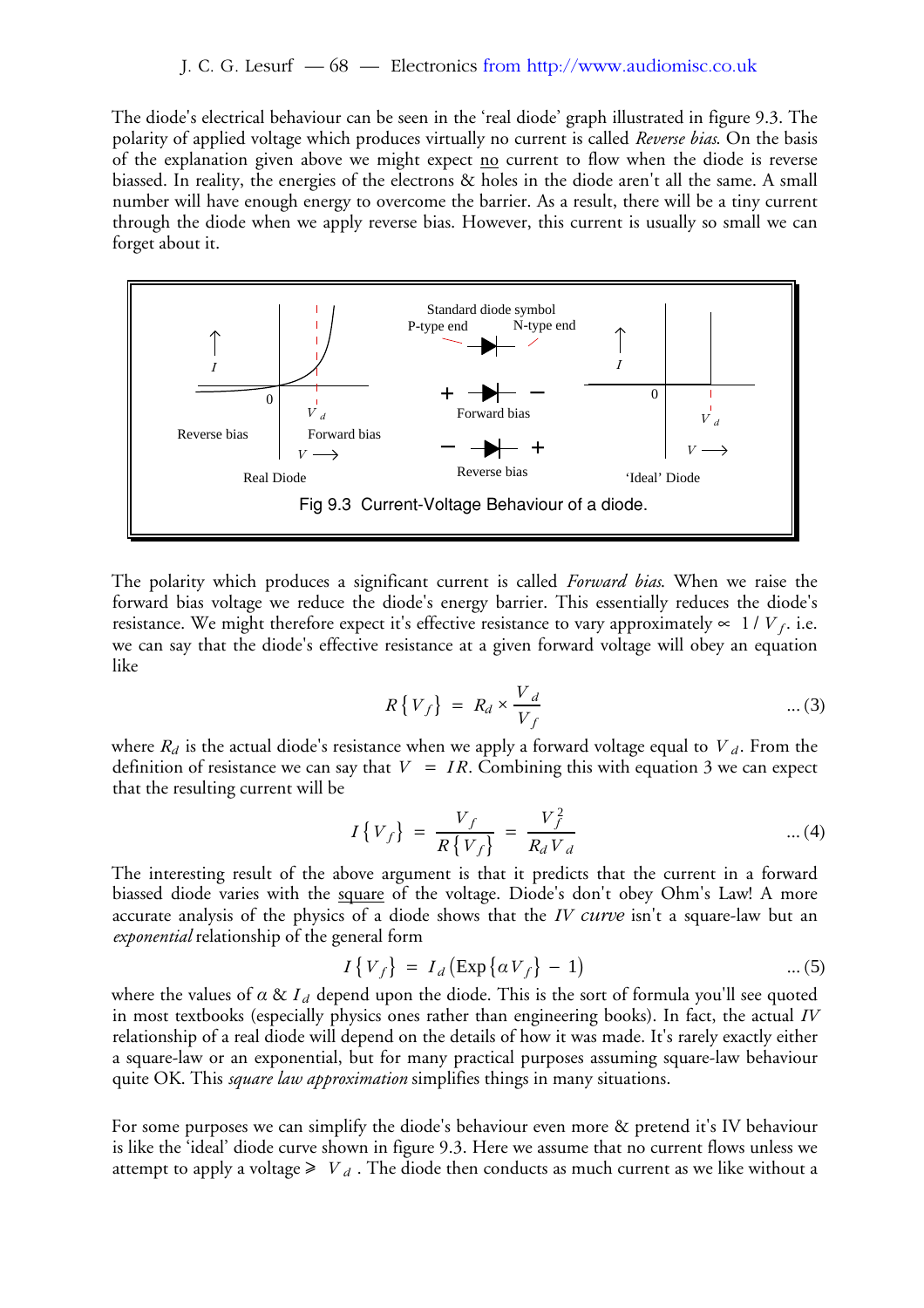J. C. G. Lesurf — 69 — Electronics from http://www.audiomisc.co.uk

higher voltage 'drop' across the diode. Most modern diodes are made of silicon. For this semiconductor material,  $V_d \approx 0.5$  Volts. Hence, to a first approximation we can say a diode only conducts when the forward voltage is half a volt. From the viewpoint of a solid-state physicist, this model of the diode is hopelessly over-simplified. We should really remember that a forward biassed diode always passes some current, but this current is small unless the applied voltage is around half a volt. Despite that, it's good enough to explain how lots of the circuits which use diodes work!



# **9.2 The Field Effect Transistor (FET).**

The *Field Effect Transistor* is a device which enables us to use one electrical signal to control another. The name 'transistor' is a shortened version of the original term, *transfer resistor*, which indicates how the device works. Most transistors have three connections. The voltage on (or current into/out of) one wire has the effect of controlling the ease with which current can move between the other two terminals. The effect is to make a 'resistance' whose value can be altered by the input signal. We can use this behaviour to 'transfer' patterns of signal fluctuation from a small input signal to a larger output signal.

A wide variety of devices are called transistors. Here will just look at one example, called an *Nchannel Junction-FET (J-FET)*. Figure 9.4 illustrates what this looks like. This sort of transistor is made by forming a channel of N-type material in a *substrate* of P-type material. Three wires are then connected to the device. One at each end of the channel. One connected to the substrate. In a sense, the device is a bit like a PN-junction diode, except that we've connected two wires to the N-type side.

Electrons can move along the channel, so when we apply a voltage between the two end-wires a current will flow along the channel. We can maintain this by continually putting electrons in one end (the *source*) and removing them at the other (the *drain*). The effective resistance between the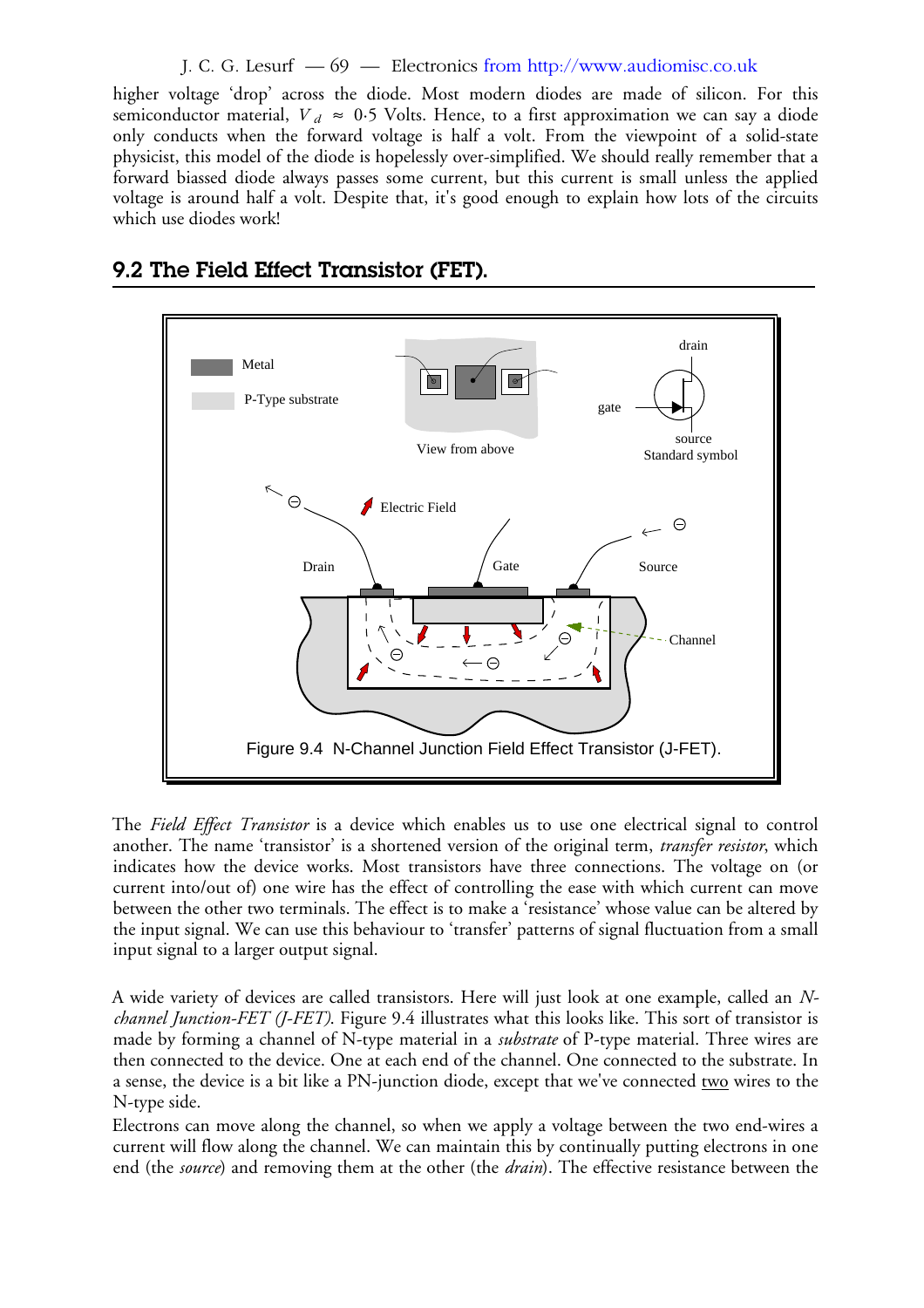#### J. C. G. Lesurf — 70 — Electronics from http://www.audiomisc.co.uk

two ends will depend upon the size & shape of the channel and the properties of the N-type material. Note, however, that electrons moving in the channel will — just as with the diode — be repelled by the fixed charges in the P-type substrate. As a result, the current doesn't fill the whole channel. It avoids the *depletion zones* near the walls.

Consider now what happens when we use the third wire to apply a small -ve voltage to the substrate. This increases the forces which push channel electrons away from the walls. As a result, the depletion zones get bigger and the cross-sectional area the current has to squeeze through gets smaller. The effect is a bit like what happens when we put our foot on a garden hose. The -ve voltage applied to the third wire makes it harder for the current to get through. If we squeeze hard enough we can reduce the flow to zero and *pinch off* the current. The third connection is called the *gate* because it can be used to control the flow of electrons along the channel.

If we wish, we can apply a small +ve voltage to the gate, make the depletion zones smaller, and let the current through more easily. However, we can't take this too far. Remember that the substrate-channel boundary is a PN-junction. If we apply too large a +ve gate voltage we'll make it possible for channel electrons to cross the walls and move into the substrate. This won't help us get them moving from source to drain, so it isn't any use. What's worse, modern FET's have such tiny gates that even a small channel-gate current will blow up the transistor. (One of the basic rules of practical electronics is that, "transistors blow up faster than fuses!")

The basic properties of a typical JFET are illustrated by the *characteristic curves* shown in figure 9.5. The curves shown are typical for transistors designed to work with small signals (a few tens of volts & millimamps). Note, however, that it's possible to buy a wide variety of devices which give similar shapes, but with current levels up to many amps and voltages up to hundreds of volts.



The left-hand *family* of curves show how the drain-source current,  $I_{ds}$ , varies with the applied drain-source voltage,  $V$ <sub>ds</sub>, for four choices of gate-source voltage,  $V$ <sub>gs</sub>. Broadly speaking, we can divide use these curves to divide the transistor's behaviour into two regions. Provided V<sub>ds</sub> is above some minimum value (about 2 Volts) we find that the current doesn't depend very much on the actual drain-source voltage. When  $V_{ds}$  is less than this 'turn on' value the current <u>does</u> vary with the drain-source voltage. This isn't very surprising since we obviously have to apply a voltage between drain & source if we want a current to flow between them! However, once this voltage is big enough the current is almost entirely controlled by the gate-source voltage.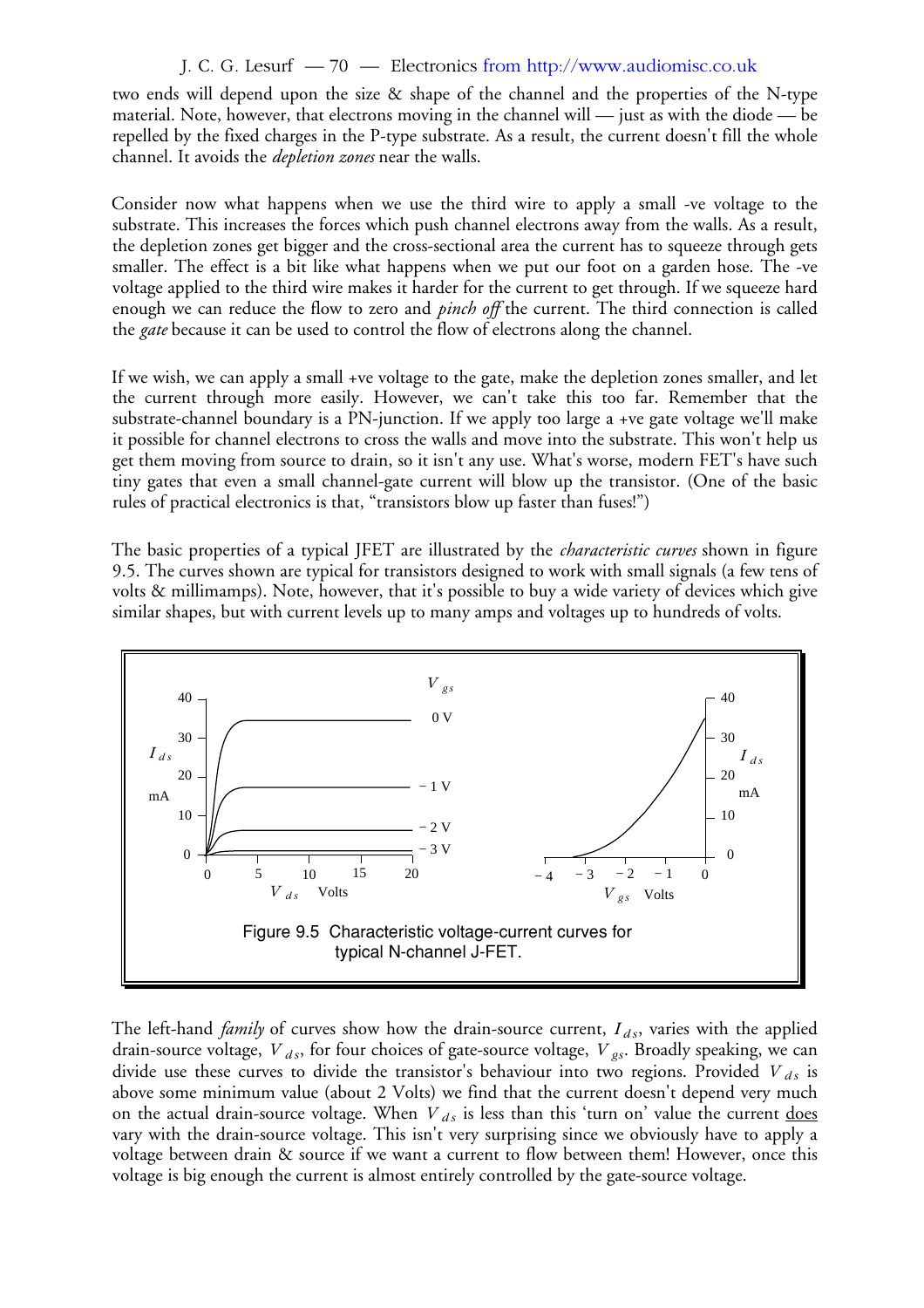The reason for this can be understood by looking at figure 9.6. This shows the same FET when we apply different source-drain voltages while keeping the gate-source voltage constant.



With a steady gate-source voltage of -1 V there is always 1 volt across the wall of the channel at the source end. A drain-source voltage of 1V means that there will be 2 volts across the wall at the drain end. (The drain is 'up' 1V from the source potential and the gate is 1V 'down', hence the total difference is 2V.) The higher voltage difference at the drain end means that the electron channel is squeezed down a bit more at this end.

When the drain-source voltage is increased to 10V the voltage across the channel walls at the drain end increases to 11V, but remains just 1V at the source end. The field across the walls near the drain end is now a lot larger than at the source end. As a result the channel near the drain is squeezed down quite a lot. Increasing the source-drain voltage to 20V squeezes down this end of the channel still more. As we increase the drain-source voltage we increase the electric field which drives electrons along the open part of the channel. However, we can now see that increasing the drain-source voltage also squeezes down the channel near the drain end. This reduction in the open channel width makes it harder for electrons to pass. The two effects of greater push along the channel and a tighter squeeze tend to cancel out. As a result the drain-source current tends to remain constant when we increase the drain-source voltage. This effect dominates the FET's behaviour when the drain-source voltage is noticeably larger than the gate-source voltage. Hence, when  $\emph{V}_{ds}$  is bigger than a few volts we get a drain-source current which doesn't depend very much on  $V_{ds}$ .

 As we'd expect from our model of the FET, the more negative the gate, the lower the current. This is because the gate-source voltage always controls the width of the most open part of the channel at the source end. The right hand curve indicates how the  $I_{ds}$  varies with  $V_{gs}$  when  $V_{ds} \ge 2$  Volts. This curve is essentially correct for almost <u>any</u> drain-source voltage above a few volts. (Note of warning! There will also be a maximum voltage above which this curve won't apply. There are various reasons for this which we'll ignore in this course. Too large a voltage or current will, however, blow up the transistor. This tends to upset its behaviour!)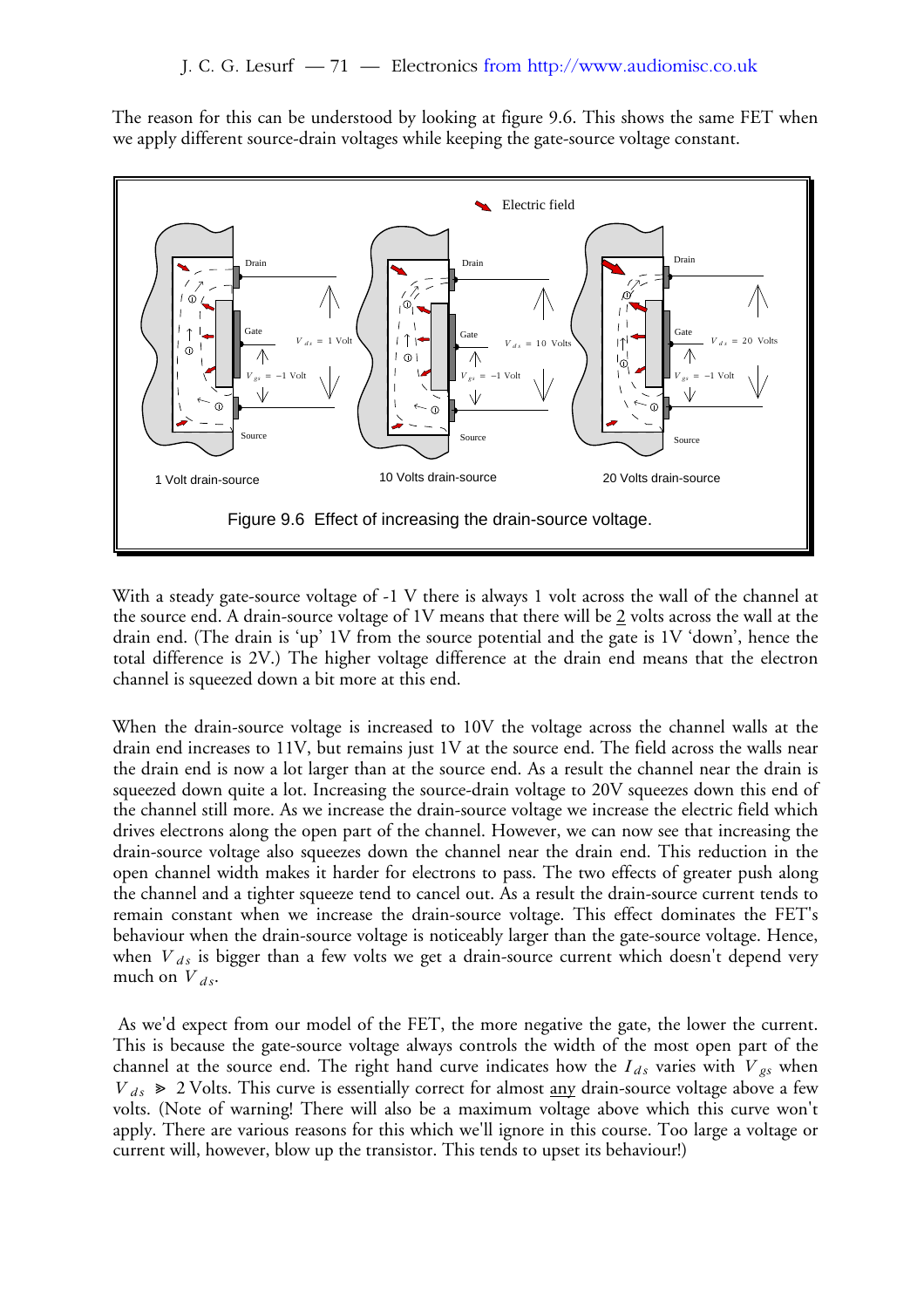J. C. G. Lesurf — 72 — Electronics from http://www.audiomisc.co.uk

Before leaving our explanation of how a FET works, notice that the picture we've drawn is symmetric. i.e. in principle it doesn't matter if we swap over the drain & source connections. Some FETs can be used either way around without any noticeable change in behaviour. However, most real FETs are built with a channel wider at one end that the other. This (for reasons we won't go into) makes them work better the 'right way around'. So, although you can use a FET with the drain and source leads swapped around, most of them don't work very well if you try it.

## **9.3 MOSFETs**

MOSFETs are similar to the J-FETs, but they're manufactured using a different technique and behave slightly differently. Here we'll concentrate on a type of transistor called the *enhancement mode MOSFET*, but note there's another 'flavour' of MOSFET which we'll ignore called the *depletion mode* type. MOSFET stands for *Metal-Oxide-Silicon Field-Effect-Transistor*. Enhancement mode means that the applied gate voltage increases or 'enhances' the ability of the transistor to pass an drain-source current. This is the opposite way around to a J-FET where increasing the gate voltage tends to reduce the drain-source current.



Figure 9.7 illustrates how an N-channel enhancement MOSFET works. The transistor differs from the J-FET in two ways. Firstly, the gate electrode is placed on top of a very thin insulating layer (of oxide — hence the 'oxide' in the name) which means it isn't in direct electrical contact with the rest of the transistor. Secondly, the device is made without manufacturing an N-type doped channel between the source and drain. Instead, there are a pair of small N-type regions just under the drain & source electrodes. As a result, when the gate source voltage  $V_{gs} = 0$ , then  $I_{ds} = 0$  no matter what drain-source voltage we apply.

If we apply a positive voltage to the gate we'll set up an electrostatic field between it and the rest of the transistor. The positive gate voltage will push away the 'holes' inside the p-type substrate and attracts the moveable electrons in the n-type regions under the source & drain electrodes. This produces a layer just under the gate's insulator through which electrons can get into and move along from source to drain. The positive gate voltage therefore 'creates' a channel in the top layer of material. Increasing the value of the positive gate voltage pushes the p-type holes further away and enlarges the thickness of the created channel. As a result we find that the size of the channel we've made increases with the size of the gate voltage and *enhances* or increases the amount of current which can go from source to drain — this is why this kind of transistor is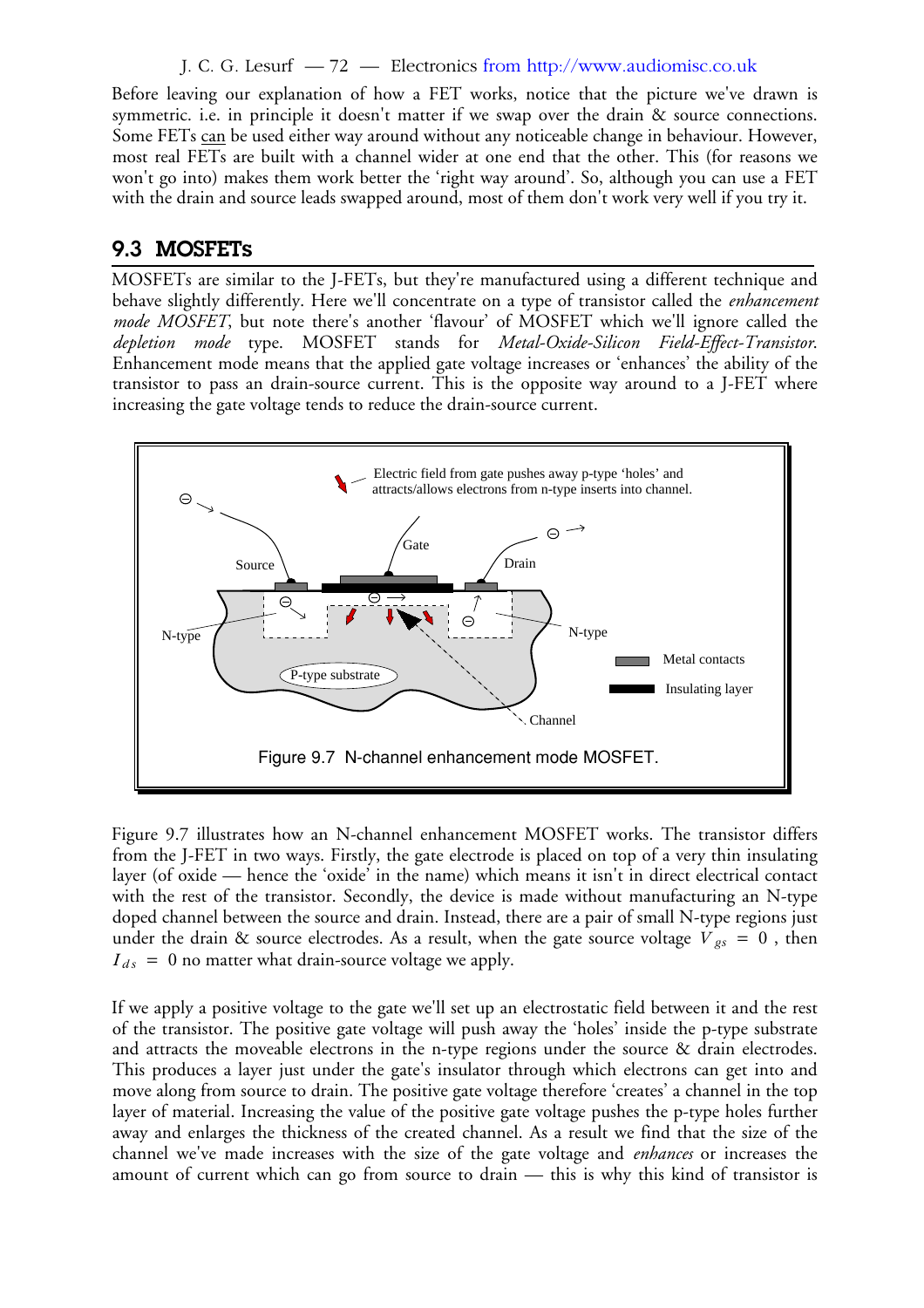J. C. G. Lesurf — 73 — Electronics from http://www.audiomisc.co.uk

called an *enhancement mode* device.

The above explanation is based on using n-type patches at source & drain in a p-type substrate. The resulting transistor behaves as if the gate voltage creates a channel of n-type material, hence it's called an 'n-channel' device. It's possible to build devices the 'other way around' where p-type patches are used in an n-type substrate. These behave in a similar way, but they pass current when a negative gate voltage creates an effective p-type channel layer under the insulator. By swapping around p-type for n-type we can make pairs of transistors whose behaviour is similar except that all the signs of the voltages and currents are reversed. Pairs of devices like this care called *complimentary* pairs. Figure 9.8 illustrates the behaviour of a typical complimentary pair of power MOSFETs made by Hitachi for use in hi-fi amplifiers.



Note that with a n-channel device we apply a +ve gate voltage to allow source-drain current, with a p-channel device we apply a -ve gate voltage. (In fact, most kinds of transistor can be made in 'either polarity' to build complimentary devices.) One nuisance of using MOSFETs is that a variety of circuit symbols are used for each device. Figure 9.8 shows two common symbols for the p-type & n-type MOSFET. You'll also discover others in electronics books & catalogues. This is confusing & annoying, but we seem to be stuck with it. In part, its a reflection of the fact that MOSFETs come in many types & are more complex than the simple description given here admits. Alas, its also because electronic engineers haven't 'got their act together' and all agreed to use the same symbols. Don't worry if you can't remember all the symbols. For this course, just remember that there are basically two kinds of enhancement MOSFET & that they behave as indicated in figure 9.8.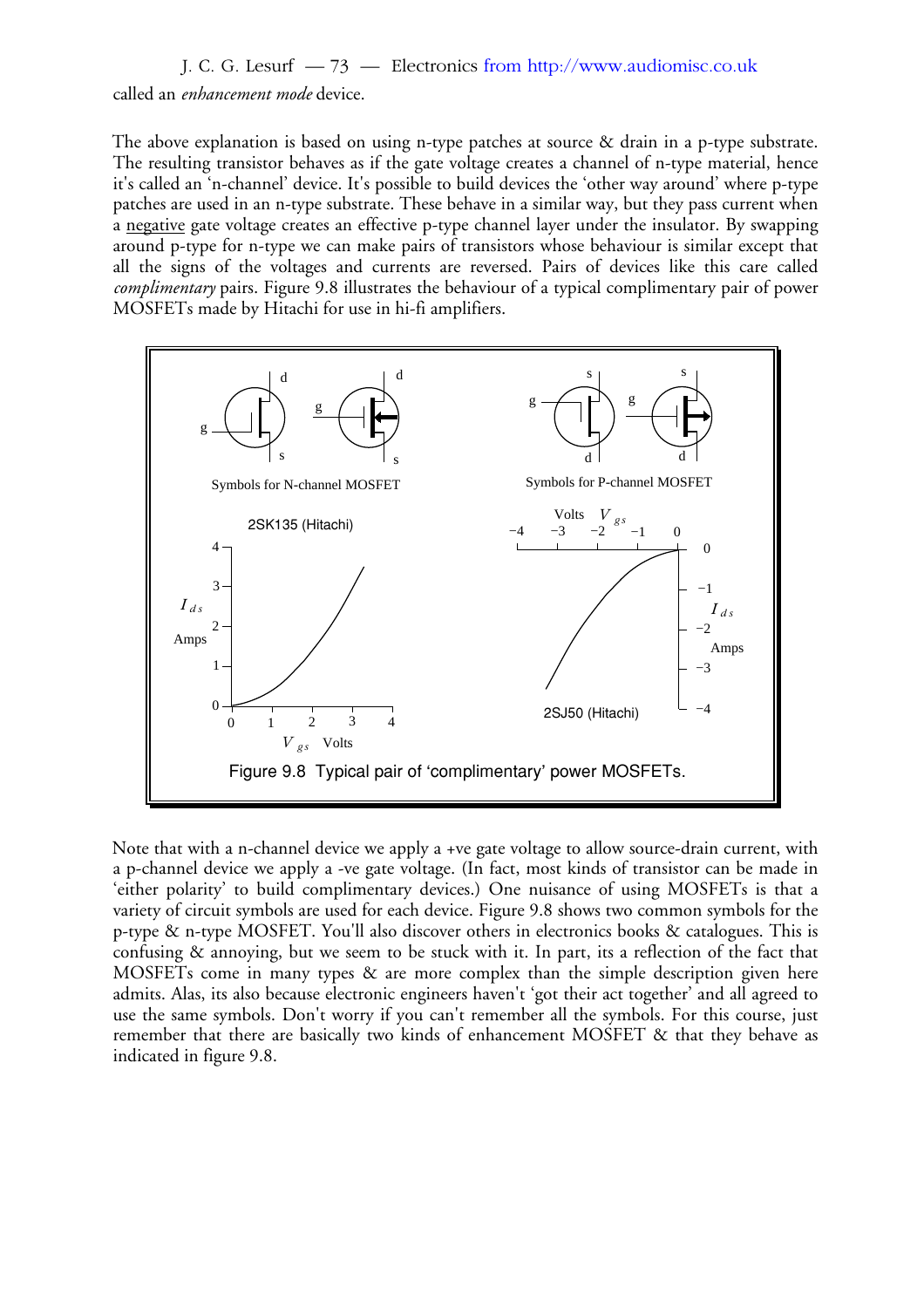# Tutorial Questions

#### **Lecture 1**

Q1) Draw a diagram of a Constant Current Source that uses a Bipolar transistor. Say what emitter resistor value in your circuit would give a constant current value of 200mA. **[6 Ohms if you have three diodes in your circuit.]**

 Q2) Draw a diagram of a *Long Tailed Pair* differential amplifier stage and give a brief explanation of how it works.

#### **Lecture 2**

Q1) Explain the difference between a *Class A* and a *Class B* amplifier circuit and say why in many cases where high powers and low distortion are required, *Class AB* is chosen.



Q2) The diagram on the left shows a single ended Class A amplifier output stage. What are the values of the maximum positive and negative voltage the amplifier can apply to the load resistor? How much power does the amplifier dissipate when providing no output? What is the mean value of the maximum undistorted sinewave power level the amplifier can supply to the load? [**max +ve +12·5V. most -ve -8·65 V, quiescent dissipation 225 W, 3·75 W]**

#### **Lecture 3**

Q1) Sketch a graph showing how the frequency response (voltage gain versus frequency) of a 2nd order active low pass filter varies with the choice of the value of the damping value, *d*.

Q2) Explain what we mean by the *Quality Factor* of a resonant filter. Explain briefly how the width of the passband of a resonant pass filter varies with the value of its quality factor.

Q3) A 2nd order lowpass filter is required with a turn-over frequency value of 5kHz and a maximally flat response (i.e.  $d$  = 1·414). The circuit is required to have an input impedance of at least 10kΩ and the arrangement shown below is chosen. Work out and write down suitable values for the resistors and capacitors in the circuit. What will be the value of the circuit's low frequency voltage gain? **[Example results: All R's except**  $R_4$  **choose 10k***Ω***, then**  $R_4$  **= 5·8 k***Ω***. Both C's then 3·18 nF. LF voltage gain 1·58]**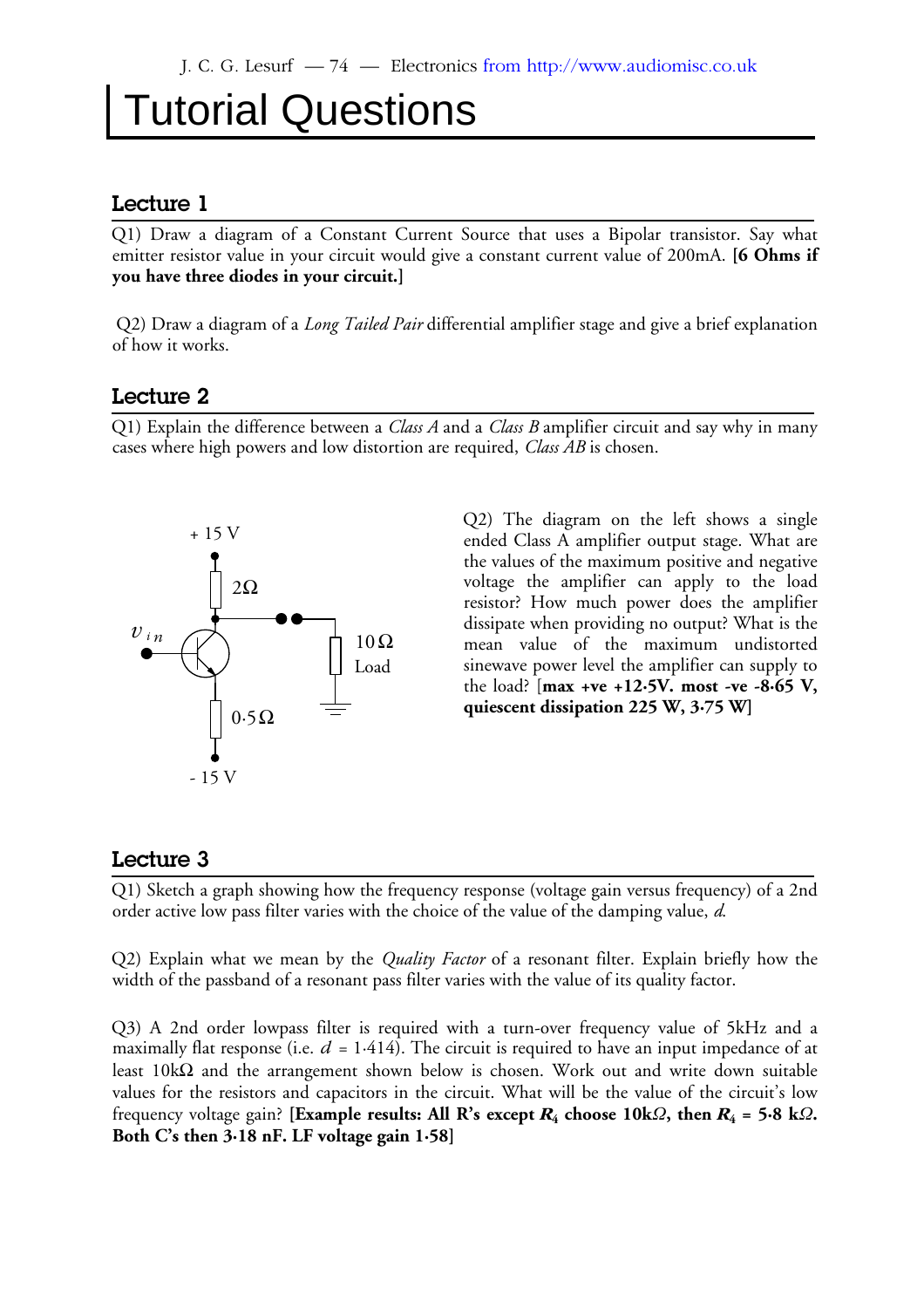J. C. G. Lesurf — 75 — Electronics from http://www.audiomisc.co.uk



#### **Lecture 4**

Q1) An amplifier has a low-frequency open loop voltage gain of 1,000,000. A feedback factor of  $\beta$  = 1,000 is applied. Say why this can be expected extend the range of frequencies over which the amplifer's response is fairly flat. By what factor would you expect the feedback to reduce any nonlinearity distortions? Say why it can be unwise to apply too much feedback and reduce the closed-loop gain too much. **[Distortion should fall by a factor of 1,000]**

Q2) With the aid of a suitable diagram of an amplifier, explain what is meant by the term *Negative Feedbac*k, and show how it is applied. Define the terms *Open Loop Gain* and *Closed Loop Gain*.

Q3) A differential-input amplifier has low-frequency open loop voltage gain value of  $\times 10^5$ . The amplifier gain is uniform at this value up to 5kHz, but above this frequency falls by 10dB each time the signal frequency is doubled. Feedback with a feedback factor (β) value of ×10<sup>3</sup> is applied to the amplifier. What will be the value of the amplifier's voltage gain at low frequency once the feedback is applied? Sketch a graph showing the gain/frequency behaviour with and without the applied feedback, including the frequency region where the gain of the system with feedback applied begins to fall away. **[With feedback, gain flat up to around 80kHz. LF gain essentially 10<sup>3</sup> in voltage terms.]**

#### **Lecture 5**

Q1) A power supply is built according to the circuit diagram shown below.



The transformer provides an an output a.c. voltage to the full-wave diode bridge of 20 Volts rms at a frequency of 50Hz. What will be the value of the peak voltage supplied to the reservoir capacitor, *C* ? **[27 Volts]**